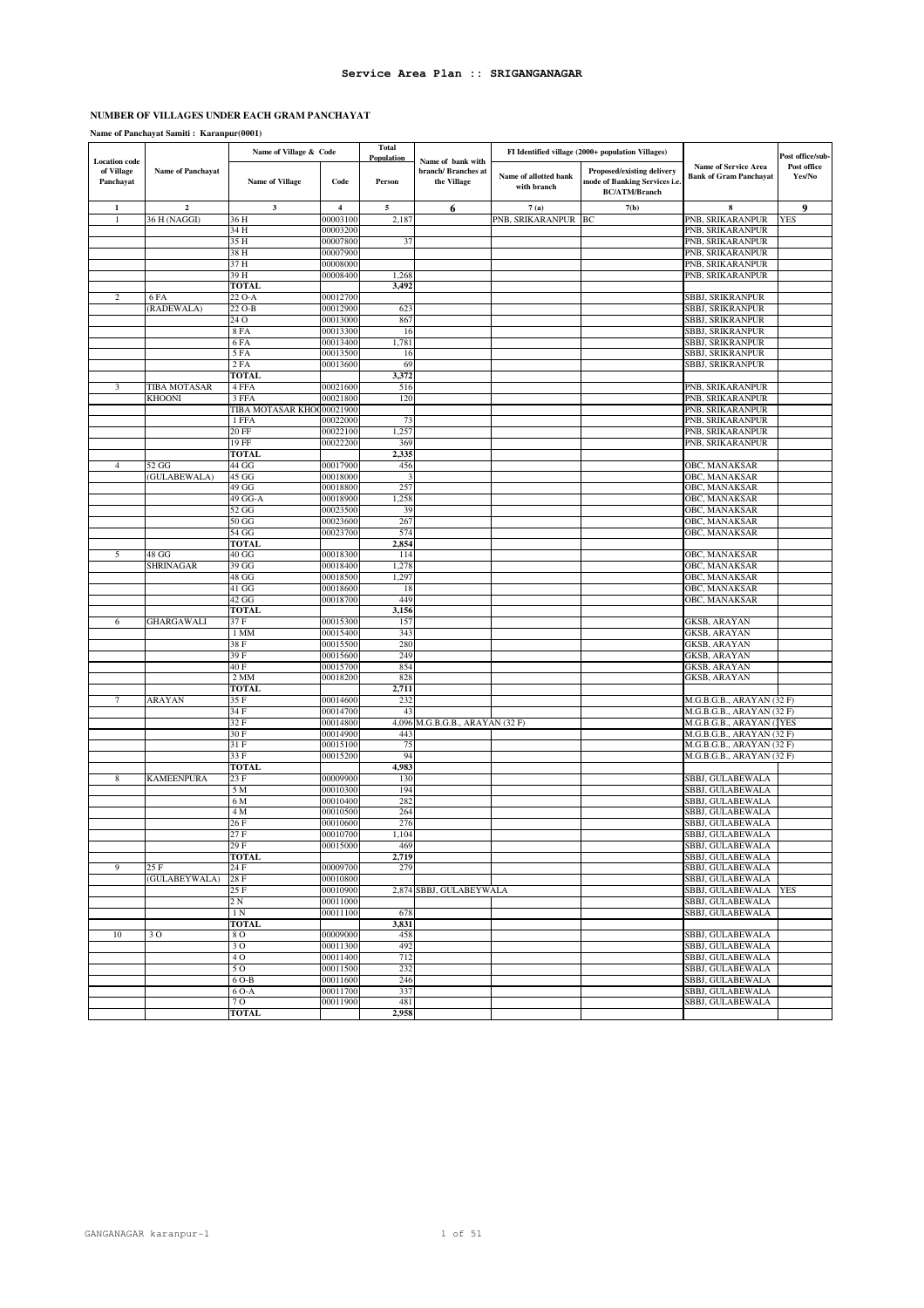|                                                 |                   | Name of Village & Code    |                      | <b>Total</b><br>Population |                                                         |                                      | FI Identified village (2000+ population Villages)                                   |                                                              | Post office/sub-      |
|-------------------------------------------------|-------------------|---------------------------|----------------------|----------------------------|---------------------------------------------------------|--------------------------------------|-------------------------------------------------------------------------------------|--------------------------------------------------------------|-----------------------|
| <b>Location</b> code<br>of Village<br>Panchayat | Name of Panchayat | <b>Name of Village</b>    | Code                 | Person                     | Name of bank with<br>branch/ Branches at<br>the Village | Name of allotted bank<br>with branch | Proposed/existing delivery<br>mode of Banking Services i.e.<br><b>BC/ATM/Branch</b> | <b>Name of Service Area</b><br><b>Bank of Gram Panchayat</b> | Post office<br>Yes/No |
| $\mathbf{1}$                                    | $\mathbf 2$       | 3                         | $\overline{4}$       | 5                          | 6                                                       | 7(a)                                 | 7(b)                                                                                | 8                                                            | 9                     |
| 11                                              | 150               | 14 O                      | 00008800             | 328                        |                                                         |                                      |                                                                                     | SBBJ, SRIKARANPUR                                            |                       |
|                                                 |                   | 9 <sub>O</sub>            | 00008900             | 380                        |                                                         |                                      |                                                                                     | <b>SBBJ, SRIKARANPUR</b>                                     |                       |
|                                                 |                   | 150                       | 00012200             | 460                        |                                                         |                                      |                                                                                     | SBBJ, SRIKARANPUR                                            |                       |
|                                                 |                   | 16 O                      | 00012300             | 331                        |                                                         |                                      |                                                                                     | SBBJ, SRIKARANPUR                                            |                       |
|                                                 |                   | 17 <sub>0</sub>           | 00012500             | 813                        |                                                         |                                      |                                                                                     | SBBJ, SRIKARANPUR                                            |                       |
|                                                 |                   | 19 O                      | 00012600             | 336                        |                                                         |                                      |                                                                                     | SBBJ, SRIKARANPUR                                            |                       |
|                                                 |                   | <b>TOTAL</b>              |                      | 2,648                      |                                                         |                                      |                                                                                     |                                                              |                       |
| 12                                              | 2 W (GURUSAR)     | 20 H                      | 00004500             | 618                        |                                                         |                                      |                                                                                     | SBBJ, GULABEWALA                                             |                       |
|                                                 |                   | 19 H                      | 00006500             | 283                        |                                                         |                                      |                                                                                     | SBBJ, GULABEWALA                                             |                       |
|                                                 |                   | 1W<br>3W                  | 00006600<br>00006700 | 15<br>292                  |                                                         |                                      |                                                                                     | SBBJ, GULABEWALA<br>SBBJ, GULABEWALA                         |                       |
|                                                 |                   | 2 W                       | 00006800             | 1,296                      |                                                         |                                      |                                                                                     | SBBJ, GULABEWALA                                             |                       |
|                                                 |                   | 4 W                       | 00009500             | 249                        |                                                         |                                      |                                                                                     | SBBJ, GULABEWALA                                             |                       |
|                                                 |                   | 5 W                       | 00009600             | 401                        |                                                         |                                      |                                                                                     | SBBJ, GULABEWALA                                             |                       |
|                                                 |                   | 10 W                      | 00011200             | 432                        |                                                         |                                      |                                                                                     | SBBJ, GULABEWALA                                             |                       |
|                                                 |                   | <b>TOTAL</b>              |                      | 3,586                      |                                                         |                                      |                                                                                     |                                                              |                       |
| 13                                              | PHUSEWALA         | 19F                       | 00006200             | 669                        |                                                         |                                      |                                                                                     | SBBJ, GULABEWALA                                             |                       |
|                                                 |                   | 20 F                      | 00006300             | 275                        |                                                         |                                      |                                                                                     | SBBJ, GULABEWALA                                             |                       |
|                                                 |                   | 22 F                      | 00009800             | 33                         |                                                         |                                      |                                                                                     | SBBJ, GULABEWALA                                             |                       |
|                                                 |                   | 21 F                      | 00010000             | 55                         |                                                         |                                      |                                                                                     | SBBJ, GULABEWALA                                             |                       |
|                                                 |                   | 1 <sub>M</sub>            | 00010100             | 43                         |                                                         |                                      |                                                                                     | SBBJ, GULABEWALA                                             |                       |
|                                                 |                   | 2 M                       | 00010200             | 1,997                      |                                                         |                                      |                                                                                     | SBBJ, GULABEWALA                                             |                       |
|                                                 |                   | <b>TOTAL</b>              |                      | 3,072                      |                                                         |                                      |                                                                                     |                                                              |                       |
| 14                                              | MALKANA           | 16/17 H                   | 00005100             | 1,408                      |                                                         |                                      |                                                                                     | SBBJ, KESRISINGHPUR                                          |                       |
|                                                 | <b>KALAN</b>      | 14 H                      | 00005300             | 129                        |                                                         |                                      |                                                                                     | SBBJ, KESRISINGHPUR                                          |                       |
|                                                 |                   | 15 H                      | 00005400             | 37                         |                                                         |                                      |                                                                                     | SBBJ, KESRISINGHPUR                                          |                       |
|                                                 |                   | 1T                        | 00005500             | 28                         |                                                         |                                      |                                                                                     | SBBJ, KESRISINGHPUR                                          |                       |
|                                                 |                   | 2T                        | 00005600             | 1,918                      |                                                         |                                      |                                                                                     | SBBJ, KESRISINGHPUR                                          |                       |
|                                                 |                   | 4 T                       | 00005700             | -6                         |                                                         |                                      |                                                                                     | SBBJ, KESRISINGHPUR                                          |                       |
|                                                 |                   | 3T                        | 00005800             | 690                        |                                                         |                                      |                                                                                     | SBBJ, KESRISINGHPUR                                          |                       |
|                                                 |                   | 2U                        | 00005900             | 65                         |                                                         |                                      |                                                                                     | SBBJ, KESRISINGHPUR                                          |                       |
|                                                 |                   | 5 U (RURAL)<br>4 U(RURAL) | 00006000<br>00006100 | 19<br>20                   |                                                         |                                      |                                                                                     | SBBJ, KESRISINGHPUR<br>SBBJ, KESRISINGHPUR                   |                       |
|                                                 |                   | 3 U (RURAL)               | 00006400             | 100                        |                                                         |                                      |                                                                                     | SBBJ, KESRISINGHPUR                                          |                       |
|                                                 |                   | <b>TOTAL</b>              |                      | 4,420                      |                                                         |                                      |                                                                                     |                                                              |                       |
| 15                                              | <b>MOHALA</b>     | 1R                        | 00001200             | 82                         |                                                         |                                      |                                                                                     | SBBJ, KESRISINGHPUR                                          |                       |
|                                                 |                   | 2R                        | 00001300             | 35                         |                                                         |                                      |                                                                                     | SBBJ, KESRISINGHPUR                                          |                       |
|                                                 |                   | 4R                        | 00001400             | 75                         |                                                         |                                      |                                                                                     | SBBJ, KESRISINGHPUR                                          |                       |
|                                                 |                   | 3 R                       | 00001500             | 49                         |                                                         |                                      |                                                                                     | SBBJ, KESRISINGHPUR                                          |                       |
|                                                 |                   | 12 H                      | 00001600             | 2,037                      |                                                         | SBBJ, KESRISINGHPU BC                |                                                                                     | SBBJ, KESRISINGHPUR YES                                      |                       |
|                                                 |                   | <b>TOTAL</b>              |                      | 2,278                      |                                                         |                                      |                                                                                     |                                                              |                       |
| 16                                              | MAKLANA           | 5 S-B                     | 00000700             |                            |                                                         |                                      |                                                                                     | SBBJ, KESRISINGHPUR                                          |                       |
|                                                 | KHURD             | 5 S-A                     | 00000800             |                            |                                                         |                                      |                                                                                     | SBBJ, KESRISINGHPUR                                          |                       |
|                                                 |                   | 3 S                       | 00000900             |                            |                                                         |                                      |                                                                                     | SBBJ, KESRISINGHPUR                                          |                       |
|                                                 |                   | 1 S                       | 00001000             |                            |                                                         |                                      |                                                                                     | SBBJ, KESRISINGHPUR                                          |                       |
|                                                 |                   | 10 H                      | 00001100             | 709                        |                                                         |                                      |                                                                                     | SBBJ, KESRISINGHPUR                                          |                       |
|                                                 |                   | 11 H                      | 00001700             | 306                        |                                                         |                                      |                                                                                     | SBBJ, KESRISINGHPUR                                          |                       |
|                                                 |                   | 2 S                       | 00001800             |                            |                                                         |                                      |                                                                                     | SBBJ, KESRISINGHPUR                                          |                       |
|                                                 |                   | 4 S                       | 00001900             | 1,817                      |                                                         |                                      |                                                                                     | SBBJ, KESRISINGHPUR                                          |                       |
|                                                 |                   | 6 S                       | 00002000             | 2                          |                                                         |                                      |                                                                                     | SBBJ, KESRISINGHPUR                                          |                       |
|                                                 |                   | 13 H                      | 00005200             | 913                        |                                                         |                                      |                                                                                     | SBBJ, KESRISINGHPUR                                          |                       |
|                                                 |                   | <b>TOTAL</b>              |                      | 3,747                      |                                                         |                                      |                                                                                     |                                                              |                       |
| 17                                              | 42 H              | 32 H<br>32 H-A            | 00007600<br>00007700 | 365                        |                                                         |                                      |                                                                                     | SBBJ, SRIKARANPUR<br>SBBJ, SRIKARANPUR                       |                       |
|                                                 |                   | 23 O                      | 00008100             | 615                        |                                                         |                                      |                                                                                     | SBBJ, SRIKARANPUR                                            |                       |
|                                                 |                   | 42 H                      | 00008200             | 328                        |                                                         |                                      |                                                                                     | SBBJ, SRIKARANPUR                                            |                       |
|                                                 |                   | 41 H                      | 00008300             |                            |                                                         |                                      |                                                                                     | SBBJ, SRIKARANPUR                                            |                       |
|                                                 |                   | 40 H-B                    | 00008500             | 204                        |                                                         |                                      |                                                                                     | <b>SBBJ, SRIKARANPUR</b>                                     |                       |
|                                                 |                   | 40 H-A                    | 00008600             | 27                         |                                                         |                                      |                                                                                     | SBBJ, SRIKARANPUR                                            |                       |
|                                                 |                   | 31 H                      | 00008700             | 398                        |                                                         |                                      |                                                                                     | SBBJ, SRIKARANPUR                                            |                       |
|                                                 |                   | 21 O                      | 00012800             |                            |                                                         |                                      |                                                                                     | SBBJ, SRIKARANPUR                                            |                       |
|                                                 |                   | <b>TOTAL</b>              |                      | 1,937                      |                                                         |                                      |                                                                                     |                                                              |                       |
| 18                                              | 9 FA              | 11 FA                     | 00013100             | 138                        |                                                         |                                      |                                                                                     | PNB, SRIKARANPUR                                             |                       |
|                                                 | (MAJHIWALA)       | 10 FA                     | 00013200             |                            |                                                         |                                      |                                                                                     | PNB, SRIKARANPUR                                             |                       |
|                                                 |                   | 9 FA                      | 00016800             | 1,407                      |                                                         |                                      |                                                                                     | PNB, SRIKARANPUR                                             |                       |
|                                                 |                   | 12 FA                     | 00016900             | 471                        |                                                         |                                      |                                                                                     | PNB, SRIKARANPUR                                             |                       |
|                                                 |                   | 3 FB                      | 00017000             | 851                        |                                                         |                                      |                                                                                     | PNB, SRIKARANPUR                                             |                       |
|                                                 |                   | 2 FB                      | 00017100             |                            |                                                         |                                      |                                                                                     | PNB, SRIKARANPUR                                             |                       |
|                                                 |                   | 1 FB                      | 00017200             |                            |                                                         |                                      |                                                                                     | PNB, SRIKARANPUR                                             |                       |
|                                                 |                   | $4F-B$                    | 00020100             |                            |                                                         |                                      |                                                                                     | PNB, SRIKARANPUR                                             |                       |
|                                                 |                   | <b>TOTAL</b>              |                      | 2,867                      |                                                         |                                      |                                                                                     |                                                              |                       |
| 19                                              | 2 F-C (MUKAN)     | 1 F-C                     | 00020000             | 249                        |                                                         |                                      |                                                                                     | PNB, SRIKARANPUR                                             |                       |
|                                                 |                   | $2F-C$                    | 00020200             | 1,120                      |                                                         |                                      |                                                                                     | PNB. SRIKARANPUR                                             |                       |
|                                                 |                   | $3F-C$                    | 00020300             | 240                        |                                                         |                                      |                                                                                     | PNB, SRIKARANPUR                                             |                       |
|                                                 |                   | 59 F-B                    | 00020500             | 286                        |                                                         |                                      |                                                                                     | PNB, SRIKARANPUR                                             |                       |
|                                                 |                   | 59 F-A                    | 00020600             | 408                        |                                                         |                                      |                                                                                     | PNB, SRIKARANPUR                                             |                       |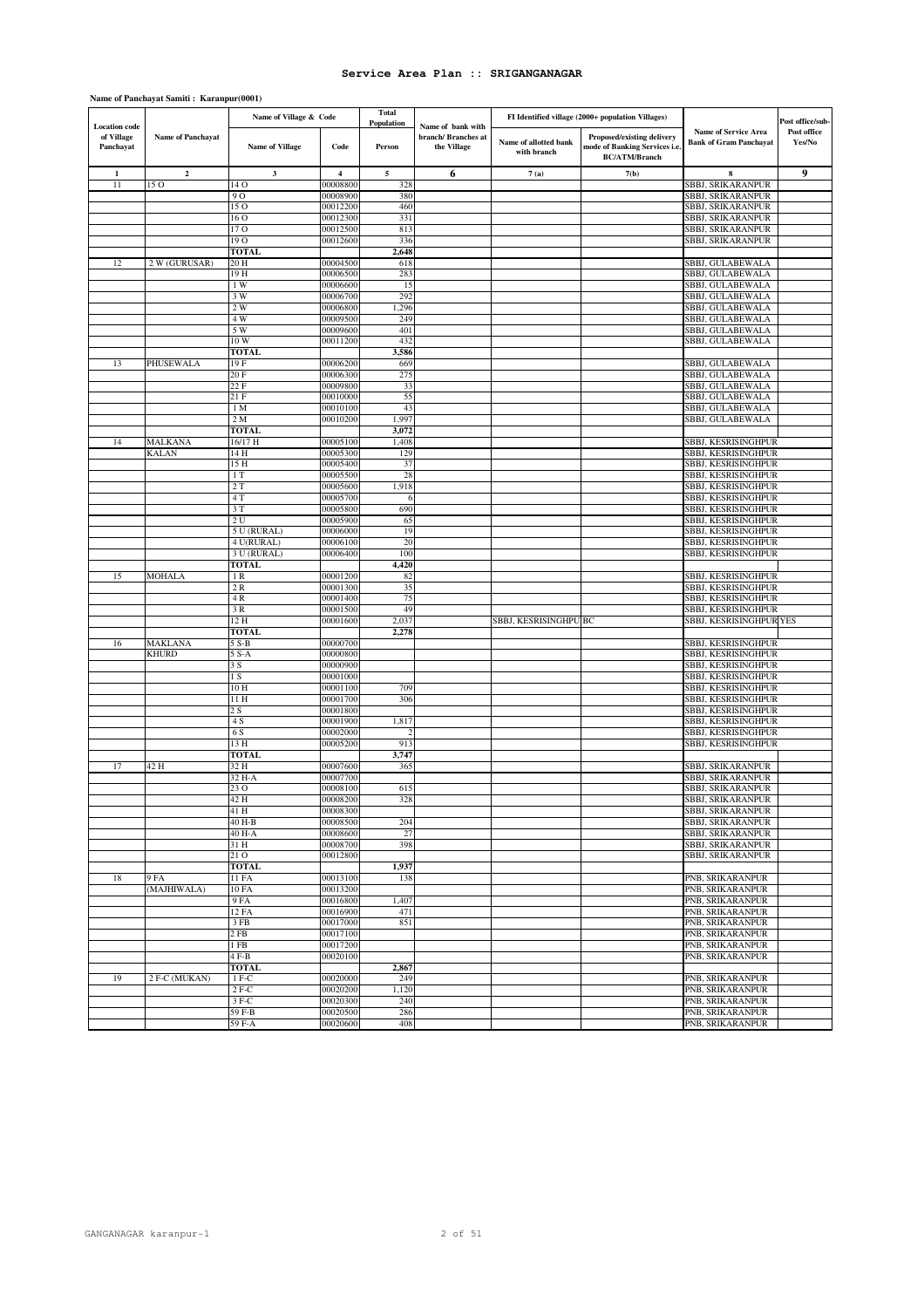| <b>Location</b> code    |                         | Name of Village & Code         |                      | <b>Total</b><br>Population | Name of bank with                  |                                      | FI Identified village (2000+ population Villages)                                   |                                                              | Post office/sub-      |
|-------------------------|-------------------------|--------------------------------|----------------------|----------------------------|------------------------------------|--------------------------------------|-------------------------------------------------------------------------------------|--------------------------------------------------------------|-----------------------|
| of Village<br>Panchayat | Name of Panchayat       | Name of Village                | Code                 | Person                     | branch/ Branches at<br>the Village | Name of allotted bank<br>with branch | Proposed/existing delivery<br>mode of Banking Services i.e.<br><b>BC/ATM/Branch</b> | <b>Name of Service Area</b><br><b>Bank of Gram Panchayat</b> | Post office<br>Yes/No |
| $\mathbf{1}$            | $\mathbf{2}$            | $\mathbf{3}$                   | $\boldsymbol{4}$     | 5                          | 6                                  | 7(a)                                 | 7(b)                                                                                | 8                                                            | 9                     |
|                         |                         | <b>TOTAL</b>                   |                      | 2,303                      |                                    |                                      |                                                                                     |                                                              |                       |
| 20                      | 2 FFA                   | 58 F-A                         | 00020700             | 526                        |                                    |                                      |                                                                                     | PNB, SRIKARANPUR                                             |                       |
|                         |                         | 57 F                           | 00020800             | 477                        |                                    |                                      |                                                                                     | PNB, SRIKARANPUR                                             |                       |
|                         |                         | 58 F<br>5 FFA                  | 00020900<br>00021500 | 99<br>141                  |                                    |                                      |                                                                                     | PNB, SRIKARANPUR<br>PNB, SRIKARANPUR                         |                       |
|                         |                         | 2 FFA                          | 00021700             | 322                        |                                    |                                      |                                                                                     | PNB, SRIKARANPUR                                             |                       |
|                         |                         | <b>TOTAL</b>                   |                      | 1,565                      |                                    |                                      |                                                                                     |                                                              |                       |
| 21                      | 61 F                    | 4 F-C                          | 00020400             | 280                        |                                    |                                      |                                                                                     | PNB, SRIKARANPUR                                             |                       |
|                         |                         | 61 F-A                         | 00021000             | 11                         |                                    |                                      |                                                                                     | PNB, SRIKARANPUR                                             |                       |
|                         |                         | 61 F                           | 00021100             | 792                        |                                    |                                      |                                                                                     | PNB, SRIKARANPUR                                             |                       |
|                         |                         | 63 F                           | 00021200             | 487                        |                                    |                                      |                                                                                     | PNB, SRIKARANPUR                                             |                       |
|                         |                         | 62 F                           | 00021300             | 477<br>482                 |                                    |                                      |                                                                                     | PNB, SRIKARANPUR                                             |                       |
|                         |                         | 60 F<br><b>TOTAL</b>           | 00021400             | 2,529                      |                                    |                                      |                                                                                     | PNB, SRIKARANPUR                                             |                       |
| 22                      | 56 F                    | 52 F                           | 00019700             | 497                        |                                    |                                      |                                                                                     | PNB, SRIKARANPUR                                             |                       |
|                         |                         | 54 F                           | 00019900             | 859                        |                                    |                                      |                                                                                     | PNB, SRIKARANPUR                                             |                       |
|                         |                         | 56 F                           | 00022300             | 465                        |                                    |                                      |                                                                                     | PNB, SRIKARANPUR                                             |                       |
|                         |                         | 55 F                           | 00022400             | 487                        |                                    |                                      |                                                                                     | PNB, SRIKARANPUR                                             |                       |
|                         |                         | 53 F                           | 00022500             | 490                        |                                    |                                      |                                                                                     | PNB, SRIKARANPUR                                             |                       |
|                         |                         | <b>TOTAL</b>                   |                      | 2,798                      |                                    |                                      |                                                                                     |                                                              |                       |
| 23                      | 2 X                     | 13 S-B                         | 00000300             |                            |                                    |                                      |                                                                                     | PNB, DHANOOR                                                 |                       |
|                         |                         | 13 S-A                         | 00000400             |                            |                                    |                                      |                                                                                     | PNB, DHANOOR                                                 |                       |
|                         |                         | 1 X<br>2 X                     | 00002700<br>00002800 | 855<br>363                 |                                    |                                      |                                                                                     | PNB, DHANOOR<br>PNB, DHANOOR                                 |                       |
|                         |                         | 28 H                           | 00003400             | 273                        |                                    |                                      |                                                                                     | PNB, DHANOOR                                                 |                       |
|                         |                         | 4 X                            | 00003500             | 376                        |                                    |                                      |                                                                                     | PNB, DHANOOR                                                 |                       |
|                         |                         | 3X                             | 00003600             | 303                        |                                    |                                      |                                                                                     | PNB, DHANOOR                                                 |                       |
|                         |                         | 7V                             | 00003700             | 221                        |                                    |                                      |                                                                                     | PNB, DHANOOR                                                 |                       |
|                         |                         | <b>TOTAL</b>                   |                      | 2,391                      |                                    |                                      |                                                                                     |                                                              |                       |
| 24                      | 43 GG (KHARALA)         | 41 F                           | 00015800             | 143                        |                                    |                                      |                                                                                     | SBBJ, SRIKARNPUR                                             |                       |
|                         |                         | 41 F-A                         | 00015900             | 231                        |                                    |                                      |                                                                                     | SBBJ, SRIKARNPUR                                             |                       |
|                         |                         | 42 F                           | 00016000             | 497                        |                                    |                                      |                                                                                     | SBBJ, SRIKARNPUR                                             |                       |
|                         |                         | $1$ FF<br>3 FF                 | 00016100<br>00017800 | 115<br>301                 |                                    |                                      |                                                                                     | SBBJ, SRIKARNPUR<br>SBBJ, SRIKARNPUR                         |                       |
|                         |                         | 43 GG                          | 00018100             | 1,562                      |                                    |                                      |                                                                                     | SBBJ, SRIKARNPUR                                             |                       |
|                         |                         | <b>TOTAL</b>                   |                      | 2,849                      |                                    |                                      |                                                                                     |                                                              |                       |
| 25                      | 10 O                    | 11 O-B                         | 00011800             | 247                        |                                    |                                      |                                                                                     | SBBJ, SRIKARANPUR                                            |                       |
|                         |                         | 11 O-A                         | 00012000             | 29                         |                                    |                                      |                                                                                     | SBBJ, SRIKARANPUR                                            |                       |
|                         |                         | 12 O                           | 00012100             | 107                        |                                    |                                      |                                                                                     | SBBJ, SRIKARANPUR                                            |                       |
|                         |                         | 13 O (RURAL)                   | 00012400             | 1,264                      |                                    |                                      |                                                                                     | SBBJ, SRIKARANPUR                                            |                       |
|                         |                         | 10 <sub>O</sub>                | 00014300             | 666                        |                                    |                                      |                                                                                     | SBBJ, SRIKARANPUR                                            |                       |
|                         |                         | 20                             | 00014400             | 426                        |                                    |                                      |                                                                                     | SBBJ, SRIKARANPUR                                            |                       |
|                         |                         | 1 <sub>O</sub><br><b>TOTAL</b> | 00014500             | 378<br>3,117               |                                    |                                      |                                                                                     | SBBJ, SRIKARANPUR                                            |                       |
| 26                      | MODA                    | 1 FA                           | 00013700             | 28                         |                                    |                                      |                                                                                     | SBBJ, SRIKARANPUR                                            |                       |
|                         |                         | 46 F (RURAL)                   | 00013800             | 1,021                      |                                    |                                      |                                                                                     | SBBJ, SRIKARANPUR                                            |                       |
|                         |                         | 45 F                           | 00013900             | 414                        |                                    |                                      |                                                                                     | SBBJ, SRIKARANPUR                                            |                       |
|                         |                         | 44 F                           | 00014000             | 27                         |                                    |                                      |                                                                                     | SBBJ, SRIKARANPUR                                            |                       |
|                         |                         | 43 F                           | 00014100             | 1,344                      |                                    |                                      |                                                                                     | SBBJ, SRIKARANPUR                                            |                       |
|                         |                         | 36 F                           | 00014200             | 402                        |                                    |                                      |                                                                                     | SBBJ, SRIKARANPUR                                            |                       |
|                         |                         | <b>TOTAL</b>                   |                      | 3,236                      |                                    |                                      |                                                                                     |                                                              |                       |
| 27                      | 25 H<br>(DALPATSINGHPUR | 26 H<br>22 H                   | 00003800<br>00006900 | 474<br>398                 |                                    |                                      |                                                                                     | PNB, SRIKARANPUR<br>PNB, SRIKARANPUR                         |                       |
|                         |                         | 23 H                           | 00007000             | 437                        |                                    |                                      |                                                                                     | PNB, SRIKARANPUR                                             |                       |
|                         |                         | 25 H                           | 00007100             | 428                        |                                    |                                      |                                                                                     | PNB, SRIKARANPUR                                             |                       |
|                         |                         | 27 H-A                         | 00007200             | 288                        |                                    |                                      |                                                                                     | PNB, SRIKARANPUR                                             |                       |
|                         |                         | 30 H                           | 00007300             | 248                        |                                    |                                      |                                                                                     | PNB, SRIKARANPUR                                             |                       |
|                         |                         | 27H                            | 00007400             | 117                        |                                    |                                      |                                                                                     | PNB, SRIKARANPUR                                             |                       |
|                         |                         | 9 W                            | 00009100             | 715                        |                                    |                                      |                                                                                     | PNB, SRIKARANPUR                                             |                       |
|                         |                         | 8 W                            | 00009200             | 275                        |                                    |                                      |                                                                                     | PNB, SRIKARANPUR                                             |                       |
|                         |                         | 7W<br>6 W                      | 00009300<br>00009400 | 432<br>350                 |                                    |                                      |                                                                                     | PNB, SRIKARANPUR<br>PNB, SRIKARANPUR                         |                       |
|                         |                         | <b>TOTAL</b>                   |                      | 4,162                      |                                    |                                      |                                                                                     |                                                              |                       |
| 28                      | <b>KEEKARWALI</b>       | 7 S                            | 00002100             | 1,226                      |                                    |                                      |                                                                                     | SBBJ, KESRISINGHPUR                                          |                       |
|                         |                         | 8 S                            | 00002200             | 288                        |                                    |                                      |                                                                                     | SBBJ, KESRISINGHPUR                                          |                       |
|                         |                         | $2 \mathrm{V} \Pi$             | 00004800             |                            |                                    |                                      |                                                                                     | SBBJ, KESRISINGHPUR                                          |                       |
|                         |                         | 2 V I                          | 00004900             | 694                        |                                    |                                      |                                                                                     | SBBJ, KESRISINGHPUR                                          |                       |
|                         |                         | 18 H                           | 00005000             | 343                        |                                    |                                      |                                                                                     | SBBJ, KESRISINGHPUR                                          |                       |
|                         |                         | <b>TOTAL</b>                   |                      | 2,551                      |                                    |                                      |                                                                                     |                                                              |                       |
| 29                      | 8V                      | 24 H-B                         | 00003900             | 100                        |                                    |                                      |                                                                                     | PNB, DHANOOR                                                 |                       |
|                         |                         | 8 V<br>4 V                     | 00004000<br>00004100 | 345<br>385                 |                                    |                                      |                                                                                     | PNB, DHANOOR<br>PNB, DHANOOR                                 |                       |
|                         |                         | 24 H-A                         | 00004200             |                            |                                    |                                      |                                                                                     | PNB, DHANOOR                                                 |                       |
|                         |                         | 21 H                           | 00004300             | 504                        |                                    |                                      |                                                                                     | PNB, DHANOOR                                                 |                       |
|                         |                         | 3V                             | 00004400             | 483                        |                                    |                                      |                                                                                     | PNB, DHANOOR                                                 |                       |
|                         |                         | 1VI                            | 00004600             | 449                        |                                    |                                      |                                                                                     | PNB, DHANOOR                                                 |                       |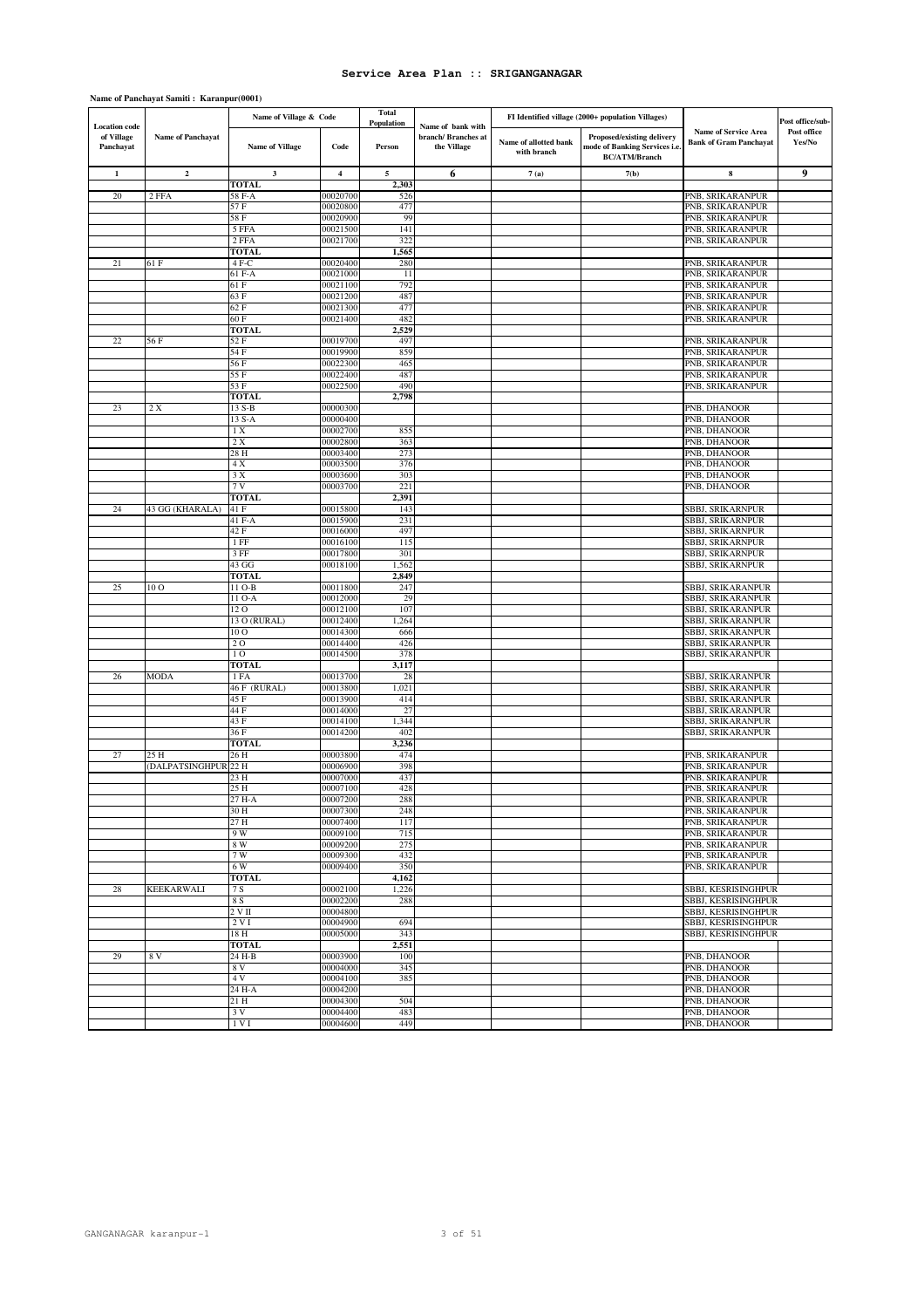| Population<br><b>Location</b> code<br>Name of bank with<br><b>Name of Service Area</b><br>of Village<br>Name of Panchayat<br>branch/ Branches at<br>Proposed/existing delivery<br>Name of allotted bank<br><b>Bank of Gram Panchayat</b><br>mode of Banking Services i.e.<br>Panchayat<br><b>Name of Village</b><br>Code<br>the Village<br>Person<br>with branch<br><b>BC/ATM/Branch</b><br>5<br>$\bf8$<br>$\mathbf{1}$<br>$\mathbf 2$<br>$\mathbf{3}$<br>$\overline{\mathbf{4}}$<br>7(a)<br>7(b)<br>6<br>00004700<br>PNB, DHANOOR<br>1VII<br>128<br><b>TOTAL</b><br>2.394<br>PNB, DHANOOR<br>30<br><b>NOOR</b><br>9 S-B<br>00000500<br>405<br>9 S-A<br>00000600<br>PNB, DHANOOR<br>10 S<br>PNB, DHANOOR<br>00002300<br>136<br>PNB, DHANOOR<br>00002400<br>11 S<br>6V<br>00002500<br>3,286 PNB, DHANOOR<br>PNB, DHANOOR<br>12S<br>00002600<br>47<br>PNB, DHANOOR<br><b>TOTAL</b><br>3,874<br>PNB, SRIKARANPUR<br>31<br>14 S (MAGHIWALA)<br>15S<br>00000100<br>15<br>1,114<br>PNB, SRIKARANPUR<br>14 S<br>00000200<br>17 S<br>00002900<br>265<br>PNB, SRIKARANPUR<br>PNB, SRIKARANPUR<br>16 S<br>00003000<br>484<br>33 H<br>429<br>PNB, SRIKARANPUR<br>00003300<br>00007500<br>396<br>PNB, SRIKARANPUR<br>29 H<br><b>TOTAL</b><br>2,703<br>32<br>14 FF<br>$12$ FF<br>382<br>OBC, MANAKSAR<br>00022600<br>00022700<br>292<br>15 FF<br>OBC, MANAKSAR<br>336<br>OBC, MANAKSAR<br>16 FF<br>00022800<br>487<br>18 FF<br>OBC, MANAKSAR<br>00022900<br>17 FF<br>319<br>OBC, MANAKSAR<br>00023000<br>$14$ FF<br>00023100<br>508<br>OBC, MANAKSAR<br>OBC, MANAKSAR<br>14 FF-A<br>00023200<br><b>TOTAL</b><br>2,324<br>33<br>9 FF (BAROPAL)<br>$2$ FF<br>00016200<br>401<br>SBBJ, SRIKARANPUR<br>788<br>48 F<br>00017500<br>SBBJ, SRIKARANPUR<br>9 FF<br>00017600<br>807<br>SBBJ, SRIKARANPUR<br>4 FF<br>00017700<br>94<br>SBBJ, SRIKARANPUR<br>SBBJ, SRIKARANPUR<br>11 FF-A<br>00019400<br><b>SBBJ, SRIKARANPUR</b><br>$10$ FF<br>00019500<br>435<br>11 FF-B<br>366<br>SBBJ, SRIKARANPUR<br>00019600 | Post office/sub-<br>Post office<br>Yes/No<br>9<br><b>YES</b> |
|--------------------------------------------------------------------------------------------------------------------------------------------------------------------------------------------------------------------------------------------------------------------------------------------------------------------------------------------------------------------------------------------------------------------------------------------------------------------------------------------------------------------------------------------------------------------------------------------------------------------------------------------------------------------------------------------------------------------------------------------------------------------------------------------------------------------------------------------------------------------------------------------------------------------------------------------------------------------------------------------------------------------------------------------------------------------------------------------------------------------------------------------------------------------------------------------------------------------------------------------------------------------------------------------------------------------------------------------------------------------------------------------------------------------------------------------------------------------------------------------------------------------------------------------------------------------------------------------------------------------------------------------------------------------------------------------------------------------------------------------------------------------------------------------------------------------------------------------------------------------------------------------------------------------------------------------------------------------------------------------|--------------------------------------------------------------|
|                                                                                                                                                                                                                                                                                                                                                                                                                                                                                                                                                                                                                                                                                                                                                                                                                                                                                                                                                                                                                                                                                                                                                                                                                                                                                                                                                                                                                                                                                                                                                                                                                                                                                                                                                                                                                                                                                                                                                                                            |                                                              |
|                                                                                                                                                                                                                                                                                                                                                                                                                                                                                                                                                                                                                                                                                                                                                                                                                                                                                                                                                                                                                                                                                                                                                                                                                                                                                                                                                                                                                                                                                                                                                                                                                                                                                                                                                                                                                                                                                                                                                                                            |                                                              |
|                                                                                                                                                                                                                                                                                                                                                                                                                                                                                                                                                                                                                                                                                                                                                                                                                                                                                                                                                                                                                                                                                                                                                                                                                                                                                                                                                                                                                                                                                                                                                                                                                                                                                                                                                                                                                                                                                                                                                                                            |                                                              |
|                                                                                                                                                                                                                                                                                                                                                                                                                                                                                                                                                                                                                                                                                                                                                                                                                                                                                                                                                                                                                                                                                                                                                                                                                                                                                                                                                                                                                                                                                                                                                                                                                                                                                                                                                                                                                                                                                                                                                                                            |                                                              |
|                                                                                                                                                                                                                                                                                                                                                                                                                                                                                                                                                                                                                                                                                                                                                                                                                                                                                                                                                                                                                                                                                                                                                                                                                                                                                                                                                                                                                                                                                                                                                                                                                                                                                                                                                                                                                                                                                                                                                                                            |                                                              |
|                                                                                                                                                                                                                                                                                                                                                                                                                                                                                                                                                                                                                                                                                                                                                                                                                                                                                                                                                                                                                                                                                                                                                                                                                                                                                                                                                                                                                                                                                                                                                                                                                                                                                                                                                                                                                                                                                                                                                                                            |                                                              |
|                                                                                                                                                                                                                                                                                                                                                                                                                                                                                                                                                                                                                                                                                                                                                                                                                                                                                                                                                                                                                                                                                                                                                                                                                                                                                                                                                                                                                                                                                                                                                                                                                                                                                                                                                                                                                                                                                                                                                                                            |                                                              |
|                                                                                                                                                                                                                                                                                                                                                                                                                                                                                                                                                                                                                                                                                                                                                                                                                                                                                                                                                                                                                                                                                                                                                                                                                                                                                                                                                                                                                                                                                                                                                                                                                                                                                                                                                                                                                                                                                                                                                                                            |                                                              |
|                                                                                                                                                                                                                                                                                                                                                                                                                                                                                                                                                                                                                                                                                                                                                                                                                                                                                                                                                                                                                                                                                                                                                                                                                                                                                                                                                                                                                                                                                                                                                                                                                                                                                                                                                                                                                                                                                                                                                                                            |                                                              |
|                                                                                                                                                                                                                                                                                                                                                                                                                                                                                                                                                                                                                                                                                                                                                                                                                                                                                                                                                                                                                                                                                                                                                                                                                                                                                                                                                                                                                                                                                                                                                                                                                                                                                                                                                                                                                                                                                                                                                                                            |                                                              |
|                                                                                                                                                                                                                                                                                                                                                                                                                                                                                                                                                                                                                                                                                                                                                                                                                                                                                                                                                                                                                                                                                                                                                                                                                                                                                                                                                                                                                                                                                                                                                                                                                                                                                                                                                                                                                                                                                                                                                                                            |                                                              |
|                                                                                                                                                                                                                                                                                                                                                                                                                                                                                                                                                                                                                                                                                                                                                                                                                                                                                                                                                                                                                                                                                                                                                                                                                                                                                                                                                                                                                                                                                                                                                                                                                                                                                                                                                                                                                                                                                                                                                                                            |                                                              |
|                                                                                                                                                                                                                                                                                                                                                                                                                                                                                                                                                                                                                                                                                                                                                                                                                                                                                                                                                                                                                                                                                                                                                                                                                                                                                                                                                                                                                                                                                                                                                                                                                                                                                                                                                                                                                                                                                                                                                                                            |                                                              |
|                                                                                                                                                                                                                                                                                                                                                                                                                                                                                                                                                                                                                                                                                                                                                                                                                                                                                                                                                                                                                                                                                                                                                                                                                                                                                                                                                                                                                                                                                                                                                                                                                                                                                                                                                                                                                                                                                                                                                                                            |                                                              |
|                                                                                                                                                                                                                                                                                                                                                                                                                                                                                                                                                                                                                                                                                                                                                                                                                                                                                                                                                                                                                                                                                                                                                                                                                                                                                                                                                                                                                                                                                                                                                                                                                                                                                                                                                                                                                                                                                                                                                                                            |                                                              |
|                                                                                                                                                                                                                                                                                                                                                                                                                                                                                                                                                                                                                                                                                                                                                                                                                                                                                                                                                                                                                                                                                                                                                                                                                                                                                                                                                                                                                                                                                                                                                                                                                                                                                                                                                                                                                                                                                                                                                                                            |                                                              |
|                                                                                                                                                                                                                                                                                                                                                                                                                                                                                                                                                                                                                                                                                                                                                                                                                                                                                                                                                                                                                                                                                                                                                                                                                                                                                                                                                                                                                                                                                                                                                                                                                                                                                                                                                                                                                                                                                                                                                                                            |                                                              |
|                                                                                                                                                                                                                                                                                                                                                                                                                                                                                                                                                                                                                                                                                                                                                                                                                                                                                                                                                                                                                                                                                                                                                                                                                                                                                                                                                                                                                                                                                                                                                                                                                                                                                                                                                                                                                                                                                                                                                                                            |                                                              |
|                                                                                                                                                                                                                                                                                                                                                                                                                                                                                                                                                                                                                                                                                                                                                                                                                                                                                                                                                                                                                                                                                                                                                                                                                                                                                                                                                                                                                                                                                                                                                                                                                                                                                                                                                                                                                                                                                                                                                                                            |                                                              |
|                                                                                                                                                                                                                                                                                                                                                                                                                                                                                                                                                                                                                                                                                                                                                                                                                                                                                                                                                                                                                                                                                                                                                                                                                                                                                                                                                                                                                                                                                                                                                                                                                                                                                                                                                                                                                                                                                                                                                                                            |                                                              |
|                                                                                                                                                                                                                                                                                                                                                                                                                                                                                                                                                                                                                                                                                                                                                                                                                                                                                                                                                                                                                                                                                                                                                                                                                                                                                                                                                                                                                                                                                                                                                                                                                                                                                                                                                                                                                                                                                                                                                                                            |                                                              |
|                                                                                                                                                                                                                                                                                                                                                                                                                                                                                                                                                                                                                                                                                                                                                                                                                                                                                                                                                                                                                                                                                                                                                                                                                                                                                                                                                                                                                                                                                                                                                                                                                                                                                                                                                                                                                                                                                                                                                                                            |                                                              |
|                                                                                                                                                                                                                                                                                                                                                                                                                                                                                                                                                                                                                                                                                                                                                                                                                                                                                                                                                                                                                                                                                                                                                                                                                                                                                                                                                                                                                                                                                                                                                                                                                                                                                                                                                                                                                                                                                                                                                                                            |                                                              |
|                                                                                                                                                                                                                                                                                                                                                                                                                                                                                                                                                                                                                                                                                                                                                                                                                                                                                                                                                                                                                                                                                                                                                                                                                                                                                                                                                                                                                                                                                                                                                                                                                                                                                                                                                                                                                                                                                                                                                                                            |                                                              |
|                                                                                                                                                                                                                                                                                                                                                                                                                                                                                                                                                                                                                                                                                                                                                                                                                                                                                                                                                                                                                                                                                                                                                                                                                                                                                                                                                                                                                                                                                                                                                                                                                                                                                                                                                                                                                                                                                                                                                                                            |                                                              |
|                                                                                                                                                                                                                                                                                                                                                                                                                                                                                                                                                                                                                                                                                                                                                                                                                                                                                                                                                                                                                                                                                                                                                                                                                                                                                                                                                                                                                                                                                                                                                                                                                                                                                                                                                                                                                                                                                                                                                                                            |                                                              |
|                                                                                                                                                                                                                                                                                                                                                                                                                                                                                                                                                                                                                                                                                                                                                                                                                                                                                                                                                                                                                                                                                                                                                                                                                                                                                                                                                                                                                                                                                                                                                                                                                                                                                                                                                                                                                                                                                                                                                                                            |                                                              |
|                                                                                                                                                                                                                                                                                                                                                                                                                                                                                                                                                                                                                                                                                                                                                                                                                                                                                                                                                                                                                                                                                                                                                                                                                                                                                                                                                                                                                                                                                                                                                                                                                                                                                                                                                                                                                                                                                                                                                                                            |                                                              |
|                                                                                                                                                                                                                                                                                                                                                                                                                                                                                                                                                                                                                                                                                                                                                                                                                                                                                                                                                                                                                                                                                                                                                                                                                                                                                                                                                                                                                                                                                                                                                                                                                                                                                                                                                                                                                                                                                                                                                                                            |                                                              |
|                                                                                                                                                                                                                                                                                                                                                                                                                                                                                                                                                                                                                                                                                                                                                                                                                                                                                                                                                                                                                                                                                                                                                                                                                                                                                                                                                                                                                                                                                                                                                                                                                                                                                                                                                                                                                                                                                                                                                                                            |                                                              |
|                                                                                                                                                                                                                                                                                                                                                                                                                                                                                                                                                                                                                                                                                                                                                                                                                                                                                                                                                                                                                                                                                                                                                                                                                                                                                                                                                                                                                                                                                                                                                                                                                                                                                                                                                                                                                                                                                                                                                                                            |                                                              |
|                                                                                                                                                                                                                                                                                                                                                                                                                                                                                                                                                                                                                                                                                                                                                                                                                                                                                                                                                                                                                                                                                                                                                                                                                                                                                                                                                                                                                                                                                                                                                                                                                                                                                                                                                                                                                                                                                                                                                                                            |                                                              |
|                                                                                                                                                                                                                                                                                                                                                                                                                                                                                                                                                                                                                                                                                                                                                                                                                                                                                                                                                                                                                                                                                                                                                                                                                                                                                                                                                                                                                                                                                                                                                                                                                                                                                                                                                                                                                                                                                                                                                                                            |                                                              |
| 2,891<br><b>TOTAL</b>                                                                                                                                                                                                                                                                                                                                                                                                                                                                                                                                                                                                                                                                                                                                                                                                                                                                                                                                                                                                                                                                                                                                                                                                                                                                                                                                                                                                                                                                                                                                                                                                                                                                                                                                                                                                                                                                                                                                                                      |                                                              |
| 34<br>50 F<br>47 FA<br>00016300<br>346<br>SBBJ, SRIKARANPUR                                                                                                                                                                                                                                                                                                                                                                                                                                                                                                                                                                                                                                                                                                                                                                                                                                                                                                                                                                                                                                                                                                                                                                                                                                                                                                                                                                                                                                                                                                                                                                                                                                                                                                                                                                                                                                                                                                                                |                                                              |
| (ROOPNAGAR)<br>47 F<br>00016400<br>276<br>SBBJ, SRIKARANPUR                                                                                                                                                                                                                                                                                                                                                                                                                                                                                                                                                                                                                                                                                                                                                                                                                                                                                                                                                                                                                                                                                                                                                                                                                                                                                                                                                                                                                                                                                                                                                                                                                                                                                                                                                                                                                                                                                                                                |                                                              |
| SBBJ, SRIKARANPUR<br>3 FA<br>00016500<br>10                                                                                                                                                                                                                                                                                                                                                                                                                                                                                                                                                                                                                                                                                                                                                                                                                                                                                                                                                                                                                                                                                                                                                                                                                                                                                                                                                                                                                                                                                                                                                                                                                                                                                                                                                                                                                                                                                                                                                |                                                              |
| 00016600<br>SBBJ, SRIKARANPUR<br>4 FA                                                                                                                                                                                                                                                                                                                                                                                                                                                                                                                                                                                                                                                                                                                                                                                                                                                                                                                                                                                                                                                                                                                                                                                                                                                                                                                                                                                                                                                                                                                                                                                                                                                                                                                                                                                                                                                                                                                                                      |                                                              |
| 7 FA<br>SBBJ, SRIKARANPUR<br>00016700                                                                                                                                                                                                                                                                                                                                                                                                                                                                                                                                                                                                                                                                                                                                                                                                                                                                                                                                                                                                                                                                                                                                                                                                                                                                                                                                                                                                                                                                                                                                                                                                                                                                                                                                                                                                                                                                                                                                                      |                                                              |
| 50 F<br>00017300<br>1,032<br>SBBJ, SRIKARANPUR                                                                                                                                                                                                                                                                                                                                                                                                                                                                                                                                                                                                                                                                                                                                                                                                                                                                                                                                                                                                                                                                                                                                                                                                                                                                                                                                                                                                                                                                                                                                                                                                                                                                                                                                                                                                                                                                                                                                             |                                                              |
| 49 F<br>00017400<br>983<br>SBBJ, SRIKARANPUR                                                                                                                                                                                                                                                                                                                                                                                                                                                                                                                                                                                                                                                                                                                                                                                                                                                                                                                                                                                                                                                                                                                                                                                                                                                                                                                                                                                                                                                                                                                                                                                                                                                                                                                                                                                                                                                                                                                                               |                                                              |
| 51 F<br>00019800<br>345<br>SBBJ, SRIKARANPUR                                                                                                                                                                                                                                                                                                                                                                                                                                                                                                                                                                                                                                                                                                                                                                                                                                                                                                                                                                                                                                                                                                                                                                                                                                                                                                                                                                                                                                                                                                                                                                                                                                                                                                                                                                                                                                                                                                                                               |                                                              |
| 2.992<br><b>TOTAL</b>                                                                                                                                                                                                                                                                                                                                                                                                                                                                                                                                                                                                                                                                                                                                                                                                                                                                                                                                                                                                                                                                                                                                                                                                                                                                                                                                                                                                                                                                                                                                                                                                                                                                                                                                                                                                                                                                                                                                                                      |                                                              |
| 35<br>13 FF<br>00019000<br>218<br>OBC, MANAKSAR<br>5 FF                                                                                                                                                                                                                                                                                                                                                                                                                                                                                                                                                                                                                                                                                                                                                                                                                                                                                                                                                                                                                                                                                                                                                                                                                                                                                                                                                                                                                                                                                                                                                                                                                                                                                                                                                                                                                                                                                                                                    |                                                              |
| (MANAKSAR)<br>6 FF<br>429<br>OBC, MANAKSAR<br>00019100                                                                                                                                                                                                                                                                                                                                                                                                                                                                                                                                                                                                                                                                                                                                                                                                                                                                                                                                                                                                                                                                                                                                                                                                                                                                                                                                                                                                                                                                                                                                                                                                                                                                                                                                                                                                                                                                                                                                     |                                                              |
| 293<br>$7$ FF<br>OBC, MANAKSAR<br>00019200                                                                                                                                                                                                                                                                                                                                                                                                                                                                                                                                                                                                                                                                                                                                                                                                                                                                                                                                                                                                                                                                                                                                                                                                                                                                                                                                                                                                                                                                                                                                                                                                                                                                                                                                                                                                                                                                                                                                                 |                                                              |
| 8 FF<br>00019300<br>OBC, MANAKSAR                                                                                                                                                                                                                                                                                                                                                                                                                                                                                                                                                                                                                                                                                                                                                                                                                                                                                                                                                                                                                                                                                                                                                                                                                                                                                                                                                                                                                                                                                                                                                                                                                                                                                                                                                                                                                                                                                                                                                          |                                                              |
| 13 FF<br>00023300<br>1,450 OBC, MANAKSAR<br>OBC, MANAKSAR                                                                                                                                                                                                                                                                                                                                                                                                                                                                                                                                                                                                                                                                                                                                                                                                                                                                                                                                                                                                                                                                                                                                                                                                                                                                                                                                                                                                                                                                                                                                                                                                                                                                                                                                                                                                                                                                                                                                  | <b>YES</b>                                                   |
| 53 GG<br>575<br>00023400<br>OBC, MANAKSAR                                                                                                                                                                                                                                                                                                                                                                                                                                                                                                                                                                                                                                                                                                                                                                                                                                                                                                                                                                                                                                                                                                                                                                                                                                                                                                                                                                                                                                                                                                                                                                                                                                                                                                                                                                                                                                                                                                                                                  |                                                              |
| <b>TOTAL</b><br>2,965                                                                                                                                                                                                                                                                                                                                                                                                                                                                                                                                                                                                                                                                                                                                                                                                                                                                                                                                                                                                                                                                                                                                                                                                                                                                                                                                                                                                                                                                                                                                                                                                                                                                                                                                                                                                                                                                                                                                                                      |                                                              |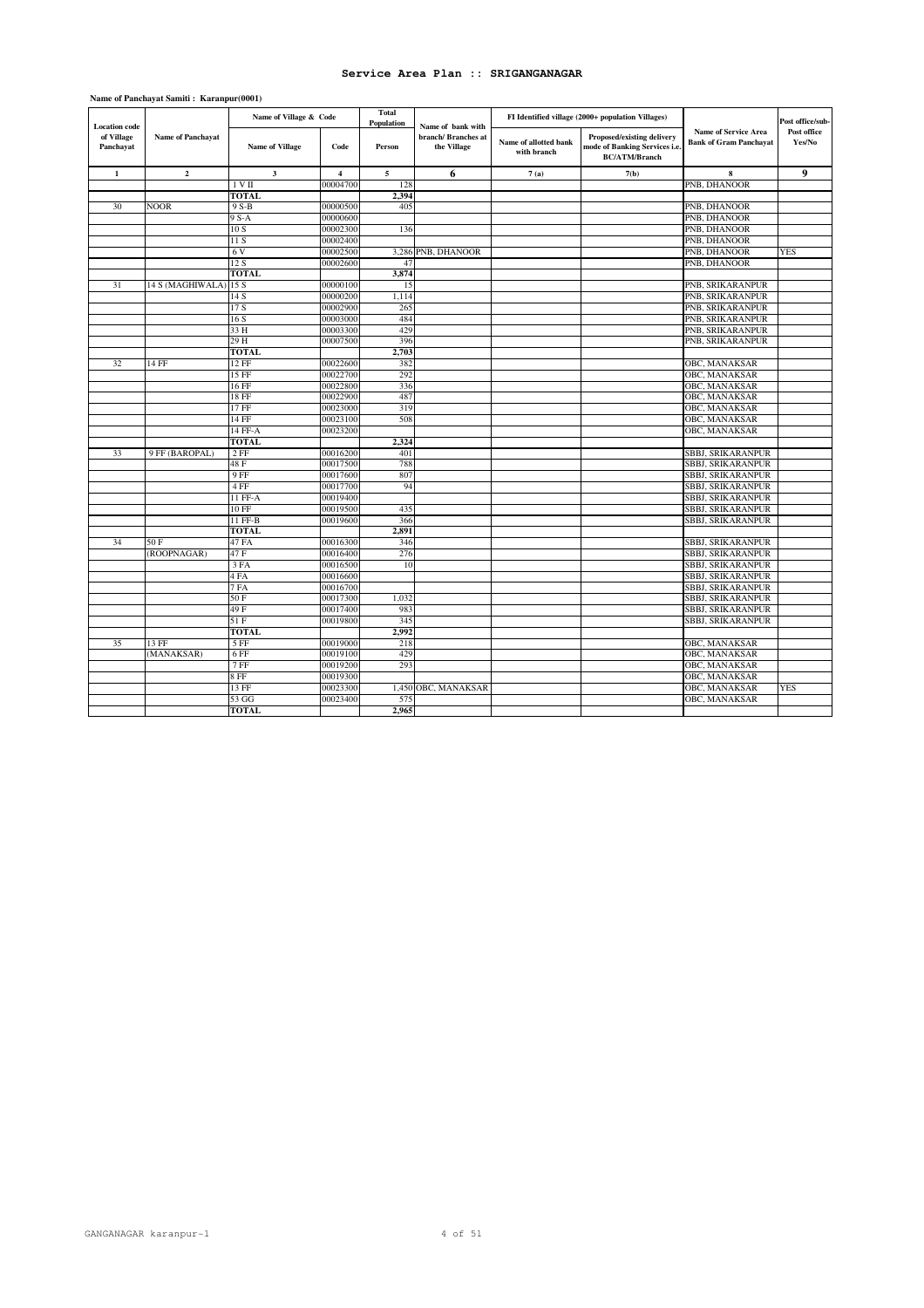#### **NUMBER OF VILLAGES UNDER EACH GRAM PANCHAYAT**

|                                                 |                                | Name of Village & Code |                      | <b>Total Population</b> |                                                                |                                         | FI Identified village (2000+ population                                                       |                                                       |                                          |
|-------------------------------------------------|--------------------------------|------------------------|----------------------|-------------------------|----------------------------------------------------------------|-----------------------------------------|-----------------------------------------------------------------------------------------------|-------------------------------------------------------|------------------------------------------|
| <b>Location</b> code<br>of Village<br>Panchayat | <b>Name of Panchayat</b>       | <b>Name of Village</b> | Code                 | Person                  | Name of bank with<br>branch/ Branches at the<br><b>Village</b> | Name of allotted<br>bank with<br>branch | Proposed/existing<br>delivery mode of<br><b>Banking Services i.e.</b><br><b>BC/ATM/Branch</b> | Name of Service Area Bank of<br><b>Gram Panchayat</b> | Post office/sub-Post<br>office<br>Yes/No |
| $\mathbf{1}$                                    | $\overline{\mathbf{c}}$        | $\mathbf{3}$           | $\overline{4}$       | 5                       | 6                                                              | 7(a)                                    | 7(b)                                                                                          | $\bf8$                                                | 9                                        |
|                                                 | KOTHA (2 B)                    | 4A                     | 00025300             |                         |                                                                |                                         |                                                                                               | MGBGB, 2BD KOTHA                                      |                                          |
|                                                 |                                | 3A                     | 00025200             | 45                      |                                                                |                                         |                                                                                               | MGBGB, 2BD KOTHA                                      |                                          |
|                                                 |                                | 1A                     | 00025400             | 817                     |                                                                |                                         |                                                                                               | MGBGB, 2BD KOTHA                                      |                                          |
|                                                 |                                | 2A                     | 00025500             | 141                     |                                                                |                                         |                                                                                               | MGBGB, 2BD KOTHA                                      |                                          |
|                                                 |                                | SHARKAJ NAHAR00025600  |                      | 6                       |                                                                |                                         |                                                                                               | MGBGB, 2BD KOTHA                                      |                                          |
|                                                 |                                | SHARKAJ NAHAR 00025700 |                      | $\overline{c}$          |                                                                |                                         |                                                                                               | MGBGB, 2BD KOTHA                                      |                                          |
|                                                 |                                | B<br>$\, {\bf B}$<br>2 | 00025800<br>00025900 | 23<br>2,854             |                                                                |                                         |                                                                                               | MGBGB, 2BD KOTHA                                      | <b>YES</b>                               |
|                                                 |                                | 3 B                    | 00026400             | 472                     | MGBGB, 2BD KOTHA                                               |                                         |                                                                                               | MGBGB, 2BD KOTHA<br>MGBGB, 2BD KOTHA                  |                                          |
|                                                 |                                | TOTAL                  |                      | 4,361                   |                                                                |                                         |                                                                                               |                                                       |                                          |
|                                                 | PAKKI (4B)                     | $\mathfrak{D}$<br>C    | 00026600             | 173                     |                                                                |                                         |                                                                                               | MGBGB, 2BD KOTHA                                      |                                          |
|                                                 |                                | 5 B                    | 00026200             | 16                      |                                                                |                                         |                                                                                               | MGBGB, 2BD KOTHA                                      |                                          |
|                                                 |                                | 4 B                    | 00026300             | 2,524                   |                                                                | MGBGB, 2BD IBC                          |                                                                                               | MGBGB, 2BD KOTHA                                      | <b>YES</b>                               |
|                                                 |                                | SHARKAJ NAHAR00026500  |                      | 164                     |                                                                |                                         |                                                                                               | MGBGB, 2BD KOTHA                                      |                                          |
|                                                 |                                | 3 C                    | 00026700             | 801                     |                                                                |                                         |                                                                                               | MGBGB, 2BD KOTHA                                      |                                          |
|                                                 |                                | <b>TOTAL</b>           |                      | 3,678                   |                                                                |                                         |                                                                                               |                                                       |                                          |
|                                                 | HINDUMALKOT (7 B)              | 6 B                    | 00026100             | 29                      |                                                                |                                         |                                                                                               | MGBGB, HINDUMALKOTHA                                  |                                          |
|                                                 |                                | 7 С П                  | 00024900             |                         |                                                                |                                         |                                                                                               | MGBGB, HINDUMALKOTHA                                  |                                          |
|                                                 |                                | 7C I                   | 00025000             | 168                     |                                                                |                                         |                                                                                               | MGBGB, HINDUMALKOTHA                                  |                                          |
|                                                 |                                | 7В                     | 00025100             |                         | 3,048 MGBGB, HINDUMALKOT                                       |                                         |                                                                                               | MGBGB, HINDUMALKOTHA YES                              |                                          |
|                                                 |                                | 8 B<br>$5\,C$          | 00026000             | 133                     |                                                                |                                         |                                                                                               | MGBGB, HINDUMALKOTHA<br>MGBGB, HINDUMALKOTHA          |                                          |
|                                                 |                                | <b>TOTAL</b>           | 00026800             | 3,382                   |                                                                |                                         |                                                                                               |                                                       |                                          |
|                                                 | <b>DULLAPUR KERE (5 D)</b>     | 6 D                    | 00027600             | 28                      |                                                                |                                         |                                                                                               | MGBGB, DULLAPUR KERI                                  |                                          |
|                                                 |                                | 8 C                    | 00024800             |                         |                                                                |                                         |                                                                                               | MGBGB, DULLAPUR KERI                                  |                                          |
|                                                 |                                | 6 C                    | 00026900             | 13                      |                                                                |                                         |                                                                                               | MGBGB, DULLAPUR KERI                                  |                                          |
|                                                 |                                | D<br>4                 | 00027400             | 392                     |                                                                |                                         |                                                                                               | MGBGB, DULLAPUR KERI                                  |                                          |
|                                                 |                                | 5 D                    | 00027500             |                         | 4,429 MGBGB, DULAPURKERI                                       |                                         |                                                                                               | MGBGB, DULLAPUR KERI                                  | <b>YES</b>                               |
|                                                 |                                | $3\bar{D}$             | 00027900             | 333                     |                                                                |                                         |                                                                                               | MGBGB, DULLAPUR KERI                                  |                                          |
|                                                 |                                | <b>TOTAL</b>           |                      | 5,195                   |                                                                |                                         |                                                                                               |                                                       |                                          |
|                                                 | $\overline{\text{ORKI}}$ (4 C) | <sup>-</sup> C         | 00027100             | 1,392                   |                                                                |                                         |                                                                                               | SBBJ, MIRZEWALA                                       |                                          |
|                                                 |                                | $4\text{ C}$           | 00027000             | 2,484                   |                                                                | SBBJ, MIRZEWBC                          |                                                                                               | SBBJ, MIRZEWALA                                       | YES                                      |
|                                                 |                                | SHARKAJ NAHAR00027200  |                      | 44                      |                                                                |                                         |                                                                                               | SBBJ, MIRZEWALA                                       |                                          |
|                                                 |                                | D<br>2 D               | 00027300<br>00028000 | 211<br>768              |                                                                |                                         |                                                                                               | SBBJ, MIRZEWALA<br>SBBJ, MIRZEWALA                    |                                          |
|                                                 |                                | SHARKAJ NAHAR00028100  |                      | 144                     |                                                                |                                         |                                                                                               | SBBJ, MIRZEWALA                                       |                                          |
|                                                 |                                | TOTAL                  |                      | 5,043                   |                                                                |                                         |                                                                                               |                                                       |                                          |
|                                                 | SHIVPUR (1 F)                  | 500 LNP                | 00028200             | 911                     |                                                                |                                         |                                                                                               | OBC FATUHI, MGBGB SHIVPUR                             |                                          |
|                                                 |                                | EП                     | 00027700             | 12                      |                                                                |                                         |                                                                                               | OBC FATUHI, MGBGB SHIVPUR                             |                                          |
|                                                 |                                | E I<br>3               | 00027800             | 56                      |                                                                |                                         |                                                                                               | OBC FATUHI, MGBGB SHIVPUR                             |                                          |
|                                                 |                                | E                      | 00028300             | 90                      |                                                                |                                         |                                                                                               | OBC FATUHI, MGBGB SHIVPUR                             |                                          |
|                                                 |                                | E<br>$\overline{2}$    | 00028400             | 71                      |                                                                |                                         |                                                                                               | OBC FATUHI, MGBGB SHIVPUR                             |                                          |
|                                                 |                                | 4 E                    | 00028500             | 960                     |                                                                |                                         |                                                                                               | OBC FATUHI, MGBGB SHIVPUR                             |                                          |
|                                                 |                                | 1 F                    | 00028600             | 2,842                   | OBC FATUHI, MGBGB SHIVPUR                                      |                                         |                                                                                               | OBC FATUHI, MGBGB SHIVFYES                            |                                          |
|                                                 |                                | TOTAL                  |                      | 4,942                   |                                                                |                                         |                                                                                               |                                                       |                                          |
|                                                 | MADENRA (7 D)                  | 8D<br>2H               | 00024600<br>00024500 | 1,255                   |                                                                |                                         |                                                                                               | MGBGB, SHIVPUR<br>MGBGB, SHIVPUR                      |                                          |
|                                                 |                                | 7D                     | 00024700             | 980                     |                                                                |                                         |                                                                                               | MGBGB, SHIVPUR                                        |                                          |
|                                                 |                                | 1 H                    | 00029100             | 674                     |                                                                |                                         |                                                                                               | MGBGB, SHIVPUR                                        |                                          |
|                                                 |                                | 3H                     | 00029200             | 176                     |                                                                |                                         |                                                                                               | MGBGB, SHIVPUR                                        |                                          |
|                                                 |                                | <b>TOTAL</b>           |                      | 3,089                   |                                                                |                                         |                                                                                               |                                                       |                                          |
| 8                                               | ROHINAWALI (2P)                | 5H                     | 00024300             | 419                     |                                                                |                                         |                                                                                               | MGBGB, 5 P KONI                                       |                                          |
|                                                 |                                | 4 H                    | 00024400             |                         |                                                                |                                         |                                                                                               | MGBGB, 5 P KONI                                       |                                          |
|                                                 |                                | 2P                     | 00029300             | 2,284                   |                                                                | MGBGB,<br>5P                            | $_{\rm BC}$                                                                                   | MGBGB, 5 P KONI                                       | <b>YES</b>                               |
|                                                 |                                | 3P                     | 00029400             |                         |                                                                |                                         |                                                                                               | MGBGB, 5 P KONI                                       |                                          |
|                                                 |                                | 4P                     | 00030600             | 136                     |                                                                |                                         |                                                                                               | MGBGB, 5 P KONI                                       |                                          |
|                                                 |                                | 1 P                    | 00030800             | 92                      |                                                                |                                         |                                                                                               | MGBGB, 5 P KONI                                       |                                          |
|                                                 |                                | <b>TOTAL</b>           |                      | 2,931                   |                                                                |                                         |                                                                                               |                                                       |                                          |
| 9                                               | KONI (5 P)                     | 5 P                    | 00030700             |                         | 4,300 MGBGB, 5P KONI                                           |                                         |                                                                                               | MGBGB, 5 P KONI                                       | <b>YES</b>                               |
|                                                 |                                | 3 F                    | 00030900             | 99                      |                                                                |                                         |                                                                                               | MGBGB, 5 P KONI                                       |                                          |
|                                                 |                                | 4 F<br>5 F             | 00031000<br>00032100 | 376<br>110              |                                                                |                                         |                                                                                               | MGBGB, 5 P KONI<br>MGBGB, 5 P KONI                    |                                          |
|                                                 |                                | 6 F                    | 00032200             | 1,206                   |                                                                |                                         |                                                                                               | MGBGB, 5 P KONI                                       |                                          |
|                                                 |                                | <b>TOTAL</b>           |                      | 6,091                   |                                                                |                                         |                                                                                               |                                                       |                                          |
|                                                 |                                |                        |                      |                         |                                                                |                                         |                                                                                               |                                                       |                                          |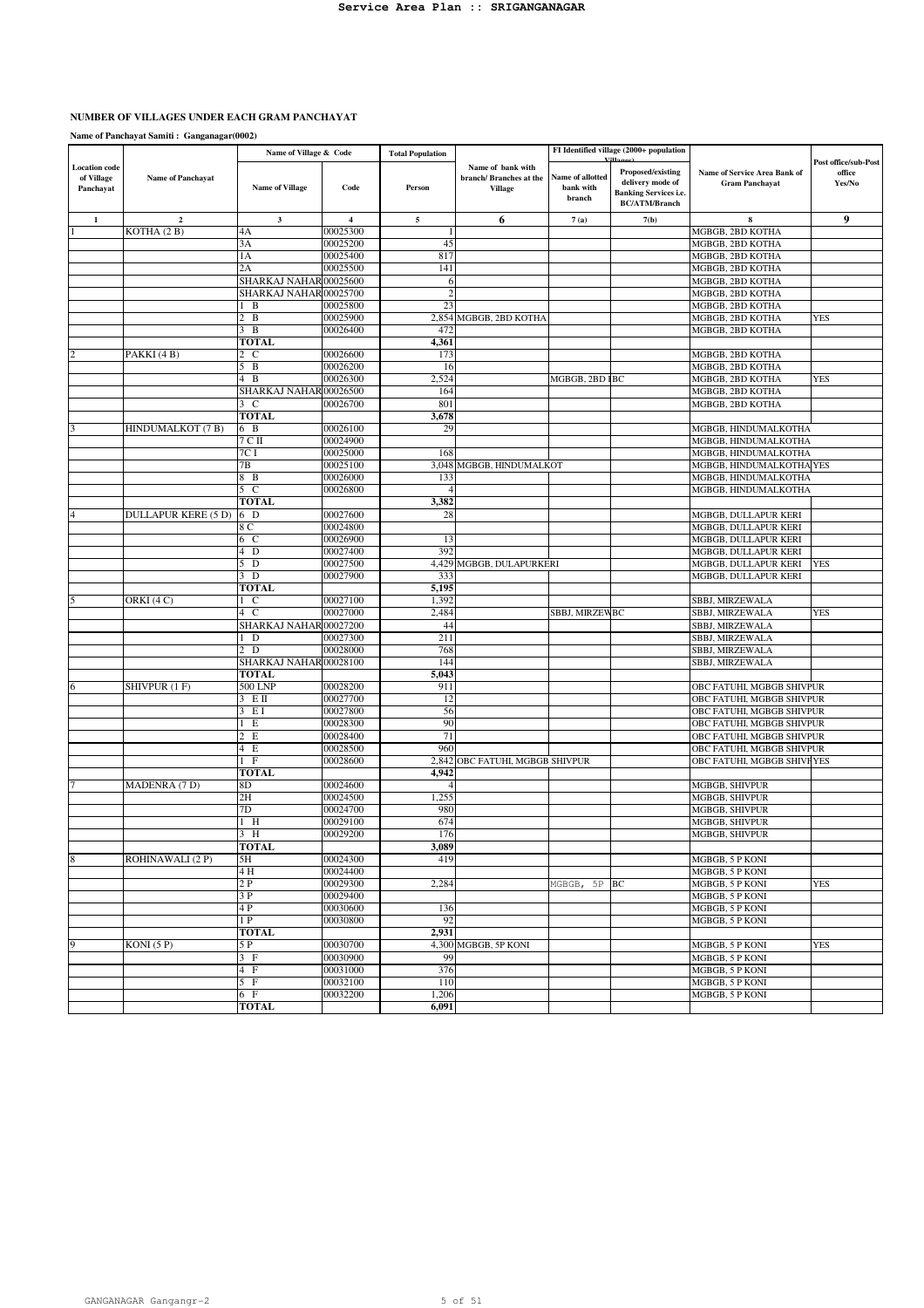|                                                 |                       | Name of Village & Code     |                      | <b>Total Population</b> |                                                               |                                         | FI Identified village (2000+ population                                                       |                                                       |                                          |
|-------------------------------------------------|-----------------------|----------------------------|----------------------|-------------------------|---------------------------------------------------------------|-----------------------------------------|-----------------------------------------------------------------------------------------------|-------------------------------------------------------|------------------------------------------|
| <b>Location</b> code<br>of Village<br>Panchayat | Name of Panchayat     | <b>Name of Village</b>     | Code                 | Person                  | Name of bank with<br>branch/Branches at the<br><b>Village</b> | Name of allotted<br>bank with<br>branch | Proposed/existing<br>delivery mode of<br><b>Banking Services i.e.</b><br><b>BC/ATM/Branch</b> | Name of Service Area Bank of<br><b>Gram Panchayat</b> | Post office/sub-Post<br>office<br>Yes/No |
| 1                                               | $\mathbf{2}$          | $\mathbf{3}$               | 4                    | 5                       | 6                                                             | 7(a)                                    | 7(b)                                                                                          | 8                                                     | 9                                        |
| 10                                              | DAULATPURA (3 Q)      | Q<br>$\overline{2}$        | 00029500             | $\mathbf Q$             |                                                               |                                         |                                                                                               | MGBGB, 3Q, DAULATPURA                                 |                                          |
|                                                 |                       | 4 Q                        | 00029600             |                         |                                                               |                                         |                                                                                               | MGBGB, 3Q, DAULATPURA                                 |                                          |
|                                                 |                       | 3Q                         | 00029700             |                         | 4,177 MGBGB, 30 DAULATPURA                                    |                                         |                                                                                               | MGBGB, 3Q, DAULATPURA                                 | <b>YES</b>                               |
|                                                 |                       | 7 Q                        | 00030200             |                         |                                                               |                                         |                                                                                               | MGBGB, 3Q, DAULATPURA                                 |                                          |
|                                                 |                       | 6 Q                        | 00030300             | 27                      |                                                               |                                         |                                                                                               | MGBGB, 3Q, DAULATPURA                                 |                                          |
|                                                 |                       | 5 Q<br>TOTAL               | 00030400             | 4,218                   |                                                               |                                         |                                                                                               | MGBGB, 3Q, DAULATPURA                                 |                                          |
| 11                                              | SAGATPURA (8 H)       | 6Н                         | 00024100             | 19                      |                                                               |                                         |                                                                                               | MGBGB, 3Q, DAULATPURA                                 |                                          |
|                                                 |                       | 9H                         | 00023800             | 375                     |                                                               |                                         |                                                                                               | MGBGB, 3Q, DAULATPURA                                 |                                          |
|                                                 |                       | 8H                         | 00023900             | 1,016                   |                                                               |                                         |                                                                                               | MGBGB, 3Q, DAULATPURA                                 |                                          |
|                                                 |                       | 7Н                         | 00024000             |                         |                                                               |                                         |                                                                                               | MGBGB, 3Q, DAULATPURA                                 |                                          |
|                                                 |                       | 1Q                         | 00024200             | 5                       |                                                               |                                         |                                                                                               | MGBGB, 3Q, DAULATPURA                                 |                                          |
|                                                 |                       | 8 Q                        | 00029800             | 399                     |                                                               |                                         |                                                                                               | MGBGB, 3Q, DAULATPURA                                 |                                          |
|                                                 |                       | 10 Q                       | 00029900             | 506                     |                                                               |                                         |                                                                                               | MGBGB, 3Q, DAULATPURA                                 |                                          |
| 12                                              | BAKHTANA (11 Q)       | <b>TOTAL</b><br>13 Q       | 00033000             | 2,320<br>208            |                                                               |                                         |                                                                                               | MGBGB, 3Q, DAULATPURA                                 |                                          |
|                                                 |                       | 10 Q-A                     | 00030000             |                         |                                                               |                                         |                                                                                               | MGBGB, 3Q, DAULATPURA                                 |                                          |
|                                                 |                       | 9 Q                        | 00030100             | 726                     |                                                               |                                         |                                                                                               | MGBGB, 3Q, DAULATPURA                                 |                                          |
|                                                 |                       | 11 Q                       | 00032700             | 1,135                   |                                                               |                                         |                                                                                               | MGBGB, 3Q, DAULATPURA                                 |                                          |
|                                                 |                       | 12 Q                       | 00032800             | 589                     |                                                               |                                         |                                                                                               | MGBGB, 3Q, DAULATPURA                                 |                                          |
|                                                 |                       | 14 Q                       | 00032900             | 215                     |                                                               |                                         |                                                                                               | MGBGB, 3Q, DAULATPURA                                 |                                          |
|                                                 |                       | <b>TOTAL</b>               |                      | 2,875                   |                                                               |                                         |                                                                                               |                                                       |                                          |
| 13                                              | <b>MAHEELI RATHAN</b> | 16 F                       | 00033100             | 198                     |                                                               |                                         |                                                                                               | <b>SBBJ, MIRZEWALA</b>                                |                                          |
|                                                 | (15 F)                | 13 F<br>14 F               | 00033200<br>00036000 | 457<br>271              |                                                               |                                         |                                                                                               | SBBJ, MIRZEWALA                                       |                                          |
|                                                 |                       | 15 FI                      | 00036200             | 313                     |                                                               |                                         |                                                                                               | SBBJ, MIRZEWALA<br>SBBJ, MIRZEWALA                    |                                          |
|                                                 |                       | $15$ FII                   | 00036300             | 245                     |                                                               |                                         |                                                                                               | <b>SBBJ, MIRZEWALA</b>                                |                                          |
|                                                 |                       | 17 F                       | 00036400             | 254                     |                                                               |                                         |                                                                                               | SBBJ, MIRZEWALA                                       |                                          |
|                                                 |                       | 18 F                       | 00036500             | 561                     |                                                               |                                         |                                                                                               | SBBJ, MIRZEWALA                                       |                                          |
|                                                 |                       | 3 L                        | 00036600             | 4,147                   |                                                               | SBBJ, MIRZEWBC                          |                                                                                               | SBBJ, MIRZEWALA                                       | <b>YES</b>                               |
|                                                 |                       | 2 L                        | 00036700             | 82                      |                                                               |                                         |                                                                                               | SBBJ, MIRZEWALA                                       |                                          |
|                                                 |                       | $1 \mathrm{L}$             | 00036800             | $\overline{4}$          |                                                               |                                         |                                                                                               | SBBJ, MIRZEWALA                                       |                                          |
|                                                 |                       | <b>TOTAL</b>               |                      | 6,532                   |                                                               |                                         |                                                                                               |                                                       |                                          |
| 14                                              | MIRJEWALA (12 F)      | 1 K<br>7 F                 | 00033600<br>00030500 | 32<br>675               |                                                               |                                         |                                                                                               | SBBJ, MIRZEWALA                                       |                                          |
|                                                 |                       | 8 F                        | 00032400             | 22                      |                                                               |                                         |                                                                                               | SBBJ, MIRZEWALA<br>SBBJ, MIRZEWALA                    |                                          |
|                                                 |                       | 9 F                        | 00032500             | 12                      |                                                               |                                         |                                                                                               | SBBJ, MIRZEWALA                                       |                                          |
|                                                 |                       | 10 F                       | 00032600             | 1,162                   |                                                               |                                         |                                                                                               | SBBJ, MIRZEWALA                                       |                                          |
|                                                 |                       | 12 F                       | 00033300             |                         | 4,909 SBBJ, MIRZEWALA                                         |                                         |                                                                                               | SBBJ, MIRZEWALA                                       | <b>YES</b>                               |
|                                                 |                       | 11 AF                      | 00033400             |                         |                                                               |                                         |                                                                                               | SBBJ, MIRZEWALA                                       |                                          |
|                                                 |                       | 11 F                       | 00033500             | 81                      |                                                               |                                         |                                                                                               | SBBJ, MIRZEWALA                                       |                                          |
|                                                 |                       | 2 K                        | 00033700             | 326                     |                                                               |                                         |                                                                                               | SBBJ, MIRZEWALA                                       |                                          |
|                                                 |                       | 3 K                        | 00035700             | 339                     |                                                               |                                         |                                                                                               | SBBJ, MIRZEWALA                                       |                                          |
|                                                 |                       | 5 K<br>$\overline{4}$<br>K | 00035800<br>00035900 | 67<br>65                |                                                               |                                         |                                                                                               | SBBJ, MIRZEWALA<br>SBBJ, MIRZEWALA                    |                                          |
|                                                 |                       | 14 AF                      | 00036100             | 66                      |                                                               |                                         |                                                                                               | SBBJ, MIRZEWALA                                       |                                          |
|                                                 |                       | TOTAL                      |                      | 7,763                   |                                                               |                                         |                                                                                               |                                                       |                                          |
| 15                                              | MOHANPURA (8 Y)       | 10Y                        | 00033800             |                         |                                                               |                                         |                                                                                               | MGBGB, 5P KONI                                        |                                          |
|                                                 |                       | 9 Y                        | 00032000             | 385                     |                                                               |                                         |                                                                                               | MGBGB, 5P KONI                                        |                                          |
|                                                 |                       | 11 Y                       | 00032300             | 611                     |                                                               |                                         |                                                                                               | MGBGB, 5P KONI                                        |                                          |
|                                                 |                       | 8 Y                        | 00033900             | 2,370                   |                                                               | MGBGB, 5P K(BC                          |                                                                                               | MGBGB, 5P KONI                                        | <b>YES</b>                               |
|                                                 |                       | 7 Y<br>2 <sub>b</sub>      | 00034000<br>00035400 | 161<br>245              |                                                               |                                         |                                                                                               | MGBGB, 5P KONI<br>MGBGB, 5P KONI                      |                                          |
|                                                 |                       | 4 b                        | 00035500             |                         |                                                               |                                         |                                                                                               | MGBGB, 5P KONI                                        |                                          |
|                                                 |                       | TOTAL                      |                      | 3,772                   |                                                               |                                         |                                                                                               |                                                       |                                          |
| 16                                              | <b>KHAWATAL</b>       | $1\quad G$                 | 00028800             | 291                     |                                                               |                                         |                                                                                               | OBC, FATUHI                                           |                                          |
|                                                 | BANA (2F)             | 2 F                        | 00028700             | 4,076                   |                                                               | OBC, FATUH BC                           |                                                                                               | OBC, FATUHI                                           | <b>YES</b>                               |
|                                                 |                       | 2 J                        | 00028900             | 77                      |                                                               |                                         |                                                                                               | OBC, FATUHI                                           |                                          |
|                                                 |                       | $1\quad J$                 | 00029000             | 143                     |                                                               |                                         |                                                                                               | OBC, FATUHI                                           |                                          |
|                                                 |                       | 2 G                        | 00031300             | 474                     |                                                               |                                         |                                                                                               | OBC, FATUHI                                           |                                          |
|                                                 |                       | <b>TOTAL</b>               |                      | 5,061                   |                                                               |                                         |                                                                                               |                                                       |                                          |
| 17                                              | KALIA (3 G)           | 3 J<br>4J                  | 00031100<br>00031200 | 150<br>6                |                                                               |                                         |                                                                                               | <b>BOI, SAHUWALA</b><br><b>BOI, SAHUWALA</b>          |                                          |
|                                                 |                       | 3 <sub>G</sub>             | 00031400             | 5,711                   |                                                               | BOI, SAHUW BC                           |                                                                                               | <b>BOI, SAHUWALA</b>                                  | <b>YES</b>                               |
|                                                 |                       | 4 G                        | 00031500             | 227                     |                                                               |                                         |                                                                                               | <b>BOI, SAHUWALA</b>                                  |                                          |
|                                                 |                       | 4 Y                        | 00031800             | 291                     |                                                               |                                         |                                                                                               | <b>BOI, SAHUWALA</b>                                  |                                          |
|                                                 |                       | <b>TOTAL</b>               |                      | 6,385                   |                                                               |                                         |                                                                                               |                                                       |                                          |
| 18                                              | SADHUWALI (1 D)       | 4d                         | 00034900             | 371                     |                                                               |                                         |                                                                                               | MGBGB, DULAPURKERI                                    |                                          |
|                                                 |                       | d<br>1                     | 00034400             | 5,512                   |                                                               | M.G.B.G.B., DUBC                        |                                                                                               | MGBGB, DULAPURKERI                                    | <b>YES</b>                               |
|                                                 |                       | $\mathbf d$<br>3           | 00034500             | 306                     |                                                               |                                         |                                                                                               | MGBGB, DULAPURKERI                                    |                                          |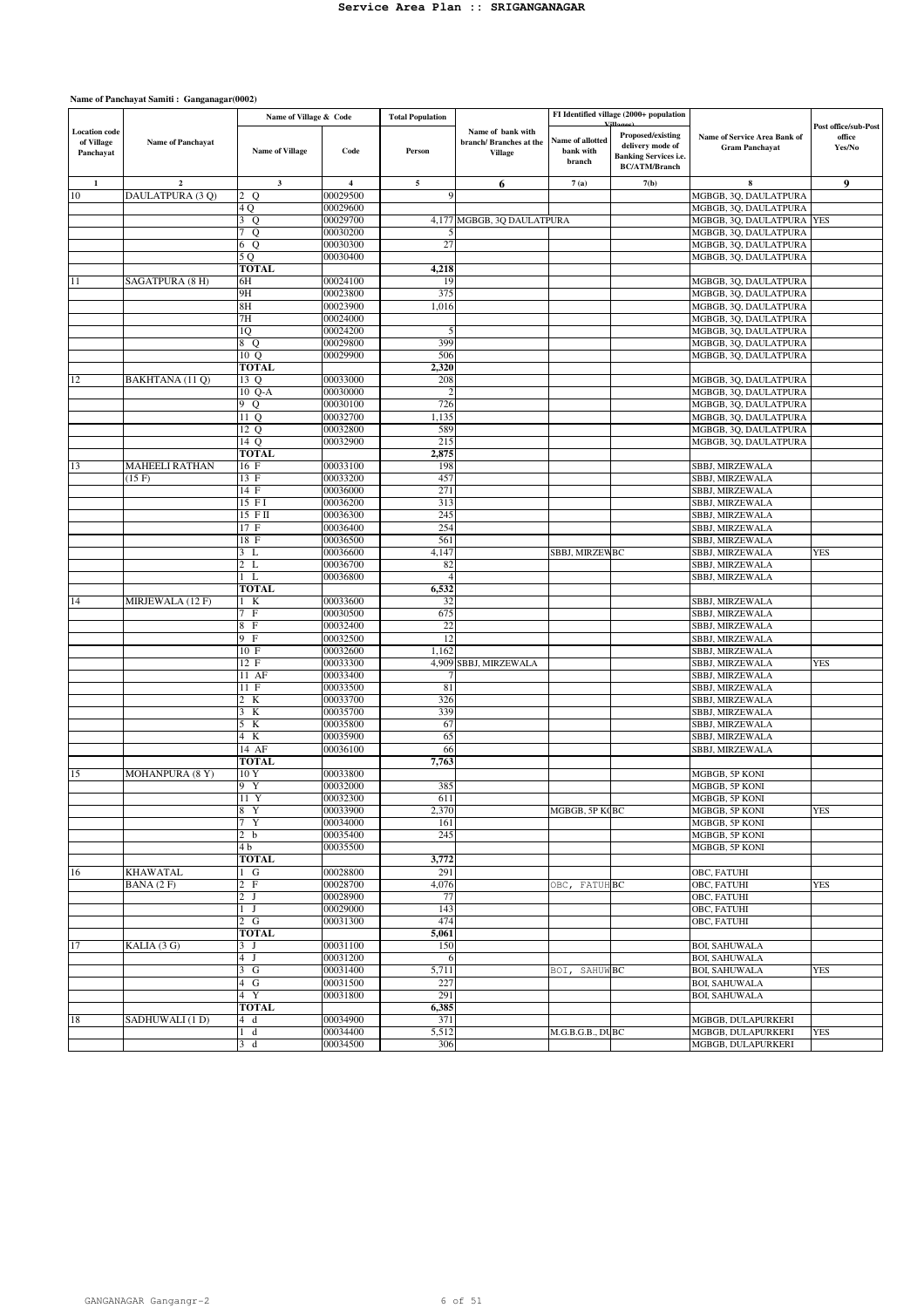|                                                 |                          | Name of Village & Code       |                         | <b>Total Population</b> |                                                               |                                         | FI Identified village (2000+ population                                                       |                                                       |                                          |
|-------------------------------------------------|--------------------------|------------------------------|-------------------------|-------------------------|---------------------------------------------------------------|-----------------------------------------|-----------------------------------------------------------------------------------------------|-------------------------------------------------------|------------------------------------------|
| <b>Location</b> code<br>of Village<br>Panchayat | <b>Name of Panchayat</b> | <b>Name of Village</b>       | Code                    | Person                  | Name of bank with<br>branch/Branches at the<br><b>Village</b> | Name of allotted<br>bank with<br>branch | Proposed/existing<br>delivery mode of<br><b>Banking Services i.e.</b><br><b>BC/ATM/Branch</b> | Name of Service Area Bank of<br><b>Gram Panchayat</b> | Post office/sub-Post<br>office<br>Yes/No |
| $\mathbf 1$                                     | $\mathbf{2}$             | $\mathbf 3$                  | $\overline{\mathbf{4}}$ | 5                       | 6                                                             | 7(a)                                    | 7(b)                                                                                          | $\bf8$                                                | 9                                        |
|                                                 |                          | $\mathcal{L}$<br>d           | 00035000                | 760                     |                                                               |                                         |                                                                                               | MGBGB, DULAPURKERI                                    |                                          |
|                                                 |                          | 3 <sub>b</sub>               | 00037300                | 786                     |                                                               |                                         |                                                                                               | MGBGB, DULAPURKERI                                    |                                          |
|                                                 |                          | <b>TOTAL</b>                 |                         | 7,735                   |                                                               |                                         |                                                                                               |                                                       |                                          |
| 19                                              | 9 Z                      | 3<br>g<br>5 <sub>b</sub>     | 00044000<br>00035600    | 350<br>529              |                                                               |                                         |                                                                                               | OBC, 15 Z<br>OBC, 15 Z                                |                                          |
|                                                 |                          | 11Z                          | 00037200                | 653                     |                                                               |                                         |                                                                                               | OBC, 15 Z                                             |                                          |
|                                                 |                          | 9 Z                          | 00037400                | 685                     |                                                               |                                         |                                                                                               | OBC, 15 Z                                             |                                          |
|                                                 |                          | 7 Z                          | 00037500                | 1,333                   |                                                               |                                         |                                                                                               | OBC, 15 Z                                             |                                          |
|                                                 |                          | <b>TOTAL</b>                 |                         | 3,550                   |                                                               |                                         |                                                                                               |                                                       |                                          |
| 20                                              | 3 C                      | $1\,C$                       | 00040100                | 382                     |                                                               |                                         |                                                                                               | MGBGB, KOTHA                                          |                                          |
|                                                 |                          | $\mathcal{C}$<br>4           | 00036900                | 467                     |                                                               |                                         |                                                                                               | MGBGB, KOTHA                                          |                                          |
|                                                 |                          | $\overline{c}$<br>3          | 00037000                | 782                     |                                                               |                                         |                                                                                               | MGBGB, KOTHA                                          |                                          |
|                                                 |                          | $2\,c$                       | 00037100                | 488                     |                                                               |                                         |                                                                                               | MGBGB, KOTHA                                          |                                          |
|                                                 |                          | $5\,C$<br><b>TOTAL</b>       | 00040400                | 373<br>2,492            |                                                               |                                         |                                                                                               | MGBGB, KOTHA                                          |                                          |
| 21                                              | 18 Z                     | 19 Z                         | 00040500                | 518                     |                                                               |                                         |                                                                                               | OBC 15Z                                               |                                          |
|                                                 |                          | 13 Z                         | 00040000                | 448                     |                                                               |                                         |                                                                                               | OBC 15Z                                               |                                          |
|                                                 |                          | 16 Z                         | 00040200                | 400                     |                                                               |                                         |                                                                                               | OBC 15Z                                               |                                          |
|                                                 |                          | 18 Z                         | 00040300                | 434                     |                                                               |                                         |                                                                                               | OBC 15Z                                               |                                          |
|                                                 |                          | 17Z                          | 00041300                | 482                     |                                                               |                                         |                                                                                               | OBC 15Z                                               |                                          |
|                                                 |                          | <b>TOTAL</b>                 |                         | 2,282                   |                                                               |                                         |                                                                                               |                                                       |                                          |
| 22                                              | SAHIB SINGH WALA         | 24 Z                         | 00040800                | 250                     |                                                               |                                         |                                                                                               | OBC <sub>15Z</sub>                                    |                                          |
|                                                 |                          | 21 Z                         | 00040600                | 23<br>586               |                                                               |                                         |                                                                                               | OBC <sub>15Z</sub>                                    |                                          |
|                                                 |                          | 23 Z<br>$3 \, M$             | 00040700<br>00040900    | 1,275                   |                                                               |                                         |                                                                                               | OBC <sub>15Z</sub><br>OBC 15Z                         |                                          |
|                                                 |                          | 25Z                          | 00041000                |                         |                                                               |                                         |                                                                                               | OBC <sub>15</sub> Z                                   |                                          |
|                                                 |                          | <b>TOTAL</b>                 |                         | 2,134                   |                                                               |                                         |                                                                                               |                                                       |                                          |
| 23                                              | 3 h                      | 4 h                          | 00044700                | 442                     |                                                               |                                         |                                                                                               | OBC 15Z                                               |                                          |
|                                                 |                          | 22 Z                         | 00041100                | 244                     |                                                               |                                         |                                                                                               | OBC <sub>15Z</sub>                                    |                                          |
|                                                 |                          | 20 Z                         | 00041200                | 527                     |                                                               |                                         |                                                                                               | OBC 15Z                                               |                                          |
|                                                 |                          | 1 <sub>h</sub>               | 00044500                | 424                     |                                                               |                                         |                                                                                               | OBC 15Z                                               |                                          |
|                                                 |                          | 3 h                          | 00044600                | 567                     |                                                               |                                         |                                                                                               | OBC 15Z                                               |                                          |
|                                                 |                          | 7 g<br><b>TOTAL</b>          | 00046000                | 776<br>2,980            |                                                               |                                         |                                                                                               | OBC <sub>15Z</sub>                                    |                                          |
| 24                                              | 10Z                      | 10a                          | 00044400                | 702                     |                                                               |                                         |                                                                                               | OBC 15Z                                               |                                          |
|                                                 |                          | 6 Z                          | 00037700                | 184                     |                                                               |                                         |                                                                                               | OBC 15Z                                               |                                          |
|                                                 |                          | 3 a                          | 00039500                | 376                     |                                                               |                                         |                                                                                               | OBC <sub>15</sub> Z                                   |                                          |
|                                                 |                          | 6 Z-A                        | 00039600                | 212                     |                                                               |                                         |                                                                                               | OBC 15Z                                               |                                          |
|                                                 |                          | 8 Z                          | 00039700                | 282                     |                                                               |                                         |                                                                                               | OBC <sub>15</sub> Z                                   |                                          |
|                                                 |                          | 10Z                          | 00039800                | 318                     |                                                               |                                         |                                                                                               | OBC 15Z                                               |                                          |
|                                                 |                          | 12 Z<br>15Z                  | 00039900                | 866                     |                                                               |                                         |                                                                                               | OBC 15Z                                               |                                          |
|                                                 |                          | 14 Z                         | 00041400<br>00041500    | 1,537<br>121            |                                                               |                                         |                                                                                               | OBC <sub>15</sub> Z<br>OBC <sub>15Z</sub>             |                                          |
|                                                 |                          | 8 a                          | 00041600                | 791                     |                                                               |                                         |                                                                                               | OBC 15Z                                               |                                          |
|                                                 |                          | <b>TOTAL</b>                 |                         | 5,389                   |                                                               |                                         |                                                                                               |                                                       |                                          |
| 25                                              | SAHUWALA (3 f)           | 6 a                          | 00041700                | 681                     |                                                               |                                         |                                                                                               | <b>BOI, SAHUWALA</b>                                  |                                          |
|                                                 |                          | 5 a                          | 00041800                | 1,059                   |                                                               |                                         |                                                                                               | <b>BOI, SAHUWALA</b>                                  |                                          |
|                                                 |                          | 4 a                          | 00041900                | 206                     |                                                               |                                         |                                                                                               | <b>BOI, SAHUWALA</b>                                  |                                          |
|                                                 |                          | 3f                           | 00042000                |                         | 5,711 BOI, SAHUWALA                                           |                                         |                                                                                               | <b>BOI, SAHUWALA</b>                                  | <b>YES</b>                               |
|                                                 |                          | $\overline{4}$<br>a $\rm II$ | 00043700<br>00044100    | 264<br>378              |                                                               |                                         |                                                                                               | <b>BOI, SAHUWALA</b><br><b>BOI, SAHUWALA</b>          |                                          |
|                                                 |                          | 7 a I                        | 00044200                | 368                     |                                                               |                                         |                                                                                               | <b>BOI, SAHUWALA</b>                                  |                                          |
|                                                 |                          | <b>TOTAL</b>                 |                         | 8,667                   |                                                               |                                         |                                                                                               |                                                       |                                          |
| 26                                              | 4 ML                     | 4ML                          | 00042200                | 1,084                   |                                                               |                                         |                                                                                               | KHAYALIWALA<br>MGBGB,                                 |                                          |
|                                                 |                          | $6$ e(RURAL)                 | 00039300                | 52                      |                                                               |                                         |                                                                                               | KHAYALIWALA<br>MGBGB,                                 |                                          |
|                                                 |                          | 1 a                          | 00039400                | 27                      |                                                               |                                         |                                                                                               | MGBGB, KHAYALIWALA                                    |                                          |
|                                                 |                          | 1 f                          | 00042100                | 700                     |                                                               |                                         |                                                                                               | MGBGB,<br>KHAYALIWALA                                 |                                          |
|                                                 |                          | 7e (RURAL)                   | 00042300                | 912                     |                                                               |                                         |                                                                                               | KHAYALIWALA<br>MGBGB,                                 |                                          |
|                                                 |                          | 5e (RURAL)<br><b>TOTAL</b>   | 00042400                | 643<br>3,418            |                                                               |                                         |                                                                                               | KHAYALIWALA<br>MGBGB,                                 |                                          |
| 27                                              | 2 ML                     | 4 e                          | 00039000                | 760                     |                                                               |                                         |                                                                                               | KHAYALIWALA<br>MGBGB,                                 |                                          |
|                                                 |                          | 2<br>e(RURAL)                | 00039100                | 831                     |                                                               |                                         |                                                                                               | MGBGB,<br>KHAYALIWALA                                 |                                          |
|                                                 |                          | 3 e(RURAL)                   | 00039200                | 162                     |                                                               |                                         |                                                                                               | KHAYALIWALA<br>MGBGB,                                 |                                          |
|                                                 |                          | 2ML                          | 00042500                | 2,590                   |                                                               | MGBGB,<br>KHA BC                        |                                                                                               | KHAYALIWALA<br>MGBGB,                                 | <b>YES</b>                               |
|                                                 |                          | 3ML                          | 00042600                | 871                     |                                                               |                                         |                                                                                               | MGBGB,<br>KHAYALIWALA                                 |                                          |
|                                                 |                          | <b>TOTAL</b>                 |                         | 5,214                   |                                                               |                                         |                                                                                               |                                                       |                                          |
| 28                                              | KUNDALWALI (6 LNP)       | 6 LNP                        | 00038800                | 1,313                   |                                                               |                                         |                                                                                               | KHAYALIWALA<br>MGBGB,                                 |                                          |
|                                                 |                          | 8 LNP<br><b>10 LNP</b>       | 00038300<br>00038400    | 328<br>537              |                                                               |                                         |                                                                                               | KHAYALIWALA<br>MGBGB,<br>KHAYALIWALA<br>MGBGB,        |                                          |
|                                                 |                          | 9 LNP                        | 00038500                | 472                     |                                                               |                                         |                                                                                               | MGBGB,<br>KHAYALIWALA                                 |                                          |
|                                                 |                          |                              |                         |                         |                                                               |                                         |                                                                                               |                                                       |                                          |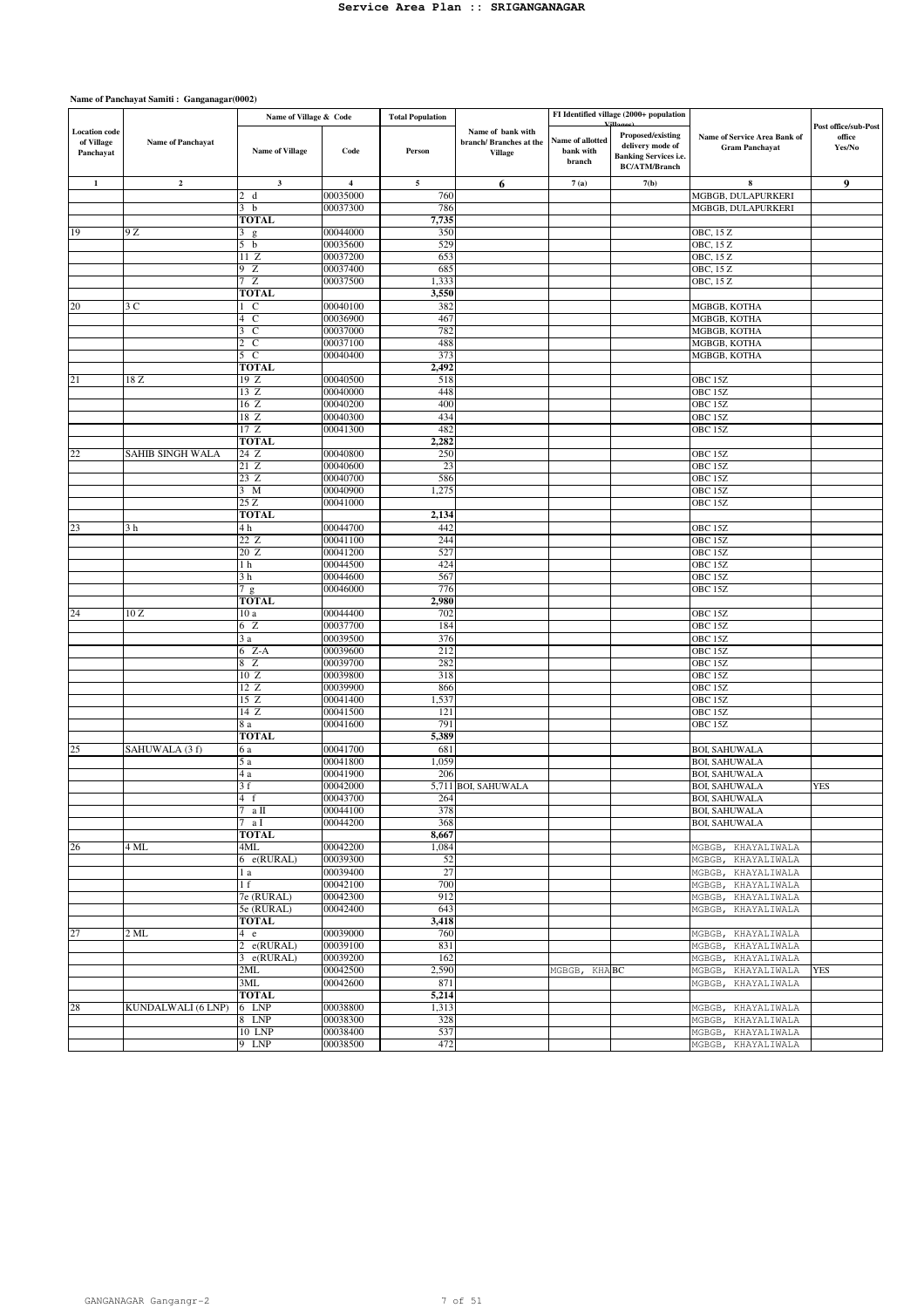|                                                 |                          | Name of Village & Code   |                      | <b>Total Population</b> |                                                                |                                         | FI Identified village (2000+ population                                                       |                                                       |                                          |
|-------------------------------------------------|--------------------------|--------------------------|----------------------|-------------------------|----------------------------------------------------------------|-----------------------------------------|-----------------------------------------------------------------------------------------------|-------------------------------------------------------|------------------------------------------|
| <b>Location</b> code<br>of Village<br>Panchayat | <b>Name of Panchayat</b> | <b>Name of Village</b>   | Code                 | Person                  | Name of bank with<br>branch/ Branches at the<br><b>Village</b> | Name of allotted<br>bank with<br>branch | Proposed/existing<br>delivery mode of<br><b>Banking Services i.e.</b><br><b>BC/ATM/Branch</b> | Name of Service Area Bank of<br><b>Gram Panchayat</b> | Post office/sub-Post<br>office<br>Yes/No |
| 1                                               | $\overline{2}$           | 3                        | $\overline{4}$       | 5                       | 6                                                              | 7(a)                                    | 7(b)                                                                                          | 8                                                     | 9                                        |
|                                                 |                          | <b>LNP</b><br>7          | 00038600             | 662                     |                                                                |                                         |                                                                                               | KHAYALIWALA<br>MGBGB                                  |                                          |
|                                                 |                          | 15 ML                    | 00038900             | 645                     |                                                                |                                         |                                                                                               | MGBGB<br>KHAYALIWALA                                  |                                          |
|                                                 |                          | TOTAL                    |                      | 3,957                   |                                                                |                                         |                                                                                               |                                                       |                                          |
| 29                                              | KHAYALIWALA              | 17ML                     | 00042700             | 1,328                   |                                                                |                                         |                                                                                               | MGBGB<br>KHAYALIWALA                                  |                                          |
|                                                 | $(11$ LNP)               | 16ML<br>11LNP            | 00042800<br>00042900 | 667<br>1,890            |                                                                |                                         |                                                                                               | MGBGB<br>KHAYALIWALA                                  |                                          |
|                                                 |                          | 12LNP                    | 00043000             | 380                     |                                                                |                                         |                                                                                               | KHAYALIWALA<br>MGBGB,<br>KHAYALIWALA<br>MGBGB,        |                                          |
|                                                 |                          | SHYAMSINGHWA             | 00043100             | 1,380                   |                                                                |                                         |                                                                                               | KHAYALIWALA<br>MGBGB,                                 |                                          |
|                                                 |                          | TOTAL                    |                      | 5,645                   |                                                                |                                         |                                                                                               |                                                       |                                          |
| 30                                              | HIRANAWALI (18 ML)       | 19 ML                    | 00047800             | 1,025                   |                                                                |                                         |                                                                                               | KHAYALIWALA<br>MGBGB,                                 |                                          |
|                                                 |                          | PATTI KHEEYAN            | 00043200             | 11                      |                                                                |                                         |                                                                                               | MGBGB<br>KHAYALIWALA                                  |                                          |
|                                                 |                          | PATTI KHEEYAN            | 00043300             | 742                     |                                                                |                                         |                                                                                               | KHAYALIWALA<br>MGBGB,                                 |                                          |
|                                                 |                          | 13 LNP I                 | 00043400             | 129<br>807              |                                                                |                                         |                                                                                               | KHAYALIWALA<br>MGBGB                                  |                                          |
|                                                 |                          | 18 ML<br>13 LNP II       | 00047200<br>00047300 | 178                     |                                                                |                                         |                                                                                               | KHAYALIWALA<br>MGBGB,<br>MGBGB,<br>KHAYALIWALA        |                                          |
|                                                 |                          | 14 LNP                   | 00047400             | 24                      |                                                                |                                         |                                                                                               | MGBGB<br>KHAYALIWALA                                  |                                          |
|                                                 |                          | 501 LNP                  | 00047500             | 805                     |                                                                |                                         |                                                                                               | MGBGB<br>KHAYALIWALA                                  |                                          |
|                                                 |                          | 22 LNP                   | 00047700             | 83                      |                                                                |                                         |                                                                                               | KHAYALIWALA<br>MGBGB,                                 |                                          |
|                                                 |                          | TOTAL                    |                      | 3,804                   |                                                                |                                         |                                                                                               |                                                       |                                          |
| 31                                              | NETRAM (2 HH I)          | 17 GG                    | 00046800             | 143                     |                                                                |                                         |                                                                                               | MAHIYAWALI<br>MGBGB                                   |                                          |
|                                                 |                          | 5 ML                     | 00043500             | 422                     |                                                                |                                         |                                                                                               | MAHIYAWALI<br>MGBGB,                                  |                                          |
|                                                 |                          | 1 <sub>g</sub>           | 00046900             | 399                     |                                                                |                                         |                                                                                               | MAHIYAWALI<br>MGBGB,                                  |                                          |
|                                                 |                          | 2 HH I<br>2              | 00047000             | 4,007                   |                                                                | <b>MAH BC</b><br>MGBGB,                 |                                                                                               | MGBGB<br>MAHIYAWALI                                   | YES                                      |
|                                                 |                          | НН ІІ<br><b>TOTAL</b>    | 00047100             | 308                     |                                                                |                                         |                                                                                               | MAHIYAWALI<br>MGBGB,                                  |                                          |
| 32                                              | GOVINDPURA (18 GG)       | $2-f$                    | 00043600             | 5,279<br>282            |                                                                |                                         |                                                                                               | MGBGB,<br>MAHIYAWALI                                  |                                          |
|                                                 |                          | 2<br>g I                 | 00043800             | 12                      |                                                                |                                         |                                                                                               | MGBGB,<br>MAHIYAWALI                                  |                                          |
|                                                 |                          | $2 \text{ g II}$         | 00043900             | 795                     |                                                                |                                         |                                                                                               | MGBGB,<br>MAHIYAWALI                                  |                                          |
|                                                 |                          | 19 GG                    | 00046600             | 317                     |                                                                |                                         |                                                                                               | MGBGB,<br>MAHIYAWALI                                  |                                          |
|                                                 |                          | 18 GG                    | 00046700             | 1,876                   |                                                                |                                         |                                                                                               | MGBGB,<br>MAHIYAWALI                                  |                                          |
|                                                 |                          | 3 HH                     | 00048000             | 482                     |                                                                |                                         |                                                                                               | MAHIYAWALI<br>MGBGB,                                  |                                          |
|                                                 |                          | 13 HH                    | 00048100             |                         |                                                                |                                         |                                                                                               | MAHIYAWALI<br>MGBGB,                                  |                                          |
|                                                 |                          | <b>TOTAL</b>             |                      | 3,764                   |                                                                |                                         |                                                                                               |                                                       |                                          |
| 33                                              | SAHARANWAL (5 G)         | 6 g II                   | 00046100             | 310                     |                                                                |                                         |                                                                                               | <b>BOI, SAHUWALA</b>                                  |                                          |
|                                                 |                          | 9 a                      | 00044300             | 553<br>432              |                                                                |                                         |                                                                                               | <b>BOI, SAHUWALA</b>                                  |                                          |
|                                                 |                          | 6 g I                    | 00046200<br>00046300 | 1,289                   |                                                                |                                         |                                                                                               | <b>BOI, SAHUWALA</b><br><b>BOI, SAHUWALA</b>          |                                          |
|                                                 |                          | 5 g<br>4g                | 00046400             | 11                      |                                                                |                                         |                                                                                               | <b>BOI, SAHUWALA</b>                                  |                                          |
|                                                 |                          | TOTAL                    |                      | 2,595                   |                                                                |                                         |                                                                                               |                                                       |                                          |
| 34                                              | BURZWALI (21 GG)         | $1$ LL                   | 00048300             | 51                      |                                                                |                                         |                                                                                               | <b>BOI, SAHUWALA</b>                                  |                                          |
|                                                 |                          | 20 GG                    | 00046500             | 726                     |                                                                |                                         |                                                                                               | <b>BOI, SAHUWALA</b>                                  |                                          |
|                                                 |                          | 21 GG                    | 00048400             | 1,245                   |                                                                |                                         |                                                                                               | <b>BOI, SAHUWALA</b>                                  |                                          |
|                                                 |                          | 22 GG                    | 00048500             | 134                     |                                                                |                                         |                                                                                               | <b>BOI, SAHUWALA</b>                                  |                                          |
|                                                 |                          | 23 GG                    | 00048600             | 1,062                   |                                                                |                                         |                                                                                               | <b>BOI, SAHUWALA</b>                                  |                                          |
|                                                 |                          | TOTAL                    |                      | 3,218                   |                                                                |                                         |                                                                                               |                                                       |                                          |
| 35                                              | 27 GG                    | 8 g II<br>10g            | 00045900<br>00045400 | 311<br>411              |                                                                |                                         |                                                                                               | PSB, CHUNAWAD<br>PSB, CHUNAWAD                        |                                          |
|                                                 |                          | 9 g                      | 00045500             | 648                     |                                                                |                                         |                                                                                               | PSB, CHUNAWAD                                         |                                          |
|                                                 |                          | 2 h II                   | 00045600             | 532                     |                                                                |                                         |                                                                                               | PSB, CHUNAWAD                                         |                                          |
|                                                 |                          | 2 h I                    | 00045700             |                         |                                                                |                                         |                                                                                               | PSB, CHUNAWAD                                         |                                          |
|                                                 |                          | 8gI                      | 00045800             | 71                      |                                                                |                                         |                                                                                               | PSB, CHUNAWAD                                         |                                          |
|                                                 |                          | $27$ GG                  | 00049000             | 478                     |                                                                |                                         |                                                                                               | PSB, CHUNAWAD                                         |                                          |
|                                                 |                          | <b>TOTAL</b>             |                      | 2,451                   |                                                                |                                         |                                                                                               |                                                       |                                          |
| 36                                              | 13 g                     | 12 <sub>g</sub>          | 00045200             | 587                     |                                                                |                                         |                                                                                               | PSB, CHUNAWAD                                         |                                          |
|                                                 |                          | 5 h                      | 00044800             |                         |                                                                |                                         |                                                                                               | PSB, CHUNAWAD                                         |                                          |
|                                                 |                          | 6 h<br>$\overline{1}4$ g | 00044900<br>00045000 | 604<br>237              |                                                                |                                         |                                                                                               | PSB, CHUNAWAD<br>PSB, CHUNAWAD                        |                                          |
|                                                 |                          | 13 <sub>g</sub>          | 00045100             | 246                     |                                                                |                                         |                                                                                               | PSB, CHUNAWAD                                         |                                          |
|                                                 |                          | $\overline{1}1$ g        | 00045300             | 765                     |                                                                |                                         |                                                                                               | PSB, CHUNAWAD                                         |                                          |
|                                                 |                          | <b>TOTAL</b>             |                      | 2,439                   |                                                                |                                         |                                                                                               |                                                       |                                          |
| 37                                              | JODHEWALA (28 GG)        | $29$ GG                  | 00049200             |                         |                                                                |                                         |                                                                                               | OBC, GHUDDUWALA                                       |                                          |
|                                                 |                          | 28 GG                    | 00049100             | 1,101                   |                                                                |                                         |                                                                                               | OBC, GHUDDUWALA                                       |                                          |
|                                                 |                          | 16 <sub>g</sub>          | 00049300             | 1,173                   |                                                                |                                         |                                                                                               | OBC, GHUDDUWALA                                       |                                          |
|                                                 |                          | 15 g                     | 00049400             | 88                      |                                                                |                                         |                                                                                               | OBC, GHUDDUWALA                                       |                                          |
|                                                 |                          | 36 GG II                 | 00049500             | 48                      |                                                                |                                         |                                                                                               | OBC, GHUDDUWALA                                       |                                          |
|                                                 |                          | 36 GG I<br><b>TOTAL</b>  | 00049600             | 15<br>2,426             |                                                                |                                         |                                                                                               | OBC, GHUDDUWALA                                       |                                          |
| 38                                              | CHUNAWARH (30 GG)        | 24 GG                    | 00048700             | 71                      |                                                                |                                         |                                                                                               | PSB, CHUNAWAD                                         |                                          |
|                                                 |                          | 25 GG                    | 00048800             | 790                     |                                                                |                                         |                                                                                               | PSB, CHUNAWAD                                         |                                          |
|                                                 |                          | 26 GG                    | 00048900             | 126                     |                                                                |                                         |                                                                                               | PSB, CHUNAWAD                                         |                                          |
|                                                 |                          | 34 GG                    | 00049700             | 221                     |                                                                |                                         |                                                                                               | PSB, CHUNAWAD                                         |                                          |
|                                                 |                          | 30 GG                    | 00049800             |                         | 3,545 PSB, CHUNAWAD                                            |                                         |                                                                                               | PSB, CHUNAWAD                                         | <b>YES</b>                               |
|                                                 |                          | <b>TOTAL</b>             |                      | 4,753                   |                                                                |                                         |                                                                                               |                                                       |                                          |
| 39                                              | <b>TATARSAR</b>          | 32 GG                    | 00050000             | 9                       |                                                                |                                         |                                                                                               | PSB, CHUNAWAD                                         |                                          |
|                                                 |                          | $10$ LL                  | 00049900             | 634                     |                                                                |                                         |                                                                                               | PSB, CHUNAWAD                                         |                                          |
|                                                 |                          | 31 GG<br>$11$ LL         | 00050100<br>00050200 | 2,211<br>100            |                                                                | PSB, CHUNAWBC                           |                                                                                               | PSB, CHUNAWAD<br>PSB, CHUNAWAD                        | <b>YES</b>                               |
|                                                 |                          | $12$ LL                  | 00050300             | 60                      |                                                                |                                         |                                                                                               | PSB, CHUNAWAD                                         |                                          |
|                                                 |                          | <b>TOTAL</b>             |                      | 3,014                   |                                                                |                                         |                                                                                               |                                                       |                                          |
| 40                                              | 5 LL                     | 9 LL                     | 00050500             | 316                     |                                                                |                                         |                                                                                               | <b>BOI, SAHUWALA</b>                                  |                                          |
|                                                 |                          | LL.<br>8                 | 00050400             | 519                     |                                                                |                                         |                                                                                               | <b>BOI, SAHUWALA</b>                                  |                                          |
|                                                 |                          | $3$ LL                   | 00050600             | 468                     |                                                                |                                         |                                                                                               | <b>BOI, SAHUWALA</b>                                  |                                          |
|                                                 |                          | LL<br>5.                 | 00050700             | 383                     |                                                                |                                         |                                                                                               | <b>BOI, SAHUWALA</b>                                  |                                          |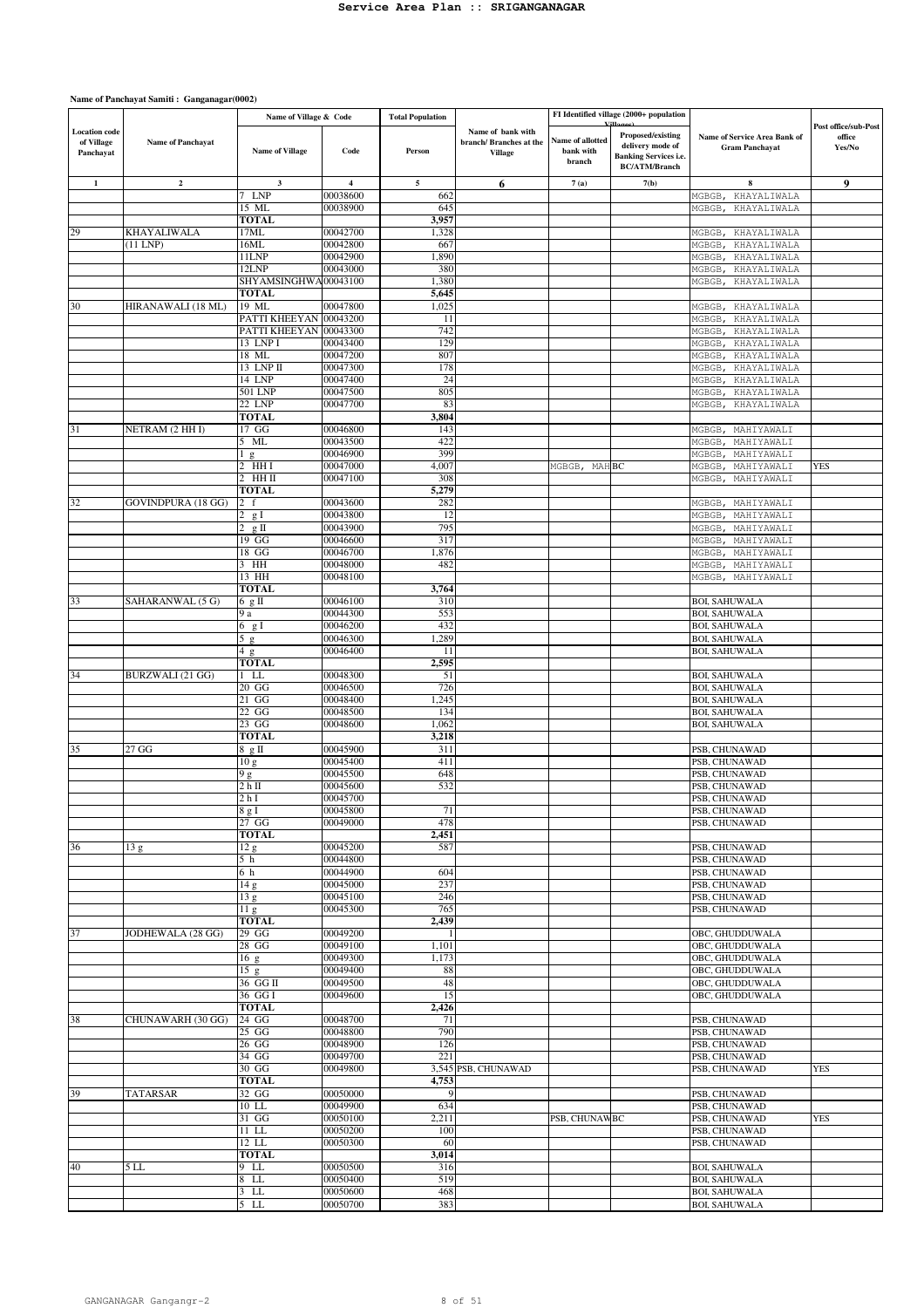|                                                 |                          | Name of Village & Code |                | <b>Total Population</b> |                                                               |                                         | FI Identified village (2000+ population                                                       | Name of Service Area Bank of<br><b>Gram Panchayat</b> | Post office/sub-Post |
|-------------------------------------------------|--------------------------|------------------------|----------------|-------------------------|---------------------------------------------------------------|-----------------------------------------|-----------------------------------------------------------------------------------------------|-------------------------------------------------------|----------------------|
| <b>Location</b> code<br>of Village<br>Panchayat | <b>Name of Panchavat</b> | <b>Name of Village</b> | Code           | Person                  | Name of bank with<br>branch/Branches at the<br><b>Village</b> | Name of allotted<br>bank with<br>branch | Proposed/existing<br>delivery mode of<br><b>Banking Services i.e.</b><br><b>BC/ATM/Branch</b> |                                                       | office<br>Yes/No     |
| 1                                               | $\mathbf{2}$             | $\mathbf{3}$           | $\overline{4}$ | 5                       | 6                                                             | 7(a)                                    | 7(b)                                                                                          | 8                                                     | 9                    |
|                                                 |                          | $7$ LL                 | 00050800       | 253                     |                                                               |                                         |                                                                                               | <b>BOL SAHUWALA</b>                                   |                      |
|                                                 |                          | <b>TOTAL</b>           |                | 1,939                   |                                                               |                                         |                                                                                               |                                                       |                      |
| 41                                              | 4LL                      | $5$ HH                 | 00051200       | 15                      |                                                               |                                         |                                                                                               | MGBGB, MAHIYAWALI                                     |                      |
|                                                 | (DHEEGAWALI RATHAN2 LL   |                        | 00048200       | 1.595                   |                                                               |                                         |                                                                                               | MGBGB, MAHIYAWALI                                     |                      |
|                                                 |                          | 6 LL                   | 00050900       |                         |                                                               |                                         |                                                                                               | MGBGB, MAHIYAWALI                                     |                      |
|                                                 |                          | $4$ LL                 | 00051000       | 1,148                   |                                                               |                                         |                                                                                               | MGBGB, MAHIYAWALI                                     |                      |
|                                                 |                          | $7$ HH                 | 00051100       | 226                     |                                                               |                                         |                                                                                               | MGBGB, MAHIYAWALI                                     |                      |
|                                                 |                          | <b>TOTAL</b>           |                | 2,984                   |                                                               |                                         |                                                                                               |                                                       |                      |
| 42                                              | 4 HH (MAHIAWALI)         | HH                     | 00047900       | 113                     |                                                               |                                         |                                                                                               | MGBGB, MAHIYAWALI                                     |                      |
|                                                 |                          | 6 HH                   | 00051300       | 600                     |                                                               |                                         |                                                                                               | MGBGB, MAHIYAWALI                                     |                      |
|                                                 |                          | H <sub>H</sub><br>4    | 00051400       | 4,109                   | MGBGB, MAHIYAWALI                                             |                                         |                                                                                               | MGBGB, MAHIYAWALI                                     | <b>YES</b>           |
|                                                 |                          | ML                     | 00051500       | 148                     |                                                               |                                         |                                                                                               | MGBGB, MAHIYAWALI                                     |                      |
|                                                 |                          | 6 ML                   | 00051600       | 130                     |                                                               |                                         |                                                                                               | MGBGB, MAHIYAWALI                                     |                      |
|                                                 |                          | 8 ML                   | 00053200       | 77                      |                                                               |                                         |                                                                                               | MGBGB, MAHIYAWALI                                     |                      |
|                                                 |                          | <b>TOTAL</b>           |                | 5,177                   |                                                               |                                         |                                                                                               |                                                       |                      |
| 43                                              | 3 Y                      | Y<br>L                 | 00034300       | 285                     |                                                               |                                         |                                                                                               | <b>SBBJ, KALIAN</b>                                   |                      |
|                                                 |                          | AMDA RAQBA GU00031600  |                | 370                     |                                                               |                                         |                                                                                               | SBBJ, KALIAN                                          |                      |
|                                                 |                          | $\overline{c}$<br>Y    | 00031700       | 256                     |                                                               |                                         |                                                                                               | SBBJ, KALIAN                                          |                      |
|                                                 |                          | 6 Y                    | 00031900       | 557                     |                                                               |                                         |                                                                                               | SBBJ, KALIAN                                          |                      |
|                                                 |                          | 5 Y                    | 00034100       | 510                     |                                                               |                                         |                                                                                               | SBBJ, KALIAN                                          |                      |
|                                                 |                          | 3 Y                    | 00034200       | 1,372                   |                                                               |                                         |                                                                                               | SBBJ, KALIAN                                          |                      |
|                                                 |                          | <b>TOTAL</b>           |                | 3,350                   |                                                               |                                         |                                                                                               |                                                       |                      |
|                                                 |                          |                        |                |                         |                                                               |                                         |                                                                                               | <b>SBBJ, KALIAN</b>                                   |                      |
| 44                                              | 4Z                       | 1 e                    | 00038000       | 289                     |                                                               |                                         |                                                                                               | <b>SBBJ, KALIAN</b>                                   |                      |
|                                                 |                          | 2Z                     | 00035100       |                         |                                                               |                                         |                                                                                               | SBBJ, KALIAN                                          |                      |
|                                                 |                          | 1Z                     | 00035200       | 837                     |                                                               |                                         |                                                                                               | SBBJ, KALIAN                                          |                      |
|                                                 |                          | 4 Z                    | 00035300       | 806                     |                                                               |                                         |                                                                                               | <b>SBBJ, KALIAN</b>                                   |                      |
|                                                 |                          | 1 <sub>b</sub>         | 00037600       | 735                     |                                                               |                                         |                                                                                               | SBBJ, KALIAN                                          |                      |
|                                                 |                          | 5Z                     | 00037800       | 169                     |                                                               |                                         |                                                                                               | SBBJ, KALIAN                                          |                      |
|                                                 |                          | 3Z                     | 00037900       |                         |                                                               |                                         |                                                                                               | SBBJ, KALIAN                                          |                      |
|                                                 |                          | <b>TOTAL</b>           |                | 2.836                   |                                                               |                                         |                                                                                               |                                                       |                      |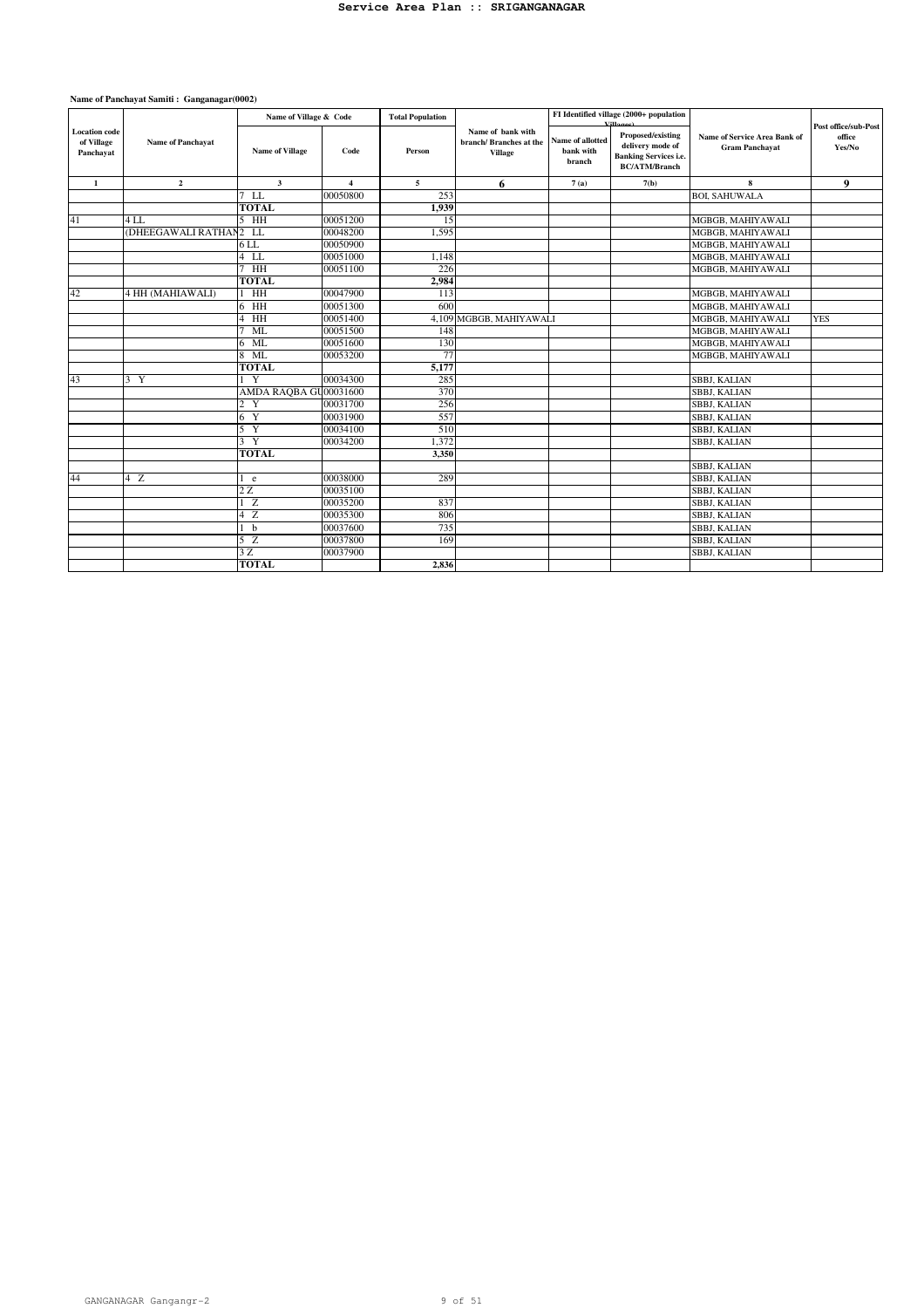# UNDER EACH GRAM PANCHAYAT

 $\sqrt{\mu}$  Samiti : Sadulshahar(0003)

|                                                 |                         | Name of Village & Code            |                      | <b>Total Population</b> |                                                                |                                         | FI Identified village (2000+ population                                                       |                                                       |                                          |
|-------------------------------------------------|-------------------------|-----------------------------------|----------------------|-------------------------|----------------------------------------------------------------|-----------------------------------------|-----------------------------------------------------------------------------------------------|-------------------------------------------------------|------------------------------------------|
| <b>Location code</b><br>of Village<br>Panchayat | Name of Panchayat       | <b>Name of Village</b>            | Code                 | Person                  | Name of bank with<br>branch/ Branches at the<br><b>Village</b> | Name of allotted<br>bank with<br>branch | Proposed/existing<br>delivery mode of<br><b>Banking Services i.e.</b><br><b>BC/ATM/Branch</b> | Name of Service Area Bank of<br><b>Gram Panchayat</b> | Post office/sub-Post<br>office<br>Yes/No |
| 1                                               | $\overline{\mathbf{2}}$ | 3                                 | $\overline{4}$       | 5                       | 6                                                              | 7(a)                                    | 7(b)                                                                                          | 8                                                     | 9                                        |
| 1                                               | <b>KHAIROOWALA</b>      | 26 PTP                            | 00064200             | 44                      |                                                                |                                         |                                                                                               | OBC, KHERUWALA                                        |                                          |
|                                                 |                         | 24 ΡΤΡ (ΗΑΤΗΥΑ'                   | 00064300             | 1,908                   |                                                                |                                         |                                                                                               | OBC, KHERUWALA                                        |                                          |
|                                                 |                         | 23 PTP                            | 00064500             | 30                      |                                                                |                                         |                                                                                               | OBC, KHERUWALA                                        |                                          |
|                                                 |                         | 20 PTP                            | 00064600             | 110                     |                                                                |                                         |                                                                                               | OBC, KHERUWALA                                        |                                          |
|                                                 |                         | 16 PTP<br>17 PTP                  | 00064800             | 73<br>34                |                                                                |                                         |                                                                                               | OBC, KHERUWALA                                        |                                          |
|                                                 |                         | 19 PTP                            | 00064900<br>00065000 | 36                      |                                                                |                                         |                                                                                               | OBC, KHERUWALA<br><b>OBC, KHERUWALA</b>               |                                          |
|                                                 |                         | 21 PTP                            | 00065100             |                         |                                                                |                                         |                                                                                               | OBC, KHERUWALA                                        |                                          |
|                                                 |                         | 22 PTP-A (KHAIRC00065200          |                      | 3,891                   | OBC, KHERUWALA                                                 |                                         |                                                                                               | OBC, KHERUWALA                                        | YES                                      |
|                                                 |                         | 22 PTP-B                          | 00065300             | 139                     |                                                                |                                         |                                                                                               | OBC, KHERUWALA                                        |                                          |
|                                                 |                         | TOTAL                             |                      | 6,265                   |                                                                |                                         |                                                                                               |                                                       |                                          |
| 2                                               | NARAPANGARH             | 28 AMP                            | 00065400             |                         |                                                                |                                         |                                                                                               | OBC, KHERUWALA                                        |                                          |
|                                                 |                         | 25 PTP (BUDHSIN 00065500          |                      | 1,403                   |                                                                |                                         |                                                                                               | OBC, KHERUWALA                                        |                                          |
|                                                 |                         | 30 PTP (PRATAPPI00065600          |                      | 2,210                   |                                                                | OBC, KHERUV BC                          |                                                                                               | OBC, KHERUWALA                                        | <b>YES</b>                               |
|                                                 |                         | 28 PTP                            | 00065700             |                         |                                                                |                                         |                                                                                               | OBC, KHERUWALA                                        |                                          |
|                                                 |                         | 34 PTP                            | 00065800             |                         |                                                                |                                         |                                                                                               | OBC, KHERUWALA                                        |                                          |
|                                                 |                         | 35 PTP<br>27 PTP                  | 00065900<br>00070000 |                         |                                                                |                                         |                                                                                               | OBC, KHERUWALA                                        |                                          |
|                                                 |                         | 32 AMP                            | 00070100             | 39                      |                                                                |                                         |                                                                                               | OBC, KHERUWALA<br>OBC, KHERUWALA                      |                                          |
|                                                 |                         | 30 AMP                            | 00070200             | 15                      |                                                                |                                         |                                                                                               | OBC, KHERUWALA                                        |                                          |
|                                                 |                         | <b>TOTAL</b>                      |                      | 3,685                   |                                                                |                                         |                                                                                               |                                                       |                                          |
| 3                                               | <b>NURPURA</b>          | 5 KRW                             | 00058000             | 202                     |                                                                |                                         |                                                                                               | PNB, SADULSHAHAR                                      |                                          |
|                                                 |                         | 20 KSD                            | 00058100             | 144                     |                                                                |                                         |                                                                                               | PNB, SADULSHAHAR                                      |                                          |
|                                                 |                         | 18 KSD                            | 00058200             | 54                      |                                                                |                                         |                                                                                               | PNB, SADULSHAHAR                                      |                                          |
|                                                 |                         | 2 KRW(NURPURA00058300             |                      | 73                      |                                                                |                                         |                                                                                               | PNB, SADULSHAHAR                                      |                                          |
|                                                 |                         | 17 KSD                            | 00058400             | 1,989                   |                                                                |                                         |                                                                                               | PNB, SADULSHAHAR                                      |                                          |
|                                                 |                         | 14 KSD                            | 00058700             | 102                     |                                                                |                                         |                                                                                               | PNB, SADULSHAHAR                                      |                                          |
|                                                 |                         | 15 KSD (DHINGTA00058800           |                      | 1,349                   |                                                                |                                         |                                                                                               | PNB, SADULSHAHAR                                      |                                          |
|                                                 |                         | 1 KRW<br>TOTAL                    | 00058900             | 88<br>4,001             |                                                                |                                         |                                                                                               | PNB, SADULSHAHAR                                      |                                          |
| $\overline{4}$                                  | <b>ALIPURA</b>          | 19 KSD                            | 00057700             | 63                      |                                                                |                                         |                                                                                               | SBI, SADULSHAHAR                                      |                                          |
|                                                 |                         | 16 KSD (ALIPURA 00058500          |                      | 2,262                   |                                                                | SBI, SADULSH BC                         |                                                                                               | SBI, SADULSHAHAR                                      | <b>YES</b>                               |
|                                                 |                         | 13 KSD                            | 00058600             | 166                     |                                                                |                                         |                                                                                               | SBI, SADULSHAHAR                                      |                                          |
|                                                 |                         | <b>TOTAL</b>                      |                      | 2,491                   |                                                                |                                         |                                                                                               |                                                       |                                          |
| 5                                               | MORJANDAKHARI           | 34 MJD                            | 00070700             | 233                     |                                                                |                                         |                                                                                               | MGBGB, MORJANDAKHARI                                  |                                          |
|                                                 |                         | 2 SDP                             | 00070800             | 133                     |                                                                |                                         |                                                                                               | MGBGB, MORJANDAKHARI                                  |                                          |
|                                                 |                         | 4 SDP (SUNDARP 00070900           |                      | 1,425                   |                                                                |                                         |                                                                                               | MGBGB, MORJANDAKHARI                                  |                                          |
|                                                 |                         | 5 SDP                             | 00071000             |                         |                                                                |                                         |                                                                                               | MGBGB, MORJANDAKHARI                                  |                                          |
|                                                 |                         | 43 MMK (MORJAN00071100<br>42 MMK  | 00074500             | 2,801<br>20             | MGBGB, MORJANDAKHARI                                           |                                         |                                                                                               | MGBGB, MORJANDAKHARI YES<br>MGBGB, MORJANDAKHARI      |                                          |
|                                                 |                         | 40 MMK                            | 00074700             |                         |                                                                |                                         |                                                                                               | MGBGB, MORJANDAKHARI                                  |                                          |
|                                                 |                         | 39 MMK                            | 00074800             | 173                     |                                                                |                                         |                                                                                               | MGBGB, MORJANDAKHARI                                  |                                          |
|                                                 |                         | 37 MMK                            | 00074900             | 206                     |                                                                |                                         |                                                                                               | MGBGB, MORJANDAKHARI                                  |                                          |
|                                                 |                         | 38 MMK                            | 00075000             | 182                     |                                                                |                                         |                                                                                               | MGBGB, MORJANDAKHARI                                  |                                          |
|                                                 |                         | TOTAL                             |                      | 5,178                   |                                                                |                                         |                                                                                               |                                                       |                                          |
| 6                                               | <b>KARADWALA</b>        | 8 KRW                             | 00057900             | 66                      |                                                                |                                         |                                                                                               | SBI, SADULSHAHAR                                      |                                          |
|                                                 |                         | 3 KRW                             | 00059000             | 59                      |                                                                |                                         |                                                                                               | SBI, SADULSHAHAR                                      |                                          |
|                                                 |                         | 4 KRW (AMARGA00059100             |                      | 1,967                   |                                                                |                                         |                                                                                               | SBI, SADULSHAHAR                                      |                                          |
|                                                 |                         | 6 KRW (DHANIKI00059200<br>7 KRW   | 00059300             | 582<br>189              |                                                                |                                         |                                                                                               | SBI, SADULSHAHAR<br>SBI, SADULSHAHAR                  |                                          |
|                                                 |                         | 9 KRW (KARADW00059400             |                      | 1,749                   |                                                                |                                         |                                                                                               | SBI, SADULSHAHAR                                      |                                          |
|                                                 |                         | <b>10 KRW</b>                     | 00059500             | 69                      |                                                                |                                         |                                                                                               | SBI, SADULSHAHAR                                      |                                          |
|                                                 |                         | 3 SDS                             | 00059600             |                         |                                                                |                                         |                                                                                               | SBI, SADULSHAHAR                                      |                                          |
|                                                 |                         | <b>11 KRW</b>                     | 00064400             | 86                      |                                                                |                                         |                                                                                               | SBI, SADULSHAHAR                                      |                                          |
|                                                 |                         | 18 PTP                            | 00064700             | 24                      |                                                                |                                         |                                                                                               | SBI, SADULSHAHAR                                      |                                          |
|                                                 |                         | <b>TOTAL</b>                      |                      | 4,791                   |                                                                |                                         |                                                                                               |                                                       |                                          |
| 7                                               | <b>MAMMAR KHERA</b>     | 2 LLG(CHAK KHI 00066400           |                      | 1,715                   |                                                                |                                         |                                                                                               | MGBGB, MORJANDAKHARI                                  |                                          |
|                                                 |                         | 11 SDP                            | 00068200             | 15                      |                                                                |                                         |                                                                                               | MGBGB, MORJANDAKHARI                                  |                                          |
|                                                 |                         | 3 SDP                             | 00068900             | 81                      |                                                                |                                         |                                                                                               | MGBGB, MORJANDAKHARI                                  |                                          |
|                                                 |                         | 1 SDP<br>7 SDP (DHANISIK 00071200 | 00069000             | 82<br>21                |                                                                |                                         |                                                                                               | MGBGB, MORJANDAKHARI<br>MGBGB, MORJANDAKHARI          |                                          |
|                                                 |                         | 9 SDP                             | 00071300             | 66                      |                                                                |                                         |                                                                                               | MGBGB, MORJANDAKHARI                                  |                                          |
|                                                 |                         | 2 SPM (MAMMAR00074600             |                      | 2,298                   |                                                                | MGBGB, MOR BC                           |                                                                                               | MGBGB, MORJANDAKHARI YES                              |                                          |
|                                                 |                         | TOTAL                             |                      | 4,278                   |                                                                |                                         |                                                                                               |                                                       |                                          |
|                                                 |                         |                                   |                      |                         |                                                                |                                         |                                                                                               |                                                       |                                          |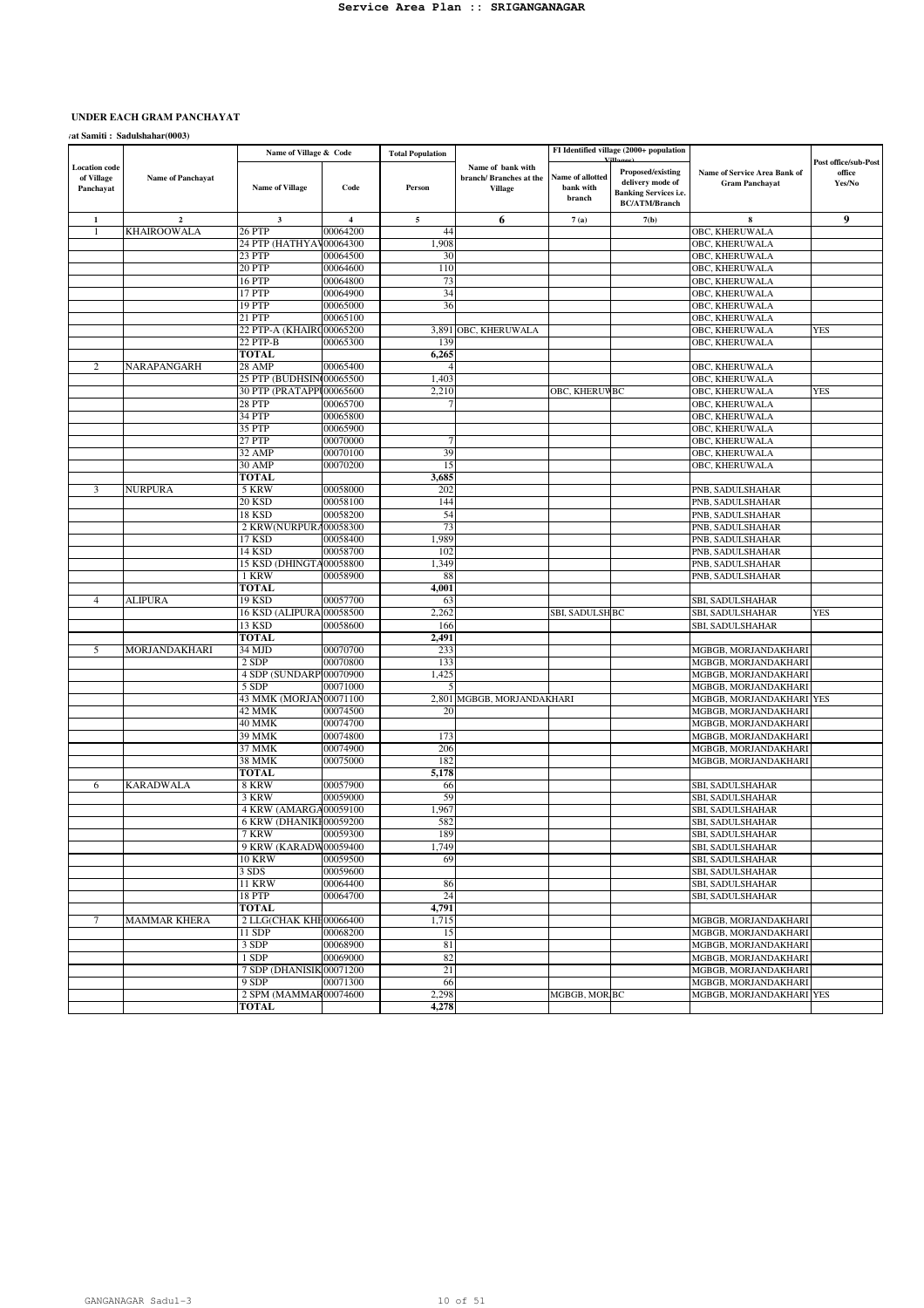#### $\gamma$ at Samiti : Sadulshahar(0003)

|                                                 |                          | Name of Village & Code   |                         | <b>Total Population</b> |                                                               |                                         | FI Identified village (2000+ population                                                       |                                                       |                                          |
|-------------------------------------------------|--------------------------|--------------------------|-------------------------|-------------------------|---------------------------------------------------------------|-----------------------------------------|-----------------------------------------------------------------------------------------------|-------------------------------------------------------|------------------------------------------|
| <b>Location</b> code<br>of Village<br>Panchayat | <b>Name of Panchayat</b> | <b>Name of Village</b>   | Code                    | Person                  | Name of bank with<br>branch/Branches at the<br><b>Village</b> | Name of allotted<br>bank with<br>branch | Proposed/existing<br>delivery mode of<br><b>Banking Services i.e.</b><br><b>BC/ATM/Branch</b> | Name of Service Area Bank of<br><b>Gram Panchavat</b> | Post office/sub-Post<br>office<br>Yes/No |
| $\mathbf{1}$                                    | $\mathbf 2$              | $\mathbf 3$              | $\overline{\mathbf{4}}$ | 5                       | 6                                                             | 7(a)                                    | 7(b)                                                                                          | 8                                                     | 9                                        |
| 8                                               | SARDARPURA JEEVAN        | 13 SDP (JAMEETA 00068100 |                         | 920                     |                                                               |                                         |                                                                                               | MGBGB, MORJANDAKHARI                                  |                                          |
|                                                 |                          | 3 SPM                    | 00071400                | 364                     |                                                               |                                         |                                                                                               | MGBGB, MORJANDAKHARI                                  |                                          |
|                                                 |                          | 5 SPM                    | 00071500                | 85                      |                                                               |                                         |                                                                                               | MGBGB, MORJANDAKHARI                                  |                                          |
|                                                 |                          | 7 SPM                    | 00071600                | 9                       |                                                               |                                         |                                                                                               | MGBGB, MORJANDAKHARI                                  |                                          |
|                                                 |                          | 6 SPM                    | 00074100                | 113                     |                                                               |                                         |                                                                                               | MGBGB, MORJANDAKHARI                                  |                                          |
|                                                 |                          | 4 SPM                    | 00074200                | 17                      |                                                               |                                         |                                                                                               | MGBGB, MORJANDAKHARI                                  |                                          |
|                                                 |                          | 1 SPM (SARDARP00074300   |                         | 2,426                   |                                                               | MGBGB, MOR BC                           |                                                                                               | MGBGB, MORJANDAKHARI YES                              |                                          |
|                                                 |                          | 1 UMW                    | 00074400                |                         |                                                               |                                         |                                                                                               | MGBGB, MORJANDAKHARI                                  |                                          |
| 9                                               | <b>MANNIWALI</b>         | <b>TOTAL</b><br>37 PTP   | 00066000                | 3,941<br>239            |                                                               |                                         |                                                                                               |                                                       |                                          |
|                                                 |                          | 39 PTP                   | 00066100                | 108                     |                                                               |                                         |                                                                                               | MGBGB, SADULSHAHAR<br>MGBGB, SADULSHAHAR              |                                          |
|                                                 |                          | 41 PTP                   | 00066200                | 354                     |                                                               |                                         |                                                                                               | MGBGB, SADULSHAHAR                                    |                                          |
|                                                 |                          | 42 PTP                   | 00069200                | 110                     |                                                               |                                         |                                                                                               | MGBGB, SADULSHAHAR                                    |                                          |
|                                                 |                          | 40 PTP                   | 00069300                | 35                      |                                                               |                                         |                                                                                               | MGBGB, SADULSHAHAR                                    |                                          |
|                                                 |                          | <b>38 PTP</b>            | 00069400                | 5                       |                                                               |                                         |                                                                                               | MGBGB, SADULSHAHAR                                    |                                          |
|                                                 |                          | 36 PTP (MANIYAN00069500  |                         | 5,111                   |                                                               | MGBGB, SADUBC                           |                                                                                               | MGBGB, SADULSHAHAR                                    | <b>YES</b>                               |
|                                                 |                          | 32 MJD-A                 | 00070500                | 16                      |                                                               |                                         |                                                                                               | MGBGB, SADULSHAHAR                                    |                                          |
|                                                 |                          | 32 MJD-B                 | 00070600                | 16                      |                                                               |                                         |                                                                                               | MGBGB, SADULSHAHAR                                    |                                          |
|                                                 |                          | TOTAL                    |                         | 5,994                   |                                                               |                                         |                                                                                               |                                                       |                                          |
| 10                                              | PANNIWALI                | $12$ LLG                 | 00067900                |                         |                                                               |                                         |                                                                                               | MGBGB, PANNIWALA                                      |                                          |
|                                                 |                          | 14 SDP (PANIWAL 00068000 |                         | 2,409                   | MGBGB, PANIWALA                                               |                                         |                                                                                               | MGBGB, PANNIWALA                                      | <b>YES</b>                               |
|                                                 |                          | 12 SDP                   | 00068300                | 114                     |                                                               |                                         |                                                                                               | MGBGB, PANNIWALA                                      |                                          |
|                                                 |                          | 9LLG                     | 00068400                | 613                     |                                                               |                                         |                                                                                               | MGBGB, PANNIWALA                                      |                                          |
|                                                 |                          | 10 SDP                   | 00068600                | 329                     |                                                               |                                         |                                                                                               | MGBGB, PANNIWALA                                      |                                          |
|                                                 |                          | <b>TOTAL</b>             |                         | 3,472                   |                                                               |                                         |                                                                                               |                                                       |                                          |
| 11                                              | <b>CHAKMAHARAJKA</b>     | 1 LNP                    | 00034600                | 314                     |                                                               |                                         |                                                                                               | PSB, BANWALI                                          |                                          |
|                                                 |                          | 2 LNP                    | 00034700                | 1,256                   |                                                               |                                         |                                                                                               | PSB, BANWALI                                          |                                          |
|                                                 |                          | 3 LNP<br>ML              | 00034800<br>00038100    | 369<br>1,133            |                                                               |                                         |                                                                                               | PSB, BANWALI<br>PSB, BANWALI                          |                                          |
|                                                 |                          | 5 LNP                    | 00038200                | 391                     |                                                               |                                         |                                                                                               | PSB, BANWALI                                          |                                          |
|                                                 |                          | 4 LNP                    | 00038700                | 389                     |                                                               |                                         |                                                                                               | PSB, BANWALI                                          |                                          |
|                                                 |                          | <b>TOTAL</b>             |                         | 3,852                   |                                                               |                                         |                                                                                               |                                                       |                                          |
| 12                                              | <b>DUNGARSINGHPURA</b>   | CHAK GANESHGA00054700    |                         | 7,547                   | SBBJ<br>DUNGARHGARH,<br><b>ICICI GANESHGARH</b>               |                                         |                                                                                               | SBBJ, ICICI, GANESHGARH                               | <b>YES</b>                               |
| 13                                              | MANFOOLSINGHWALA         | 15 LNP-11B               | 00047600                | 31                      |                                                               |                                         |                                                                                               | SBBJ, DUNGARSINGHPURA                                 |                                          |
|                                                 |                          | 15 LNP1                  | 00052200                | 3                       |                                                               |                                         |                                                                                               | SBBJ, DUNGARSINGHPURA                                 |                                          |
|                                                 |                          | 15 LNP II A<br>16 LNP    | 00052300<br>00052400    | 27<br>213               |                                                               |                                         |                                                                                               | SBBJ, DUNGARSINGHPURA<br>SBBJ, DUNGARSINGHPURA        |                                          |
|                                                 |                          | 18 LNP                   | 00052500                | 968                     |                                                               |                                         |                                                                                               | SBBJ, DUNGARSINGHPURA                                 |                                          |
|                                                 |                          | 17 LNP                   | 00052600                | 88                      |                                                               |                                         |                                                                                               | SBBJ, DUNGARSINGHPURA                                 |                                          |
|                                                 |                          | 19 LNP                   | 00052700                | 191                     |                                                               |                                         |                                                                                               | SBBJ, DUNGARSINGHPURA                                 |                                          |
|                                                 |                          | 20 LNP                   | 00054800                | 317                     |                                                               |                                         |                                                                                               | SBBJ, DUNGARSINGHPURA                                 |                                          |
|                                                 |                          | 21 LNP                   | 00054900                | 170                     |                                                               |                                         |                                                                                               | SBBJ, DUNGARSINGHPURA                                 |                                          |
|                                                 |                          | <b>TOTAL</b>             |                         | 2,008                   |                                                               |                                         |                                                                                               |                                                       |                                          |
| 14                                              | CHOUDHRY CHETRAMY 8 SPM  |                          | 00071700                | 35                      |                                                               |                                         |                                                                                               | MGBGB, PANNIWALA                                      |                                          |
|                                                 |                          | 10 SPM                   | 00071800                | 137                     |                                                               |                                         |                                                                                               | MGBGB, PANNIWALA                                      |                                          |
|                                                 |                          | 11 SPM                   | 00071900                | 69                      |                                                               |                                         |                                                                                               | MGBGB, PANNIWALA                                      |                                          |
|                                                 |                          | 13 SPM                   | 00072000                | 111                     |                                                               |                                         |                                                                                               | MGBGB, PANNIWALA                                      |                                          |
|                                                 |                          | 15 SPM                   | 00072100                | 371                     |                                                               |                                         |                                                                                               | MGBGB, PANNIWALA                                      |                                          |
|                                                 |                          | 18 SPM                   | 00072200                | 18                      |                                                               |                                         |                                                                                               | MGBGB, PANNIWALA                                      |                                          |
|                                                 |                          | GANESHGARH BA00072300    |                         | 3                       |                                                               |                                         |                                                                                               | MGBGB, PANNIWALA                                      |                                          |
|                                                 |                          | 20 SPM                   | 00072400                | 184                     |                                                               |                                         |                                                                                               | MGBGB, PANNIWALA                                      |                                          |
|                                                 |                          | 21 SPM                   | 00072500                |                         |                                                               |                                         |                                                                                               | MGBGB, PANNIWALA                                      |                                          |
|                                                 |                          | 19 SPM                   | 00073500                |                         |                                                               |                                         |                                                                                               | MGBGB, PANNIWALA                                      |                                          |
|                                                 |                          | 17 SPM                   | 00073600                | 53                      |                                                               |                                         |                                                                                               | MGBGB, PANNIWALA                                      |                                          |
|                                                 |                          | 16 SPM                   | 00073700                | 145<br>903              |                                                               |                                         |                                                                                               | MGBGB, PANNIWALA<br>MGBGB, PANNIWALA                  |                                          |
|                                                 |                          | 14 SPM<br>12 SPM         | 00073800<br>00073900    | 369                     |                                                               |                                         |                                                                                               | MGBGB, PANNIWALA                                      |                                          |
|                                                 |                          | 9 SPM                    | 00074000                | 229                     |                                                               |                                         |                                                                                               | MGBGB, PANNIWALA                                      |                                          |
|                                                 |                          | <b>TOTAL</b>             |                         | 2,627                   |                                                               |                                         |                                                                                               |                                                       |                                          |
| 15                                              | GANESHGARH               | 27 LNP                   | 00053000                | 98                      |                                                               |                                         |                                                                                               | <b>ICICI, GANESHGARH</b>                              |                                          |
|                                                 |                          | 22 ML                    | 00053100                | 709                     |                                                               |                                         |                                                                                               | <b>ICICL GANESHGARH</b>                               |                                          |
|                                                 |                          | 28 LNP II                | 00054500                | 150                     |                                                               |                                         |                                                                                               | <b>ICICL GANESHGARH</b>                               |                                          |
|                                                 |                          | 28 LNP I                 | 00054600                | 41                      |                                                               |                                         |                                                                                               | ICICI, GANESHGARH                                     |                                          |
|                                                 |                          | <b>TOTAL</b>             |                         | 998                     |                                                               |                                         |                                                                                               |                                                       |                                          |
| 16                                              | TAKHARAWALI              | 11 TKW                   | 00072600                | 442                     |                                                               |                                         |                                                                                               | ICICI, GANESHGARH                                     |                                          |
|                                                 |                          | <b>10 TKW</b>            | 00072700                | 37                      |                                                               |                                         |                                                                                               | ICICI, GANESHGARH                                     |                                          |
|                                                 |                          | 44 LLW                   | 00072800                | 618                     |                                                               |                                         |                                                                                               | ICICI, GANESHGARH                                     |                                          |
|                                                 |                          | 9 TKW                    | 00072900                | 845                     |                                                               |                                         |                                                                                               | ICICI, GANESHGARH                                     |                                          |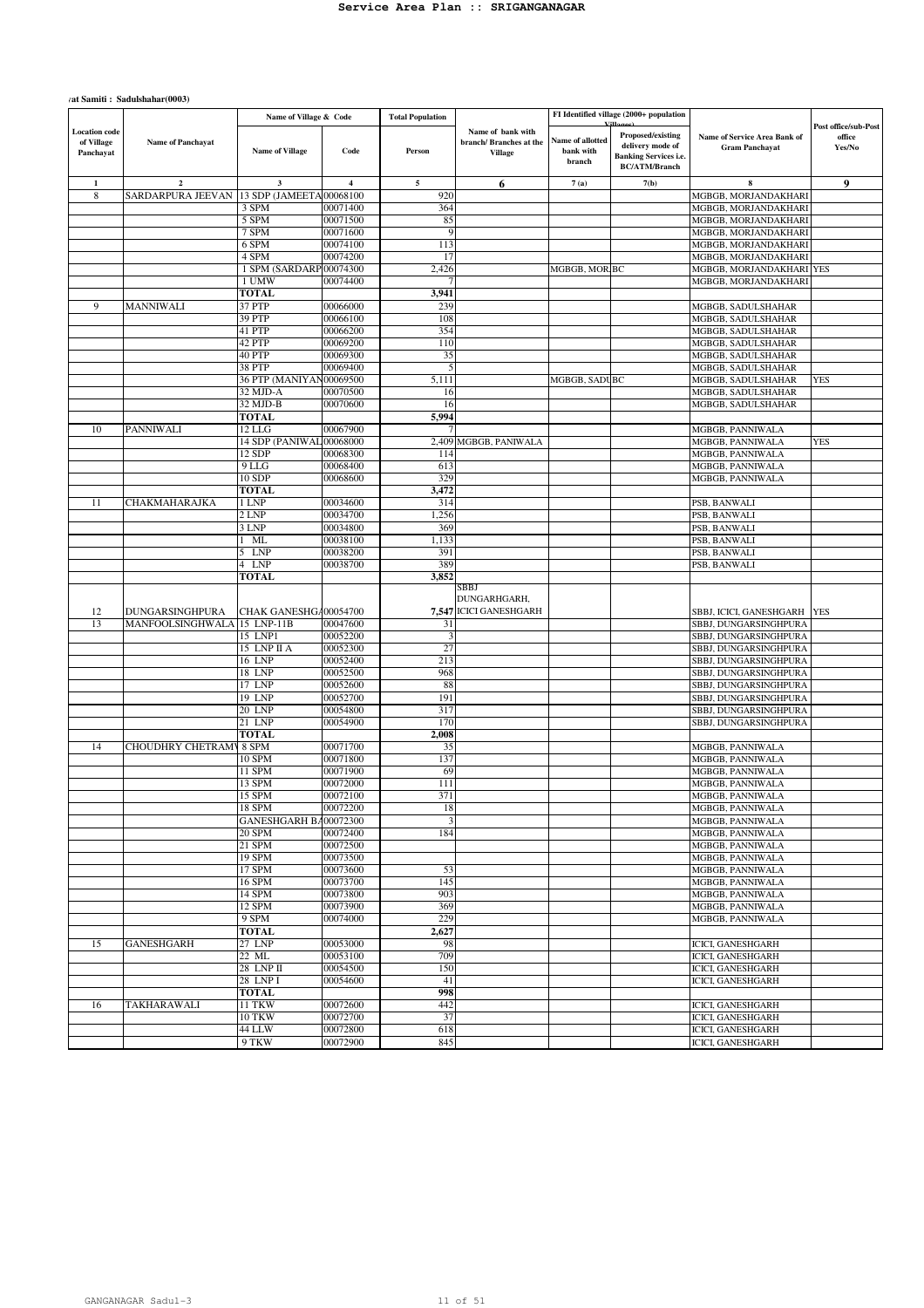#### $\gamma$ at Samiti : Sadulshahar(0003)

|                                                 |                   | Name of Village & Code                             |                         | <b>Total Population</b> |                                                               |                                         | FI Identified village (2000+ population                                                       |                                                       |                                          |
|-------------------------------------------------|-------------------|----------------------------------------------------|-------------------------|-------------------------|---------------------------------------------------------------|-----------------------------------------|-----------------------------------------------------------------------------------------------|-------------------------------------------------------|------------------------------------------|
| <b>Location</b> code<br>of Village<br>Panchayat | Name of Panchayat | <b>Name of Village</b>                             | Code                    | Person                  | Name of bank with<br>branch/Branches at the<br><b>Village</b> | Name of allotted<br>bank with<br>branch | Proposed/existing<br>delivery mode of<br><b>Banking Services i.e.</b><br><b>BC/ATM/Branch</b> | Name of Service Area Bank of<br><b>Gram Panchayat</b> | Post office/sub-Post<br>office<br>Yes/No |
| $\mathbf{1}$                                    | $\overline{2}$    | $\mathbf{3}$                                       | $\overline{\mathbf{4}}$ | 5                       | 6                                                             | 7(a)                                    | 7(b)                                                                                          | 8                                                     | 9                                        |
|                                                 |                   | 43 LLW                                             | 00073000                | 179                     |                                                               |                                         |                                                                                               | ICICI, GANESHGARH                                     |                                          |
|                                                 |                   | 7 TKW (TAKHRA100073100                             |                         | 2,358                   |                                                               | <b>ICICI, GANESH BC</b>                 |                                                                                               | <b>ICICI, GANESHGARH</b>                              | <b>YES</b>                               |
|                                                 |                   | 6 TKW<br>4 TKW                                     | 00073200                | 31<br>69                |                                                               |                                         |                                                                                               | ICICI, GANESHGARH                                     |                                          |
|                                                 |                   | 8 TKW                                              | 00073300<br>00073400    | 226                     |                                                               |                                         |                                                                                               | <b>ICICI, GANESHGARH</b><br><b>ICICI, GANESHGARH</b>  |                                          |
|                                                 |                   | <b>TOTAL</b>                                       |                         | 4,805                   |                                                               |                                         |                                                                                               |                                                       |                                          |
| 17                                              | <b>BANWALI</b>    | 8 BGS (CHAK DU 00055300                            |                         | 1,391                   |                                                               |                                         |                                                                                               | PSB, BANWALI                                          |                                          |
|                                                 |                   | 6 BGS                                              | 00055600                | 81                      |                                                               |                                         |                                                                                               | PSB, BANWALI                                          |                                          |
|                                                 |                   | 4 BNW (BANWAL00056100                              |                         |                         | 3,752 PSB, BANWALI                                            |                                         |                                                                                               | PSB, BANWALI                                          | <b>YES</b>                               |
|                                                 |                   | 6 BNW<br>11 BNW                                    | 00060800<br>00061100    | 46                      |                                                               |                                         |                                                                                               | PSB, BANWALI                                          |                                          |
|                                                 |                   | <b>TOTAL</b>                                       |                         | 5,270                   |                                                               |                                         |                                                                                               | PSB, BANWALI                                          |                                          |
| 18                                              | DHARAMSINGHWALA   | 8 BNW                                              | 00060600                | 200                     |                                                               |                                         |                                                                                               | PSB, BANWALI                                          |                                          |
|                                                 |                   | 9 BNW                                              | 00060700                | 431                     |                                                               |                                         |                                                                                               | PSB, BANWALI                                          |                                          |
|                                                 |                   | 10 BNW                                             | 00060900                | 362                     |                                                               |                                         |                                                                                               | PSB, BANWALI                                          |                                          |
|                                                 |                   | 12 BNW                                             | 00061000                | 112                     |                                                               |                                         |                                                                                               | PSB, BANWALI                                          |                                          |
|                                                 |                   | 13 BNW (DULRAS 00061200<br>15 BNW (SIMANG 00061300 |                         | 952<br>25               |                                                               |                                         |                                                                                               | PSB, BANWALI<br>PSB, BANWALI                          |                                          |
|                                                 |                   | 16 BNW (SHAMSII 00061400                           |                         | 1,257                   |                                                               |                                         |                                                                                               | PSB, BANWALI                                          |                                          |
|                                                 |                   | 14 BNW (DHARAN00061500                             |                         | 1,194                   |                                                               |                                         |                                                                                               | PSB, BANWALI                                          |                                          |
|                                                 |                   | TOTAL                                              |                         | 4,533                   |                                                               |                                         |                                                                                               |                                                       |                                          |
| 19                                              | <b>GADARKHERA</b> | 25 KSD-B(PATLI) 00056700                           |                         | 2,057                   |                                                               | SBI, SADULSH BC                         |                                                                                               | SBI, SADULSHAHAR                                      | <b>YES</b>                               |
|                                                 |                   | 26 KSD                                             | 00057000                | 57                      |                                                               |                                         |                                                                                               | SBI, SADULSHAHAR                                      |                                          |
|                                                 |                   | 25 KSD-A<br>24 KSD                                 | 00057100<br>00057200    | 210<br>126              |                                                               |                                         |                                                                                               | SBI, SADULSHAHAR<br>SBI, SADULSHAHAR                  |                                          |
|                                                 |                   | 1 SDS                                              | 00057400                | 171                     |                                                               |                                         |                                                                                               | SBI, SADULSHAHAR                                      |                                          |
|                                                 |                   | 22 KSD (GADARK 00057500                            |                         | 2,094                   |                                                               | SBI, SADULSH BC                         |                                                                                               | SBI, SADULSHAHAR                                      | <b>YES</b>                               |
|                                                 |                   | 23 KSD                                             | 00057600                | 89                      |                                                               |                                         |                                                                                               | SBI, SADULSHAHAR                                      |                                          |
|                                                 |                   | 21 KSD                                             | 00057800                | 87                      |                                                               |                                         |                                                                                               | SBI, SADULSHAHAR                                      |                                          |
| 20                                              | KHATSAJAWAR       | <b>TOTAL</b><br>15 SDS (DUDA KH00062200            |                         | 4,891<br>1,142          |                                                               |                                         |                                                                                               |                                                       |                                          |
|                                                 |                   | 12 SDS                                             | 00062700                | 36                      |                                                               |                                         |                                                                                               | SBI, SADULSHAHAR<br>SBI, SADULSHAHAR                  |                                          |
|                                                 |                   | 10 SDS (KHATSAJ)00063000                           |                         | 3,060                   |                                                               | SBI, SADULSH BC                         |                                                                                               | SBI, SADULSHAHAR                                      | <b>YES</b>                               |
|                                                 |                   | <b>18 KRW</b>                                      | 00063100                | 38                      |                                                               |                                         |                                                                                               | SBI, SADULSHAHAR                                      |                                          |
|                                                 |                   | 17 KRW                                             | 00063200                | 85                      |                                                               |                                         |                                                                                               | SBI, SADULSHAHAR                                      |                                          |
|                                                 |                   | <b>15 KRW</b>                                      | 00063300                | 243                     |                                                               |                                         |                                                                                               | SBI, SADULSHAHAR                                      |                                          |
|                                                 |                   | 12 KRW<br><b>14 KRW</b>                            | 00063800<br>00063900    | 50<br>208               |                                                               |                                         |                                                                                               | SBI, SADULSHAHAR<br>SBI, SADULSHAHAR                  |                                          |
|                                                 |                   | <b>16 KRW</b>                                      | 00064000                | 60                      |                                                               |                                         |                                                                                               | SBI, SADULSHAHAR                                      |                                          |
|                                                 |                   | 13 KRW                                             | 00064100                | 123                     |                                                               |                                         |                                                                                               | SBI, SADULSHAHAR                                      |                                          |
|                                                 |                   | <b>TOTAL</b>                                       |                         | 5,045                   |                                                               |                                         |                                                                                               |                                                       |                                          |
| 21                                              | TAKHATHAZARA BAW  | 5 SDS                                              | 00059800                | 128                     |                                                               |                                         |                                                                                               | SBI, SADULSHAHAR                                      |                                          |
|                                                 |                   | 9 SDS (CHAK SOH00062900<br>7 SDS-B                 | 00063400                | 1,036<br>52             |                                                               |                                         |                                                                                               | SBI, SADULSHAHAR<br>SBI, SADULSHAHAR                  |                                          |
|                                                 |                   | 8SDS(TAKHAT HA00063500                             |                         | 1,606                   |                                                               |                                         |                                                                                               | SBI, SADULSHAHAR                                      |                                          |
|                                                 |                   | 6 SDS                                              | 00063600                | 26                      |                                                               |                                         |                                                                                               | SBI, SADULSHAHAR                                      |                                          |
|                                                 |                   | 7SDS-A(TAKHAT 100063700                            |                         | 1,349                   |                                                               |                                         |                                                                                               | SBI, SADULSHAHAR                                      |                                          |
|                                                 |                   | TOTAL                                              |                         | 4,197                   |                                                               |                                         |                                                                                               |                                                       |                                          |
| 22                                              | HAKAMABAD         | 4 BGS<br>2 <sub>BGS</sub>                          | 00055800<br>00055900    | 36<br>28                |                                                               |                                         |                                                                                               | PSB, BANWALI<br>PSB, BANWALI                          |                                          |
|                                                 |                   | 3 BGS                                              | 00056000                | 58                      |                                                               |                                         |                                                                                               | PSB, BANWALI                                          |                                          |
|                                                 |                   | 1 BNW (HAKMAE00056200                              |                         | 3,308                   |                                                               | PSB, BANWAL BC                          |                                                                                               | PSB, BANWALI                                          | <b>YES</b>                               |
|                                                 |                   | 1 BGS                                              | 00056300                |                         |                                                               |                                         |                                                                                               | PSB, BANWALI                                          |                                          |
|                                                 |                   | 33 KSD                                             | 00056400                | 166                     |                                                               |                                         |                                                                                               | PSB, BANWALI                                          |                                          |
|                                                 |                   | 32 KSD<br>30 KSD (CHAMAR 00056600                  | 00056500                | 117<br>971              |                                                               |                                         |                                                                                               | PSB, BANWALI                                          |                                          |
|                                                 |                   | 28 KSD                                             | 00056800                | 357                     |                                                               |                                         |                                                                                               | PSB, BANWALI<br>PSB, BANWALI                          |                                          |
|                                                 |                   | 27 KSD                                             | 00056900                | 105                     |                                                               |                                         |                                                                                               | PSB, BANWALI                                          |                                          |
|                                                 |                   | 2 SDS                                              | 00057300                | 159                     |                                                               |                                         |                                                                                               | PSB, BANWALI                                          |                                          |
|                                                 |                   | 4 SDS                                              | 00059700                | 109                     |                                                               |                                         |                                                                                               | PSB, BANWALI                                          |                                          |
|                                                 |                   | 29 KSD                                             | 00059900                | 240                     |                                                               |                                         |                                                                                               | PSB, BANWALI                                          |                                          |
|                                                 |                   | TOTAL<br>31 KSD                                    |                         | 5,654                   |                                                               |                                         |                                                                                               |                                                       |                                          |
| 23                                              | <b>BUDHARWALI</b> | 34 KSD (BUDHAR100060100                            | 00060000                | 84<br>2,397             |                                                               | PSB, BANWAL BC                          |                                                                                               | PSB, BANWALI                                          | YES                                      |
|                                                 |                   | 2 BNW                                              | 00060200                | 69                      |                                                               |                                         |                                                                                               | PSB, BANWALI                                          |                                          |
|                                                 |                   | 3 BNW                                              | 00060300                |                         |                                                               |                                         |                                                                                               | PSB, BANWALI                                          |                                          |
|                                                 |                   | 5 BNW (FATEHSII00060400                            |                         | 427                     |                                                               |                                         |                                                                                               | PSB, BANWALI                                          |                                          |
|                                                 |                   | 7 BNW                                              | 00060500                | 275                     |                                                               |                                         |                                                                                               | PSB, BANWALI                                          |                                          |
|                                                 |                   | 17 SDS<br>$16$ SDS                                 | 00062300                | 359                     |                                                               |                                         |                                                                                               | PSB, BANWALI<br>PSB, BANWALI                          |                                          |
|                                                 |                   |                                                    | 00062400                | 222                     |                                                               |                                         |                                                                                               |                                                       |                                          |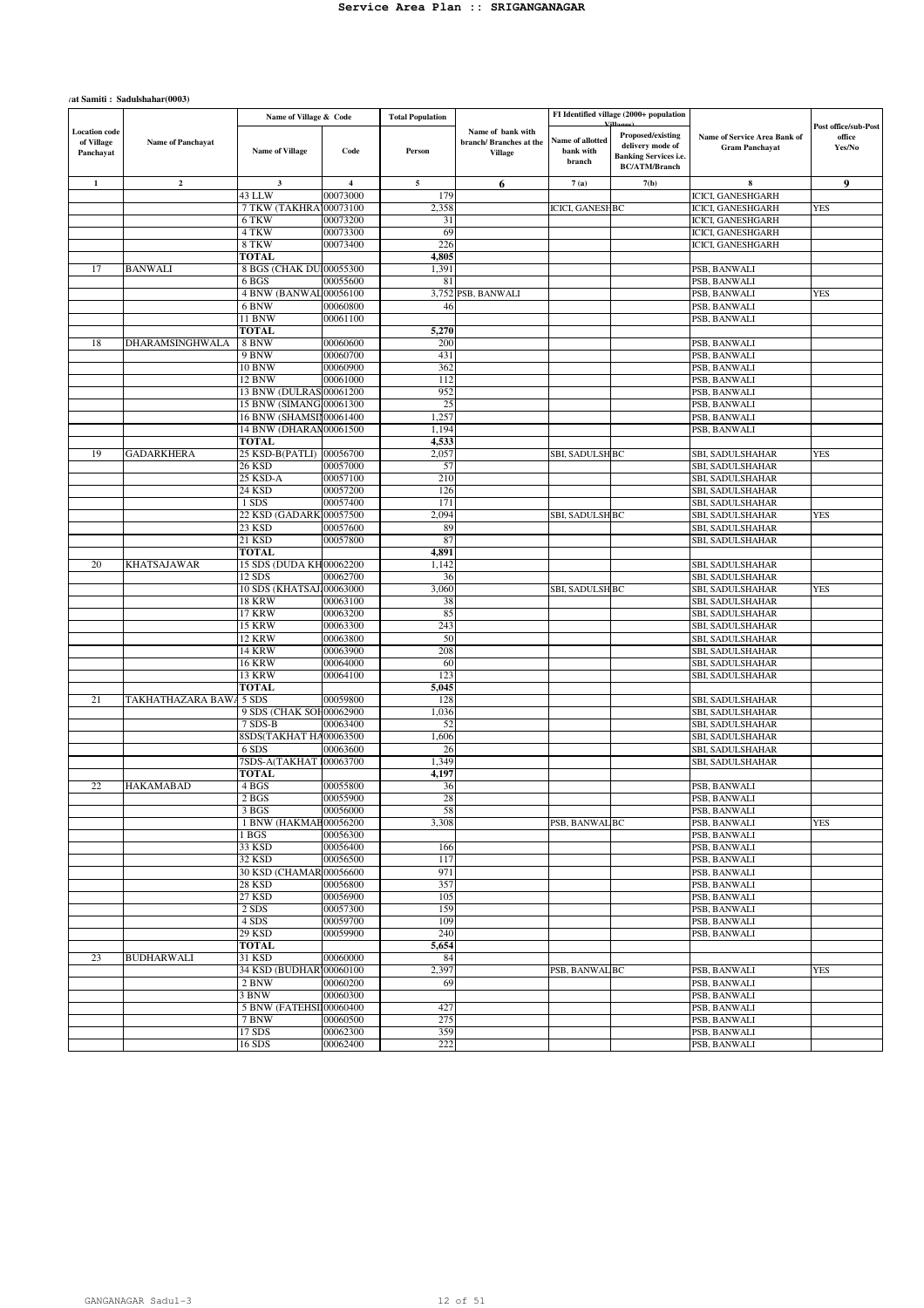#### $\gamma$ at Samiti : Sadulshahar(0003)

|                                                 |                               | Name of Village & Code                  |                      | <b>Total Population</b> |                                                               |                                         | FI Identified village (2000+ population                                                       |                                                       |                                          |
|-------------------------------------------------|-------------------------------|-----------------------------------------|----------------------|-------------------------|---------------------------------------------------------------|-----------------------------------------|-----------------------------------------------------------------------------------------------|-------------------------------------------------------|------------------------------------------|
| <b>Location</b> code<br>of Village<br>Panchayat | <b>Name of Panchayat</b>      | <b>Name of Village</b>                  | Code                 | Person                  | Name of bank with<br>branch/Branches at the<br><b>Village</b> | Name of allotted<br>bank with<br>branch | Proposed/existing<br>delivery mode of<br><b>Banking Services i.e.</b><br><b>BC/ATM/Branch</b> | Name of Service Area Bank of<br><b>Gram Panchayat</b> | Post office/sub-Post<br>office<br>Yes/No |
| $\mathbf{1}$                                    | $\overline{a}$                | 3                                       | 4                    | 5                       | 6                                                             | 7(a)                                    | 7(b)                                                                                          | 8                                                     | 9                                        |
|                                                 |                               | 14 SDS                                  | 00062500             | 24                      |                                                               |                                         |                                                                                               | PSB, BANWALI                                          |                                          |
|                                                 |                               | 13 SDS<br>11 SDS                        | 00062600<br>00062800 | 236<br>52               |                                                               |                                         |                                                                                               | PSB, BANWALI<br>PSB, BANWALI                          |                                          |
|                                                 |                               | <b>TOTAL</b>                            |                      | 4,145                   |                                                               |                                         |                                                                                               |                                                       |                                          |
| 24                                              | LALGARH                       | 23 SDS                                  | 00061600             | 326                     |                                                               |                                         |                                                                                               | SBBJ, LALGARH                                         |                                          |
|                                                 |                               | 21 SDS                                  | 00061700             | 54                      |                                                               |                                         |                                                                                               | SBBJ, LALGARH                                         |                                          |
|                                                 |                               | 22 SDS<br>20 SDS                        | 00061800<br>00061900 | 107                     |                                                               |                                         |                                                                                               | SBBJ, LALGARH                                         |                                          |
|                                                 |                               | 19 SDS                                  | 00062000             | 56<br>6                 |                                                               |                                         |                                                                                               | SBBJ, LALGARH<br>SBBJ, LALGARH                        |                                          |
|                                                 |                               | 18 SDS                                  | 00062100             | 56                      |                                                               |                                         |                                                                                               | SBBJ, LALGARH                                         |                                          |
|                                                 |                               | 3 LLG                                   | 00066300             | 15                      |                                                               |                                         |                                                                                               | SBBJ, LALGARH                                         |                                          |
|                                                 |                               | 4 LLG                                   | 00066500             | 71                      |                                                               |                                         |                                                                                               | SBBJ, LALGARH                                         |                                          |
|                                                 |                               | 5 LLG<br>6 LLG                          | 00066600<br>00066700 | 11<br>516               |                                                               |                                         |                                                                                               | SBBJ, LALGARH<br>SBBJ, LALGARH                        |                                          |
|                                                 |                               | 8 LLG(LALGARH)00066800                  |                      | 18,222                  | SBBJ, LALGARH                                                 |                                         |                                                                                               | SBBJ, LALGARH                                         | <b>YES</b>                               |
|                                                 |                               | 10 LLG                                  | 00066900             |                         |                                                               |                                         |                                                                                               | SBBJ, LALGARH                                         |                                          |
|                                                 |                               | 7 LLG                                   | 00068500             | 14                      |                                                               |                                         |                                                                                               | SBBJ, LALGARH                                         |                                          |
|                                                 |                               | 8 SDP<br>6 SDP                          | 00068700<br>00068800 | 292<br>51               |                                                               |                                         |                                                                                               | SBBJ, LALGARH<br>SBBJ, LALGARH                        |                                          |
|                                                 |                               | 1 LLG                                   | 00069100             | 40                      |                                                               |                                         |                                                                                               | SBBJ, LALGARH                                         |                                          |
|                                                 |                               | <b>TOTAL</b>                            |                      | 19,837                  |                                                               |                                         |                                                                                               |                                                       |                                          |
| 25                                              | <b>BAGHSAR</b>                | 10 BGS                                  | 00055000             | 2,264                   |                                                               | PSB, BANWAL BC                          |                                                                                               | PSB, BANWALI                                          | <b>YES</b>                               |
|                                                 |                               | 11 BGS<br>12 BGS                        | 00055100<br>00055200 | 56                      |                                                               |                                         |                                                                                               | PSB, BANWALI                                          |                                          |
|                                                 |                               | 9 BGS                                   | 00055400             | 15                      |                                                               |                                         |                                                                                               | PSB, BANWALI<br>PSB, BANWALI                          |                                          |
|                                                 |                               | 7 BGS                                   | 00055500             | 39                      |                                                               |                                         |                                                                                               | PSB, BANWALI                                          |                                          |
|                                                 |                               | 5 BGS(DALIYAW,00055700                  |                      | 1,831                   |                                                               |                                         |                                                                                               | PSB, BANWALI                                          |                                          |
|                                                 |                               | <b>TOTAL</b>                            |                      | 4,205                   |                                                               |                                         |                                                                                               |                                                       |                                          |
| 26                                              | <b>BAHARAMPURADODLA33 PTP</b> | 32 PTP                                  | 00069600<br>00069700 | 142<br>50               |                                                               |                                         |                                                                                               | MGBGB, SADULSHAHAR<br>MGBGB, SADULSHAHAR              |                                          |
|                                                 |                               | 31 PTP (DHOLA)                          | 00069800             | 791                     |                                                               |                                         |                                                                                               | MGBGB, SADULSHAHAR                                    |                                          |
|                                                 |                               | 29 PTP                                  | 00069900             | 97                      |                                                               |                                         |                                                                                               | MGBGB, SADULSHAHAR                                    |                                          |
|                                                 |                               | 33 AMP (KALWAS00070300                  |                      | 2,681                   |                                                               | MGBGB, SAD BC                           |                                                                                               | MGBGB, SADULSHAHAR                                    | <b>YES</b>                               |
|                                                 |                               | 28 MJD<br>26 MJD                        | 00070400<br>00075900 | 90<br>26                |                                                               |                                         |                                                                                               | MGBGB, SADULSHAHAR<br>MGBGB, SADULSHAHAR              |                                          |
|                                                 |                               | 24 MJD                                  | 00076000             |                         |                                                               |                                         |                                                                                               | MGBGB, SADULSHAHAR                                    |                                          |
|                                                 |                               | 25 MJD                                  | 00076100             | 123                     |                                                               |                                         |                                                                                               | MGBGB, SADULSHAHAR                                    |                                          |
|                                                 |                               | <b>26 MMK</b>                           | 00076200             | 60                      |                                                               |                                         |                                                                                               | MGBGB, SADULSHAHAR                                    |                                          |
| 27                                              | <b>CHHAPAWALI</b>             | <b>TOTAL</b><br>31 MJD-B                | 00075400             | 4,067<br>13             |                                                               |                                         |                                                                                               | MGBGB, SADULSHAHAR                                    |                                          |
|                                                 |                               | 31 MJD-A                                | 00075500             | 34                      |                                                               |                                         |                                                                                               | MGBGB, SADULSHAHAR<br>MGBGB, SADULSHAHAR              |                                          |
|                                                 |                               | 30 MJD                                  | 00075600             | 27                      |                                                               |                                         |                                                                                               | MGBGB, SADULSHAHAR                                    |                                          |
|                                                 |                               | 29 MJD (LALPURA00075700                 |                      | 903                     |                                                               |                                         |                                                                                               | MGBGB, SADULSHAHAR                                    |                                          |
|                                                 |                               | 27 MJD (CHHAPA\00075800<br><b>TOTAL</b> |                      | 1,715                   |                                                               |                                         |                                                                                               | MGBGB, SADULSHAHAR                                    |                                          |
| 28                                              | KILAWALI PANCHAYAT35 MMK      |                                         | 00075100             | 2,692<br>3              |                                                               |                                         |                                                                                               | <b>MGBGB, SADULSHAHAR</b>                             |                                          |
|                                                 |                               | 34 MMK (KILAWA00075200                  |                      | 1,781                   |                                                               |                                         |                                                                                               | MGBGB, SADULSHAHAR                                    |                                          |
|                                                 |                               | 36 MMK                                  | 00075300             | 63                      |                                                               |                                         |                                                                                               | MGBGB, SADULSHAHAR                                    |                                          |
|                                                 |                               | <b>TOTAL</b>                            |                      | 1,847                   |                                                               |                                         |                                                                                               |                                                       |                                          |
| 29                                              | <b>LADHAWALI</b>              | 25 ML<br>24 ML                          | 00053700<br>00053800 | 524<br>996              |                                                               |                                         |                                                                                               | <b>ICICI, GANESHGARH</b><br>ICICI, GANESHGARH         |                                          |
|                                                 |                               | 11 ML                                   | 00053900             | 561                     |                                                               |                                         |                                                                                               | ICICI, GANESHGARH                                     |                                          |
|                                                 |                               | 9 ML                                    | 00054200             | 1,689                   |                                                               |                                         |                                                                                               | <b>ICICL GANESHGARH</b>                               |                                          |
|                                                 |                               | 10 ML<br>23 ML                          | 00054300<br>00054400 | 53<br>316               |                                                               |                                         |                                                                                               | <b>ICICI, GANESHGARH</b><br>ICICI, GANESHGARH         |                                          |
|                                                 |                               | <b>TOTAL</b>                            |                      | 4,139                   |                                                               |                                         |                                                                                               |                                                       |                                          |
| 30                                              | LADHUWALA                     | 20 ML-B                                 | 00051700             | 536                     |                                                               |                                         |                                                                                               | SBBJ, DUNGARSINGHPURA                                 |                                          |
|                                                 |                               | 20 ML-A                                 | 00051800             | 710                     |                                                               |                                         |                                                                                               | SBBJ, DUNGARSINGHPURA                                 |                                          |
|                                                 |                               | <b>25 LNP</b><br>24 LNP                 | 00051900<br>00052000 | 1,259                   |                                                               |                                         |                                                                                               | SBBJ, DUNGARSINGHPURA<br>SBBJ, DUNGARSINGHPURA        |                                          |
|                                                 |                               | 23 LNP                                  | 00052100             | 415                     |                                                               |                                         |                                                                                               | SBBJ, DUNGARSINGHPURA                                 |                                          |
|                                                 |                               | 26 LNP                                  | 00052800             | 35                      |                                                               |                                         |                                                                                               | SBBJ, DUNGARSINGHPURA                                 |                                          |
|                                                 |                               | 21 ML                                   | 00052900             | 522                     |                                                               |                                         |                                                                                               | SBBJ, DUNGARSINGHPURA                                 |                                          |
|                                                 |                               | <b>TOTAL</b>                            |                      | 3,477                   |                                                               |                                         |                                                                                               |                                                       |                                          |
| 31                                              | <b>8 HH</b>                   | 8 HH<br>9 HH                            | 00053300<br>00053400 | 450<br>648              |                                                               |                                         |                                                                                               | <b>ICICI, GANESHGARH</b><br>ICICI, GANESHGARH         |                                          |
|                                                 |                               | $11$ HH                                 | 00053500             | 317                     |                                                               |                                         |                                                                                               | <b>ICICI, GANESHGARH</b>                              |                                          |
|                                                 |                               | $1$ BB                                  | 00053600             | 797                     |                                                               |                                         |                                                                                               | ICICI, GANESHGARH                                     |                                          |
|                                                 |                               | 12 HH<br>10 HH                          | 00054000             | 564                     |                                                               |                                         |                                                                                               | ICICI, GANESHGARH                                     |                                          |
|                                                 |                               | <b>TOTAL</b>                            | 00054100             | 34<br>2,810             |                                                               |                                         |                                                                                               | ICICI, GANESHGARH                                     |                                          |
| 32                                              | <b>ROTANWALA</b>              | 24 SDS(KIKARCH/00067000                 |                      | 723                     |                                                               |                                         |                                                                                               | MGBGB, PANNIWALA                                      |                                          |
|                                                 |                               | KIKAR CHAK BAF00067100                  |                      |                         |                                                               |                                         |                                                                                               | MGBGB, PANNIWALA                                      |                                          |
|                                                 |                               | LALGARH BARAN00067200                   |                      | 9                       |                                                               |                                         |                                                                                               | MGBGB, PANNIWALA                                      |                                          |
|                                                 |                               | LALGARH BARAN00067300<br>$11$ LLG       | 00067400             | 5                       |                                                               |                                         |                                                                                               | MGBGB, PANNIWALA<br>MGBGB, PANNIWALA                  |                                          |
|                                                 |                               | 13 LLG (SHERAW 00067500                 |                      | 1,427                   |                                                               |                                         |                                                                                               | MGBGB, PANNIWALA                                      |                                          |
|                                                 |                               | 15 LLG                                  | 00067600             | 114                     |                                                               |                                         |                                                                                               | MGBGB, PANNIWALA                                      |                                          |
|                                                 |                               | 16 LLG (JOGIWAL 00067700                |                      | 1,602                   |                                                               |                                         |                                                                                               | MGBGB, PANNIWALA                                      |                                          |
|                                                 |                               | 14 LLG<br><b>TOTAL</b>                  | 00067800             | 3,887                   |                                                               |                                         |                                                                                               | MGBGB, PANNIWALA                                      |                                          |
|                                                 |                               |                                         |                      |                         |                                                               |                                         |                                                                                               |                                                       |                                          |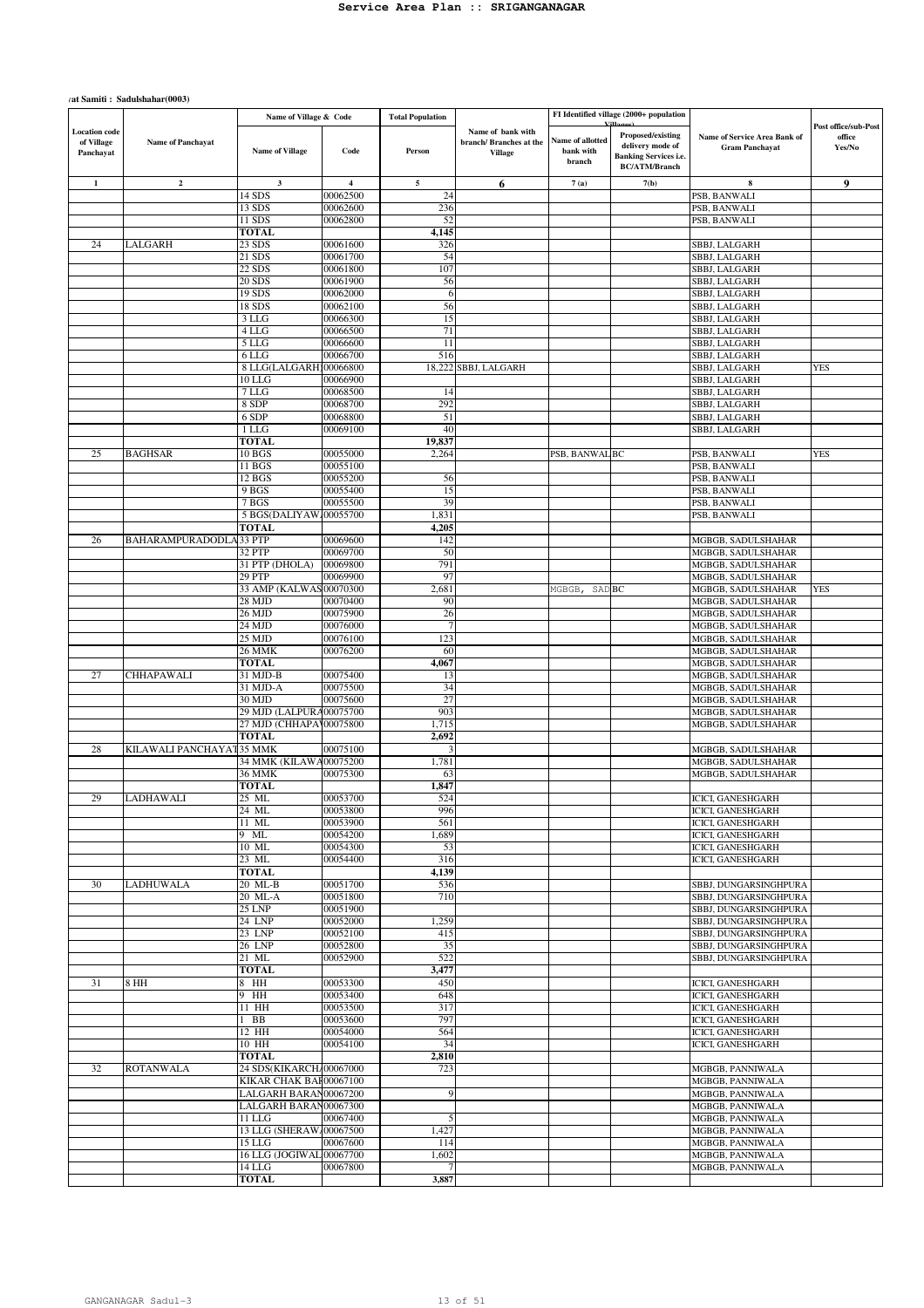# **NUMBER OF VILLAGES UNDER EACH GRAM PANCHAYAT**

| Location                               |                          | Name of Village & Code |                | <b>Total</b><br>Population |                                                               | FI Identified village (2000+ population<br>Villages) |                                                                                                  |                                                       | Post office/sub-      |
|----------------------------------------|--------------------------|------------------------|----------------|----------------------------|---------------------------------------------------------------|------------------------------------------------------|--------------------------------------------------------------------------------------------------|-------------------------------------------------------|-----------------------|
| code of<br><b>Village</b><br>Panchayat | <b>Name of Panchayat</b> | <b>Name of Village</b> | Code           | Person                     | Name of bank with<br>branch/Branches at the<br><b>Village</b> | Name of allotted bank<br>with branch                 | Proposed/existing<br>delivery mode of<br><b>Banking Services</b><br>i.e.<br><b>BC/ATM/Branch</b> | Name of Service Area Bank of<br><b>Gram Panchavat</b> | Post office<br>Yes/No |
| $\mathbf{1}$                           | $\overline{2}$           | $\mathbf{3}$           | $\overline{4}$ | 5                          | 6                                                             | 7(a)                                                 | 7(b)                                                                                             | 8                                                     | 9                     |
|                                        | 9 BB                     | 11 BB                  | 00078500       | 192                        |                                                               |                                                      |                                                                                                  | PSB, RATEWALA                                         |                       |
|                                        | (RATEWALA)               | 9 BB (RATEWALA)        | 00078600       | 3,401                      | PSB, RATTEWALA                                                |                                                      |                                                                                                  | PSB, RATEWALA                                         | <b>YES</b>            |
|                                        |                          | 8 BB                   | 00078700       | 42                         |                                                               |                                                      |                                                                                                  | PSB, RATEWALA                                         |                       |
|                                        |                          | 10 <sub>BB</sub>       | 00079600       | 183                        |                                                               |                                                      |                                                                                                  | PSB, RATEWALA                                         |                       |
|                                        |                          | 12 BB                  | 00079700       | 471                        |                                                               |                                                      |                                                                                                  | PSB, RATEWALA                                         |                       |
|                                        |                          | <b>TOTAL</b>           |                | 4,289                      |                                                               |                                                      |                                                                                                  |                                                       |                       |
|                                        | 5 KK                     | 3 KK                   | 00079300       | 345                        |                                                               |                                                      |                                                                                                  | PSB, RATEWALA                                         |                       |
|                                        |                          | 5 KK                   | 00079500       | 1,302                      |                                                               |                                                      |                                                                                                  | PSB, RATEWALA                                         |                       |
|                                        |                          | 6 KK                   | 00085300       | 41                         |                                                               |                                                      |                                                                                                  | PSB, RATEWALA                                         |                       |
|                                        |                          | 7 KK                   | 00085400       | 254                        |                                                               |                                                      |                                                                                                  | PSB, RATEWALA                                         |                       |
|                                        |                          | 4 KK                   | 00085700       | 490                        |                                                               |                                                      |                                                                                                  | PSB, RATEWALA                                         |                       |
|                                        |                          | 2 KK                   | 00085800       | 404                        |                                                               |                                                      |                                                                                                  | PSB, RATEWALA                                         |                       |
|                                        |                          | 1 KK                   | 00086000       | 428                        |                                                               |                                                      |                                                                                                  | PSB, RATEWALA                                         |                       |
|                                        |                          | <b>TOTAL</b>           |                | 3,264                      |                                                               |                                                      |                                                                                                  |                                                       |                       |
|                                        | 4 BB                     | $7$ BB                 | 00078800       | 374                        |                                                               |                                                      |                                                                                                  | PSB, RATEWALA                                         |                       |
|                                        |                          | 6 BB                   | 00078900       | 508                        |                                                               |                                                      |                                                                                                  | PSB, RATEWALA                                         |                       |
|                                        |                          | 4 BB                   | 00079000       | 448                        |                                                               |                                                      |                                                                                                  | PSB, RATEWALA                                         |                       |
|                                        |                          | $3$ BB                 | 00079100       | 609                        |                                                               |                                                      |                                                                                                  | PSB, RATEWALA                                         |                       |
|                                        |                          | $2$ BB                 | 00079200       | 479                        |                                                               |                                                      |                                                                                                  | PSB, RATEWALA                                         |                       |
|                                        |                          | $5$ BB                 | 00079400       | 165                        |                                                               |                                                      |                                                                                                  | PSB, RATEWALA                                         |                       |
|                                        |                          | <b>TOTAL</b>           |                | 2,583                      |                                                               |                                                      |                                                                                                  |                                                       |                       |
|                                        | 16 BB(04)                | 13 BB                  | 00078400       | 528                        |                                                               |                                                      |                                                                                                  | SBBJ, PADAMPUR                                        |                       |
|                                        |                          | 16 BB                  | 00080100       | 584                        |                                                               |                                                      |                                                                                                  | SBBJ, PADAMPUR                                        |                       |
|                                        |                          | 3 CC                   | 00080200       | 516                        |                                                               |                                                      |                                                                                                  | SBBJ, PADAMPUR                                        |                       |
|                                        |                          | 14 BB                  | 00080300       | 614                        |                                                               |                                                      |                                                                                                  | SBBJ, PADAMPUR                                        |                       |
|                                        |                          | 7 CC                   | 00080800       | 552                        |                                                               |                                                      |                                                                                                  | SBBJ, PADAMPUR                                        |                       |
|                                        |                          | 18 <sub>BB</sub>       | 00084900       | 527                        |                                                               |                                                      |                                                                                                  | SBBJ, PADAMPUR                                        |                       |
|                                        |                          | 17 BB                  | 00085000       | 441                        |                                                               |                                                      |                                                                                                  | SBBJ, PADAMPUR                                        |                       |
|                                        |                          | <b>TOTAL</b>           |                | 3,762                      |                                                               |                                                      |                                                                                                  |                                                       |                       |
|                                        | 4 NN (CHANANA)(05)       | 4 NN                   | 00077500       | 489                        |                                                               |                                                      |                                                                                                  | OBC, GHUDDUWALA                                       |                       |
|                                        |                          | 2 NN                   | 00078000       | 351                        |                                                               |                                                      |                                                                                                  | OBC, GHUDDUWALA                                       |                       |
|                                        |                          | $1 \, \text{CC}$       | 00078300       | 380                        |                                                               |                                                      |                                                                                                  | OBC, GHUDDUWALA                                       |                       |
|                                        |                          | $2 \, \text{CC}$       | 00080400       | 355                        |                                                               |                                                      |                                                                                                  | OBC, GHUDDUWALA                                       |                       |
|                                        |                          | 4 CC                   | 00080500       | 182                        |                                                               |                                                      |                                                                                                  | OBC, GHUDDUWALA                                       |                       |
|                                        |                          | $5 \text{ CC}$         | 00080600       | 364                        |                                                               |                                                      |                                                                                                  | OBC, GHUDDUWALA                                       |                       |
|                                        |                          | <b>TOTAL</b>           |                | 2,121                      |                                                               |                                                      |                                                                                                  |                                                       |                       |
|                                        | 4 DD (DELWA)(05)         | 9 DD                   | 00076300       | 441                        |                                                               |                                                      |                                                                                                  | <b>ICICI, PADAMPUR</b>                                |                       |
|                                        |                          | 8 DD                   | 00076400       | 248                        |                                                               |                                                      |                                                                                                  | ICICI, PADAMPUR                                       |                       |
|                                        |                          | $5$ DD                 | 00076500       | 8                          |                                                               |                                                      |                                                                                                  | <b>ICICI, PADAMPUR</b>                                |                       |
|                                        |                          | 51 GG                  | 00076600       | 102                        |                                                               |                                                      |                                                                                                  | <b>ICICI, PADAMPUR</b>                                |                       |
|                                        |                          | 9 NN                   | 00076700       | 53                         |                                                               |                                                      |                                                                                                  | ICICI, PADAMPUR                                       |                       |
|                                        |                          | 4 DD                   | 00081400       | 1,404                      |                                                               |                                                      |                                                                                                  | <b>ICICI, PADAMPUR</b>                                |                       |
|                                        |                          | <b>TOTAL</b>           |                | 2,256                      |                                                               |                                                      |                                                                                                  |                                                       |                       |
|                                        | 8 NN(07)                 | 8 NN-B                 | 00076800       | 305                        |                                                               |                                                      |                                                                                                  | OBC, GHUDDUWALA                                       |                       |
|                                        |                          | 47 GG II               | 00076900       | 333                        |                                                               |                                                      |                                                                                                  | OBC, GHUDDUWALA                                       |                       |
|                                        |                          | 8 NN-A                 | 00077000       | 352                        |                                                               |                                                      |                                                                                                  | OBC, GHUDDUWALA                                       |                       |
|                                        |                          | 47 GG I                | 00077100       | 98                         |                                                               |                                                      |                                                                                                  | OBC, GHUDDUWALA                                       |                       |
|                                        |                          | 46 GG                  | 00077200       | 13                         |                                                               |                                                      |                                                                                                  | OBC, GHUDDUWALA                                       |                       |
|                                        |                          | 5 NN                   | 00077400       | 344                        |                                                               |                                                      |                                                                                                  | OBC, GHUDDUWALA                                       |                       |
|                                        |                          | 6 NN                   | 00081000       | 436                        |                                                               |                                                      |                                                                                                  | OBC, GHUDDUWALA                                       |                       |
|                                        |                          | $7\,$ NN               | 00081100       | 341                        |                                                               |                                                      |                                                                                                  | OBC, GHUDDUWALA                                       |                       |
|                                        |                          | <b>TOTAL</b>           |                | 2,222                      |                                                               |                                                      |                                                                                                  |                                                       |                       |
|                                        | 27 GG                    | 38 GG II               | 00077300       | 146                        |                                                               |                                                      |                                                                                                  | OBC, GHUDDUWALA                                       |                       |
|                                        | (GHUDHDUWALA)(08)        | 3 NN                   | 00077600       | 219                        |                                                               |                                                      |                                                                                                  | OBC, GHUDDUWALA                                       |                       |
|                                        |                          | 38 GG-1                | 00077700       | 180                        |                                                               |                                                      |                                                                                                  | OBC, GHUDDUWALA                                       |                       |
|                                        |                          | 37 GG                  | 00077800       | 812                        |                                                               |                                                      |                                                                                                  | OBC, GHUDDUWALA                                       |                       |
|                                        |                          | $1 \, \text{NN}$       | 00077900       | 36                         |                                                               |                                                      |                                                                                                  | OBC, GHUDDUWALA                                       |                       |
|                                        |                          | 35 GG                  | 00078100       | 519                        |                                                               |                                                      |                                                                                                  | OBC, GHUDDUWALA                                       |                       |
|                                        |                          | 33 GG                  | 00078200       | 419                        |                                                               |                                                      |                                                                                                  | OBC, GHUDDUWALA                                       |                       |
|                                        |                          | <b>TOTAL</b>           |                | 2,331                      |                                                               |                                                      |                                                                                                  |                                                       |                       |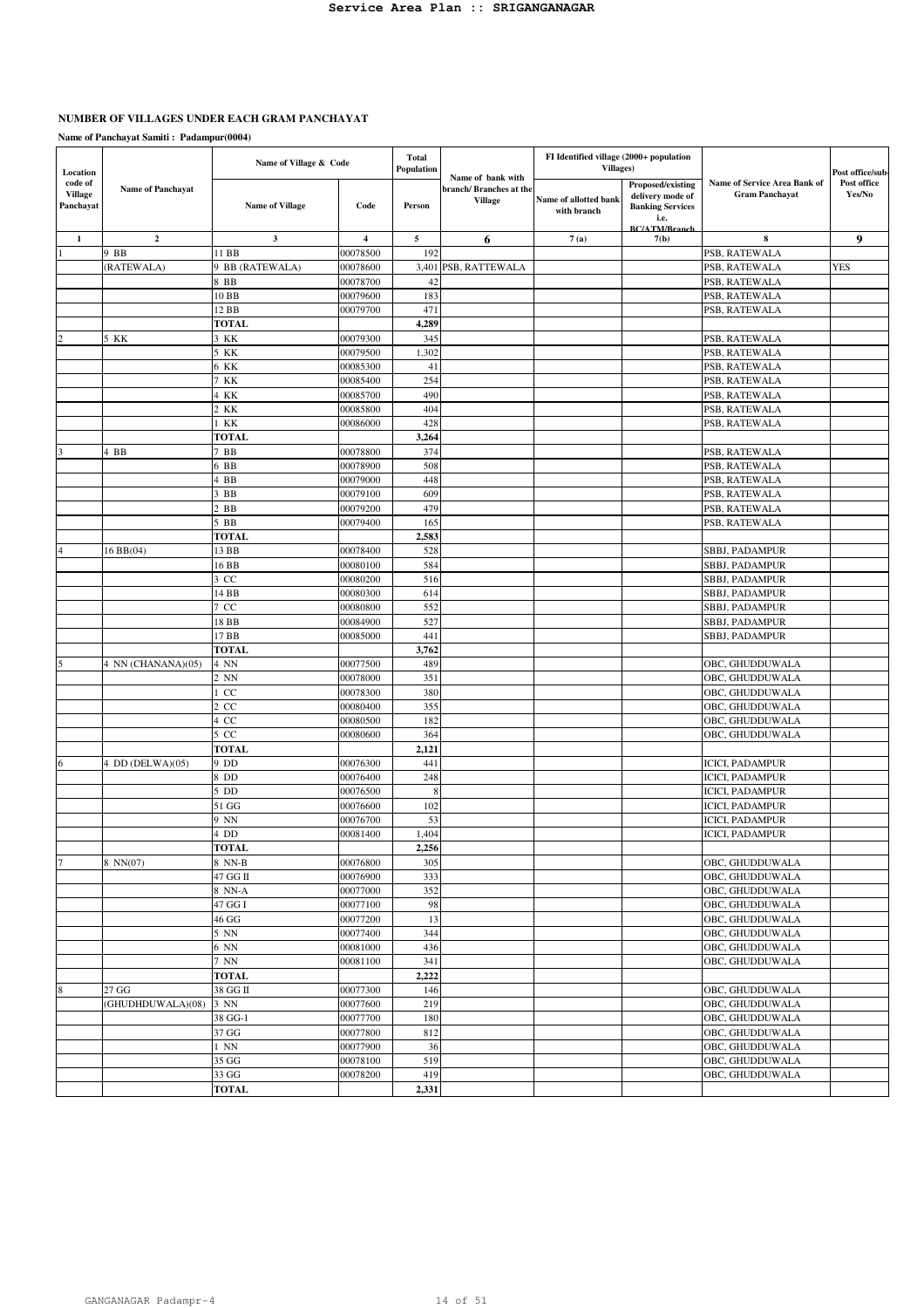| Location                               |                          | Name of Village & Code |                         | <b>Total</b><br>Population |                                                                | FI Identified village (2000+ population<br>Villages) |                                                                  |                                                       | Post office/sub-      |
|----------------------------------------|--------------------------|------------------------|-------------------------|----------------------------|----------------------------------------------------------------|------------------------------------------------------|------------------------------------------------------------------|-------------------------------------------------------|-----------------------|
| code of<br><b>Village</b><br>Panchayat | <b>Name of Panchayat</b> | <b>Name of Village</b> | Code                    | Person                     | Name of bank with<br>branch/ Branches at the<br><b>Village</b> | Name of allotted bank<br>with branch                 | Proposed/existing<br>delivery mode of<br><b>Banking Services</b> | Name of Service Area Bank of<br><b>Gram Panchavat</b> | Post office<br>Yes/No |
|                                        |                          |                        |                         |                            |                                                                |                                                      | i.e.<br><b>BC/ATM/Branch</b>                                     |                                                       |                       |
| $\mathbf{1}$                           | $\overline{2}$           | $\mathbf{3}$           | $\overline{\mathbf{4}}$ | 5                          | 6                                                              | 7(a)                                                 | 7(b)                                                             | $\bf 8$                                               | 9                     |
| $\bf{Q}$                               | 20 BB(09)                | 6 CC                   | 00080700                | 410                        |                                                                |                                                      |                                                                  | PSB, PADAMPUR                                         |                       |
|                                        |                          | 20 BB III              | 00080900                | 680                        |                                                                |                                                      |                                                                  | PSB, PADAMPUR                                         |                       |
|                                        |                          | $1$ DD                 | 00081200                | 347                        |                                                                |                                                      |                                                                  | PSB, PADAMPUR                                         |                       |
|                                        |                          | $2$ DD                 | 00081300                | 269                        |                                                                |                                                      |                                                                  | PSB, PADAMPUR                                         |                       |
|                                        |                          | 24 BB (RURAL)          | 00084500                | 571                        |                                                                |                                                      |                                                                  | PSB, PADAMPUR                                         |                       |
|                                        |                          | 20 BB I                | 00084600                | 383                        |                                                                |                                                      |                                                                  | PSB, PADAMPUR                                         |                       |
|                                        |                          | <b>TOTAL</b>           |                         | 2,660                      |                                                                |                                                      |                                                                  |                                                       |                       |
| 10                                     | 23 BB(10)                | 27 BB                  | 00084100                | 231                        |                                                                |                                                      |                                                                  | PSB, PADAMPUR                                         |                       |
|                                        |                          | 25 BB I                | 00084300                | 581                        |                                                                |                                                      |                                                                  | PSB, PADAMPUR                                         |                       |
|                                        |                          | 23 BB (RURAL)          | 00084400                | 1,372                      |                                                                |                                                      |                                                                  | PSB, PADAMPUR                                         |                       |
|                                        |                          | 7 EEA<br>8 EEA         | 00088900<br>00089000    | 355<br>576                 |                                                                |                                                      |                                                                  | PSB, PADAMPUR<br>PSB, PADAMPUR                        |                       |
|                                        |                          | 4 RB                   | 00089100                | 493                        |                                                                |                                                      |                                                                  | PSB, PADAMPUR                                         |                       |
|                                        |                          | <b>TOTAL</b>           |                         | 3,608                      |                                                                |                                                      |                                                                  |                                                       |                       |
| 11                                     | 4 $JJ(11)$               | $4$ JJ                 | 00083200                | 524                        |                                                                |                                                      |                                                                  | ICICI, PADAMPUR                                       |                       |
|                                        |                          | $2$ JJ-A               | 00083300                | 137                        |                                                                |                                                      |                                                                  | <b>ICICI, PADAMPUR</b>                                |                       |
|                                        |                          | 31 BB                  | 00083400                | 329                        |                                                                |                                                      |                                                                  | <b>ICICI, PADAMPUR</b>                                |                       |
|                                        |                          | 30 BB                  | 00083500                | 321                        |                                                                |                                                      |                                                                  | <b>ICICI, PADAMPUR</b>                                |                       |
|                                        |                          | 28 BB                  | 00083900                | 333                        |                                                                |                                                      |                                                                  | <b>ICICI, PADAMPUR</b>                                |                       |
|                                        |                          | $2$ JJ                 | 00084000                | 349                        |                                                                |                                                      |                                                                  | <b>ICICI, PADAMPUR</b>                                |                       |
|                                        |                          | $3$ JJ                 | 00089600                | 1,231                      |                                                                |                                                      |                                                                  | <b>ICICI, PADAMPUR</b>                                |                       |
|                                        |                          | <b>TOTAL</b>           |                         | 3,224                      |                                                                |                                                      |                                                                  |                                                       |                       |
| 12                                     | 35 BB(12)                | 37 BB                  | 00082200                | 720                        |                                                                |                                                      |                                                                  | SBBJ, GAJSINGHPUR                                     |                       |
|                                        |                          | 1 FFB-A (RURAL)        | 00082300                | 478                        |                                                                |                                                      |                                                                  | SBBJ, GAJSINGHPUR                                     |                       |
|                                        |                          | 39 BB<br>(RURAL)       | 00082400                | 382                        |                                                                |                                                      |                                                                  | SBBJ, GAJSINGHPUR                                     |                       |
|                                        |                          | 38 BB                  | 00082500                | 177                        |                                                                |                                                      |                                                                  | SBBJ, GAJSINGHPUR                                     |                       |
|                                        |                          | 36 BB                  | 00082600                | 1,227                      |                                                                |                                                      |                                                                  | SBBJ, GAJSINGHPUR                                     |                       |
|                                        |                          | 35 BB                  | 00082700                | 433                        |                                                                |                                                      |                                                                  | SBBJ, GAJSINGHPUR                                     |                       |
|                                        |                          | 34 BB                  | 00083000                | 20                         |                                                                |                                                      |                                                                  | SBBJ, GAJSINGHPUR                                     |                       |
|                                        |                          | <b>TOTAL</b>           |                         | 3,437                      |                                                                |                                                      |                                                                  |                                                       |                       |
| 13                                     | 5 BBA(13)                | 2 BBA                  | 00081800                | 544                        |                                                                |                                                      |                                                                  | SBBJ, GAJSINGHPUR                                     |                       |
|                                        |                          | 1 BBA                  | 00081900                | 326                        |                                                                |                                                      |                                                                  | SBBJ, GAJSINGHPUR                                     |                       |
|                                        |                          | 3 BBA<br>4 BBA         | 00082000<br>00082100    | 187<br>352                 |                                                                |                                                      |                                                                  | SBBJ, GAJSINGHPUR<br>SBBJ, GAJSINGHPUR                |                       |
|                                        |                          | $5$ BB-A               | 00082800                | 412                        |                                                                |                                                      |                                                                  | SBBJ, GAJSINGHPUR                                     |                       |
|                                        |                          | 32 BB                  | 00082900                | 351                        |                                                                |                                                      |                                                                  | SBBJ, GAJSINGHPUR                                     |                       |
|                                        |                          | 33 BB                  | 00083100                | 596                        |                                                                |                                                      |                                                                  | SBBJ, GAJSINGHPUR                                     |                       |
|                                        |                          | 8 RB                   | 00089700                | 566                        |                                                                |                                                      |                                                                  | SBBJ, GAJSINGHPUR                                     |                       |
|                                        |                          | <b>TOTAL</b>           |                         | 3,334                      |                                                                |                                                      |                                                                  |                                                       |                       |
| 14                                     | 46 RB (RAJPURA)(14)      | 10 RB-B                | 00089800                | 166                        |                                                                |                                                      |                                                                  | SBBJ, GAJSINGHPUR                                     |                       |
|                                        |                          | 9 RB                   | 00089900                | 285                        |                                                                |                                                      |                                                                  | SBBJ, GAJSINGHPUR                                     |                       |
|                                        |                          | 11 RB                  | 00090000                | 17                         |                                                                |                                                      |                                                                  | SBBJ, GAJSINGHPUR                                     |                       |
|                                        |                          | 12 RB                  | 00090100                | 14                         |                                                                |                                                      |                                                                  | SBBJ, GAJSINGHPUR                                     |                       |
|                                        |                          | 47 RB                  | 00090200                | 295                        |                                                                |                                                      |                                                                  | SBBJ, GAJSINGHPUR                                     |                       |
|                                        |                          | 46 RB-A                | 00090300                | 180                        |                                                                |                                                      |                                                                  | SBBJ, GAJSINGHPUR                                     |                       |
|                                        |                          | 10 RB-A                | 00090400                | 36                         |                                                                |                                                      |                                                                  | SBBJ, GAJSINGHPUR                                     |                       |
|                                        |                          | 46 RB-B                | 00090500                | 1,746                      |                                                                |                                                      |                                                                  | SBBJ, GAJSINGHPUR                                     |                       |
|                                        |                          | <b>TOTAL</b>           |                         | 2,739                      |                                                                |                                                      |                                                                  |                                                       |                       |
| 15                                     | 39 RB(15)                | 43 RB<br>45 RB         | 00090600<br>00090700    | 312<br>162                 |                                                                |                                                      |                                                                  | PSB, PADAMPUR<br>PSB, PADAMPUR                        |                       |
|                                        |                          | 44 RB                  | 00090800                | 235                        |                                                                |                                                      |                                                                  | PSB, PADAMPUR                                         |                       |
|                                        |                          | 42 RB                  | 00090900                | 418                        |                                                                |                                                      |                                                                  | PSB, PADAMPUR                                         |                       |
|                                        |                          | 41 RB                  | 00091000                | 314                        |                                                                |                                                      |                                                                  | PSB, PADAMPUR                                         |                       |
|                                        |                          | 40 RB                  | 00091100                | 213                        |                                                                |                                                      |                                                                  | PSB, PADAMPUR                                         |                       |
|                                        |                          | 39 RB                  | 00091200                | 219                        |                                                                |                                                      |                                                                  | PSB, PADAMPUR                                         |                       |
|                                        |                          | <b>TOTAL</b>           |                         | 1,873                      |                                                                |                                                      |                                                                  |                                                       |                       |
| 16                                     | 6 RB (JALAUN)(16)        | 5 RB                   | 00089200                | 256                        |                                                                |                                                      |                                                                  | PSB, PADAMPUR                                         |                       |
|                                        |                          | $1$ JJ                 | 00089300                | 516                        |                                                                |                                                      |                                                                  | PSB, PADAMPUR                                         |                       |
|                                        |                          | 6 RB                   | 00089400                | 2,823                      |                                                                | PSB, PADAMPUR                                        | BC                                                               | PSB, PADAMPUR                                         | <b>YES</b>            |
|                                        |                          | 7 RB                   | 00089500                | 150                        |                                                                |                                                      |                                                                  | PSB, PADAMPUR                                         |                       |
|                                        |                          | <b>TOTAL</b>           |                         | 3,745                      |                                                                |                                                      |                                                                  |                                                       |                       |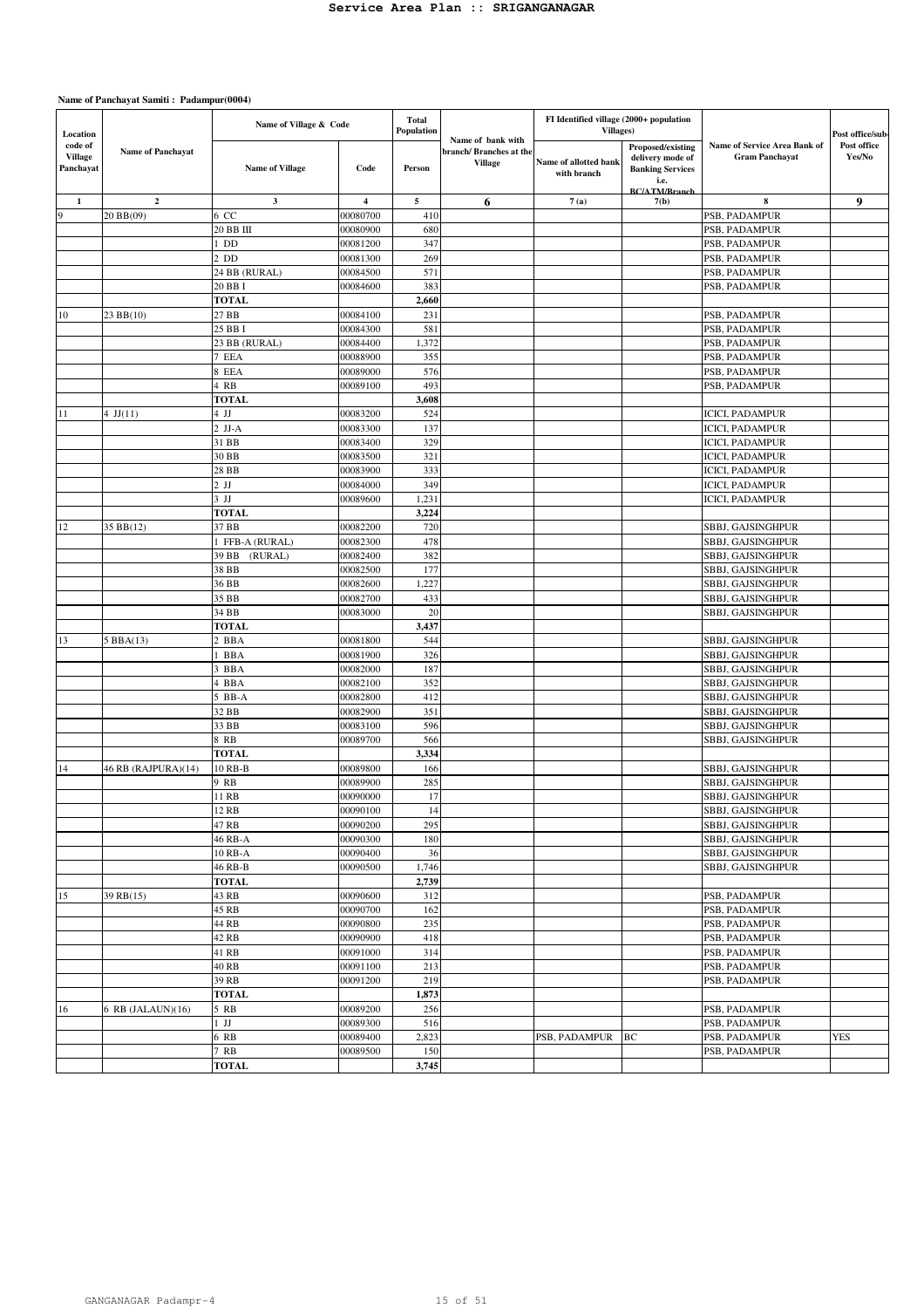| Location                               |                          | Name of Village & Code |                         | <b>Total</b><br>Population | Name of bank with                         | FI Identified village (2000+ population<br>Villages) |                                                                                                  |                                                       | Post office/sub-      |
|----------------------------------------|--------------------------|------------------------|-------------------------|----------------------------|-------------------------------------------|------------------------------------------------------|--------------------------------------------------------------------------------------------------|-------------------------------------------------------|-----------------------|
| code of<br><b>Village</b><br>Panchayat | <b>Name of Panchavat</b> | <b>Name of Village</b> | Code                    | Person                     | branch/ Branches at the<br><b>Village</b> | Name of allotted bank<br>with branch                 | Proposed/existing<br>delivery mode of<br><b>Banking Services</b><br>i.e.<br><b>BC/ATM/Rranch</b> | Name of Service Area Bank of<br><b>Gram Panchayat</b> | Post office<br>Yes/No |
| 1                                      | $\overline{2}$           | $\mathbf{3}$           | $\overline{\mathbf{4}}$ | $\mathbf{5}$               | 6                                         | 7(a)                                                 | 7(b)                                                                                             | 8                                                     | 9                     |
| 17                                     | <b>60 LNP</b>            | RIDMALSAR BARANI       | 00096100                | 87                         |                                           |                                                      |                                                                                                  | SBBJ, RIDMALSAR                                       |                       |
|                                        | (RIDMALSAR)(17)          | <b>60 LNP</b>          | 00096200                |                            | 3,485 SBBJ, RIDMALSAR                     |                                                      |                                                                                                  | SBBJ, RIDMALSAR                                       | <b>YES</b>            |
|                                        |                          | 61 LNP                 | 00096300                | 82                         |                                           |                                                      |                                                                                                  | SBBJ, RIDMALSAR                                       |                       |
|                                        |                          | <b>68 LNP</b>          | 00097100                | 510                        |                                           |                                                      |                                                                                                  | SBBJ, RIDMALSAR                                       |                       |
|                                        |                          | <b>67 LNP</b>          | 00097200                | 300                        |                                           |                                                      |                                                                                                  | SBBJ, RIDMALSAR                                       |                       |
|                                        |                          | <b>66 LNP</b>          | 00099200                | 403                        |                                           |                                                      |                                                                                                  | SBBJ, RIDMALSAR                                       |                       |
|                                        |                          | <b>TOTAL</b>           |                         | 4,867                      |                                           |                                                      |                                                                                                  |                                                       |                       |
| 18                                     | 3 RB-A(18)               | 25 BB II               | 00084200                | 36                         |                                           |                                                      |                                                                                                  | PSB, TAMKOT                                           |                       |
|                                        |                          | 38 RB                  | 00091300                | 413                        |                                           |                                                      |                                                                                                  | PSB, TAMKOT                                           |                       |
|                                        |                          | 37 RB                  | 00091400                | 109                        |                                           |                                                      |                                                                                                  | PSB, TAMKOT                                           |                       |
|                                        |                          | 3 RB-B                 | 00091500                | 341                        |                                           |                                                      |                                                                                                  | PSB, TAMKOT                                           |                       |
|                                        |                          | 3 RB-A                 | 00091600                | 302                        |                                           |                                                      |                                                                                                  | PSB, TAMKOT                                           |                       |
|                                        |                          | 2 RB                   | 00091700                | 481                        |                                           |                                                      |                                                                                                  | PSB, TAMKOT                                           |                       |
|                                        |                          | 35 RB                  | 00094500                | 339                        |                                           |                                                      |                                                                                                  | PSB, TAMKOT                                           |                       |
|                                        |                          | 36 RB-A                | 00094600                | 569                        |                                           |                                                      |                                                                                                  | PSB, TAMKOT                                           |                       |
|                                        |                          | 36 RB-B                | 00094700                | 26                         |                                           |                                                      |                                                                                                  | PSB, TAMKOT                                           |                       |
|                                        |                          | <b>TOTAL</b>           |                         | 2,616                      |                                           |                                                      |                                                                                                  |                                                       |                       |
| 19                                     | 51 RB (TAMKOT)(19)       | 48 RB                  | 00094800                | 91                         |                                           |                                                      |                                                                                                  | PSB, TAMKOT                                           |                       |
|                                        |                          | 51 RB                  | 00094900                | 1,063                      |                                           |                                                      |                                                                                                  | PSB, TAMKOT                                           |                       |
|                                        |                          | 53 RB                  | 00095000                | 211                        |                                           |                                                      |                                                                                                  | PSB, TAMKOT                                           |                       |
|                                        |                          | 52 RB                  | 00095100                | 1,529                      |                                           |                                                      |                                                                                                  | PSB, TAMKOT                                           |                       |
|                                        |                          | 50 RB                  | 00095200                | 347                        |                                           |                                                      |                                                                                                  | PSB, TAMKOT                                           |                       |
|                                        |                          | TOTAL                  |                         | 3,241                      |                                           |                                                      |                                                                                                  |                                                       |                       |
| 20                                     | 31 RB                    | 1 RB                   | 00091800                | 644                        |                                           |                                                      |                                                                                                  | SBBJ, PADAMPUR                                        |                       |
|                                        | (PHAKEERWALI)(20)        | <b>BERAWAS KANA</b>    | 00091900                |                            |                                           |                                                      |                                                                                                  | SBBJ, PADAMPUR                                        |                       |
|                                        |                          | 31 RB I                | 00093900                | 326                        |                                           |                                                      |                                                                                                  | SBBJ, PADAMPUR                                        |                       |
|                                        |                          | 32 RB                  | 00094200                | 2,624                      |                                           | SBBJ, PADAMPUR BC                                    |                                                                                                  | SBBJ, PADAMPUR                                        | <b>YES</b>            |
|                                        |                          | 34 RB                  | 00094300                | $\Omega$                   |                                           |                                                      |                                                                                                  | SBBJ, PADAMPUR                                        |                       |
|                                        |                          | FAQIRWALI BARANI       | 00094400                | $\Omega$<br>$\sqrt{ }$     |                                           |                                                      |                                                                                                  | SBBJ, PADAMPUR                                        |                       |
|                                        |                          | 33 RB<br><b>TOTAL</b>  | 00095400                |                            |                                           |                                                      |                                                                                                  | SBBJ, PADAMPUR                                        |                       |
| 21                                     | PS(21)                   | 31 RB II               | 00094000                | 3,594<br>433               |                                           |                                                      |                                                                                                  | PSB, TAMKOT                                           |                       |
|                                        |                          | 31 RB III              | 00094100                | 306                        |                                           |                                                      |                                                                                                  | PSB, TAMKOT                                           |                       |
|                                        |                          | 49 BB                  | 00095300                | 483                        |                                           |                                                      |                                                                                                  | PSB, TAMKOT                                           |                       |
|                                        |                          | $1$ PS                 | 00095500                | 398                        |                                           |                                                      |                                                                                                  | PSB, TAMKOT                                           |                       |
|                                        |                          | 2 PS                   | 00095600                | 404                        |                                           |                                                      |                                                                                                  | PSB, TAMKOT                                           |                       |
|                                        |                          | 12 ML                  | 00095700                | 516                        |                                           |                                                      |                                                                                                  | PSB, TAMKOT                                           |                       |
|                                        |                          | 13 ML                  | 00095800                | 293                        |                                           |                                                      |                                                                                                  | PSB, TAMKOT                                           |                       |
|                                        |                          | <b>TOTAL</b>           |                         | 2,833                      |                                           |                                                      |                                                                                                  |                                                       |                       |
| $^{22}$                                | <b>BINGH BAYALA</b>      | 26 ML                  | 00092700                | 69                         |                                           |                                                      |                                                                                                  | PSB, BINGHBAYALA                                      |                       |
|                                        |                          | 47 LNP I               | 00093100                | 47                         |                                           |                                                      |                                                                                                  | PSB, BINGHBAYALA                                      |                       |
|                                        |                          | 47 LNP II              | 00093200                | 81                         |                                           |                                                      |                                                                                                  | PSB, BINGHBAYALA                                      |                       |
|                                        |                          | <b>BINJH BAYALA</b>    | 00093300                |                            | 5,742 PSB, BINJHBAYALA                    |                                                      |                                                                                                  | PSB, BINGHBAYALA                                      | YES                   |
|                                        |                          | 42 LNP I               | 00100100                |                            |                                           |                                                      |                                                                                                  | PSB, BINGHBAYALA                                      |                       |
|                                        |                          | <b>40 LNP</b>          | 00100200                | $\mathbf Q$                |                                           |                                                      |                                                                                                  | PSB, BINGHBAYALA                                      |                       |
|                                        |                          | 42 LNP-II              | 00100300                | 123                        |                                           |                                                      |                                                                                                  | PSB, BINGHBAYALA                                      |                       |
|                                        |                          | 41 LNP                 | 00100400                | 57                         |                                           |                                                      |                                                                                                  | PSB, BINGHBAYALA                                      |                       |
|                                        |                          | <b>TOTAL</b>           |                         | 6,132                      |                                           |                                                      |                                                                                                  |                                                       |                       |
| 23                                     | <b>EEA</b>               | $1$ EE                 | 00079800                | 206                        |                                           |                                                      |                                                                                                  | SBBJ, PADAMPUR                                        |                       |
|                                        | (SAWANTSAR)              | 2 EE                   | 00079900                | 102                        |                                           |                                                      |                                                                                                  | SBBJ, PADAMPUR                                        |                       |
|                                        |                          | 15 BB                  | 00080000                | 671                        |                                           |                                                      |                                                                                                  | SBBJ, PADAMPUR                                        |                       |
|                                        |                          | 4 EE                   | 00085100                | 1,213                      |                                           |                                                      |                                                                                                  | SBBJ, PADAMPUR                                        |                       |
|                                        |                          | 3 EE                   | 00085200                | 1,804                      |                                           |                                                      |                                                                                                  | SBBJ, PADAMPUR                                        |                       |
|                                        |                          | <b>TOTAL</b>           |                         | 3,996                      |                                           |                                                      |                                                                                                  |                                                       |                       |
| 24                                     | 7 DD                     | 6 DD                   | 00081500                | 329                        |                                           |                                                      |                                                                                                  | <b>ICICI, PADAMPUR</b>                                |                       |
|                                        |                          | 7 DD                   | 00081600                | 473                        |                                           |                                                      |                                                                                                  | <b>ICICI, PADAMPUR</b>                                |                       |
|                                        |                          | <b>NURSAR BARANI</b>   | 00081700                | $\overline{0}$             |                                           |                                                      |                                                                                                  | <b>ICICI, PADAMPUR</b>                                |                       |
|                                        |                          | 29 BB                  | 00083600                | 632                        |                                           |                                                      |                                                                                                  | <b>ICICI, PADAMPUR</b>                                |                       |
|                                        |                          | 3 DD                   | 00083700                | 593                        |                                           |                                                      |                                                                                                  | <b>ICICI, PADAMPUR</b>                                |                       |
|                                        |                          | 26 BB                  | 00083800                | 402                        |                                           |                                                      |                                                                                                  | ICICI, PADAMPUR                                       |                       |
|                                        |                          | <b>TOTAL</b>           |                         | 2,429                      |                                           |                                                      |                                                                                                  |                                                       |                       |
|                                        |                          |                        |                         |                            |                                           |                                                      |                                                                                                  |                                                       |                       |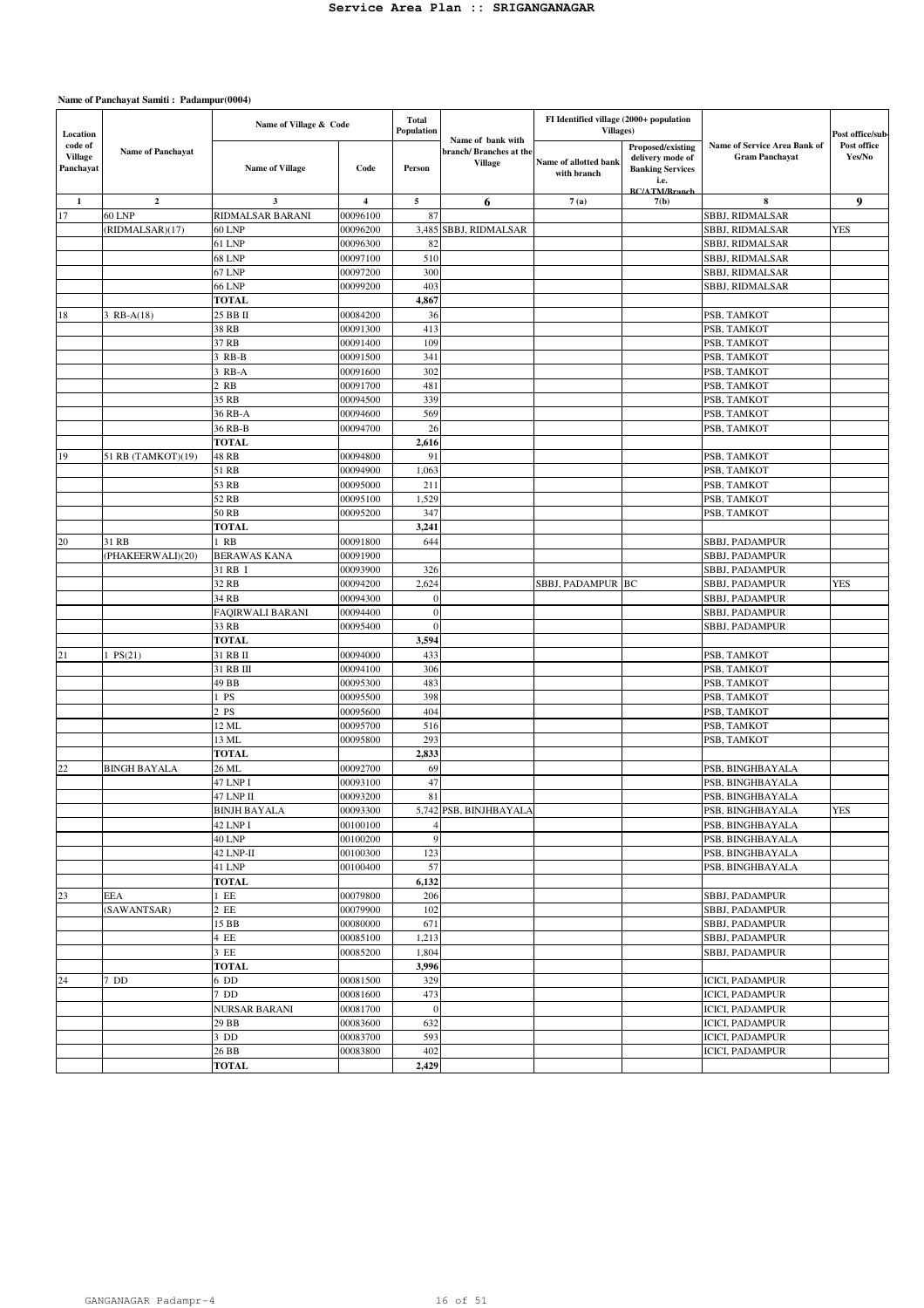| Location                               |                          | Name of Village & Code           |                      | Total<br>Population |                                                        | FI Identified village (2000+ population<br>Villages) |                                                                                                  |                                                       | Post office/sub-      |
|----------------------------------------|--------------------------|----------------------------------|----------------------|---------------------|--------------------------------------------------------|------------------------------------------------------|--------------------------------------------------------------------------------------------------|-------------------------------------------------------|-----------------------|
| code of<br><b>Village</b><br>Panchayat | <b>Name of Panchayat</b> | <b>Name of Village</b>           | Code                 | Person              | Name of bank with<br>branch/Branches at the<br>Village | Name of allotted bank<br>with branch                 | Proposed/existing<br>delivery mode of<br><b>Banking Services</b><br>i.e.<br><b>BC/ATM/Branch</b> | Name of Service Area Bank of<br><b>Gram Panchavat</b> | Post office<br>Yes/No |
| 1                                      | $\mathbf{2}$             | 3                                | 4                    | 5                   | 6                                                      | 7(a)                                                 | 7(b)                                                                                             | 8                                                     | 9                     |
| 25                                     | 19 BB                    | 21 BB                            | 00084700             | 866                 |                                                        |                                                      |                                                                                                  | SBBJ, PADAMPUR                                        |                       |
|                                        |                          | 19 BB<br>15 EEA                  | 00084800<br>00088600 | 713<br>258          |                                                        |                                                      |                                                                                                  | SBBJ, PADAMPUR<br>SBBJ, PADAMPUR                      |                       |
|                                        |                          | 5 EEA                            | 00088700             | 807                 |                                                        |                                                      |                                                                                                  | SBBJ, PADAMPUR                                        |                       |
|                                        |                          | 6 EEA                            | 00088800             | 1,477               |                                                        |                                                      |                                                                                                  | SBBJ, PADAMPUR                                        |                       |
|                                        |                          | <b>TOTAL</b>                     |                      | 4,121               |                                                        |                                                      |                                                                                                  |                                                       |                       |
| 26                                     | <b>75 LNP</b>            | 73 LNP II                        | 00097400             | 35                  |                                                        |                                                      |                                                                                                  | SBBJ, RIDMALSAR                                       |                       |
|                                        | (RATANPURA))             | <b>77 LNP</b>                    | 00097500             | 402                 |                                                        |                                                      |                                                                                                  | SBBJ, RIDMALSAR                                       |                       |
|                                        |                          | RATANPURA BARANI                 | 00097600             | 62                  |                                                        |                                                      |                                                                                                  | SBBJ, RIDMALSAR                                       |                       |
|                                        |                          | <b>76 LNP</b>                    | 00097700             | 58                  |                                                        |                                                      |                                                                                                  | SBBJ, RIDMALSAR                                       |                       |
|                                        |                          | <b>75 LNP</b>                    | 00097800             | 1,202               |                                                        |                                                      |                                                                                                  | SBBJ, RIDMALSAR                                       |                       |
|                                        |                          | <b>74 LNP</b>                    | 00097900             | 420<br>389          |                                                        |                                                      |                                                                                                  | SBBJ, RIDMALSAR                                       |                       |
|                                        |                          | <b>72 LNP</b><br><b>71 LNP</b>   | 00098000<br>00098100 | 195                 |                                                        |                                                      |                                                                                                  | SBBJ, RIDMALSAR<br>SBBJ, RIDMALSAR                    |                       |
|                                        |                          | <b>78 LNP</b>                    | 00098200             | 538                 |                                                        |                                                      |                                                                                                  | SBBJ, RIDMALSAR                                       |                       |
|                                        |                          | <b>80 LNP</b>                    | 00098300             | 219                 |                                                        |                                                      |                                                                                                  | SBBJ, RIDMALSAR                                       |                       |
|                                        |                          | 81 LNP                           | 00098400             | 440                 |                                                        |                                                      |                                                                                                  | SBBJ, RIDMALSAR                                       |                       |
|                                        |                          | <b>TOTAL</b>                     |                      | 3,960               |                                                        |                                                      |                                                                                                  |                                                       |                       |
| 27                                     | 69 LNP                   | <b>GHAMANDIA BARANI</b>          | 00096800             | $\overline{0}$      |                                                        |                                                      |                                                                                                  | SBBJ, RIDMALSAR                                       |                       |
|                                        |                          | 59 LNP II                        | 00096900             | 584                 |                                                        |                                                      |                                                                                                  | SBBJ, RIDMALSAR                                       |                       |
|                                        |                          | 59 LNP I                         | 00097000             | 486                 |                                                        |                                                      |                                                                                                  | SBBJ, RIDMALSAR                                       |                       |
|                                        |                          | 73 LNP I                         | 00097300             | 194                 |                                                        |                                                      |                                                                                                  | SBBJ, RIDMALSAR                                       |                       |
|                                        |                          | 82 LNP                           | 00098500             | 274                 |                                                        |                                                      |                                                                                                  | SBBJ, RIDMALSAR                                       |                       |
|                                        |                          | 79 LNP II                        | 00098600             | 206<br>239          |                                                        |                                                      |                                                                                                  | SBBJ, RIDMALSAR                                       |                       |
|                                        |                          | 79 LNP I<br>64 LNP II            | 00098700<br>00098800 | 418                 |                                                        |                                                      |                                                                                                  | SBBJ, RIDMALSAR<br>SBBJ, RIDMALSAR                    |                       |
|                                        |                          | 64 LNP I                         | 00098900             | 462                 |                                                        |                                                      |                                                                                                  | SBBJ, RIDMALSAR                                       |                       |
|                                        |                          | 69 LNP                           | 00099000             | 324                 |                                                        |                                                      |                                                                                                  | SBBJ, RIDMALSAR                                       |                       |
|                                        |                          | <b>70 LNP</b>                    | 00099100             | 352                 |                                                        |                                                      |                                                                                                  | SBBJ, RIDMALSAR                                       |                       |
|                                        |                          | 65 LNP                           | 00099300             | 280                 |                                                        |                                                      |                                                                                                  | SBBJ, RIDMALSAR                                       |                       |
|                                        |                          | <b>TOTAL</b>                     |                      | 3,819               |                                                        |                                                      |                                                                                                  |                                                       |                       |
| 28                                     | <b>JIWANDESAR</b>        | 29 ML                            | 00092600             | 438                 |                                                        |                                                      |                                                                                                  | SBBJ, RIDMALSAR                                       |                       |
|                                        |                          | 43 LNP                           | 00093400             | 65                  |                                                        |                                                      |                                                                                                  | SBBJ, RIDMALSAR                                       |                       |
|                                        |                          | KISHANPURA BARANI                | 00093500             | $\overline{0}$      |                                                        |                                                      |                                                                                                  | SBBJ, RIDMALSAR                                       |                       |
|                                        |                          | <b>46 LNP</b>                    | 00093600             | 303                 |                                                        |                                                      |                                                                                                  | SBBJ, RIDMALSAR                                       |                       |
|                                        |                          | <b>JIWANDESAR</b><br>СНАК СНІТНА | 00093700<br>00095900 | 961<br>468          |                                                        |                                                      |                                                                                                  | <b>SBBJ, RIDMALSAR</b><br><b>SBBJ, RIDMALSAR</b>      |                       |
|                                        |                          | 27 ML                            | 00096000             | 417                 |                                                        |                                                      |                                                                                                  | SBBJ, RIDMALSAR                                       |                       |
|                                        |                          | 58 LNP                           | 00096400             | 527                 |                                                        |                                                      |                                                                                                  | SBBJ, RIDMALSAR                                       |                       |
|                                        |                          | 45 LNP                           | 00096500             | 904                 |                                                        |                                                      |                                                                                                  | SBBJ, RIDMALSAR                                       |                       |
|                                        |                          | 44 LNP                           | 00096600             | 204                 |                                                        |                                                      |                                                                                                  | SBBJ, RIDMALSAR                                       |                       |
|                                        |                          | 56 LNP                           | 00096700             | 603                 |                                                        |                                                      |                                                                                                  | SBBJ, RIDMALSAR                                       |                       |
|                                        |                          | <b>TOTAL</b>                     |                      | 4,890               |                                                        |                                                      |                                                                                                  |                                                       |                       |
| 29                                     | $1$ EEA-II               | $1$ PP                           | 00085900             | 619                 |                                                        |                                                      |                                                                                                  | PSB, BINJHBAYALA                                      |                       |
|                                        | (GHAMOODWALI)            | $2$ PP                           | 00087700             | 38                  |                                                        |                                                      |                                                                                                  | PSB, BINJHBAYALA                                      |                       |
|                                        |                          | $1$ EEA-II<br><b>HUNATPURA</b>   | 00088000<br>00092500 | 2,914<br>687        |                                                        | PSB, BINJHBAYAL/BC                                   |                                                                                                  | PSB, BINJHBAYALA<br>PSB, BINJHBAYALA                  | <b>YES</b>            |
|                                        |                          | TOTAL                            |                      | 4,258               |                                                        |                                                      |                                                                                                  |                                                       |                       |
| 30                                     | <b>NARSINGHPURA</b>      | NARSINGHPURA BARANI              | 00086300             | 20                  |                                                        |                                                      |                                                                                                  | MGBGB. NARSINGHPURA                                   |                       |
|                                        | <b>BARANI</b>            | 31 LNP                           | 00086400             | 85                  |                                                        |                                                      |                                                                                                  | MGBGB. NARSINGHPURA                                   |                       |
|                                        |                          | <b>46 LLW</b>                    | 00086500             | $\overline{0}$      |                                                        |                                                      |                                                                                                  | MGBGB. NARSINGHPURA                                   |                       |
|                                        |                          | 45 LLW                           | 00086600             | 614                 |                                                        |                                                      |                                                                                                  | MGBGB. NARSINGHPURA                                   |                       |
|                                        |                          | 47 LLW                           | 00086700             | 29                  |                                                        |                                                      |                                                                                                  | MGBGB. NARSINGHPURA                                   |                       |
|                                        |                          | 49 LLW                           | 00086800             |                     | 3,428 MGBGB, NARSINGHPURA                              |                                                      |                                                                                                  | MGBGB. NARSINGHPURA                                   | <b>YES</b>            |
|                                        |                          | <b>TOTAL</b>                     |                      | 4,176               |                                                        |                                                      |                                                                                                  |                                                       |                       |
| 31                                     | 3 EEA                    | $1$ EEA-I                        | 00088200             | 67<br>460           |                                                        |                                                      |                                                                                                  | PSB, BINJHBAYALA                                      |                       |
|                                        | (PHARSEWALA)             | 14 EEA<br>FARASEWALA BARANI      | 00088400<br>00092000 | $\theta$            |                                                        |                                                      |                                                                                                  | PSB, BINJHBAYALA<br>PSB, BINJHBAYALA                  |                       |
|                                        |                          | 12 EEA                           | 00092100             | 197                 |                                                        |                                                      |                                                                                                  | PSB, BINJHBAYALA                                      |                       |
|                                        |                          | 3 EEA                            | 00092300             | 1,960               |                                                        |                                                      |                                                                                                  | PSB, BINJHBAYALA                                      |                       |
|                                        |                          | 2 EEA                            | 00092400             | 431                 |                                                        |                                                      |                                                                                                  | PSB, BINJHBAYALA                                      |                       |
|                                        |                          | 29 AML                           | 00093800             | 6                   |                                                        |                                                      |                                                                                                  | PSB, BINJHBAYALA                                      |                       |
|                                        |                          | <b>TOTAL</b>                     |                      | 3,121               |                                                        |                                                      |                                                                                                  |                                                       |                       |
| 32                                     | 11 EEA                   | 4 PP                             | 00085500             | 22                  |                                                        |                                                      |                                                                                                  | PSB, BINJHBAYALA                                      |                       |
|                                        |                          | 3 PP                             | 00085600             | 540                 |                                                        |                                                      |                                                                                                  | PSB, BINJHBAYALA                                      |                       |
|                                        |                          | 5 PP-A                           | 00087800             | 113                 |                                                        |                                                      |                                                                                                  | PSB, BINJHBAYALA                                      |                       |
|                                        |                          | 5 PP-B<br>4 EEA                  | 00087900             | 504                 |                                                        |                                                      |                                                                                                  | PSB, BINJHBAYALA                                      |                       |
|                                        |                          | <b>11 EEA</b>                    | 00088100<br>00088300 | 73<br>569           |                                                        |                                                      |                                                                                                  | PSB, BINJHBAYALA<br>PSB, BINJHBAYALA                  |                       |
|                                        |                          | 13 EEA                           | 00088500             | 224                 |                                                        |                                                      |                                                                                                  | PSB, BINJHBAYALA                                      |                       |
|                                        |                          | 10 EEA                           | 00092200             | 492                 |                                                        |                                                      |                                                                                                  | PSB, BINJHBAYALA                                      |                       |
|                                        |                          |                                  |                      |                     |                                                        |                                                      |                                                                                                  |                                                       |                       |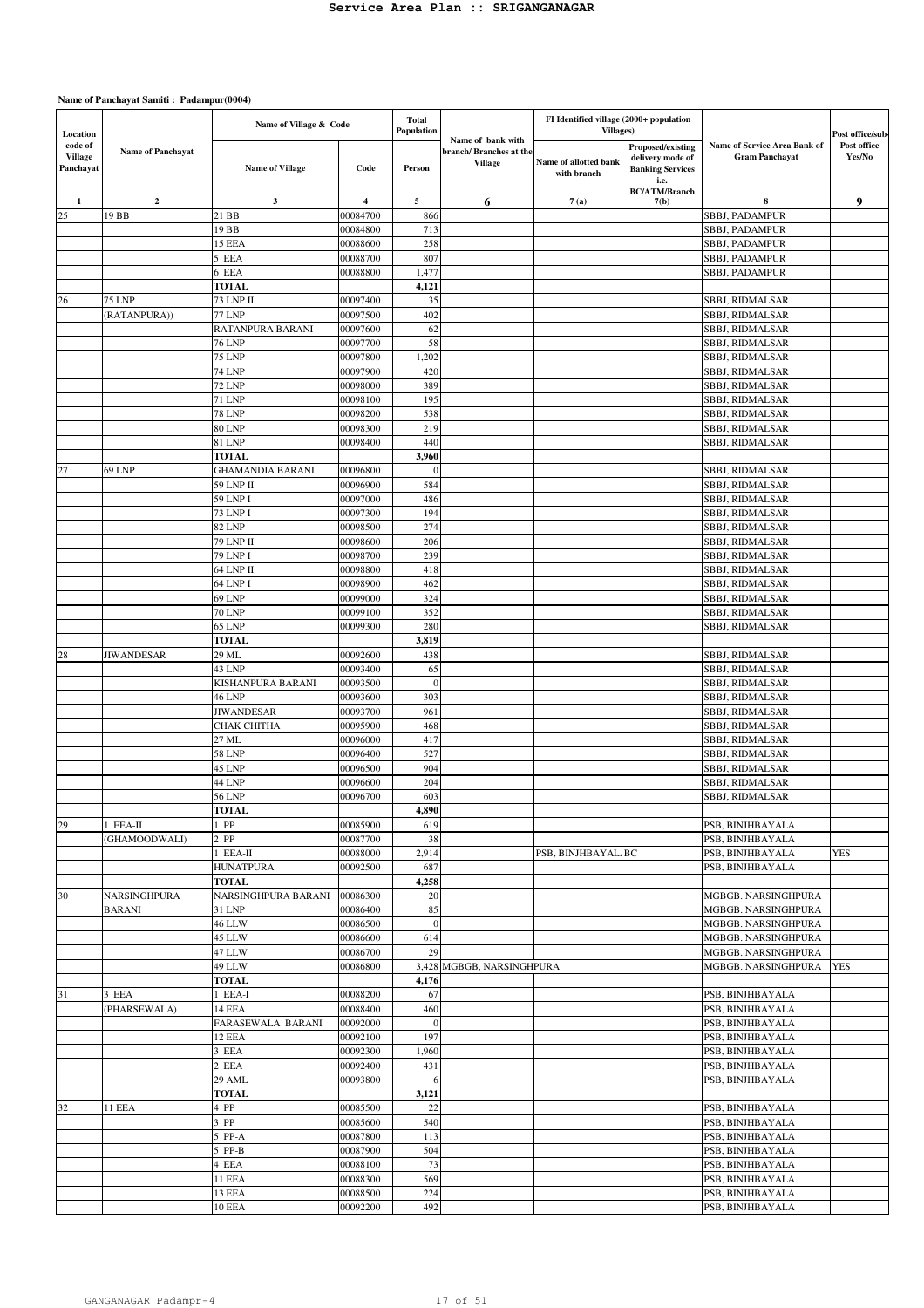| Location                               |                          | Name of Village & Code   |                         | <b>Total</b><br>Population<br>Name of bank with |                                          | FI Identified village (2000+ population<br>Villages) |                                                                                                  |                                                              | Post office/sub-      |
|----------------------------------------|--------------------------|--------------------------|-------------------------|-------------------------------------------------|------------------------------------------|------------------------------------------------------|--------------------------------------------------------------------------------------------------|--------------------------------------------------------------|-----------------------|
| code of<br><b>Village</b><br>Panchayat | <b>Name of Panchavat</b> | <b>Name of Village</b>   | Code                    | Person                                          | branch/Branches at the<br><b>Village</b> | Name of allotted bank<br>with branch                 | Proposed/existing<br>delivery mode of<br><b>Banking Services</b><br>i.e.<br><b>RC/ATM/Rranch</b> | <b>Name of Service Area Bank of</b><br><b>Gram Panchavat</b> | Post office<br>Yes/No |
| 1                                      | $\mathbf{2}$             | $\mathbf{3}$             | $\overline{\mathbf{4}}$ | 5                                               | 6                                        | 7(a)                                                 | 7(b)                                                                                             | 8                                                            | 9                     |
|                                        |                          | <b>TOTAL</b>             |                         | 2,537                                           |                                          |                                                      |                                                                                                  |                                                              |                       |
| 33                                     | 52 LNP                   | <b>29 LNP</b>            | 00086200                | 92                                              |                                          |                                                      |                                                                                                  | MGBGB, NARSINGHPURA                                          |                       |
|                                        | (MANJHUWAS)              | <b>52 LNP</b>            | 00086900                |                                                 | 2,443 MGBGB, NARSINGHPURA                |                                                      |                                                                                                  | MGBGB, NARSINGHPURA                                          | <b>YES</b>            |
|                                        |                          | 32 LNP                   | 00087000                |                                                 |                                          |                                                      |                                                                                                  | MGBGB, NARSINGHPURA                                          |                       |
|                                        |                          | <b>30 LNP</b>            | 00087100                | 80                                              |                                          |                                                      |                                                                                                  | MGBGB, NARSINGHPURA                                          |                       |
|                                        |                          | 37 LNP                   | 00087400                | 90                                              |                                          |                                                      |                                                                                                  | MGBGB, NARSINGHPURA                                          |                       |
|                                        |                          | <b>TOTAL</b>             |                         | 2,711                                           |                                          |                                                      |                                                                                                  |                                                              |                       |
| 34                                     | <b>34 LNP</b>            | <b>36 LNP</b>            | 00086100                | 685                                             |                                          |                                                      |                                                                                                  | MGBGB, NARSINGHPURA                                          |                       |
|                                        |                          | <b>SABU KI MOR</b>       | 00087200                | 601                                             |                                          |                                                      |                                                                                                  | MGBGB, NARSINGHPURA                                          |                       |
|                                        |                          | 33 LNP                   | 00087300                | 71                                              |                                          |                                                      |                                                                                                  | MGBGB, NARSINGHPURA                                          |                       |
|                                        |                          | 34 LNP                   | 00087500                | 382                                             |                                          |                                                      |                                                                                                  | MGBGB, NARSINGHPURA                                          |                       |
|                                        |                          | 35 LNP                   | 00087600                | 69                                              |                                          |                                                      |                                                                                                  | MGBGB, NARSINGHPURA                                          |                       |
|                                        |                          | 39 LNP                   | 00092800                | 1,436                                           |                                          |                                                      |                                                                                                  | MGBGB, NARSINGHPURA                                          |                       |
|                                        |                          | <b>38 LNP</b>            | 00092900                | 236                                             |                                          |                                                      |                                                                                                  | MGBGB, NARSINGHPURA                                          |                       |
|                                        |                          | 51 LNP                   | 00093000                | 1.550                                           |                                          |                                                      |                                                                                                  | MGBGB, NARSINGHPURA                                          |                       |
|                                        |                          | <b>TOTAL</b>             |                         | 5,030                                           |                                          |                                                      |                                                                                                  |                                                              |                       |
| 35                                     | 83 LNP (JODKIYA)         | 49 LNP                   | 00100500                | 347                                             |                                          |                                                      |                                                                                                  | PSB. BINJHBAYALA                                             |                       |
|                                        |                          | 48 LNP                   | 00100600                | 245                                             |                                          |                                                      |                                                                                                  | PSB, BINJHBAYALA                                             |                       |
|                                        |                          | <b>50 LNP</b>            | 00100700                | 398                                             |                                          |                                                      |                                                                                                  | PSB. BINJHBAYALA                                             |                       |
|                                        |                          | <b>83 LNP</b>            | 00100800                | 1,523                                           |                                          |                                                      |                                                                                                  | PSB, BINJHBAYALA                                             |                       |
|                                        |                          | <b>84 LNP</b>            | 00100900                | 364                                             |                                          |                                                      |                                                                                                  | PSB. BINJHBAYALA                                             |                       |
|                                        |                          | <b>TOTAL</b>             |                         | 2.877                                           |                                          |                                                      |                                                                                                  |                                                              |                       |
| 36                                     | <b>54 LNP</b>            | 62 LNP                   | 00099400                | 30                                              |                                          |                                                      |                                                                                                  | PSB, BINJHBAYALA                                             |                       |
|                                        |                          | <b>63 LNP</b>            | 00099500                | 866                                             |                                          |                                                      |                                                                                                  | PSB, BINJHBAYALA                                             |                       |
|                                        |                          | 57 LNP                   | 00099600                | 364                                             |                                          |                                                      |                                                                                                  | PSB, BINJHBAYALA                                             |                       |
|                                        |                          | <b>SARDARPURA BARANI</b> | 00099700                | 462                                             |                                          |                                                      |                                                                                                  | PSB, BINJHBAYALA                                             |                       |
|                                        |                          | <b>54 LNP</b>            | 00099800                | 248                                             |                                          |                                                      |                                                                                                  | PSB, BINJHBAYALA                                             |                       |
|                                        |                          | 53 LNP                   | 00099900                | 251                                             |                                          |                                                      |                                                                                                  | PSB, BINJHBAYALA                                             |                       |
|                                        |                          | <b>55 LNP</b>            | 00100000                | 389                                             |                                          |                                                      |                                                                                                  | PSB, BINJHBAYALA                                             |                       |
|                                        |                          | <b>TOTAL</b>             |                         | 2,610                                           |                                          |                                                      |                                                                                                  | PSB, BINJHBAYALA                                             |                       |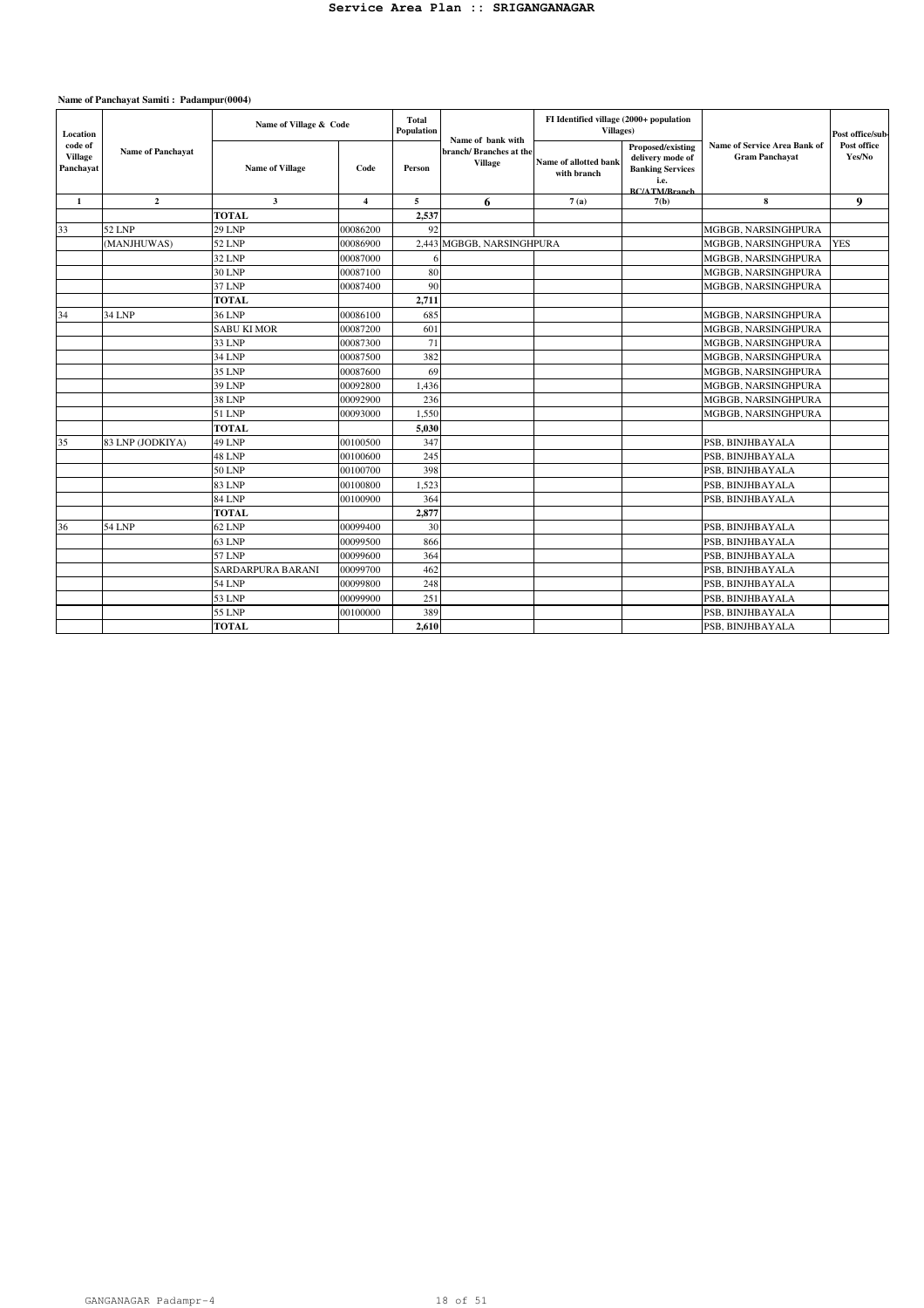# **NUMBER OF VILLAGES UNDER EACH GRAM PANCHAYAT**

|                     |                               | Name of Village & Code |                | <b>Total</b><br><b>Population</b> |                    | FI Identified village (2000+ population<br><b>Villages</b> ) |                                       |                                                       |                                 |
|---------------------|-------------------------------|------------------------|----------------|-----------------------------------|--------------------|--------------------------------------------------------------|---------------------------------------|-------------------------------------------------------|---------------------------------|
| Location<br>code of |                               |                        |                |                                   | Name of bank with  |                                                              |                                       |                                                       | Post office/sub-<br>Post office |
| <b>Village</b>      | <b>Name of Panchayat</b>      |                        |                |                                   | branch/Branches at |                                                              | Proposed/existing<br>delivery mode of | Name of Service Area Bank of<br><b>Gram Panchayat</b> | Yes/No                          |
| Panchayat           |                               | <b>Name of Village</b> | Code           | Person                            | the Village        | Name of allotted bank                                        | <b>Banking Services</b>               |                                                       |                                 |
|                     |                               |                        |                |                                   |                    | with branch                                                  | i.e.                                  |                                                       |                                 |
|                     |                               |                        |                |                                   |                    |                                                              | <b>RC/ATM/Rranch</b>                  |                                                       |                                 |
| $\mathbf{1}$        | $\mathbf 2$                   | $\mathbf{3}$           | $\overline{4}$ | $\mathbf{5}$                      | 6                  | 7(a)                                                         | 7(b)                                  | 8                                                     | 9                               |
| 01                  | <b>LUHARA (22/23 FF)</b>      | 24 FF                  | 00102800       | 529                               |                    |                                                              |                                       | PNB, HARNOLI                                          |                                 |
|                     |                               | 23 FF                  | 00102900       | 5                                 |                    |                                                              |                                       | PNB, HARNOLI                                          |                                 |
|                     |                               | 21 FF                  | 00103000       | 143                               |                    |                                                              |                                       | PNB, HARNOLI                                          |                                 |
|                     |                               | LUHARA                 | 00103100       | $\boldsymbol{0}$                  |                    |                                                              |                                       | PNB, HARNOLI                                          |                                 |
|                     |                               | 22 FF                  | 00103200       | 1,214                             |                    |                                                              |                                       | PNB, HARNOLI                                          |                                 |
|                     |                               | 1 FFB                  | 00103300       | 4,927                             | PNB, HARNOLI       |                                                              |                                       | PNB, HARNOLI                                          | <b>YES</b>                      |
|                     |                               | <b>TOTAL</b>           |                | 6,818                             |                    |                                                              |                                       |                                                       |                                 |
| 02                  | 3 FFB (THADEWALA) 5 FFB       |                        | 00102500       | 462                               |                    |                                                              |                                       | PNB, HARNOLI                                          |                                 |
|                     |                               | 25 FF-B                | 00102600       | 214                               |                    |                                                              |                                       | PNB, HARNOLI                                          |                                 |
|                     |                               | 25 FF-A                | 00102700       | 146                               |                    |                                                              |                                       | PNB, HARNOLI                                          |                                 |
|                     |                               | 2 FFB                  | 00103400       | 508                               |                    |                                                              |                                       | PNB, HARNOLI                                          |                                 |
|                     |                               | 9 FFB                  | 00103500       | 144                               |                    |                                                              |                                       | PNB, HARNOLI                                          |                                 |
|                     |                               | 3 FFB                  | 00103600       | 882                               |                    |                                                              |                                       | PNB, HARNOLI                                          |                                 |
|                     |                               | <b>TOTAL</b>           |                | 2,356                             |                    |                                                              |                                       |                                                       |                                 |
|                     |                               |                        |                |                                   |                    |                                                              |                                       |                                                       |                                 |
| 03                  | <b>4 FFB (KANWARPUR, 9 FD</b> |                        | 00101900       | $\mathbf{0}$                      |                    |                                                              |                                       | PNB, HARNOLI                                          |                                 |
|                     |                               | 8 FD                   | 00102000       | $\overline{0}$                    |                    |                                                              |                                       | PNB, HARNOLI                                          |                                 |
|                     |                               | 7 FD                   | 00102100       | 219                               |                    |                                                              |                                       | PNB, HARNOLI                                          |                                 |
|                     |                               | 6 FFB                  | 00102200       | 21                                |                    |                                                              |                                       | PNB, HARNOLI                                          |                                 |
|                     |                               | 27 FF                  | 00102300       | 336                               |                    |                                                              |                                       | PNB, HARNOLI                                          |                                 |
|                     |                               | 26 FF                  | 00102400       | 455                               |                    |                                                              |                                       | PNB, HARNOLI                                          |                                 |
|                     |                               | 4 FFB                  | 00103700       | 1,253                             |                    |                                                              |                                       | PNB, HARNOLI                                          |                                 |
|                     |                               | 8 FFB                  | 00103800       | $\theta$                          |                    |                                                              |                                       | PNB, HARNOLI                                          |                                 |
|                     |                               | 7 FFB                  | 00103900       | 8                                 |                    |                                                              |                                       | PNB, HARNOLI                                          |                                 |
|                     |                               | <b>TOTAL</b>           |                | 2,292                             |                    |                                                              |                                       |                                                       |                                 |
| 04                  | 23 RB (SANGRANA)              | 26 RB                  | 00104000       | $\theta$                          |                    |                                                              |                                       | SBI, RAISINGHNAGAR                                    |                                 |
|                     |                               | 27 RB                  | 00104100       | 527                               |                    |                                                              |                                       | SBI, RAISINGHNAGAR                                    |                                 |
|                     |                               | 25 RB                  | 00104200       | 833                               |                    |                                                              |                                       | SBI, RAISINGHNAGAR                                    |                                 |
|                     |                               | 24 RB                  | 00104300       | 51                                |                    |                                                              |                                       | SBI, RAISINGHNAGAR                                    |                                 |
|                     |                               | 23 RB                  | 00104400       | 947                               |                    |                                                              |                                       | SBI, RAISINGHNAGAR                                    |                                 |
|                     |                               | 22 RB                  | 00104500       | 409                               |                    |                                                              |                                       | SBI, RAISINGHNAGAR                                    |                                 |
|                     |                               | 21 RB                  | 00104600       | 455                               |                    |                                                              |                                       | SBI, RAISINGHNAGAR                                    |                                 |
|                     |                               | 20 RB                  | 00104700       | 225                               |                    |                                                              |                                       | SBI, RAISINGHNAGAR                                    |                                 |
|                     |                               | 76 RB                  | 00106200       | 437                               |                    |                                                              |                                       | SBI, RAISINGHNAGAR                                    |                                 |
|                     |                               | 77 RB                  | 00106300       | 344                               |                    |                                                              |                                       | SBI, RAISINGHNAGAR                                    |                                 |
|                     |                               | <b>TOTAL</b>           |                | 4,228                             |                    |                                                              |                                       |                                                       |                                 |
|                     |                               |                        |                |                                   |                    |                                                              |                                       |                                                       |                                 |
| 05                  | 71 RB                         | 19 RB                  | 00104800       | 427                               |                    |                                                              |                                       | SBI, RAISINGHNAGAR                                    |                                 |
|                     |                               | 18 RB                  | 00104900       | 382                               |                    |                                                              |                                       | SBI, RAISINGHNAGAR                                    |                                 |
|                     |                               | 17 RB                  | 00105000       | 648                               |                    |                                                              |                                       | SBI, RAISINGHNAGAR                                    |                                 |
|                     |                               | 14 RB                  | 00105100       | 523                               |                    |                                                              |                                       | SBI, RAISINGHNAGAR                                    |                                 |
|                     |                               | 13 RB                  | 00105200       | 504                               |                    |                                                              |                                       | SBI, RAISINGHNAGAR                                    |                                 |
|                     |                               | 15 RB                  | 00105300       | 299                               |                    |                                                              |                                       | SBI, RAISINGHNAGAR                                    |                                 |
|                     |                               | 16 RB                  | 00105400       | 448                               |                    |                                                              |                                       | SBI, RAISINGHNAGAR                                    |                                 |
|                     |                               | 71 RB                  | 00105600       | 584                               |                    |                                                              |                                       | SBI, RAISINGHNAGAR                                    |                                 |
|                     |                               | 72 RB                  | 00105700       | 107                               |                    |                                                              |                                       | SBI, RAISINGHNAGAR                                    |                                 |
|                     |                               | <b>TOTAL</b>           |                | 3,922                             |                    |                                                              |                                       |                                                       |                                 |
| 06                  | <b>78 RB</b>                  | 78 RB                  | 00105800       | 858                               |                    |                                                              |                                       | SBI, RAISINGHNAGAR                                    |                                 |
|                     |                               | 73 RB                  | 00105900       | 460                               |                    |                                                              |                                       | SBI, RAISINGHNAGAR                                    |                                 |
|                     |                               | 74 RB                  | 00106000       | 422                               |                    |                                                              |                                       | SBI, RAISINGHNAGAR                                    |                                 |
|                     |                               | 75 RB                  | 00106100       | 175                               |                    |                                                              |                                       | SBI, RAISINGHNAGAR                                    |                                 |
|                     |                               | <b>TOTAL</b>           |                | 1,915                             |                    |                                                              |                                       |                                                       |                                 |
| 07                  | 79 RB-B                       | 81 RB                  | 00107000       | $\boldsymbol{0}$                  |                    |                                                              |                                       | SBI, RAISINGHNAGAR                                    |                                 |
|                     | (BHADAWAWALA)                 | 80 RB                  | 00107100       | $\boldsymbol{0}$                  |                    |                                                              |                                       | SBI, RAISINGHNAGAR                                    |                                 |
|                     |                               | 79 RB-B                | 00107300       | 914                               |                    |                                                              |                                       | SBI, RAISINGHNAGAR                                    |                                 |
|                     |                               | 79 RB-A                | 00107400       | 683                               |                    |                                                              |                                       | SBI, RAISINGHNAGAR                                    |                                 |
|                     |                               |                        |                | 334                               |                    |                                                              |                                       |                                                       |                                 |
|                     |                               | 70 RB                  | 00107500       |                                   |                    |                                                              |                                       | SBI, RAISINGHNAGAR                                    |                                 |
|                     |                               | <b>TOTAL</b>           |                | 1,931                             |                    |                                                              |                                       |                                                       |                                 |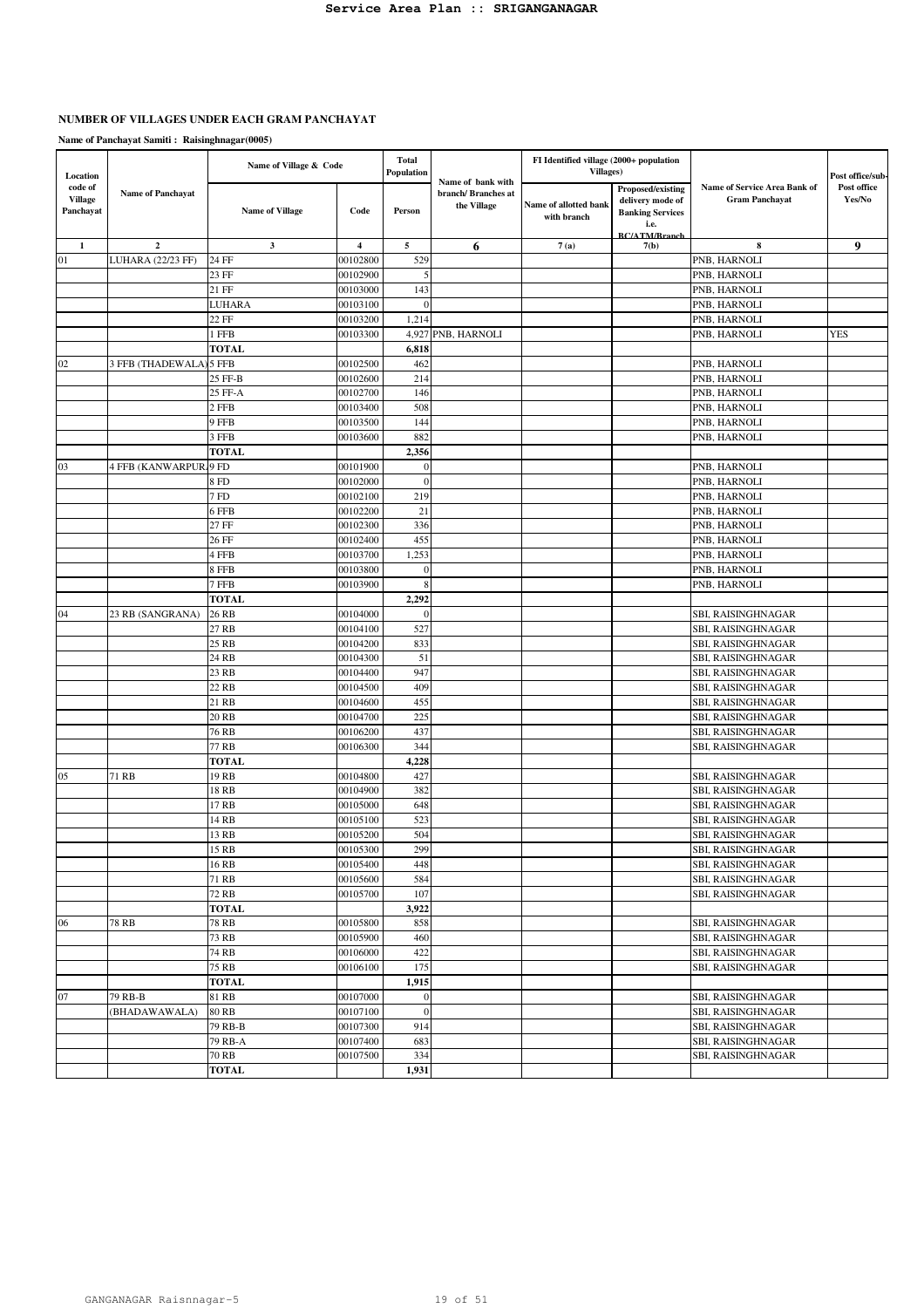| Location<br>code of  | Name of Village & Code    |                        | <b>Total</b><br>Population | Name of bank with | FI Identified village (2000+ population<br><b>Villages</b> ) |                                      |                                                                  | Post office/sub-                                      |                       |
|----------------------|---------------------------|------------------------|----------------------------|-------------------|--------------------------------------------------------------|--------------------------------------|------------------------------------------------------------------|-------------------------------------------------------|-----------------------|
| Village<br>Panchayat | <b>Name of Panchayat</b>  | <b>Name of Village</b> | Code                       | Person            | branch/Branches at<br>the Village                            | Name of allotted bank<br>with branch | Proposed/existing<br>delivery mode of<br><b>Banking Services</b> | Name of Service Area Bank of<br><b>Gram Panchayat</b> | Post office<br>Yes/No |
|                      |                           |                        |                            |                   |                                                              |                                      | i.e.<br><b>BC/ATM/Branch</b>                                     |                                                       |                       |
| $\mathbf{1}$         | $\overline{2}$            | $\mathbf{3}$           | $\overline{\mathbf{4}}$    | 5                 | 6                                                            | 7(a)                                 | 7(b)                                                             | 8                                                     | 9                     |
| 08                   | 84 RB-B                   | 28 RB                  | 00106400                   | 130               |                                                              |                                      |                                                                  | OBC, RAISINGHNAGAR                                    |                       |
|                      |                           | 29 RB                  | 00106500                   | $\Omega$          |                                                              |                                      |                                                                  | OBC, RAISINGHNAGAR                                    |                       |
|                      |                           | 84 RB-B                | 00106600                   | 1,192             |                                                              |                                      |                                                                  | OBC, RAISINGHNAGAR                                    |                       |
|                      |                           | 85 RB                  | 00106700                   | 459               |                                                              |                                      |                                                                  | OBC, RAISINGHNAGAR                                    |                       |
|                      |                           | 84 RB-A                | 00106800                   | 408               |                                                              |                                      |                                                                  | OBC, RAISINGHNAGAR                                    |                       |
|                      |                           | 83 RB<br>82 RB         | 00106900<br>00107200       | 424<br>984        |                                                              |                                      |                                                                  | OBC, RAISINGHNAGAR                                    |                       |
|                      |                           | <b>TOTAL</b>           |                            | 3,597             |                                                              |                                      |                                                                  | OBC, RAISINGHNAGAR                                    |                       |
| 09                   | 27 PS (LIKHMEWALA         | $26$ PS-A              | 00109800                   | 443               |                                                              |                                      |                                                                  | OBC, RAISINGHNAGAR                                    |                       |
|                      |                           | 26 PS-B                | 00109900                   | 78                |                                                              |                                      |                                                                  | OBC, RAISINGHNAGAR                                    |                       |
|                      |                           | 27 PS                  | 00110000                   | 1,549             |                                                              |                                      |                                                                  | OBC, RAISINGHNAGAR                                    |                       |
|                      |                           | 28 PS                  | 00110100                   | 320               |                                                              |                                      |                                                                  | OBC, RAISINGHNAGAR                                    |                       |
|                      |                           | LIKHMEWALA             | 00113300                   | $\theta$          |                                                              |                                      |                                                                  | OBC, RAISINGHNAGAR                                    |                       |
|                      |                           | 23 PS-C                | 00113400                   | 910               |                                                              |                                      |                                                                  | OBC, RAISINGHNAGAR                                    |                       |
|                      |                           | 25 PS-A(RURAL)         | 00113500                   | 23                |                                                              |                                      |                                                                  | OBC, RAISINGHNAGAR                                    |                       |
|                      |                           | 25 PS-B(RURAL)         | 00113600                   | 706               |                                                              |                                      |                                                                  | OBC, RAISINGHNAGAR                                    |                       |
|                      |                           | 23 PS-A(RURAL)         | 00113700                   | 409               |                                                              |                                      |                                                                  | OBC, RAISINGHNAGAR                                    |                       |
|                      |                           | 8 TK                   | 00119800                   | 564               |                                                              |                                      |                                                                  | OBC, RAISINGHNAGAR                                    |                       |
|                      |                           | 5 TK                   | 00119900                   | 447               |                                                              |                                      |                                                                  | OBC, RAISINGHNAGAR                                    |                       |
|                      |                           | <b>TOTAL</b>           |                            | 5,449             |                                                              |                                      |                                                                  |                                                       |                       |
| 10                   | 48 NP (BAGICHA)           | <b>BAGICHA</b>         | 00126600                   | $\mathbf{0}$      |                                                              |                                      |                                                                  | MGBGB, RAISINGHNAGAR                                  |                       |
|                      |                           | 47 NP                  | 00126700                   | 102               |                                                              |                                      |                                                                  | MGBGB, RAISINGHNAGAR                                  |                       |
|                      |                           | 46 NP                  | 00126800                   | 8                 |                                                              |                                      |                                                                  | MGBGB, RAISINGHNAGAR                                  |                       |
|                      |                           | 48 NP                  | 00126900                   | 1,509             |                                                              |                                      |                                                                  | MGBGB, RAISINGHNAGAR                                  |                       |
|                      |                           | 49 NP                  | 00127000                   | -1                |                                                              |                                      |                                                                  | MGBGB, RAISINGHNAGAR                                  |                       |
|                      |                           | 53 NP                  | 00127200                   | 434               |                                                              |                                      |                                                                  | MGBGB, RAISINGHNAGAR                                  |                       |
|                      |                           | 54 NP                  | 00127300                   | 294               |                                                              |                                      |                                                                  | MGBGB, RAISINGHNAGAR                                  |                       |
|                      |                           | <b>70 NP</b>           | 00127400                   | 266               |                                                              |                                      |                                                                  | MGBGB, RAISINGHNAGAR                                  |                       |
|                      |                           | TATARSAR               | 00131900                   | $\mathbf{0}$      |                                                              |                                      |                                                                  | MGBGB, RAISINGHNAGAR                                  |                       |
|                      |                           | 51 NP                  | 00132000                   | 5                 |                                                              |                                      |                                                                  | MGBGB, RAISINGHNAGAR                                  |                       |
|                      |                           | 50 NP                  | 00132100                   | 841               |                                                              |                                      |                                                                  | MGBGB, RAISINGHNAGAR                                  |                       |
|                      | 32 PS-A (SANWANTS/32 PS-A | <b>TOTAL</b>           | 00111200                   | 3,460<br>943      |                                                              |                                      |                                                                  | SBBJ, RAISINGHNAGAR                                   |                       |
| 11                   |                           | 32 PS-B                | 00111300                   | 50                |                                                              |                                      |                                                                  | SBBJ, RAISINGHNAGAR                                   |                       |
|                      |                           | 34 PS                  | 00111400                   | 817               |                                                              |                                      |                                                                  | SBBJ, RAISINGHNAGAR                                   |                       |
|                      |                           | LIKHMISAR              | 00112400                   | $\mathbf{0}$      |                                                              |                                      |                                                                  | SBBJ, RAISINGHNAGAR                                   |                       |
|                      |                           | DULRASAR               | 00112500                   | 389               |                                                              |                                      |                                                                  | SBBJ, RAISINGHNAGAR                                   |                       |
|                      |                           | SANWATSAR              | 00112700                   | $\mathbf{0}$      |                                                              |                                      |                                                                  | SBBJ, RAISINGHNAGAR                                   |                       |
|                      |                           | <b>TOTAL</b>           |                            | 2,199             |                                                              |                                      |                                                                  |                                                       |                       |
| 12                   | <b>BHOMPURA</b>           | 29 PS-B                | 00111000                   | 395               |                                                              |                                      |                                                                  | <b>SBBJ, RAISINGHNAGAR</b>                            |                       |
|                      |                           | RAMSARA KUMHARAN       | 00112600                   | $\overline{4}$    |                                                              |                                      |                                                                  | SBBJ, RAISINGHNAGAR                                   |                       |
|                      |                           | <b>BHOMPURA</b>        | 00112800                   | 942               |                                                              |                                      |                                                                  | SBBJ, RAISINGHNAGAR                                   |                       |
|                      |                           | <b>AMARSAR</b>         | 00112900                   | 720               |                                                              |                                      |                                                                  | SBBJ, RAISINGHNAGAR                                   |                       |
|                      |                           | 44 NP                  | 00125600                   | 8                 |                                                              |                                      |                                                                  | SBBJ, RAISINGHNAGAR                                   |                       |
|                      |                           | 43 NP                  | 00125700                   | 8                 |                                                              |                                      |                                                                  | SBBJ, RAISINGHNAGAR                                   |                       |
|                      |                           | 52 NP                  | 00127100                   | 515               |                                                              |                                      |                                                                  | SBBJ, RAISINGHNAGAR                                   |                       |
|                      |                           | 71 NP                  | 00127500                   | 574               |                                                              |                                      |                                                                  | SBBJ, RAISINGHNAGAR                                   |                       |
|                      |                           | <b>TOTAL</b>           |                            | 3,166             |                                                              |                                      |                                                                  |                                                       |                       |
| 13                   | <b>THAKARI</b>            | THAKARI-A              | 00113000                   | $\mathbf{0}$      |                                                              |                                      |                                                                  | SBBJ, RAISINGHNAGAR                                   |                       |
|                      |                           | <b>THAKARI-B</b>       | 00113100                   | 193               |                                                              |                                      |                                                                  | SBBJ, RAISINGHNAGAR                                   |                       |
|                      |                           | 29 PS-A                | 00113200                   | 17                |                                                              |                                      |                                                                  | SBBJ, RAISINGHNAGAR                                   |                       |
|                      |                           | 45 PS                  | 00118800                   | 231               |                                                              |                                      |                                                                  | SBBJ, RAISINGHNAGAR                                   |                       |
|                      |                           | 31 NP                  | 00118900                   | 162               |                                                              |                                      |                                                                  | SBBJ, RAISINGHNAGAR                                   |                       |
|                      |                           | 37 NP-A                | 00119100                   | 1,839             |                                                              |                                      |                                                                  | SBBJ, RAISINGHNAGAR                                   |                       |
|                      |                           | 29 NP                  | 00119200                   | 222               |                                                              |                                      |                                                                  | SBBJ, RAISINGHNAGAR                                   |                       |
|                      |                           | 39 NP                  | 00125400                   | $7\phantom{.0}$   |                                                              |                                      |                                                                  | SBBJ, RAISINGHNAGAR                                   |                       |
|                      |                           | 42 NP<br>41 NP         | 00125500<br>00125800       | 226<br>436        |                                                              |                                      |                                                                  | SBBJ, RAISINGHNAGAR<br>SBBJ, RAISINGHNAGAR            |                       |
|                      |                           | 40 NP                  | 00125900                   | 837               |                                                              |                                      |                                                                  | SBBJ, RAISINGHNAGAR                                   |                       |
|                      |                           |                        |                            |                   |                                                              |                                      |                                                                  |                                                       |                       |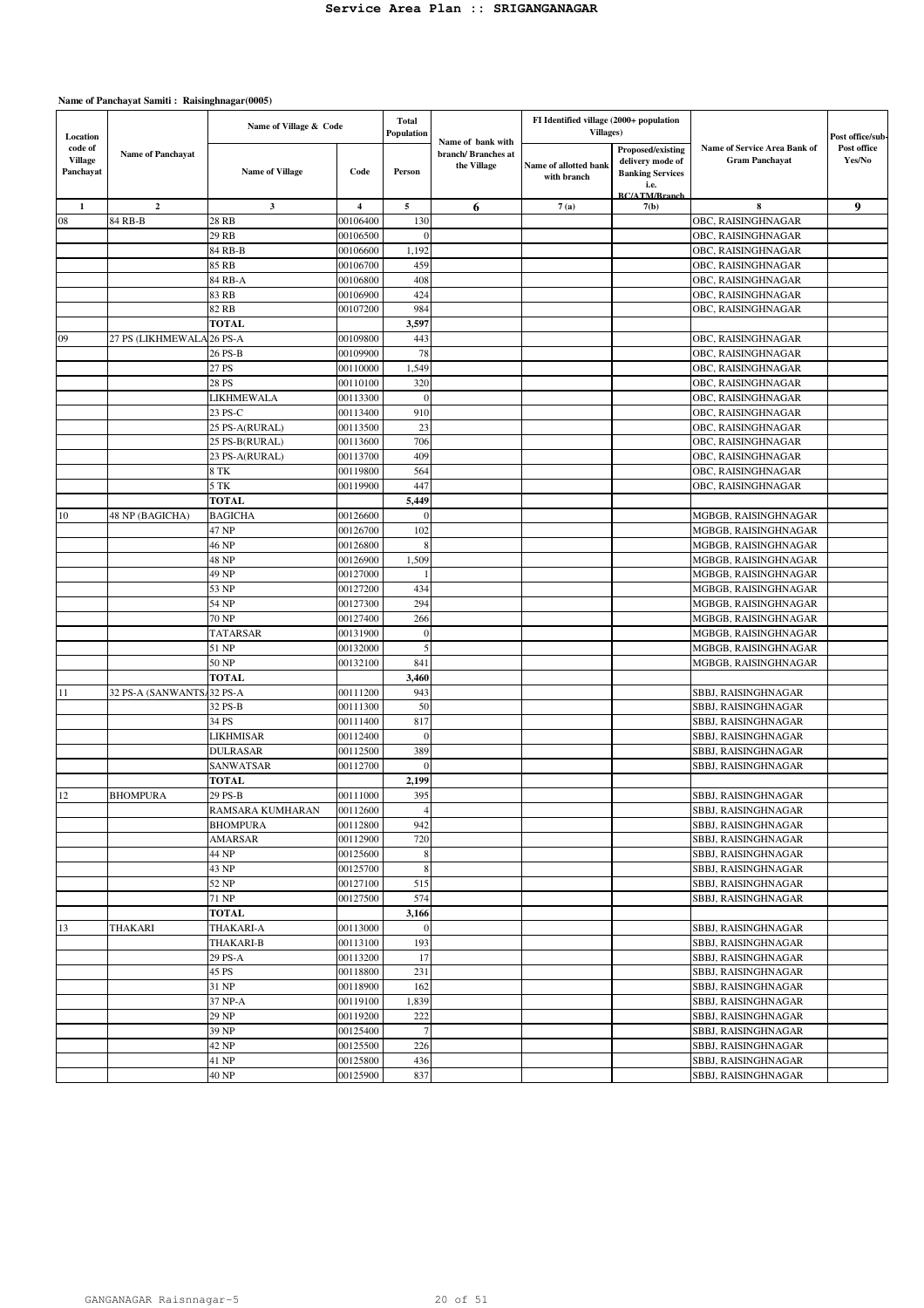| Location                               |                          | Name of Village & Code |                         | <b>Total</b><br>Population |                                                        | FI Identified village (2000+ population<br>Villages) |                                                                                                  |                                                       | Post office/sub-      |
|----------------------------------------|--------------------------|------------------------|-------------------------|----------------------------|--------------------------------------------------------|------------------------------------------------------|--------------------------------------------------------------------------------------------------|-------------------------------------------------------|-----------------------|
| code of<br><b>Village</b><br>Panchayat | <b>Name of Panchayat</b> | <b>Name of Village</b> | Code                    | Person                     | Name of bank with<br>branch/Branches at<br>the Village | Name of allotted bank<br>with branch                 | Proposed/existing<br>delivery mode of<br><b>Banking Services</b><br>i.e.<br><b>RC/ATM/Rranch</b> | Name of Service Area Bank of<br><b>Gram Panchayat</b> | Post office<br>Yes/No |
| $\mathbf{1}$                           | $\mathbf{2}$             | $\mathbf{3}$           | $\overline{\mathbf{4}}$ | 5                          | 6                                                      | 7(a)                                                 | 7(b)                                                                                             | 8                                                     | 9                     |
|                                        |                          | <b>TOTAL</b>           |                         | 4,170                      |                                                        |                                                      |                                                                                                  |                                                       |                       |
| 14                                     | 5 T K                    | 2 TK                   | 00118000                | 432                        |                                                        |                                                      |                                                                                                  | PNB, RAISINGHNAGAR                                    |                       |
|                                        |                          | 4 TK                   | 00120000                | 576                        |                                                        |                                                      |                                                                                                  | PNB, RAISINGHNAGAR                                    |                       |
|                                        |                          | 1 TK                   | 00120100                | 513                        |                                                        |                                                      |                                                                                                  | PNB, RAISINGHNAGAR                                    |                       |
|                                        |                          | 9 NP                   | 00124400                | 116                        |                                                        |                                                      |                                                                                                  | PNB, RAISINGHNAGAR                                    |                       |
|                                        |                          | 20 NP                  | 00124500                | 142                        |                                                        |                                                      |                                                                                                  | PNB, RAISINGHNAGAR                                    |                       |
|                                        |                          | <b>TOTAL</b>           |                         | 1,779                      |                                                        |                                                      |                                                                                                  |                                                       |                       |
| 15                                     | 56 RB (GANGUWALA 57 RB   |                        | 00108400                | 15                         |                                                        |                                                      |                                                                                                  | PNB, GANGUWALA JATTAN                                 |                       |
|                                        |                          | 55 RB-B                | 00108500                | 589                        |                                                        |                                                      |                                                                                                  | PNB, GANGUWALA JATTAN                                 |                       |
|                                        |                          | 55 RB-A                | 00108600                | $\mathbf{0}$               |                                                        |                                                      |                                                                                                  | PNB, GANGUWALA JATTAN                                 |                       |
|                                        |                          | 54 RB                  | 00108700                | 373                        |                                                        |                                                      |                                                                                                  | PNB, GANGUWALA JATTAN                                 |                       |
|                                        |                          | 56 RB                  | 00108800                | 458                        |                                                        |                                                      |                                                                                                  | PNB, GANGUWALA JATTAN                                 |                       |
|                                        |                          | 59 RB                  | 00108900                | 948                        |                                                        |                                                      |                                                                                                  | PNB, GANGUWALA JATTAN                                 |                       |
|                                        |                          | <b>TOTAL</b>           |                         | 2,383                      |                                                        |                                                      |                                                                                                  |                                                       |                       |
| 16                                     | 13 TK                    | 32 ML                  | 00116900                | 561                        |                                                        |                                                      |                                                                                                  | PSB, MUKALAWA                                         |                       |
|                                        | (JAGATSINGHWALA          | 13 TK                  | 00117000                | 444                        |                                                        |                                                      |                                                                                                  | PSB, MUKALAWA                                         |                       |
|                                        |                          | 15 TK                  | 00117100                | 861                        |                                                        |                                                      |                                                                                                  | PSB, MUKALAWA                                         |                       |
|                                        |                          | 14 TK                  | 00117300                | 628                        |                                                        |                                                      |                                                                                                  | PSB, MUKALAWA                                         |                       |
|                                        |                          | 3 NP                   | 00120400                | 154                        |                                                        |                                                      |                                                                                                  | PSB, MUKALAWA                                         |                       |
|                                        |                          | 2 NP                   | 00120500                | 390                        |                                                        |                                                      |                                                                                                  | PSB, MUKALAWA                                         |                       |
|                                        |                          | 1 NP                   | 00120600                | 412                        |                                                        |                                                      |                                                                                                  | PSB, MUKALAWA                                         |                       |
|                                        |                          | 33 ML                  | 00120700                | 543                        |                                                        |                                                      |                                                                                                  | PSB, MUKALAWA                                         |                       |
|                                        |                          | <b>TOTAL</b>           |                         | 3,993                      |                                                        |                                                      |                                                                                                  |                                                       |                       |
| 17                                     | 1 MK-B (UDSAR)           | 14 ML                  | 00115700                | 640                        |                                                        |                                                      |                                                                                                  | PNB, GANGUWALA JATTAN                                 |                       |
|                                        |                          | 30 ML                  | 00115800                | 189                        |                                                        |                                                      |                                                                                                  | PNB, GANGUWALA JATTAN                                 |                       |
|                                        |                          | 28 ML-A                | 00115900                | 123                        |                                                        |                                                      |                                                                                                  | PNB, GANGUWALA JATTAN                                 |                       |
|                                        |                          | 28 ML-B                | 00116000                | 660                        |                                                        |                                                      |                                                                                                  | PNB, GANGUWALA JATTAN                                 |                       |
|                                        |                          | 1 MK-A                 | 00116100                | 12                         |                                                        |                                                      |                                                                                                  | PNB, GANGUWALA JATTAN                                 |                       |
|                                        |                          |                        |                         | 1,425                      |                                                        |                                                      |                                                                                                  |                                                       |                       |
|                                        |                          | 1 MK-B<br>2MK          | 00116200                |                            |                                                        |                                                      |                                                                                                  | PNB, GANGUWALA JATTAN                                 |                       |
|                                        |                          |                        | 00116300                | 297                        |                                                        |                                                      |                                                                                                  | PNB, GANGUWALA JATTAN                                 |                       |
|                                        |                          | 4 MK                   | 00116600                | 350                        |                                                        |                                                      |                                                                                                  | PNB, GANGUWALA JATTAN                                 |                       |
|                                        |                          | 31 ML                  | 00116700                | 833                        |                                                        |                                                      |                                                                                                  | PNB, GANGUWALA JATTAN                                 |                       |
|                                        |                          | <b>TOTAL</b>           |                         | 4,529                      |                                                        |                                                      |                                                                                                  |                                                       |                       |
| 18                                     | 6 FD (KHYALIWALA)        | 4 FD                   | 00101000                | 320                        |                                                        |                                                      |                                                                                                  | PNB, HARNOLI                                          |                       |
|                                        |                          | 3 FD                   | 00101100                | 264                        |                                                        |                                                      |                                                                                                  | PNB, HARNOLI                                          |                       |
|                                        |                          | l FD                   | 00101200                | 334                        |                                                        |                                                      |                                                                                                  | PNB, HARNOLI                                          |                       |
|                                        |                          | 2 FD-A                 | 00101300                | 172                        |                                                        |                                                      |                                                                                                  | PNB, HARNOLI                                          |                       |
|                                        |                          | $2$ FD-B               | 00101400                | 220                        |                                                        |                                                      |                                                                                                  | PNB, HARNOLI                                          |                       |
|                                        |                          | ARAIYAN WALA BARANI    | 00101500                | 274                        |                                                        |                                                      |                                                                                                  | PNB, HARNOLI                                          |                       |
|                                        |                          | 28 FF                  | 00101600                | 540                        |                                                        |                                                      |                                                                                                  | PNB, HARNOLI                                          |                       |
|                                        |                          | 5 FD                   | 00101700                | 237                        |                                                        |                                                      |                                                                                                  | PNB, HARNOLI                                          |                       |
|                                        |                          | 6FD                    | 00101800                | 864                        |                                                        |                                                      |                                                                                                  | PNB. HARNOLI                                          |                       |
|                                        |                          | <b>TOTAL</b>           |                         | 3,225                      |                                                        |                                                      |                                                                                                  |                                                       |                       |
| 19                                     | 68 NP                    | 73 NP                  | 00131100                | 728                        |                                                        |                                                      |                                                                                                  | OBC, SAMEJAKOTHI                                      |                       |
|                                        |                          | 12 PTD                 | 00131200                | 146                        |                                                        |                                                      |                                                                                                  | OBC, SAMEJAKOTHI                                      |                       |
|                                        |                          | 72 NP                  | 00131300                | 56                         |                                                        |                                                      |                                                                                                  | OBC, SAMEJAKOTHI                                      |                       |
|                                        |                          | 69 NP                  | 00131400                | 536                        |                                                        |                                                      |                                                                                                  | OBC, SAMEJAKOTHI                                      |                       |
|                                        |                          | 10 PTD                 | 00131500                | 139                        |                                                        |                                                      |                                                                                                  | OBC, SAMEJAKOTHI                                      |                       |
|                                        |                          | 68 NP                  | 00131600                | 480                        |                                                        |                                                      |                                                                                                  | OBC, SAMEJAKOTHI                                      |                       |
|                                        |                          | 67 NP                  | 00131700                | 563                        |                                                        |                                                      |                                                                                                  | OBC, SAMEJAKOTHI                                      |                       |
|                                        |                          | 66 NP                  | 00135500                | 648                        |                                                        |                                                      |                                                                                                  | OBC, SAMEJAKOTHI                                      |                       |
|                                        |                          | 8 PTD-A                | 00135600                | 64                         |                                                        |                                                      |                                                                                                  | OBC, SAMEJAKOTHI                                      |                       |
|                                        |                          | 8 PTD-B                | 00135700                | 9                          |                                                        |                                                      |                                                                                                  | OBC, SAMEJAKOTHI                                      |                       |
|                                        |                          | <b>TOTAL</b>           |                         | 3,369                      |                                                        |                                                      |                                                                                                  |                                                       |                       |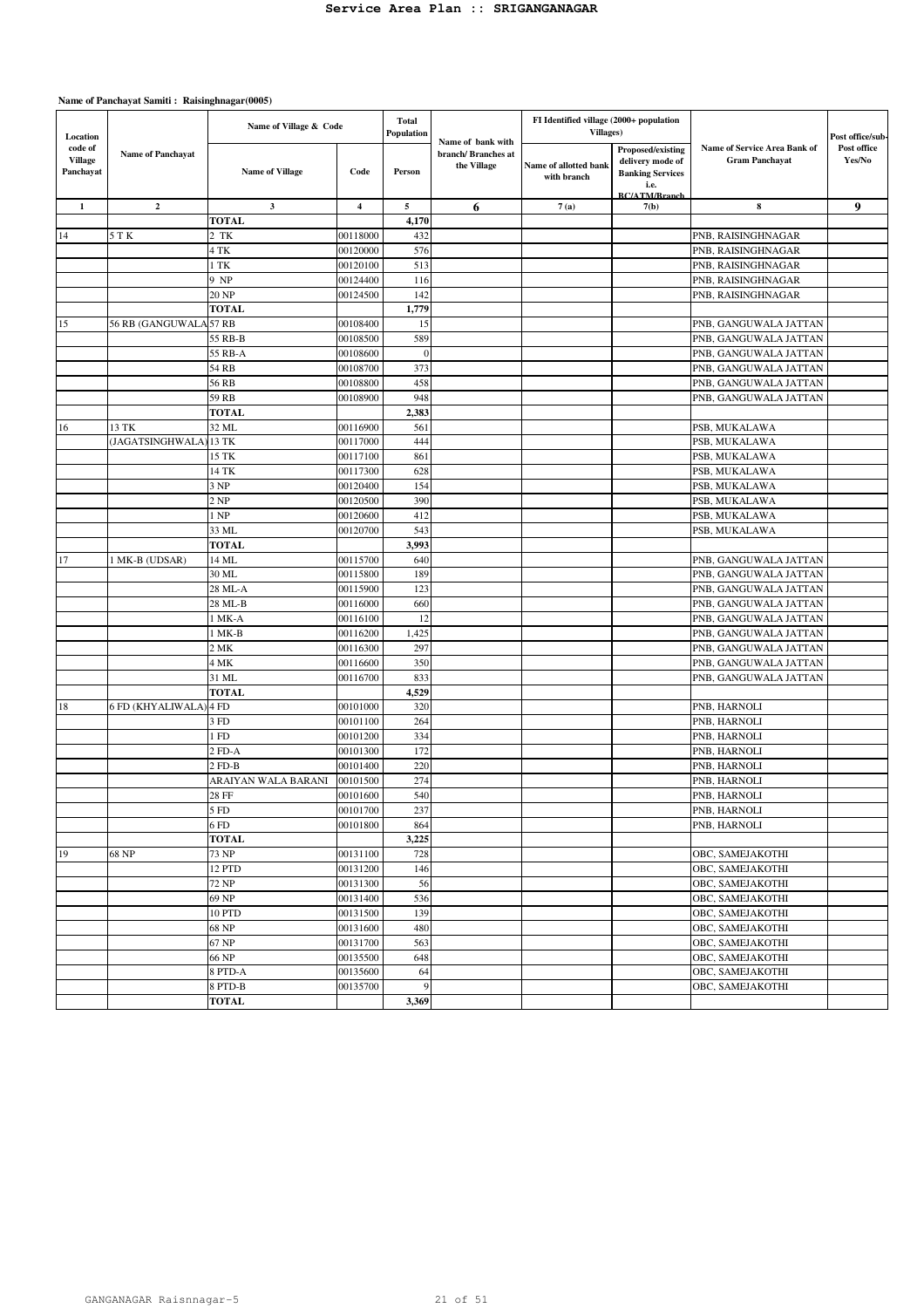| Location                               |                          | Name of Village & Code |                         | <b>Total</b><br>Population | Name of bank with                 | FI Identified village (2000+ population<br>Villages) |                                                                  |                                                       | Post office/sub-      |
|----------------------------------------|--------------------------|------------------------|-------------------------|----------------------------|-----------------------------------|------------------------------------------------------|------------------------------------------------------------------|-------------------------------------------------------|-----------------------|
| code of<br><b>Village</b><br>Panchayat | <b>Name of Panchayat</b> | <b>Name of Village</b> | Code                    | Person                     | branch/Branches at<br>the Village | Name of allotted bank<br>with branch                 | Proposed/existing<br>delivery mode of<br><b>Banking Services</b> | Name of Service Area Bank of<br><b>Gram Panchayat</b> | Post office<br>Yes/No |
|                                        |                          |                        |                         |                            |                                   |                                                      | i.e.<br><b>BC/ATM/Branch</b>                                     |                                                       |                       |
| $\mathbf{1}$                           | $\mathbf{2}$             | $\mathbf{3}$           | $\overline{\mathbf{4}}$ | $\mathbf{5}$               | 6                                 | 7(a)                                                 | 7(b)                                                             | 8                                                     | 9                     |
| 20                                     | 9/10 KSD                 | 9 PTD-A                | 00135800                | 68                         |                                   |                                                      |                                                                  | OBC, SAMEJAKOTHI                                      |                       |
|                                        | (MOHKAMWALA)             | 9 PTD-B                | 00135900                | 830                        |                                   |                                                      |                                                                  | OBC, SAMEJAKOTHI                                      |                       |
|                                        |                          | 11 PTD                 | 00136000                | 25                         |                                   |                                                      |                                                                  | OBC, SAMEJAKOTHI                                      |                       |
|                                        |                          | 3 LPM-B                | 00137500                | 169                        |                                   |                                                      |                                                                  | OBC, SAMEJAKOTHI                                      |                       |
|                                        |                          | 3 LPM-A                | 00137600                | 85                         |                                   |                                                      |                                                                  | OBC, SAMEJAKOTHI                                      |                       |
|                                        |                          | 1 LPM                  | 00137700                | 107                        |                                   |                                                      |                                                                  | OBC, SAMEJAKOTHI                                      |                       |
|                                        |                          | 10 KSD                 | 00137800                | 652                        |                                   |                                                      |                                                                  | OBC, SAMEJAKOTHI                                      |                       |
|                                        |                          | 9 KSD                  | 00137900                | 796                        |                                   |                                                      |                                                                  | OBC, SAMEJAKOTHI                                      |                       |
|                                        |                          | 8 KSD-B                | 00138000                | 72                         |                                   |                                                      |                                                                  | OBC, SAMEJAKOTHI                                      |                       |
|                                        |                          | 8 KSD-A                | 00138100                | 140                        |                                   |                                                      |                                                                  | OBC, SAMEJAKOTHI                                      |                       |
|                                        |                          | 7 KSD                  | 00138200                | 196                        |                                   |                                                      |                                                                  | OBC, SAMEJAKOTHI                                      |                       |
|                                        |                          | 5 KSD-A                | 00138300                | 196                        |                                   |                                                      |                                                                  | OBC, SAMEJAKOTHI                                      |                       |
|                                        |                          | 5 KSD-B                | 00138400                | 874                        |                                   |                                                      |                                                                  | OBC, SAMEJAKOTHI                                      |                       |
|                                        |                          | 7 PTD-B                | 00138500                | 107                        |                                   |                                                      |                                                                  | OBC, SAMEJAKOTHI                                      |                       |
|                                        |                          | 7 PTD-A                | 00138600                | 113                        |                                   |                                                      |                                                                  | OBC, SAMEJAKOTHI                                      |                       |
|                                        |                          | 6 PTD-B                | 00138700                | 817                        |                                   |                                                      |                                                                  | OBC, SAMEJAKOTHI                                      |                       |
|                                        |                          | 6 PTD-A                | 00138800                | 61                         |                                   |                                                      |                                                                  | OBC, SAMEJAKOTHI                                      |                       |
|                                        |                          | <b>TOTAL</b>           |                         | 5,308                      |                                   |                                                      |                                                                  |                                                       |                       |
| 21                                     | 5 NP                     | 5 NP                   | 00122100                |                            | 2,157 PSB, DABLA                  |                                                      |                                                                  | PSB, DABLA                                            | <b>YES</b>            |
|                                        | (DABALA KHURD)           | $5$ LC                 | 00122200                | 152                        |                                   |                                                      |                                                                  | PSB, DABLA                                            |                       |
|                                        |                          | <b>HARIPURA</b>        | 00122300                | 256                        |                                   |                                                      |                                                                  | PSB, DABLA                                            |                       |
|                                        |                          | 1 LC                   | 00122400                | 295                        |                                   |                                                      |                                                                  | PSB, DABLA                                            |                       |
|                                        |                          | 2 LC                   | 00122500                | 592                        |                                   |                                                      |                                                                  | PSB, DABLA                                            |                       |
|                                        |                          | 3 MSD                  | 00122600                | 735                        |                                   |                                                      |                                                                  | PSB, DABLA                                            |                       |
|                                        |                          | 6 NP                   | 00122700                | 44                         |                                   |                                                      |                                                                  | PSB, DABLA                                            |                       |
|                                        |                          | 7 NP-A<br>$7 NP-B$     | 00122800                | 501<br>150                 |                                   |                                                      |                                                                  | PSB, DABLA                                            |                       |
|                                        |                          | <b>BHAGSAR</b>         | 00122900<br>00123000    | 123                        |                                   |                                                      |                                                                  | PSB, DABLA<br>PSB, DABLA                              |                       |
|                                        |                          | <b>TOTAL</b>           |                         | 5,005                      |                                   |                                                      |                                                                  |                                                       |                       |
| 22                                     | <b>12 NRD</b>            | <b>BARANWALI</b>       | 00116800                | 30                         |                                   |                                                      |                                                                  | PSB, DABLA                                            |                       |
|                                        | (BISHANPURA SIGDA35 ML   |                        | 00120800                | 1,101                      |                                   |                                                      |                                                                  | PSB, DABLA                                            |                       |
|                                        |                          | 85 LNP                 | 00120900                | 663                        |                                   |                                                      |                                                                  | PSB, DABLA                                            |                       |
|                                        |                          | 3 RPM                  | 00121000                | 227                        |                                   |                                                      |                                                                  | PSB, DABLA                                            |                       |
|                                        |                          | 13 NRD-A               | 00121100                | 57                         |                                   |                                                      |                                                                  | PSB, DABLA                                            |                       |
|                                        |                          | 13 NRD-B               | 00121200                | 47                         |                                   |                                                      |                                                                  | PSB, DABLA                                            |                       |
|                                        |                          | <b>12 NRD</b>          | 00121300                | 1,082                      |                                   |                                                      |                                                                  | PSB, DABLA                                            |                       |
|                                        |                          | 12 NRD-A               | 00121400                | 136                        |                                   |                                                      |                                                                  | PSB, DABLA                                            |                       |
|                                        |                          | 4 BPM                  | 00121500                | 420                        |                                   |                                                      |                                                                  | PSB, DABLA                                            |                       |
|                                        |                          | 6 BPM                  | 00121600                | 164                        |                                   |                                                      |                                                                  | PSB, DABLA                                            |                       |
|                                        |                          | 6 LC                   | 00121700                | 746                        |                                   |                                                      |                                                                  | PSB, DABLA                                            |                       |
|                                        |                          | <b>15 NRD</b>          | 00121800                | 231                        |                                   |                                                      |                                                                  | PSB, DABLA                                            |                       |
|                                        |                          | 15 NWD                 | 00121900                | 129                        |                                   |                                                      |                                                                  | PSB, DABLA                                            |                       |
|                                        |                          | 13 NWD                 | 00122000                | 10                         |                                   |                                                      |                                                                  | PSB, DABLA                                            |                       |
|                                        |                          | <b>TOTAL</b>           |                         | 5,043                      |                                   |                                                      |                                                                  |                                                       |                       |
| 23                                     | 75 NP                    | 74 NP                  | 00127600                | 366                        |                                   |                                                      |                                                                  | OBC, SAMEJAKOTHI                                      |                       |
|                                        |                          | 75 NP                  | 00127700                | 412                        |                                   |                                                      |                                                                  | OBC, SAMEJAKOTHI                                      |                       |
|                                        |                          | <b>76 NP</b>           | 00127800                | 112                        |                                   |                                                      |                                                                  | OBC, SAMEJAKOTHI                                      |                       |
|                                        |                          | 77 NP                  | 00127900                | 918                        |                                   |                                                      |                                                                  | OBC, SAMEJAKOTHI                                      |                       |
|                                        |                          | 4 BWSM                 | 00128000                | 13                         |                                   |                                                      |                                                                  | OBC, SAMEJAKOTHI                                      |                       |
|                                        |                          | 3 BWSM                 | 00128100                | $\mathbf{0}$               |                                   |                                                      |                                                                  | OBC, SAMEJAKOTHI                                      |                       |
|                                        |                          | 2 BWSM                 | 00128300                | 1,272                      |                                   |                                                      |                                                                  | OBC, SAMEJAKOTHI                                      |                       |
|                                        |                          | 78 NP                  | 00128400                | $\mathbf{0}$               |                                   |                                                      |                                                                  | OBC, SAMEJAKOTHI                                      |                       |
|                                        |                          | 79 NP                  | 00128500                | 176                        |                                   |                                                      |                                                                  | OBC, SAMEJAKOTHI                                      |                       |
|                                        |                          | 16 PTD-A               | 00128600                | 299                        |                                   |                                                      |                                                                  | OBC, SAMEJAKOTHI                                      |                       |
|                                        |                          | 16 PTD-B               | 00128700                | 381                        |                                   |                                                      |                                                                  | OBC, SAMEJAKOTHI                                      |                       |
|                                        |                          | 19 PTD                 | 00128800                | 990                        |                                   |                                                      |                                                                  | OBC, SAMEJAKOTHI                                      |                       |
|                                        |                          | 1 BWSM                 | 00128900                | 154                        |                                   |                                                      |                                                                  | OBC, SAMEJAKOTHI                                      |                       |
|                                        |                          | <b>TOTAL</b>           |                         | 5,093                      |                                   |                                                      |                                                                  |                                                       |                       |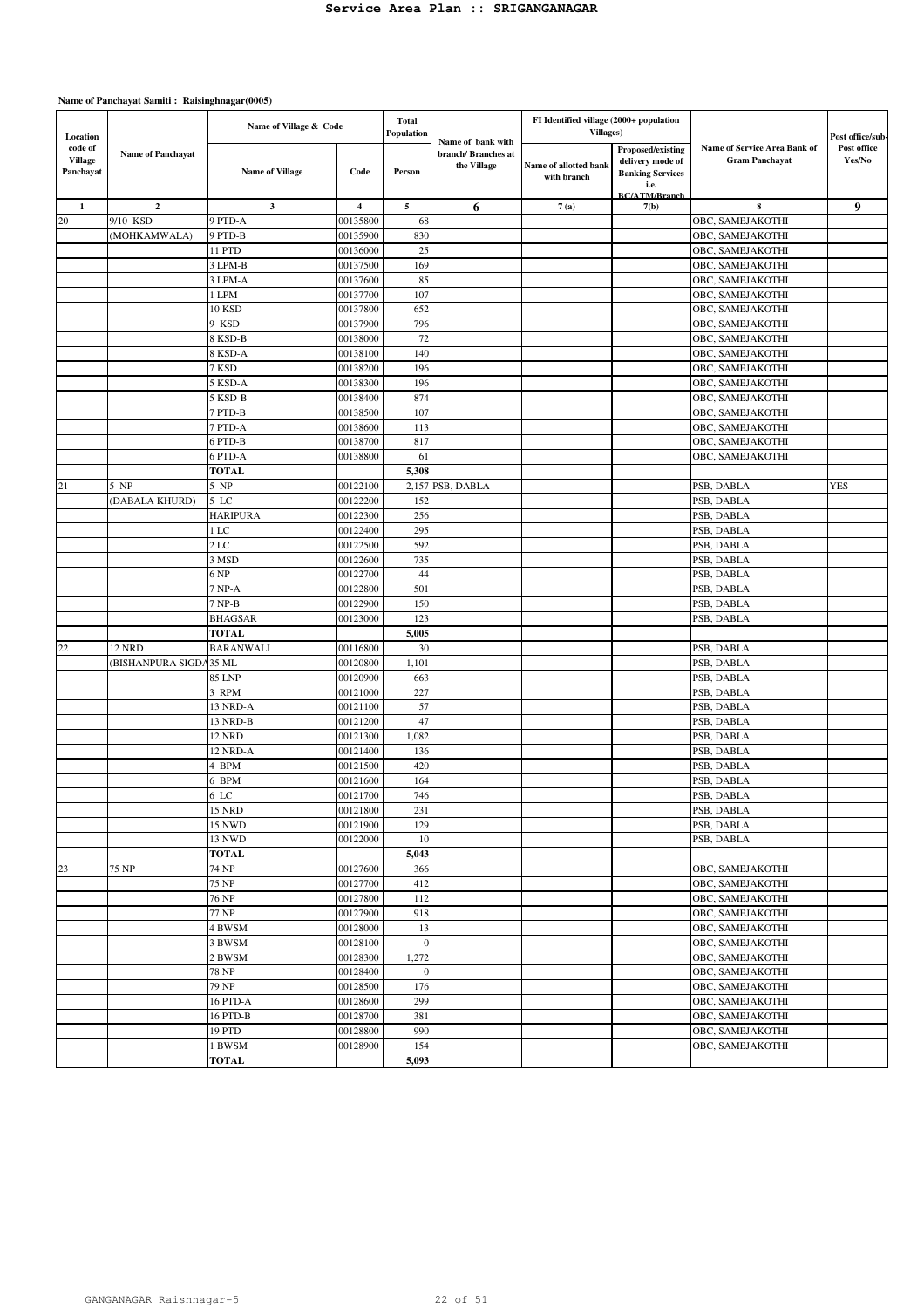| Location                               |                               | Name of Village & Code  |                      | <b>Total</b><br>Population |                                                        | FI Identified village (2000+ population<br><b>Villages</b> ) |                                                                                                  |                                                       | Post office/sub-      |
|----------------------------------------|-------------------------------|-------------------------|----------------------|----------------------------|--------------------------------------------------------|--------------------------------------------------------------|--------------------------------------------------------------------------------------------------|-------------------------------------------------------|-----------------------|
| code of<br><b>Village</b><br>Panchayat | <b>Name of Panchayat</b>      | <b>Name of Village</b>  | Code                 | Person                     | Name of bank with<br>branch/Branches at<br>the Village | Name of allotted bank<br>with branch                         | Proposed/existing<br>delivery mode of<br><b>Banking Services</b><br>i.e.<br><b>BC/ATM/Branch</b> | Name of Service Area Bank of<br><b>Gram Panchayat</b> | Post office<br>Yes/No |
| $\mathbf{1}$                           | $\mathbf 2$                   | $\mathbf{3}$            | 4                    | 5                          | 6                                                      | 7(a)                                                         | 7(b)                                                                                             | 8                                                     | 9                     |
| 24                                     | 15 PTD-A (SAMEJA)             | 21 PTD                  | 00130300             | 280                        |                                                        |                                                              |                                                                                                  | OBC, SAMEJAKOTHI                                      |                       |
|                                        |                               | 20 PTD                  | 00130400             | 235                        |                                                        |                                                              |                                                                                                  | OBC, SAMEJAKOTHI                                      |                       |
|                                        |                               | 18 PTD-B                | 00130500             | 335                        |                                                        |                                                              |                                                                                                  | OBC, SAMEJAKOTHI                                      |                       |
|                                        |                               | 18 PTD-A                | 00130600             | 256                        |                                                        |                                                              |                                                                                                  | OBC, SAMEJAKOTHI                                      |                       |
|                                        |                               | 17 PTD                  | 00130700             | 183                        |                                                        |                                                              |                                                                                                  | OBC, SAMEJAKOTHI                                      |                       |
|                                        |                               | 15 PTD-B                | 00130800             | 107                        |                                                        |                                                              |                                                                                                  | OBC, SAMEJAKOTHI                                      |                       |
|                                        |                               | 15 PTD-A                | 00130900             | 2,454                      | OBC, SAMEJAKOTHI                                       |                                                              |                                                                                                  | OBC, SAMEJAKOTHI                                      | <b>YES</b>            |
|                                        |                               | 14 PTD                  | 00131000             | 106                        |                                                        |                                                              |                                                                                                  | OBC, SAMEJAKOTHI                                      |                       |
|                                        |                               | 12 PTD-A<br>12 PTD-B    | 00136100<br>00136200 | 406<br>$\overline{0}$      |                                                        |                                                              |                                                                                                  | OBC, SAMEJAKOTHI<br>OBC, SAMEJAKOTHI                  |                       |
|                                        |                               | 2 LPM                   | 00136300             | 717                        |                                                        |                                                              |                                                                                                  | OBC, SAMEJAKOTHI                                      |                       |
|                                        |                               | <b>TOTAL</b>            |                      | 5,079                      |                                                        |                                                              |                                                                                                  |                                                       |                       |
| 25                                     | 8 LPM-A                       | 5 LPM-A                 | 00136400             | 249                        |                                                        |                                                              |                                                                                                  | OBC, SAMEJAKOTHI                                      |                       |
|                                        |                               | 5 LPM-B                 | 00136500             | 227                        |                                                        |                                                              |                                                                                                  | OBC, SAMEJAKOTHI                                      |                       |
|                                        |                               | 7 LPM                   | 00136600             | 262                        |                                                        |                                                              |                                                                                                  | OBC, SAMEJAKOTHI                                      |                       |
|                                        |                               | 9 LPM-A                 | 00136700             | 662                        |                                                        |                                                              |                                                                                                  | OBC, SAMEJAKOTHI                                      |                       |
|                                        |                               | 9 LPM-B                 | 00136800             | 171                        |                                                        |                                                              |                                                                                                  | OBC, SAMEJAKOTHI                                      |                       |
|                                        |                               | 2 SPSM                  | 00136900             | 152                        |                                                        |                                                              |                                                                                                  | OBC, SAMEJAKOTHI                                      |                       |
|                                        |                               | 1 SPM                   | 00137000             | 56                         |                                                        |                                                              |                                                                                                  | OBC, SAMEJAKOTHI                                      |                       |
|                                        |                               | 8 LPM-B                 | 00137100             | 110                        |                                                        |                                                              |                                                                                                  | OBC, SAMEJAKOTHI                                      |                       |
|                                        |                               | 8 LPM-A                 | 00137200             | 1,339                      |                                                        |                                                              |                                                                                                  | OBC, SAMEJAKOTHI                                      |                       |
|                                        |                               | 6 LPM                   | 00137300             | 128                        |                                                        |                                                              |                                                                                                  | OBC, SAMEJAKOTHI                                      |                       |
|                                        |                               | 4 LPM                   | 00137400             | 188                        |                                                        |                                                              |                                                                                                  | OBC, SAMEJAKOTHI                                      |                       |
|                                        |                               | <b>TOTAL</b>            |                      | 3,544                      |                                                        |                                                              |                                                                                                  |                                                       |                       |
| 26                                     | 22 PTD-B                      | 3 BWM                   | 00128200             | 26                         |                                                        |                                                              |                                                                                                  | OBC, SAMEJAKOTHI                                      |                       |
|                                        |                               | 2 BWM-A                 | 00129000             | 216                        |                                                        |                                                              |                                                                                                  | OBC, SAMEJAKOTHI                                      |                       |
|                                        |                               | 2 BWM-B                 | 00129100             | 197<br>103                 |                                                        |                                                              |                                                                                                  | OBC, SAMEJAKOTHI                                      |                       |
|                                        |                               | 4 BWM                   | 00129200             | $\overline{0}$             |                                                        |                                                              |                                                                                                  | OBC, SAMEJAKOTHI                                      |                       |
|                                        |                               | 5 BWM<br>27 PTD         | 00129300<br>00129400 | $\mathbf{0}$               |                                                        |                                                              |                                                                                                  | OBC, SAMEJAKOTHI<br>OBC, SAMEJAKOTHI                  |                       |
|                                        |                               | 28 PTD                  | 00129500             | 26                         |                                                        |                                                              |                                                                                                  | OBC, SAMEJAKOTHI                                      |                       |
|                                        |                               | 26 PTD                  | 00129600             | 45                         |                                                        |                                                              |                                                                                                  | OBC, SAMEJAKOTHI                                      |                       |
|                                        |                               | 25 PTD                  | 00129700             | 925                        |                                                        |                                                              |                                                                                                  | OBC, SAMEJAKOTHI                                      |                       |
|                                        |                               | 24 PTD                  | 00129800             | 15                         |                                                        |                                                              |                                                                                                  | OBC, SAMEJAKOTHI                                      |                       |
|                                        |                               | 22 PTD-A                | 00129900             | 160                        |                                                        |                                                              |                                                                                                  | OBC, SAMEJAKOTHI                                      |                       |
|                                        |                               | 22 PTD-B                | 00130000             | 1,446                      |                                                        |                                                              |                                                                                                  | OBC, SAMEJAKOTHI                                      |                       |
|                                        |                               | 1 BWM-A                 | 00130100             | 223                        |                                                        |                                                              |                                                                                                  | OBC, SAMEJAKOTHI                                      |                       |
|                                        |                               | 1 BWM-B                 | 00130200             | 273                        |                                                        |                                                              |                                                                                                  | OBC, SAMEJAKOTHI                                      |                       |
|                                        |                               | TOTAL                   |                      | 3,655                      |                                                        |                                                              |                                                                                                  |                                                       |                       |
| 27                                     | 43 PS                         | 40 PS                   | 00111700             | 591                        |                                                        |                                                              |                                                                                                  | OBC, SAMEJAKOTHI                                      |                       |
|                                        |                               | 39 PS-B                 | 00111800             | 344                        |                                                        |                                                              |                                                                                                  | OBC, SAMEJAKOTHI                                      |                       |
|                                        |                               | 41 PS                   | 00111900             | 598                        |                                                        |                                                              |                                                                                                  | OBC, SAMEJAKOTHI                                      |                       |
|                                        |                               | 42 PS                   | 00112000             | 101                        |                                                        |                                                              |                                                                                                  | OBC, SAMEJAKOTHI                                      |                       |
|                                        |                               | 44 PS                   | 00112100             | 433                        |                                                        |                                                              |                                                                                                  | OBC, SAMEJAKOTHI                                      |                       |
|                                        |                               | 43 PS                   | 00112200             | 857                        |                                                        |                                                              |                                                                                                  | OBC, SAMEJAKOTHI                                      |                       |
|                                        |                               | 39 PS-A<br><b>TOTAL</b> | 00112300             | 300<br>3,224               |                                                        |                                                              |                                                                                                  | OBC, SAMEJAKOTHI                                      |                       |
| 28                                     | <b>KHATA</b>                  | <b>KHATA</b>            | 00110300             | 615                        |                                                        |                                                              |                                                                                                  | OBC, RAISINGHNAGAR                                    |                       |
|                                        |                               | 37 PS                   | 00110400             | 425                        |                                                        |                                                              |                                                                                                  | OBC, RAISINGHNAGAR                                    |                       |
|                                        |                               | 35 PS                   | 00110500             | 265                        |                                                        |                                                              |                                                                                                  | OBC, RAISINGHNAGAR                                    |                       |
|                                        |                               | 33 PS                   | 00110600             | 115                        |                                                        |                                                              |                                                                                                  | OBC, RAISINGHNAGAR                                    |                       |
|                                        |                               | 36 PS                   | 00111500             | 302                        |                                                        |                                                              |                                                                                                  | OBC, RAISINGHNAGAR                                    |                       |
|                                        |                               | 38 PS                   | 00111600             | 388                        |                                                        |                                                              |                                                                                                  | OBC, RAISINGHNAGAR                                    |                       |
|                                        |                               | <b>TOTAL</b>            |                      | 2,110                      |                                                        |                                                              |                                                                                                  |                                                       |                       |
| 29                                     | 30 PS-A (BISHANPUR LAKHA TIBA |                         | 00110200             | 236                        |                                                        |                                                              |                                                                                                  | SBBJ, RAISINGHNAGAR                                   |                       |
|                                        |                               | 31 PS                   | 00110700             | 601                        |                                                        |                                                              |                                                                                                  | SBBJ, RAISINGHNAGAR                                   |                       |
|                                        |                               | 30 PS-B                 | 00110800             | $\boldsymbol{0}$           |                                                        |                                                              |                                                                                                  | SBBJ, RAISINGHNAGAR                                   |                       |
|                                        |                               | 30 PS-A                 | 00110900             | 832                        |                                                        |                                                              |                                                                                                  | SBBJ, RAISINGHNAGAR                                   |                       |
|                                        |                               | <b>BISHANPURA</b>       | 00111100             | $\boldsymbol{0}$           |                                                        |                                                              |                                                                                                  | SBBJ, RAISINGHNAGAR                                   |                       |
|                                        |                               | <b>TOTAL</b>            |                      | 1,669                      |                                                        |                                                              |                                                                                                  |                                                       |                       |
| 30                                     | 21/23 NP (THANDI)             | 30 NP                   | 00119000             | $\mathbf{0}$               |                                                        |                                                              |                                                                                                  | PSB, 11TK                                             |                       |
|                                        |                               | 28 NP                   | 00119300             | 300                        |                                                        |                                                              |                                                                                                  | PSB, 11TK                                             |                       |
|                                        |                               | 27 NP-B                 | 00119400             | $\mathbf{0}$               |                                                        |                                                              |                                                                                                  | PSB, 11TK                                             |                       |
|                                        |                               | 27 NP-A<br>10 NP        | 00119500<br>00124600 | $\boldsymbol{0}$<br>527    |                                                        |                                                              |                                                                                                  | PSB, 11TK                                             |                       |
|                                        |                               | 11 NP                   | 00124700             | 228                        |                                                        |                                                              |                                                                                                  | PSB, 11TK<br>PSB, 11TK                                |                       |
|                                        |                               | 12 NP                   | 00124800             | 257                        |                                                        |                                                              |                                                                                                  | PSB, 11TK                                             |                       |
|                                        |                               | 13 NP                   | 00124900             | $\bf 88$                   |                                                        |                                                              |                                                                                                  | PSB, 11TK                                             |                       |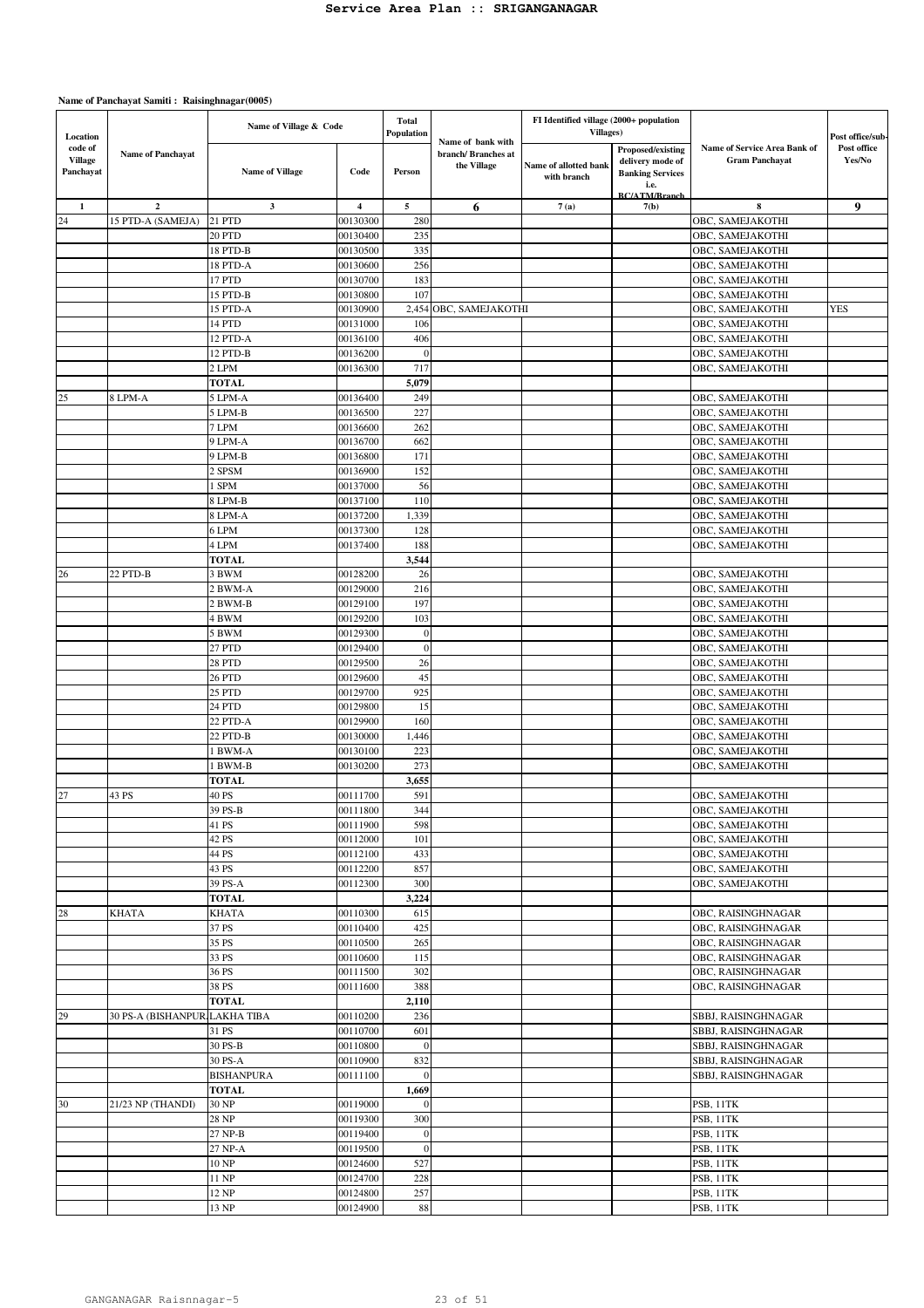| Location                               |                          | Name of Village & Code |                         | <b>Total</b><br>Population |                                                        | FI Identified village (2000+ population<br><b>Villages</b> ) |                                                                                                  |                                                       | Post office/sub-      |
|----------------------------------------|--------------------------|------------------------|-------------------------|----------------------------|--------------------------------------------------------|--------------------------------------------------------------|--------------------------------------------------------------------------------------------------|-------------------------------------------------------|-----------------------|
| code of<br><b>Village</b><br>Panchayat | <b>Name of Panchayat</b> | <b>Name of Village</b> | Code                    | Person                     | Name of bank with<br>branch/Branches at<br>the Village | Name of allotted bank<br>with branch                         | Proposed/existing<br>delivery mode of<br><b>Banking Services</b><br>i.e.<br><b>BC/ATM/Rranch</b> | Name of Service Area Bank of<br><b>Gram Panchayat</b> | Post office<br>Yes/No |
| $\mathbf{1}$                           | $\mathbf{2}$             | $\mathbf{3}$           | $\overline{\mathbf{4}}$ | $\mathbf{5}$               | 6                                                      | 7(a)                                                         | 7(b)                                                                                             | 8                                                     | 9                     |
|                                        |                          | 21/23 NP               | 00125000                | 1,569                      |                                                        |                                                              |                                                                                                  | PSB, 11TK                                             |                       |
|                                        |                          | 24 NP                  | 00133100                | 423                        |                                                        |                                                              |                                                                                                  | PSB, 11TK                                             |                       |
|                                        |                          | <b>TOTAL</b>           |                         | 3,392                      |                                                        |                                                              |                                                                                                  |                                                       |                       |
| 31                                     | 10 TK                    | 20 PS                  | 00114000                | 586                        |                                                        |                                                              |                                                                                                  | PNB, RAISINGHNAGAR                                    |                       |
|                                        |                          | 3 TK                   | 00118100                | 429                        |                                                        |                                                              |                                                                                                  | PNB, RAISINGHNAGAR                                    |                       |
|                                        |                          | 6 TK                   | 00118200                | 552                        |                                                        |                                                              |                                                                                                  | PNB, RAISINGHNAGAR                                    |                       |
|                                        |                          | 7 TK                   | 00118300                | 500                        |                                                        |                                                              |                                                                                                  | PNB, RAISINGHNAGAR                                    |                       |
|                                        |                          | 10 TK                  | 00118400                | 509                        |                                                        |                                                              |                                                                                                  | PNB, RAISINGHNAGAR                                    |                       |
|                                        |                          | <b>TOTAL</b>           |                         | 2,576                      |                                                        |                                                              |                                                                                                  |                                                       |                       |
| 32                                     | 11 TK                    | 11 TK (RURAL)          | 00118500                | 913                        |                                                        |                                                              |                                                                                                  | PSB, 11TK                                             |                       |
|                                        |                          | 12 TK                  | 00118600                | 556                        |                                                        |                                                              |                                                                                                  | PSB, 11TK                                             |                       |
|                                        |                          | 32 NP                  | 00118700                | $\overline{0}$             |                                                        |                                                              |                                                                                                  | PSB, 11TK                                             |                       |
|                                        |                          | 26 NP                  | 00119600                | 438                        |                                                        |                                                              |                                                                                                  | PSB, 11TK                                             |                       |
|                                        |                          | 9 TK                   | 00119700                | 1,088                      |                                                        |                                                              |                                                                                                  | PSB, 11TK                                             |                       |
|                                        |                          | <b>TOTAL</b>           |                         | 2,995                      |                                                        |                                                              |                                                                                                  |                                                       |                       |
| 33                                     | 22 PS                    | 24 PS                  | 00109700                | 705                        |                                                        |                                                              |                                                                                                  | OBC, RAISINGHNAGAR                                    |                       |
|                                        |                          | 22 PS(RURAL)           | 00113800                | 2,327                      |                                                        | OBC, RAISINGHNA BC                                           |                                                                                                  | OBC, RAISINGHNAGAR                                    | <b>YES</b>            |
|                                        |                          | 21 PS                  | 00113900                | 517                        |                                                        |                                                              |                                                                                                  | OBC, RAISINGHNAGAR                                    |                       |
|                                        |                          | <b>TOTAL</b>           |                         | 3,549                      |                                                        |                                                              |                                                                                                  |                                                       |                       |
| 34                                     | 16 PS                    | 17 PS                  | 00114600                | 327                        |                                                        |                                                              |                                                                                                  | PNB, RAISINGHNAGAR                                    |                       |
|                                        |                          | 16 PS                  | 00114700                | 621                        |                                                        |                                                              |                                                                                                  | PNB, RAISINGHNAGAR                                    |                       |
|                                        |                          | 15 PS                  | 00114900                | 470                        |                                                        |                                                              |                                                                                                  | PNB, RAISINGHNAGAR                                    |                       |
|                                        |                          | 6 MK-B                 | 00117400                | 256                        |                                                        |                                                              |                                                                                                  | PNB, RAISINGHNAGAR                                    |                       |
|                                        |                          | MK                     | 00117500                | 265                        |                                                        |                                                              |                                                                                                  | PNB, RAISINGHNAGAR                                    |                       |
|                                        |                          | 9 MK                   | 00117600                | 481                        |                                                        |                                                              |                                                                                                  | PNB, RAISINGHNAGAR                                    |                       |
|                                        |                          | 10 MK                  | 00117700                | 269                        |                                                        |                                                              |                                                                                                  | PNB, RAISINGHNAGAR                                    |                       |
|                                        |                          | TOTAL                  |                         | 2,689                      |                                                        |                                                              |                                                                                                  |                                                       |                       |
| 35                                     | 7 PS                     | 9 PS                   | 00109300                | 593                        |                                                        |                                                              |                                                                                                  | PNB, RAISINGHNAGAR                                    |                       |
|                                        |                          | 8 PS                   | 00114100                | $\epsilon$                 |                                                        |                                                              |                                                                                                  | PNB, RAISINGHNAGAR                                    |                       |
|                                        |                          | 19 PS                  | 00114200                | 511                        |                                                        |                                                              |                                                                                                  | PNB, RAISINGHNAGAR                                    |                       |
|                                        |                          | 18 PS                  | 00114300                | 341                        |                                                        |                                                              |                                                                                                  | PNB, RAISINGHNAGAR                                    |                       |
|                                        |                          | 7 PS                   | 00114400                | 373                        |                                                        |                                                              |                                                                                                  | PNB, RAISINGHNAGAR                                    |                       |
|                                        |                          | 6 PS                   | 00114500                | 546                        |                                                        |                                                              |                                                                                                  | PNB, RAISINGHNAGAR                                    |                       |
|                                        |                          | 5 PS<br><b>TOTAL</b>   | 00114800                | 265<br>2,629               |                                                        |                                                              |                                                                                                  | PNB, RAISINGHNAGAR                                    |                       |
| 36                                     |                          | 62 RB                  | 00108100                | 459                        |                                                        |                                                              |                                                                                                  | PNB, RAISINGHNAGAR                                    |                       |
|                                        | 60 RB (KIKARWALI)        | 61 RB                  | 00108200                | 326                        |                                                        |                                                              |                                                                                                  | PNB, RAISINGHNAGAR                                    |                       |
|                                        |                          | <b>58 RB</b>           | 00108300                | 551                        |                                                        |                                                              |                                                                                                  | PNB, RAISINGHNAGAR                                    |                       |
|                                        |                          | 60 RB                  |                         | 1,441                      |                                                        |                                                              |                                                                                                  | PNB, RAISINGHNAGAR                                    |                       |
|                                        |                          |                        | 00109000<br>00109100    | 14                         |                                                        |                                                              |                                                                                                  | PNB, RAISINGHNAGAR                                    |                       |
|                                        |                          | 63 RB-B<br>63 RB-A     | 00109200                | 293                        |                                                        |                                                              |                                                                                                  | PNB, RAISINGHNAGAR                                    |                       |
|                                        |                          | <b>TOTAL</b>           |                         | 3,084                      |                                                        |                                                              |                                                                                                  |                                                       |                       |
| 37                                     | 3 MK                     | 5 MK                   | 00115000                | 465                        |                                                        |                                                              |                                                                                                  | PNB, GANGUWALA JATTAN                                 |                       |
|                                        |                          | 14 PS-B                | 00115100                | 387                        |                                                        |                                                              |                                                                                                  | PNB, GANGUWALA JATTAN                                 |                       |
|                                        |                          | $4$ PS-B               | 00115200                | $\mathbf{0}$               |                                                        |                                                              |                                                                                                  | PNB, GANGUWALA JATTAN                                 |                       |
|                                        |                          | 4 PS-A                 | 00115300                | 35                         |                                                        |                                                              |                                                                                                  | PNB, GANGUWALA JATTAN                                 |                       |
|                                        |                          | 3 PS                   | 00115400                | 487                        |                                                        |                                                              |                                                                                                  | PNB, GANGUWALA JATTAN                                 |                       |
|                                        |                          | 14 PS-A                | 00115500                | 333                        |                                                        |                                                              |                                                                                                  | PNB, GANGUWALA JATTAN                                 |                       |
|                                        |                          | 13 PS                  | 00115600                | 356                        |                                                        |                                                              |                                                                                                  | PNB, GANGUWALA JATTAN                                 |                       |
|                                        |                          | 3 MK                   | 00116400                | 556                        |                                                        |                                                              |                                                                                                  | PNB, GANGUWALA JATTAN                                 |                       |
|                                        |                          |                        |                         |                            |                                                        |                                                              |                                                                                                  |                                                       |                       |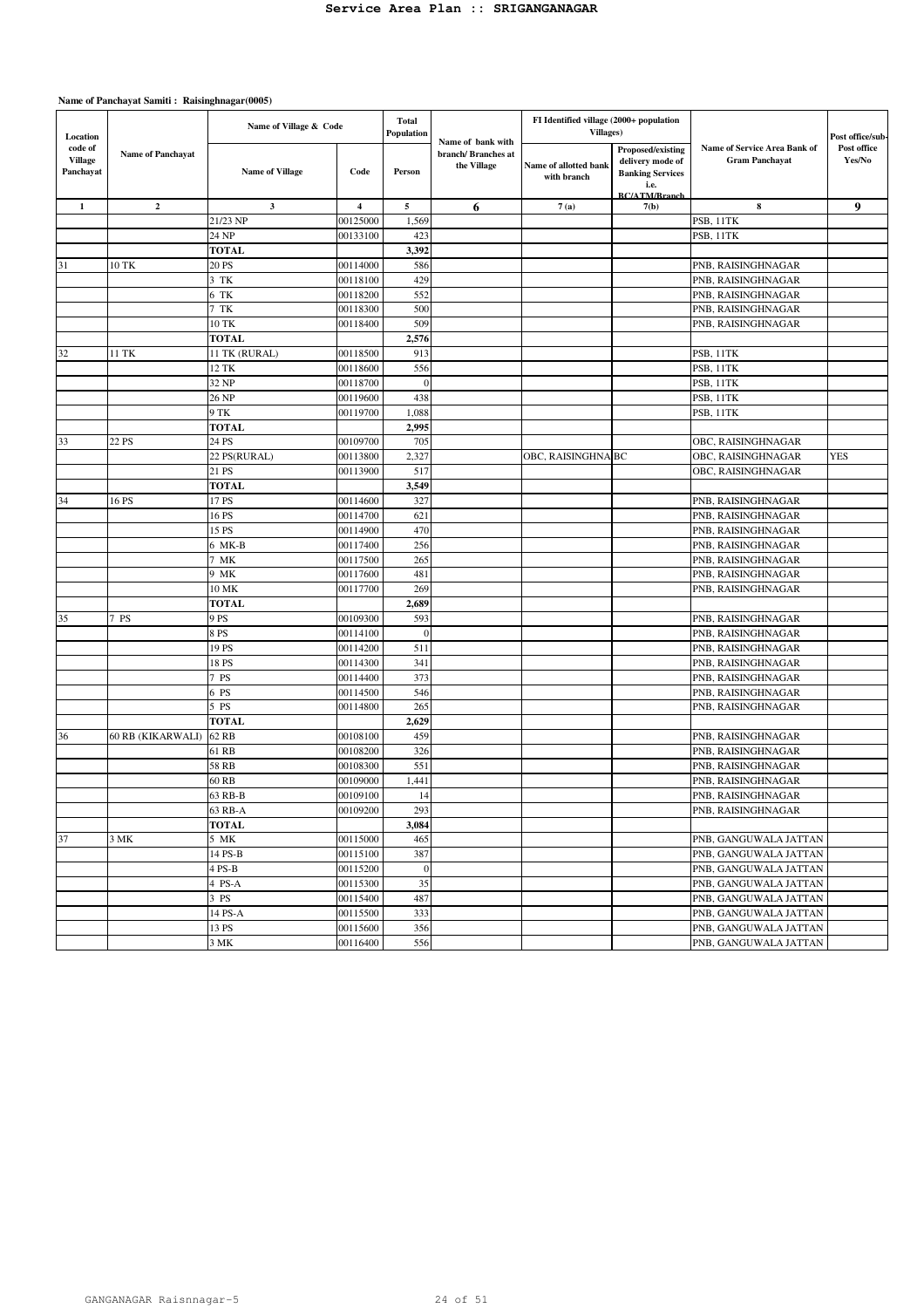| Location                               |                          | Name of Village & Code |                         | <b>Total</b><br>Population | Name of bank with                 | FI Identified village (2000+ population<br>Villages) |                                                                          |                                                       | Post office/sub-      |
|----------------------------------------|--------------------------|------------------------|-------------------------|----------------------------|-----------------------------------|------------------------------------------------------|--------------------------------------------------------------------------|-------------------------------------------------------|-----------------------|
| code of<br><b>Village</b><br>Panchayat | <b>Name of Panchayat</b> | <b>Name of Village</b> | Code                    | Person                     | branch/Branches at<br>the Village | Name of allotted bank<br>with branch                 | Proposed/existing<br>delivery mode of<br><b>Banking Services</b><br>i.e. | Name of Service Area Bank of<br><b>Gram Panchayat</b> | Post office<br>Yes/No |
|                                        |                          |                        |                         |                            |                                   |                                                      | <b>BC/ATM/Branch</b>                                                     |                                                       |                       |
| $\mathbf{1}$                           | $\mathbf{2}$             | $\mathbf{3}$           | $\overline{\mathbf{4}}$ | 5                          | 6                                 | 7(a)                                                 | 7(b)                                                                     | 8                                                     | 9                     |
|                                        |                          | 6 MK-A                 | 00116500                | 443                        |                                   |                                                      |                                                                          | PNB, GANGUWALA JATTAN                                 |                       |
|                                        |                          | <b>TOTAL</b>           |                         | 3,062                      |                                   |                                                      |                                                                          |                                                       |                       |
| 38                                     | 17 TK                    | 16 TK                  | 00117200                | 132                        |                                   |                                                      |                                                                          | PSB, MUKLAWA                                          |                       |
|                                        |                          | 8 MK                   | 00117800                | 137                        |                                   |                                                      |                                                                          | PSB, MUKLAWA                                          |                       |
|                                        |                          | 17 TK                  | 00117900                | 2,284                      |                                   | PSB, MUKLAWA                                         | BC                                                                       | PSB, MUKLAWA                                          | YES                   |
|                                        |                          | MUKALAWA<br>4 NP       | 00120200                | $\mathbf{0}$<br>60         |                                   |                                                      |                                                                          | PSB, MUKLAWA                                          |                       |
|                                        |                          | <b>TOTAL</b>           | 00120300                |                            |                                   |                                                      |                                                                          | PSB, MUKLAWA                                          |                       |
| 39                                     | 66 RB                    | 64 RB                  | 00105500                | 2,613<br>356               |                                   |                                                      |                                                                          | OBC, RAISINGHNAGAR                                    |                       |
|                                        |                          | 69 RB                  | 00107600                | 453                        |                                   |                                                      |                                                                          | OBC, RAISINGHNAGAR                                    |                       |
|                                        |                          | 68 RB                  | 00107700                | 386                        |                                   |                                                      |                                                                          | OBC, RAISINGHNAGAR                                    |                       |
|                                        |                          | 67 RB                  | 00107800                | 517                        |                                   |                                                      |                                                                          | OBC, RAISINGHNAGAR                                    |                       |
|                                        |                          | 66 RB                  | 00107900                | 414                        |                                   |                                                      |                                                                          | OBC, RAISINGHNAGAR                                    |                       |
|                                        |                          | 65 RB                  | 00108000                | 449                        |                                   |                                                      |                                                                          | OBC, RAISINGHNAGAR                                    |                       |
|                                        |                          | 10 PS                  | 00109400                | 391                        |                                   |                                                      |                                                                          | OBC, RAISINGHNAGAR                                    |                       |
|                                        |                          | 11 PS                  | 00109500                | 571                        |                                   |                                                      |                                                                          | OBC, RAISINGHNAGAR                                    |                       |
|                                        |                          | 12 PS                  | 00109600                | 625                        |                                   |                                                      |                                                                          | OBC, RAISINGHNAGAR                                    |                       |
|                                        |                          | <b>TOTAL</b>           |                         | 4,162                      |                                   |                                                      |                                                                          |                                                       |                       |
| 40                                     | 59 NP (SHAYAMGAR         | 165 NP                 | 00131800                | 780                        |                                   |                                                      |                                                                          | MGBGB, RAISINGHNAGAR                                  |                       |
|                                        |                          | 63 NP                  | 00132200                | 85                         |                                   |                                                      |                                                                          | MGBGB, RAISINGHNAGAR                                  |                       |
|                                        |                          | SHYAMGARH              | 00132300                | $\mathbf{0}$               |                                   |                                                      |                                                                          | MGBGB, RAISINGHNAGAR                                  |                       |
|                                        |                          | 61 NP                  | 00132400                | $\mathbf{0}$               |                                   |                                                      |                                                                          | MGBGB, RAISINGHNAGAR                                  |                       |
|                                        |                          | 60 <sub>NP</sub>       | 00135200                | 14                         |                                   |                                                      |                                                                          | MGBGB, RAISINGHNAGAR                                  |                       |
|                                        |                          | 62 NP                  | 00135300                | 368                        |                                   |                                                      |                                                                          | MGBGB, RAISINGHNAGAR                                  |                       |
|                                        |                          | 64 NP                  | 00135400                | 235                        |                                   |                                                      |                                                                          | MGBGB, RAISINGHNAGAR                                  |                       |
|                                        |                          | 59 NP                  | 00138900                | 1,593                      |                                   |                                                      |                                                                          | MGBGB, RAISINGHNAGAR                                  |                       |
|                                        |                          | <b>TOTAL</b>           |                         | 3,075                      |                                   |                                                      |                                                                          |                                                       |                       |
| 41                                     | 2 IWM                    | 58 NP                  | 00126500                | 488                        |                                   |                                                      |                                                                          | MGBGB, RAISINGHNAGAR                                  |                       |
|                                        | (SARDARPURABIKA          | <b>IWM</b>             | 00132500                | 20                         |                                   |                                                      |                                                                          | MGBGB, RAISINGHNAGAR                                  |                       |
|                                        |                          | 57 NP                  | 00132600                | 458                        |                                   |                                                      |                                                                          | MGBGB, RAISINGHNAGAR                                  |                       |
|                                        |                          | 17 SAD                 | 00132700                | 742                        |                                   |                                                      |                                                                          | MGBGB, RAISINGHNAGAR                                  |                       |
|                                        |                          | 18 SAD                 | 00134900                | -1                         |                                   |                                                      |                                                                          | MGBGB, RAISINGHNAGAR                                  |                       |
|                                        |                          | 2 IWM                  | 00135000                | 1,191                      |                                   |                                                      |                                                                          | MGBGB, RAISINGHNAGAR                                  |                       |
|                                        |                          | 7 NZP                  | 00135100                | 38                         |                                   |                                                      |                                                                          | MGBGB, RAISINGHNAGAR                                  |                       |
|                                        |                          | 5 NZP                  | 00139400                | 142                        |                                   |                                                      |                                                                          | MGBGB, RAISINGHNAGAR                                  |                       |
|                                        |                          | <b>TOTAL</b>           |                         | 3,080                      |                                   |                                                      |                                                                          |                                                       |                       |
| 42                                     | 36 NP (NANUWALA)         | 33 NP                  | 00125100                | 499                        |                                   |                                                      |                                                                          | PSB, 11TK                                             |                       |
|                                        |                          | <b>AMARGARH</b>        | 00125200                | 48                         |                                   |                                                      |                                                                          | PSB, 11TK                                             |                       |
|                                        |                          | 37 NP                  | 00125300                | 187                        |                                   |                                                      |                                                                          | PSB, 11TK                                             |                       |
|                                        |                          | 38 NP                  | 00126000                | 673                        |                                   |                                                      |                                                                          | PSB, 11TK                                             |                       |
|                                        |                          | 36 NP                  | 00126100                | 1,314                      |                                   |                                                      |                                                                          | PSB, 11TK                                             |                       |
|                                        |                          | 45 NP                  | 00126200                | 318                        |                                   |                                                      |                                                                          | PSB, 11TK                                             |                       |
|                                        |                          | 55 NP                  | 00126300                | $\mathbf{0}$<br>305        |                                   |                                                      |                                                                          | PSB, 11TK                                             |                       |
|                                        |                          | 56 NP<br><b>TOTAL</b>  | 00126400                | 3,344                      |                                   |                                                      |                                                                          | PSB, 11TK                                             |                       |
| 43                                     | <b>KARARWALI</b>         | <b>8 NP</b>            |                         | 293                        |                                   |                                                      |                                                                          | PSB, 11TK                                             |                       |
|                                        |                          | <b>KARARWALI</b>       | 00123100<br>00123200    | 1,488                      |                                   |                                                      |                                                                          | PSB, 11TK                                             |                       |
|                                        |                          | 22 NP                  | 00124200                | 717                        |                                   |                                                      |                                                                          | PSB, 11TK                                             |                       |
|                                        |                          | 14 NP                  | 00124300                | 220                        |                                   |                                                      |                                                                          | PSB, 11TK                                             |                       |
|                                        |                          | <b>TOTAL</b>           |                         | 2,718                      |                                   |                                                      |                                                                          |                                                       |                       |
| 44                                     | 4 SAD (MALSAR)           | 15 NP                  | 00123300                | 399                        |                                   |                                                      |                                                                          | PSB, 11TK                                             |                       |
|                                        |                          | 6 MSD                  | 00123400                | 189                        |                                   |                                                      |                                                                          | PSB, 11TK                                             |                       |
|                                        |                          | 4 MSD                  | 00123500                | 247                        |                                   |                                                      |                                                                          | PSB, 11TK                                             |                       |
|                                        |                          | 5 MSD                  | 00123600                | 105                        |                                   |                                                      |                                                                          | PSB, 11TK                                             |                       |
|                                        |                          | 4 SAD                  | 00123700                | 1,129                      |                                   |                                                      |                                                                          | PSB, 11TK                                             |                       |
|                                        |                          | 6 SAD                  | 00123800                | 166                        |                                   |                                                      |                                                                          | PSB, 11TK                                             |                       |
|                                        |                          | 18 NP                  | 00123900                | 278                        |                                   |                                                      |                                                                          | PSB, 11TK                                             |                       |
|                                        |                          | 19 <sub>NP</sub>       | 00124000                | 1,119                      |                                   |                                                      |                                                                          | PSB, 11TK                                             |                       |
|                                        |                          | 16/17 NP               | 00124100                | $21\,$                     |                                   |                                                      |                                                                          | PSB, 11TK                                             |                       |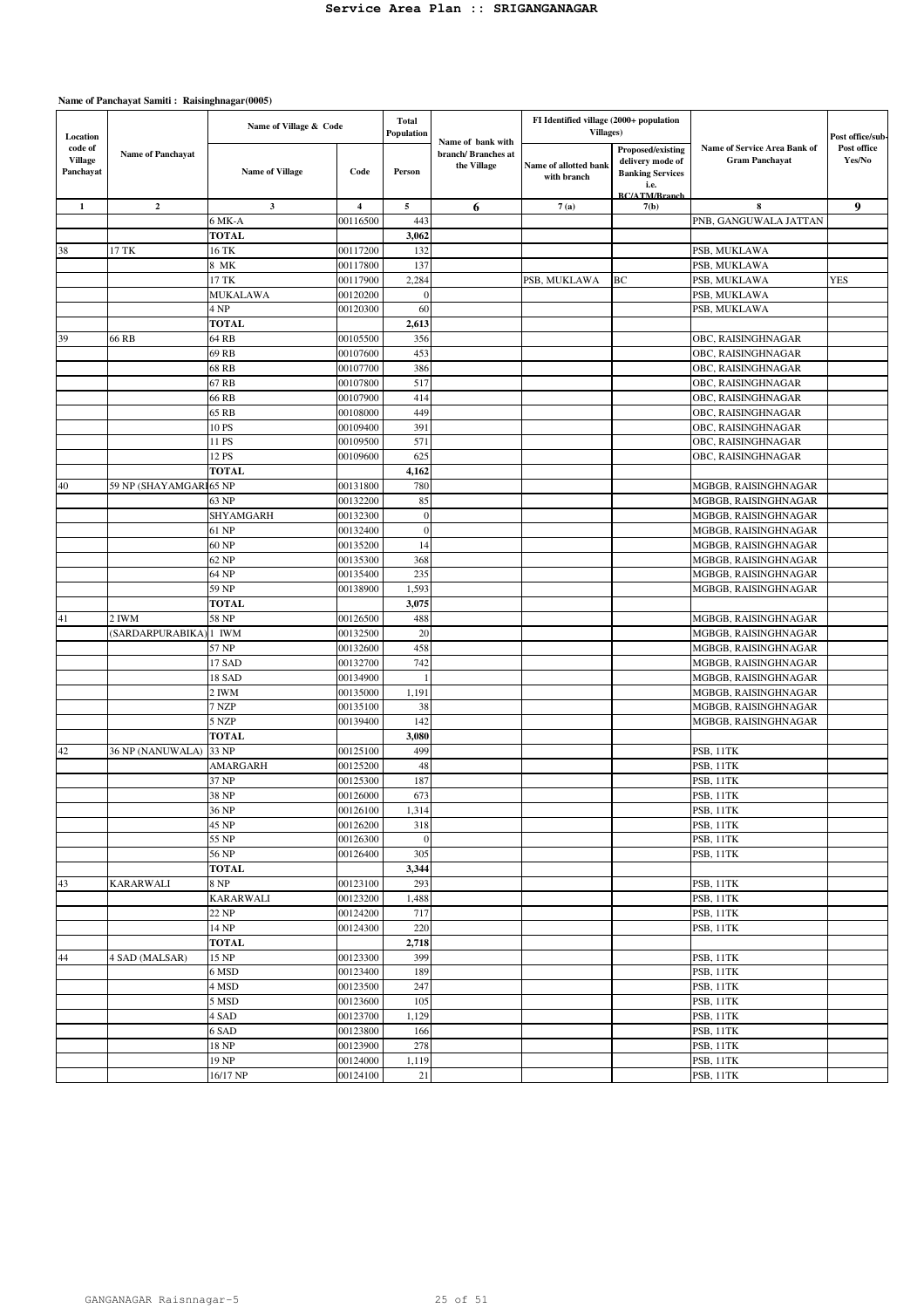| Location                               |                          | Name of Village & Code |                         | Total<br>Population |                                                        | FI Identified village (2000+ population<br>Villages) |                                                                                                  |                                                       | Post office/sub-      |
|----------------------------------------|--------------------------|------------------------|-------------------------|---------------------|--------------------------------------------------------|------------------------------------------------------|--------------------------------------------------------------------------------------------------|-------------------------------------------------------|-----------------------|
| code of<br><b>Village</b><br>Panchayat | <b>Name of Panchayat</b> | <b>Name of Village</b> | Code                    | Person              | Name of bank with<br>branch/Branches at<br>the Village | Name of allotted bank<br>with branch                 | Proposed/existing<br>delivery mode of<br><b>Banking Services</b><br>i.e.<br><b>BC/ATM/Rranch</b> | Name of Service Area Bank of<br><b>Gram Panchayat</b> | Post office<br>Yes/No |
| $\mathbf{1}$                           | $\mathbf{2}$             | 3                      | $\overline{\mathbf{4}}$ | $\overline{5}$      | 6                                                      | 7(a)                                                 | 7(b)                                                                                             | 8                                                     | 9                     |
|                                        |                          | 8 SAD                  | 00133200                | 19                  |                                                        |                                                      |                                                                                                  | PSB, 11TK                                             |                       |
|                                        |                          | 9 SAD                  | 00133300                | $\mathbf{0}$        |                                                        |                                                      |                                                                                                  | PSB, 11TK                                             |                       |
|                                        |                          | 7 SAD                  | 00133400                | $\mathbf{0}$        |                                                        |                                                      |                                                                                                  | PSB, 11TK                                             |                       |
|                                        |                          | 5 SAD                  | 00133500                | $\theta$            |                                                        |                                                      |                                                                                                  | PSB, 11TK                                             |                       |
|                                        |                          | <b>TOTAL</b>           |                         | 3,672               |                                                        |                                                      |                                                                                                  |                                                       |                       |
| 45                                     | 13 SAD (SATJANDA)        | 35 NP                  | 00132800                | 320                 |                                                        |                                                      |                                                                                                  | MGBGB, RAISINGHNAGAR                                  |                       |
|                                        |                          | 34 NP                  | 00132900                | 59                  |                                                        |                                                      |                                                                                                  | MGBGB, RAISINGHNAGAR                                  |                       |
|                                        |                          | 25 NP                  | 00133000                | 361                 |                                                        |                                                      |                                                                                                  | MGBGB, RAISINGHNAGAR                                  |                       |
|                                        |                          | 3 ISW-A                | 00134100                | 24                  |                                                        |                                                      |                                                                                                  | MGBGB, RAISINGHNAGAR                                  |                       |
|                                        |                          | 10 SAD                 | 00134200                | 22                  |                                                        |                                                      |                                                                                                  | MGBGB, RAISINGHNAGAR                                  |                       |
|                                        |                          | 11 SAD                 | 00134300                | 317                 |                                                        |                                                      |                                                                                                  | MGBGB, RAISINGHNAGAR                                  |                       |
|                                        |                          | 12 SAD                 | 00134400                | 406                 |                                                        |                                                      |                                                                                                  | MGBGB, RAISINGHNAGAR                                  |                       |
|                                        |                          | 14 SAD                 | 00134500                | 36                  |                                                        |                                                      |                                                                                                  | MGBGB, RAISINGHNAGAR                                  |                       |
|                                        |                          | 13 SAD                 | 00134600                | 1,476               |                                                        |                                                      |                                                                                                  | MGBGB, RAISINGHNAGAR                                  |                       |
|                                        |                          | 15 SAD                 | 00134700                | 76                  |                                                        |                                                      |                                                                                                  | MGBGB, RAISINGHNAGAR                                  |                       |
|                                        |                          | 16 SAD                 | 00134800                | 45                  |                                                        |                                                      |                                                                                                  | MGBGB, RAISINGHNAGAR                                  |                       |
|                                        |                          | <b>TOTAL</b>           |                         | 3,142               |                                                        |                                                      |                                                                                                  |                                                       |                       |
| 46                                     | 1 NZP-A (BAJUWALA        | 1 KWM                  | 00133600                | 375                 |                                                        |                                                      |                                                                                                  | MGBGB, RAISINGHNAGAR                                  |                       |
|                                        |                          | 5 KWM                  | 00133700                | $\boldsymbol{0}$    |                                                        |                                                      |                                                                                                  | MGBGB, RAISINGHNAGAR                                  |                       |
|                                        |                          | l MGM                  | 00133800                | $\overline{1}$      |                                                        |                                                      |                                                                                                  | MGBGB, RAISINGHNAGAR                                  |                       |
|                                        |                          | 2 MGM                  | 00133900                | 18                  |                                                        |                                                      |                                                                                                  | MGBGB, RAISINGHNAGAR                                  |                       |
|                                        |                          | 3 ISW-B                | 00134000                | 215                 |                                                        |                                                      |                                                                                                  | MGBGB, RAISINGHNAGAR                                  |                       |
|                                        |                          | 6 NZP-C                | 00139000                | 42                  |                                                        |                                                      |                                                                                                  | MGBGB, RAISINGHNAGAR                                  |                       |
|                                        |                          | 6 NZP-B                | 00139100                | 914                 |                                                        |                                                      |                                                                                                  | MGBGB, RAISINGHNAGAR                                  |                       |
|                                        |                          | 6 NZP-A                | 00139200                | 137                 |                                                        |                                                      |                                                                                                  | MGBGB, RAISINGHNAGAR                                  |                       |
|                                        |                          | 4 NZP                  | 00139300                | 179                 |                                                        |                                                      |                                                                                                  | MGBGB, RAISINGHNAGAR                                  |                       |
|                                        |                          | 3 NZP(BARANI)          | 00139500                | 79                  |                                                        |                                                      |                                                                                                  | MGBGB, RAISINGHNAGAR                                  |                       |
|                                        |                          | 3 NZP                  | 00139600                | 242                 |                                                        |                                                      |                                                                                                  | MGBGB, RAISINGHNAGAR                                  |                       |
|                                        |                          | I NZP-B                | 00139700                | 195                 |                                                        |                                                      |                                                                                                  | MGBGB, RAISINGHNAGAR                                  |                       |
|                                        |                          | I NZP-A                | 00139800                | 1,342               |                                                        |                                                      |                                                                                                  | MGBGB, RAISINGHNAGAR                                  |                       |
|                                        |                          | 6 KWM                  | 00139900                | $\theta$            |                                                        |                                                      |                                                                                                  | MGBGB, RAISINGHNAGAR                                  |                       |
|                                        |                          | 4 KWM                  | 00140000                | $\boldsymbol{0}$    |                                                        |                                                      |                                                                                                  | MGBGB, RAISINGHNAGAR                                  |                       |
|                                        |                          | 3 KWM                  | 00140100                | 3                   |                                                        |                                                      |                                                                                                  | MGBGB, RAISINGHNAGAR                                  |                       |
|                                        |                          | TOTAL                  |                         | 3,742               |                                                        |                                                      |                                                                                                  |                                                       |                       |
| 47                                     | 6 JKM                    | 1 JKSM                 | 00140200                | $\theta$            |                                                        |                                                      |                                                                                                  | SBI, BAJUWALA                                         |                       |
|                                        |                          | 2 JKSM                 | 00140300                | $\boldsymbol{0}$    |                                                        |                                                      |                                                                                                  | SBI, BAJUWALA                                         |                       |
|                                        |                          | 3 JKSM                 | 00140400                | 16                  |                                                        |                                                      |                                                                                                  | SBI, BAJUWALA                                         |                       |
|                                        |                          | 5 JKM                  | 00140500                | 228                 |                                                        |                                                      |                                                                                                  | SBI, BAJUWALA                                         |                       |
|                                        |                          | 4 JKM                  | 00140600                | 361                 |                                                        |                                                      |                                                                                                  | SBI, BAJUWALA                                         |                       |
|                                        |                          | 3 JKM                  | 00140700                | 393                 |                                                        |                                                      |                                                                                                  | SBI, BAJUWALA                                         |                       |
|                                        |                          | 9 BGD-A                | 00140800                | 125                 |                                                        |                                                      |                                                                                                  | SBI, BAJUWALA                                         |                       |
|                                        |                          | 9 BGD-B                | 00140900                | 592                 |                                                        |                                                      |                                                                                                  | SBI, BAJUWALA                                         |                       |
|                                        |                          | 6 JKM                  | 00141000                | 668                 |                                                        |                                                      |                                                                                                  | SBI, BAJUWALA                                         |                       |
|                                        |                          | 7 JKM                  | 00141100                | 595                 |                                                        |                                                      |                                                                                                  | SBI, BAJUWALA                                         |                       |
|                                        |                          | 12 BGD-A               | 00141200                | 373                 |                                                        |                                                      |                                                                                                  | SBI, BAJUWALA                                         |                       |
|                                        |                          | 12 BGD-B               |                         | 88                  |                                                        |                                                      |                                                                                                  |                                                       |                       |
|                                        |                          |                        | 00141300<br>00141400    | 153                 |                                                        |                                                      |                                                                                                  | SBI, BAJUWALA                                         |                       |
|                                        |                          | 13 BGD                 |                         | 144                 |                                                        |                                                      |                                                                                                  | SBI, BAJUWALA                                         |                       |
|                                        |                          | 11 BGD                 | 00141500                |                     |                                                        |                                                      |                                                                                                  | SBI, BAJUWALA                                         |                       |
|                                        |                          | 10 BGD                 | 00141600                | 75                  |                                                        |                                                      |                                                                                                  | SBI, BAJUWALA                                         |                       |
|                                        |                          | <b>TOTAL</b>           |                         | 3,811               |                                                        |                                                      |                                                                                                  |                                                       |                       |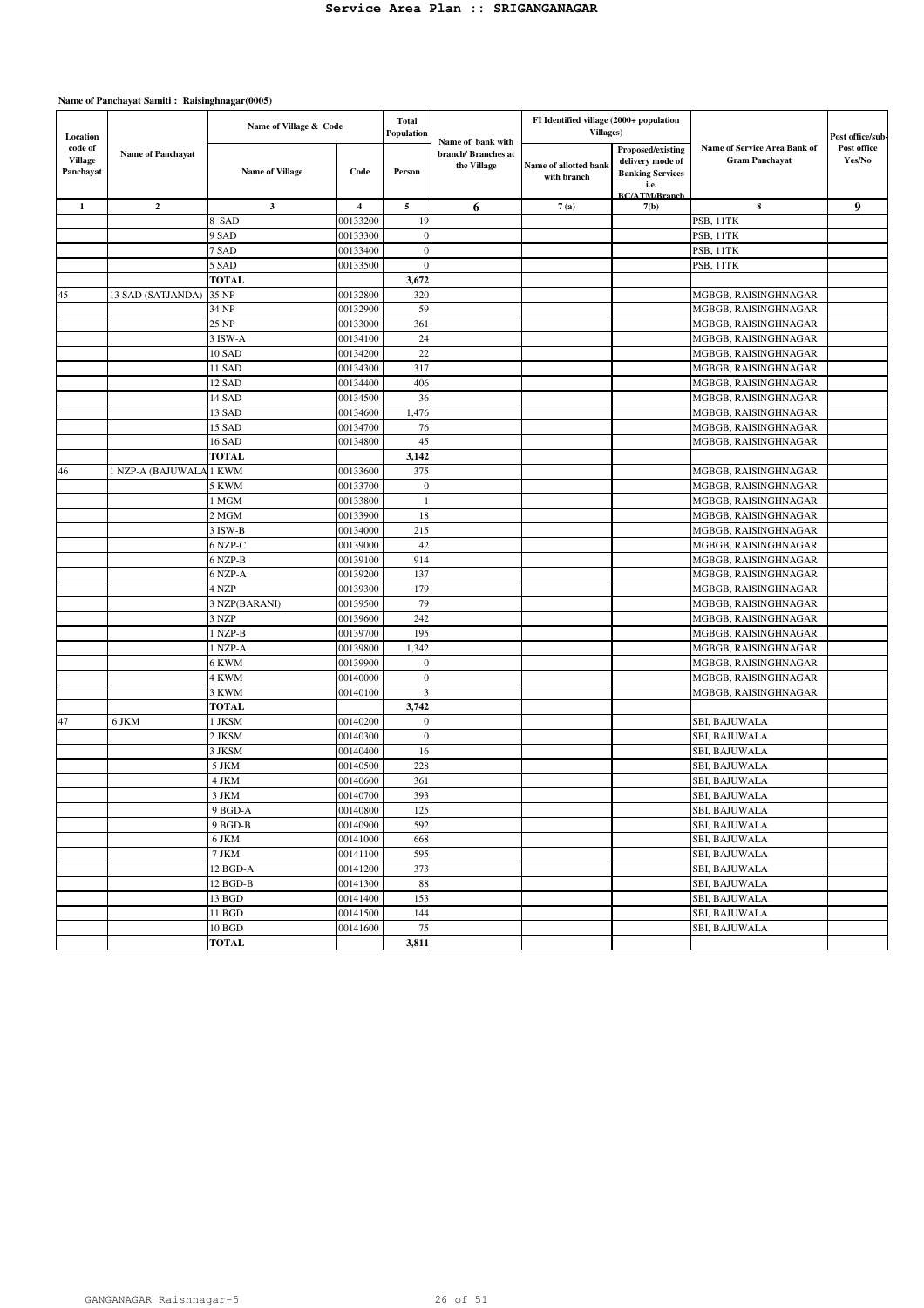# **ANNEXURE - I NUMBER OF VILLAGES UNDER EACH GRAM PANCHAYAT**

**Total Population** Name of Village Code Person **Dependix Branch Strange Code** Person **Research Person Name of allotted bank with branch Proposed/existing delivery mode of Banking Services i.e. BC/ATM/Branch 1 2 3 4 5 6 7 (a) 7(b) 8 9** 1 74 Gb 3 UDM-A 00150600 35 SBBJ, ADB, ANUPGARH<br>3 UDM-B 00150700 105 3 UDM-B 00150700 105 105 SBBJ, ADB, ANUPGARH<br>5 RTM 00150800 358 SBBJ, ADB, ANUPGARH 5 RTM 00150800 358 SBBJ, ADB, ANUPGARH<br>5 JUDM 00150900 102 5 UDM 00150900 102 SBBJ, ADB, ANUPGARH<br>5 UDM-A 00151000 560 SBBJ, ADB, ANUPGARH 5 BBJ, ADB, ANUPGARH 4 UDM 00151100 36 SBBJ, ADB, ANUPGARH<br>2 UDM 00151200 94 SBBJ, ADB, ANUPGARH 2 UDM 00151200 94 SBBJ, ADB, ANUPGARH<br>1 USS 00151300 900 900 SBBJ, ADB, ANUPGARH SBBJ, ADB, ANUPGARH 2 USS 00151400 204 204 SBBJ, ADB, ANUPGARH<br>21 GR-A 00157200 346 360 SBBJ, ADB, ANUPGARH 71 GB-A 00157200 346 SBBJ, ADB, ANUPGARH 75 GB 00157600 389 SBBJ, ADB, ANUPGARH<br>
74 GB 00157700 416 SBBJ, ADB, ANUPGARH 14 GB 00157700 416 SBBJ, ADB, ANUPGARH<br>4 RTM 00158100 121 4 RTM 00158100 121 SBBJ, ADB, ANUPGARH<br>**Total 2856** 2856 **Total 2856** 2 14 Apd (Kamraniya) 12 APD 00144300 73 PNB, BANDA 14 APD-A 00144400 1229 PNB, BANDA 14 APD-B 00144500 725 PNB, BANDA 16 APD-A 00144700 43 PNB, BANDA 16 APD-B 00144800 108 108 PNB, BANDA 18 APD-A 00145300 333 PNB, BANDA 18 APD-B 00145400 315 PNB, BANDA 17 APD 00150200 116 PNB, BANDA 15 APD 00150300 59 PNB, BANDA 1 UDM-A 00150400 93 PNB, BANDA 1 UDM-B 00150500 959 PNB, BANDA **Total 4053** 3 7 Sjm 11 SJM-A 00142900 42 PNB, BANDA 11 SJM-B 00143000 1099 PNB, BANDA 9 SJM 00143100 130 PNB, BANDA 7 SJM-B 00143200 129 PNB, BANDA 7 SJM-A 00143300 781 PNB, BANDA 4 SJM-B 00143400 367 PNB, BANDA 4 SJM-A 00143500 56 PNB, BANDA 6 KSD 00143600 316 PNB, BANDA 4 KSD-B 00143700 44 PNB, BANDA 4 KSD-A 00143800 1 PNB, BANDA 1 SJM-A 00143900 121 PNB, BANDA 1 SJM-B 00144000 1216 1216 PNB, BANDA 3 SJM 00144100 40 PNB, BANDA 5 SJM 00144200 190 190 190 100 100 100 PNB, BANDA 6 SJM 00144600 119 PNB, BANDA 8 SJM-A 00144900 154 PNB, BANDA 8 SJM-B  $|00145000|$  10  $|10|$  PNB, BANDA 10 SJM 00145100 476 PNB, BANDA 12 SJM 00145200 192 PNB, BANDA **Total** 5483<br>
9 MD 00174600 1876 4 9 Md (Satrana) 9 MD 00174600 1876 0BC, SATRANA 8 MD 00174700 85 00C, SATRANA 00C, SATRANA 00C, SATRANA 00174800 176 7 MD 00174800 176 OBC, SATRANA 5 MD-B 00175200 781 OBC, SATRANA 6 MD-B 00175200 154 154 **OBC, SATRANA**<br>1034 **OBC, SATRANA** 6 MD-A 00175400 1034 1034 OBC, SATRANA 4 MD 00175500 56 06C, SATRANA<br>
4 MD 00175500 56 06C, SATRANA<br>
5 MD -A 00175600 263 OBC, SATRANA 3 MD 00175900 99 OBC, SATRANA 2 MD 00176000 174 OBC, SATRANA 1 MD 00176100 541 **1 D** 00176100 541 **D** 00176100 **541 Total** 5239<br>
24 MD-B 00172200 54 5 13 Md 24 MD-B 00172200 54 13 Md 0BC, SATRANA 27 MD 00172300 7 OBC, SATRANA 25 MD 00172400 263 268 OBC, SATRANA 24 MD-A 00172500 11 OBC, SATRANA 23 MD-B 00172700 113<br>
23 MD-A 00172800 64<br>
21 MD 00172900 595 21 MD-A 00172800 64 OBC, SATRANA<br>
21 MD 00172900 595 18 MD-B 00173200 45 OBC, SATRANA 00173300 45 OBC, SATRANA 18 MD-A 00173300 41 download 00173300 41 download by the observation of the observation of the observation of the observation of the observation of the observation of the observation of the observation of the observation o 15 MD 00173600 364 0BC, SATRANA 3HD 00C, SATRANA 0BC, SATRANA 0BC, SATRANA 13 MD-B 00173800 OBC, SATRANA **Name of bank with branch/ Branches at the Village Location cod of Village Panchayat Name of Panchayat Samiti : Anupgarh(0006) Post office/sub-Post office** Name of Panchayat **State of Calculation** Code **Calculation Code Proposed Calculation Name of allotted bank with Proposed/existing delivery** currence Calculation **Yes/No Name of allotted bank with the state of Panchay** Name of Village & Code **F** Total **FI** Identified village (2000+ population Villages) **Name of Service Area Bank of Gram Panchayat**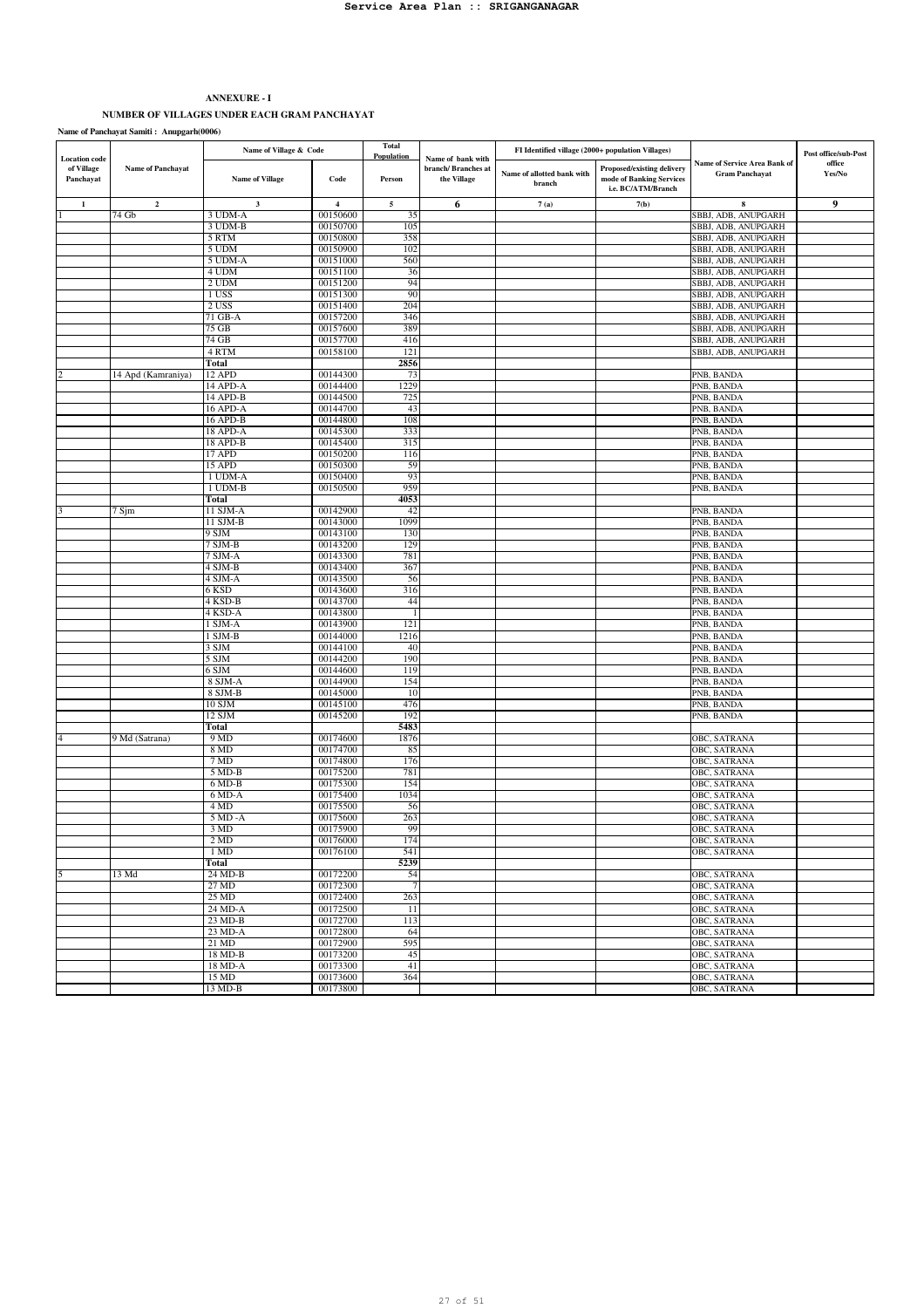| <b>Location</b> code    |                          | Name of Village & Code |                         | Total<br>Population | Name of bank with                  | FI Identified village (2000+ population Villages) |                                                                              |                                                       | Post office/sub-Post |
|-------------------------|--------------------------|------------------------|-------------------------|---------------------|------------------------------------|---------------------------------------------------|------------------------------------------------------------------------------|-------------------------------------------------------|----------------------|
| of Village<br>Panchayat | <b>Name of Panchayat</b> | <b>Name of Village</b> | Code                    | Person              | branch/ Branches at<br>the Village | Name of allotted bank with<br>branch              | Proposed/existing delivery<br>mode of Banking Services<br>i.e. BC/ATM/Branch | Name of Service Area Bank of<br><b>Gram Panchayat</b> | office<br>Yes/No     |
| $\mathbf{1}$            | $\mathbf 2$              | $\mathbf{3}$           | $\overline{\mathbf{4}}$ | 5                   | 6                                  | 7(a)                                              | 7(b)                                                                         | 8                                                     | 9                    |
|                         |                          | 13 MD-A                | 00173900                | 1264                |                                    |                                                   |                                                                              | OBC, SATRANA                                          |                      |
|                         |                          | 12 MD-B                | 00174300                | 159                 |                                    |                                                   |                                                                              | OBC, SATRANA                                          |                      |
|                         |                          | 12 MD-A<br>10 MD       | 00174400<br>00174500    | 220<br>815          |                                    |                                                   |                                                                              | OBC, SATRANA<br>OBC, SATRANA                          |                      |
|                         |                          | Total                  |                         | 4015                |                                    |                                                   |                                                                              |                                                       |                      |
|                         | 78 Gb                    | 77 GBA                 | 00151700                | 386                 |                                    |                                                   |                                                                              | SBBJ, ADB, SURATGARH                                  |                      |
|                         |                          | 80 GB(RURAL)           | 00156600                | 282                 |                                    |                                                   |                                                                              | SBBJ, ADB, SURATGARH                                  |                      |
|                         |                          | 79 GB                  | 00156700                | 453                 |                                    |                                                   |                                                                              | SBBJ, ADB, SURATGARH                                  |                      |
|                         |                          | 87 GB                  | 00156800                | 1096                |                                    |                                                   |                                                                              | SBBJ, ADB, SURATGARH                                  |                      |
|                         |                          | 86 GB-B                | 00156900<br>00157000    | 430                 |                                    |                                                   |                                                                              | SBBJ, ADB, SURATGARH                                  |                      |
|                         |                          | 86 GB-A<br>77 GB       | 00157100                | 104<br>210          |                                    |                                                   |                                                                              | SBBJ, ADB, SURATGARH<br>SBBJ, ADB, SURATGARH          |                      |
|                         |                          | 76 GB                  | 00157300                | 348                 |                                    |                                                   |                                                                              | SBBJ, ADB, SURATGARH                                  |                      |
|                         |                          | 78 GB                  | 00157400                | 369                 |                                    |                                                   |                                                                              | SBBJ, ADB, SURATGARH                                  |                      |
|                         |                          | 81 GB                  | 00157500                | 609                 |                                    |                                                   |                                                                              | SBBJ, ADB, SURATGARH                                  |                      |
|                         |                          | Total                  |                         | 4287                |                                    |                                                   |                                                                              |                                                       |                      |
|                         | 15 Ab                    | 1 MSR (RURAL)          | 00161300                | 114                 |                                    |                                                   |                                                                              | SBBJ, ADB, SURATGARH                                  |                      |
|                         |                          | 16 A                   | 00164800                | 1074                |                                    |                                                   |                                                                              | SBBJ, ADB, SURATGARH                                  |                      |
|                         |                          | 14 A<br>15 A-B         | 00164900<br>00165000    | 244<br>894          |                                    |                                                   |                                                                              | SBBJ, ADB, SURATGARH<br>SBBJ, ADB, SURATGARH          |                      |
|                         |                          | 15 A-A                 | 00165100                | 530                 |                                    |                                                   |                                                                              | SBBJ, ADB, SURATGARH                                  |                      |
|                         |                          | 3 K                    | 00165300                | 164                 |                                    |                                                   |                                                                              | SBBJ, ADB, SURATGARH                                  |                      |
|                         |                          | 2 K-B                  | 00165400                | 319                 |                                    |                                                   |                                                                              | SBBJ, ADB, SURATGARH                                  |                      |
|                         |                          | $2 K-A$                | 00165500                | 192                 |                                    |                                                   |                                                                              | SBBJ, ADB, SURATGARH                                  |                      |
|                         |                          | 12 A-B                 | 00165600                | 742                 |                                    |                                                   |                                                                              | SBBJ, ADB, SURATGARH                                  |                      |
|                         |                          | 12 A-A                 | 00165700                | 184                 |                                    |                                                   |                                                                              | SBBJ, ADB, SURATGARH                                  |                      |
|                         |                          | 4 PGM                  | 00165800                | 174                 |                                    |                                                   |                                                                              | SBBJ, ADB, SURATGARH                                  |                      |
|                         | 2 Pgmb                   | Total<br>1 PGM         | 00160700                | 4631<br>410         |                                    |                                                   |                                                                              | SBOP, ANUPGARH                                        |                      |
|                         |                          | $2$ PGM - $A$          | 00160800                | 415                 |                                    |                                                   |                                                                              | SBOP, ANUPGARH                                        |                      |
|                         |                          | 2 PGM -B               | 00160900                | 1236                |                                    |                                                   |                                                                              | SBOP, ANUPGARH                                        |                      |
|                         |                          | 6 PGM                  | 00161000                | 96                  |                                    |                                                   |                                                                              | SBOP, ANUPGARH                                        |                      |
|                         |                          | 5 PGM                  | 00161100                | 407                 |                                    |                                                   |                                                                              | SBOP, ANUPGARH                                        |                      |
|                         |                          | 7 PGM                  | 00161200                | 165                 |                                    |                                                   |                                                                              | SBOP, ANUPGARH                                        |                      |
|                         |                          | 3 PGM                  | 00165900                | 433                 |                                    |                                                   |                                                                              | SBOP, ANUPGARH                                        |                      |
|                         |                          | 9 A<br>7 A             | 00166000<br>00166100    | 589<br>55           |                                    |                                                   |                                                                              | SBOP, ANUPGARH<br><b>SBOP, ANUPGARH</b>               |                      |
|                         |                          | 6 A-B                  | 00166200                | 182                 |                                    |                                                   |                                                                              | SBOP, ANUPGARH                                        |                      |
|                         |                          | 6 A-A                  | 00166300                | 104                 |                                    |                                                   |                                                                              | SBOP, ANUPGARH                                        |                      |
|                         |                          | 8 A                    | 00167600                | 139                 |                                    |                                                   |                                                                              | SBOP, ANUPGARH                                        |                      |
|                         |                          | 10 A                   | 00167700                | 131                 |                                    |                                                   |                                                                              | SBOP, ANUPGARH                                        |                      |
|                         |                          | 155 RDAS               | 00167800                | 138                 |                                    |                                                   |                                                                              | <b>SBOP, ANUPGARH</b>                                 |                      |
|                         |                          | Total                  |                         | 4500                |                                    |                                                   |                                                                              |                                                       |                      |
|                         | 22 Aa                    | 18 A-A                 | 00161400<br>00161500    | 221<br>172          |                                    |                                                   |                                                                              | SBBJ, ADB, SURATGARH                                  |                      |
|                         |                          | 18 A-B<br>19 A-A       | 00161600                | 295                 |                                    |                                                   |                                                                              | SBBJ, ADB, SURATGARH<br>SBBJ, ADB, SURATGARH          |                      |
|                         |                          | 19 A-B                 | 00161700                | 5                   |                                    |                                                   |                                                                              | SBBJ, ADB, SURATGARH                                  |                      |
|                         |                          | 22 A-A                 | 00161800                | 1213                |                                    |                                                   |                                                                              | SBBJ, ADB, SURATGARH                                  |                      |
|                         |                          | 22 A-B                 | 00161900                | 98                  |                                    |                                                   |                                                                              | SBBJ, ADB, SURATGARH                                  |                      |
|                         |                          | 23 A-B                 | 00162200                | 47                  |                                    |                                                   |                                                                              | SBBJ, ADB, SURATGARH                                  |                      |
|                         |                          | $23A-A$                | 00163600                | 599                 |                                    |                                                   |                                                                              | SBBJ, ADB, SURATGARH                                  |                      |
|                         |                          | 21 A<br>20 A-B         | 00163700<br>00164400    | 141<br>289          |                                    |                                                   |                                                                              | SBBJ, ADB, SURATGARH<br>SBBJ, ADB, SURATGARH          |                      |
|                         |                          | 20 A-A                 | 00164500                | 225                 |                                    |                                                   |                                                                              | SBBJ, ADB, SURATGARH                                  |                      |
|                         |                          | 17 A-B                 | 00164600                | 325                 |                                    |                                                   |                                                                              | SBBJ, ADB, SURATGARH                                  |                      |
|                         |                          | 17 A-A                 | 00164700                | 228                 |                                    |                                                   |                                                                              | SBBJ, ADB, SURATGARH                                  |                      |
|                         |                          | Total                  |                         | 3858                |                                    |                                                   |                                                                              |                                                       |                      |
| 10                      | 8 Kb                     | $9K-B$                 | 00163300                | 350                 |                                    |                                                   |                                                                              | OBC, PATRODA                                          |                      |
|                         |                          | 9 K-A                  | 00163400                | 95                  |                                    |                                                   |                                                                              | OBC, PATRODA                                          |                      |
|                         |                          | $7K-B$                 | 00163500                | 214                 |                                    |                                                   |                                                                              | OBC, PATRODA                                          |                      |
|                         |                          | 7 KA<br>8 K-B          | 00163800<br>00163900    | 63<br>1146          |                                    |                                                   |                                                                              | OBC, PATRODA<br>OBC, PATRODA                          |                      |
|                         |                          | 8 K-A                  | 00164000                | 122                 |                                    |                                                   |                                                                              | OBC, PATRODA                                          |                      |
|                         |                          | 6 K-B                  | 00164100                | 141                 |                                    |                                                   |                                                                              | OBC, PATRODA                                          |                      |
|                         |                          | $5K-A$                 | 00164300                | 421                 |                                    |                                                   |                                                                              | OBC, PATRODA                                          |                      |
|                         |                          | 5 K                    | 00165200                | 370                 |                                    |                                                   |                                                                              | OBC, PATRODA                                          |                      |
|                         |                          | 5 A-B                  | 00167500                | 1469                |                                    |                                                   |                                                                              | OBC, PATRODA                                          |                      |
|                         |                          | 13P                    | 00169500<br>00169600    | 142                 |                                    |                                                   |                                                                              | OBC, PATRODA                                          |                      |
|                         |                          | 15 P<br>14 P           | 00170800                | 172<br>198          |                                    |                                                   |                                                                              | OBC, PATRODA<br>OBC, PATRODA                          |                      |
|                         |                          | Total                  |                         | 4903                |                                    |                                                   |                                                                              |                                                       |                      |
| 11                      | 9 Lmb                    | 11 A-A                 | 00167900                | 596                 |                                    |                                                   |                                                                              | SBBJ, ADB, ANUPGARH                                   |                      |
|                         |                          |                        |                         |                     |                                    |                                                   |                                                                              |                                                       |                      |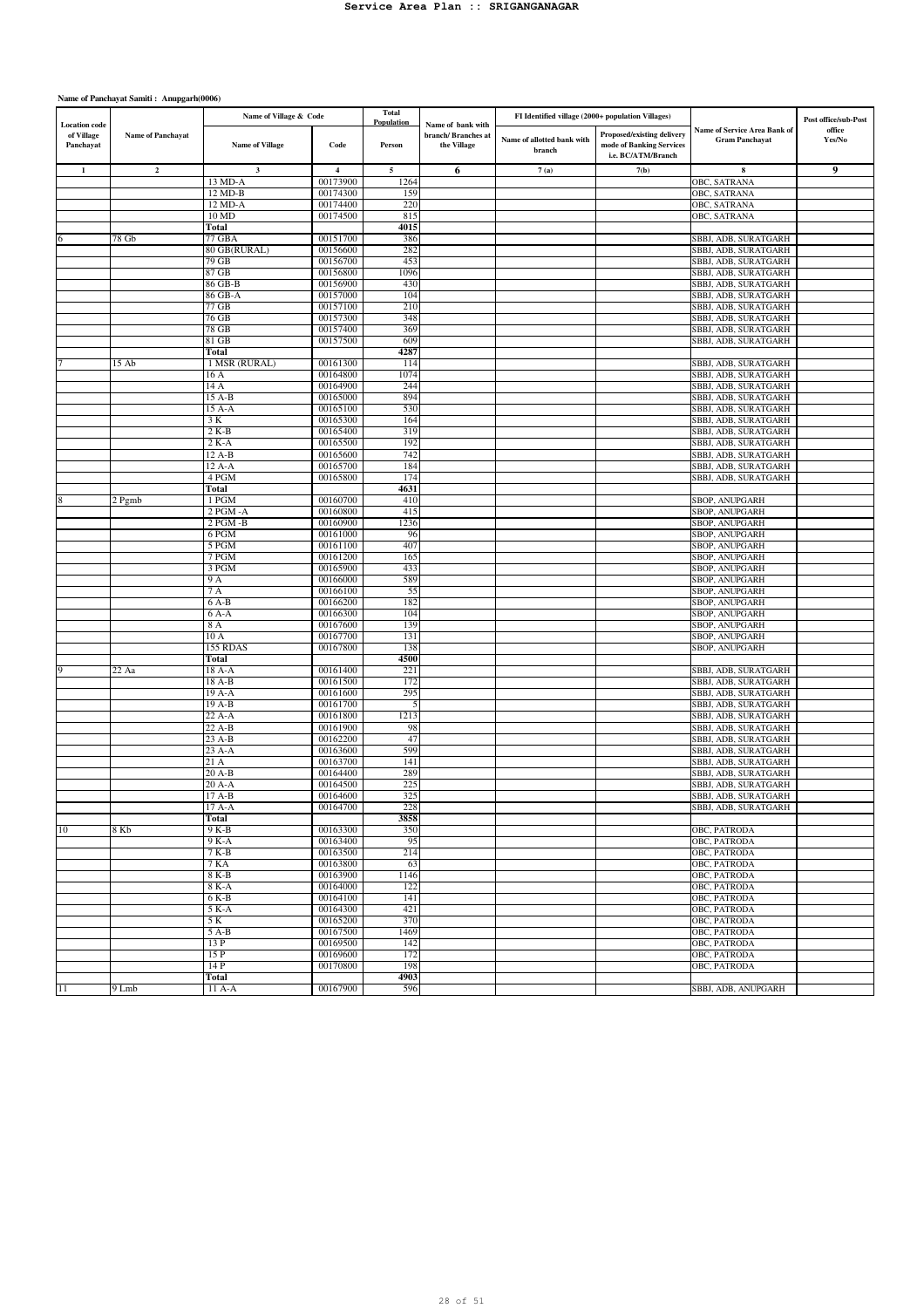| <b>Location</b> code    |                          | Name of Village & Code           |                         | Total<br>Population | Name of bank with                  | FI Identified village (2000+ population Villages) |                                                                              |                                                       | Post office/sub-Post |
|-------------------------|--------------------------|----------------------------------|-------------------------|---------------------|------------------------------------|---------------------------------------------------|------------------------------------------------------------------------------|-------------------------------------------------------|----------------------|
| of Village<br>Panchayat | <b>Name of Panchayat</b> | <b>Name of Village</b>           | Code                    | Person              | branch/ Branches at<br>the Village | Name of allotted bank with<br>branch              | Proposed/existing delivery<br>mode of Banking Services<br>i.e. BC/ATM/Branch | Name of Service Area Bank of<br><b>Gram Panchayat</b> | office<br>Yes/No     |
| $\mathbf{1}$            | $\mathbf{2}$             | $\mathbf{3}$                     | $\overline{\mathbf{4}}$ | $\sqrt{5}$          | 6                                  | 7(a)                                              | 7(b)                                                                         | 8                                                     | 9                    |
|                         |                          | 11 A-B                           | 00168000                | 113                 |                                    |                                                   |                                                                              | SBBJ, ADB, ANUPGARH                                   |                      |
|                         |                          | 13 A                             | 00168100                | 158                 |                                    |                                                   |                                                                              | SBBJ, ADB, ANUPGARH                                   |                      |
|                         |                          | 171 RDAS                         | 00168200                | 106                 |                                    |                                                   |                                                                              | SBBJ, ADB, ANUPGARH                                   |                      |
|                         |                          | 1 DD<br>2 NWM                    | 00176500<br>00176600    | 82<br>63            |                                    |                                                   |                                                                              | SBBJ, ADB, ANUPGARH<br>SBBJ, ADB, ANUPGARH            |                      |
|                         |                          | 1 NWM                            | 00176700                | 905                 |                                    |                                                   |                                                                              | SBBJ, ADB, ANUPGARH                                   |                      |
|                         |                          | 10 LM-B                          | 00176800                | 37                  |                                    |                                                   |                                                                              | SBBJ, ADB, ANUPGARH                                   |                      |
|                         |                          | 10 LM-A                          | 00176900                | 183                 |                                    |                                                   |                                                                              | SBBJ, ADB, ANUPGARH                                   |                      |
|                         |                          | 9 LM-B                           | 00177000                | 1160                |                                    |                                                   |                                                                              | SBBJ, ADB, ANUPGARH                                   |                      |
|                         |                          | 9 LM-A                           | 00177100                | 141                 |                                    |                                                   |                                                                              | SBBJ, ADB, ANUPGARH                                   |                      |
|                         |                          | 11 LM                            | 00179700                | 590                 |                                    |                                                   |                                                                              | SBBJ, ADB, ANUPGARH                                   |                      |
|                         |                          | 13 LM                            | 00179800                | 184                 |                                    |                                                   |                                                                              | SBBJ, ADB, ANUPGARH                                   |                      |
|                         |                          | 12 LM                            | 00181800                | 426<br>4744         |                                    |                                                   |                                                                              | SBBJ, ADB, ANUPGARH                                   |                      |
| 12                      | 4 Lm                     | Total<br>7 LM-B                  | 00177200                | 69                  |                                    |                                                   |                                                                              | SBBJ, ADB, ANUPGARH                                   |                      |
|                         |                          | 7 LM-A                           | 00177300                | 106                 |                                    |                                                   |                                                                              | SBBJ, ADB, ANUPGARH                                   |                      |
|                         |                          | 4 LM                             | 00177400                | 1325                |                                    |                                                   |                                                                              | SBBJ, ADB, ANUPGARH                                   |                      |
|                         |                          | $2 LM - B$                       | 00177500                | 389                 |                                    |                                                   |                                                                              | SBBJ, ADB, ANUPGARH                                   |                      |
|                         |                          | 3 LM                             | 00179100                | 572                 |                                    |                                                   |                                                                              | SBBJ, ADB, ANUPGARH                                   |                      |
|                         |                          | 5 LM                             | 00179200                | 157                 |                                    |                                                   |                                                                              | SBBJ, ADB, ANUPGARH                                   |                      |
|                         |                          | $6LM - A$                        | 00179300                | 587                 |                                    |                                                   |                                                                              | SBBJ, ADB, ANUPGARH                                   |                      |
|                         |                          | 6 LM -B                          | 00179400                | 219                 |                                    |                                                   |                                                                              | SBBJ, ADB, ANUPGARH                                   |                      |
|                         |                          | 8 LM - A                         | 00179500                | 584                 |                                    |                                                   |                                                                              | SBBJ, ADB, ANUPGARH                                   |                      |
|                         |                          | 8 LM -B<br>6 ND                  | 00179600<br>00182100    | 107<br>353          |                                    |                                                   |                                                                              | SBBJ, ADB, ANUPGARH<br>SBBJ, ADB, ANUPGARH            |                      |
|                         |                          | Total                            |                         | 4468                |                                    |                                                   |                                                                              |                                                       |                      |
| 13                      | 20 Lm                    | 15 LM                            | 00179900                | 1219                |                                    |                                                   |                                                                              | SBBJ, NAHARAWALI                                      |                      |
|                         |                          | $2$ JM                           | 00180000                | 120                 |                                    |                                                   |                                                                              | SBBJ, NAHARAWALI                                      |                      |
|                         |                          | 3 JM                             | 00180100                | 1070                |                                    |                                                   |                                                                              | SBBJ, NAHARAWALI                                      |                      |
|                         |                          | 4 JM                             | 00180200                | 41                  |                                    |                                                   |                                                                              | SBBJ, NAHARAWALI                                      |                      |
|                         |                          | 6 JM                             | 00180300                | 196                 |                                    |                                                   |                                                                              | SBBJ, NAHARAWALI                                      |                      |
|                         |                          | 7 JM                             | 00180400                | 413                 |                                    |                                                   |                                                                              | SBBJ, NAHARAWALI                                      |                      |
|                         |                          | 8 JM                             | 00180500                | 61                  |                                    |                                                   |                                                                              | SBBJ, NAHARAWALI                                      |                      |
|                         |                          | KAMRANA BARANI<br>RAMSARA BARANI | 00180600<br>00180700    |                     |                                    |                                                   |                                                                              | SBBJ, NAHARAWALI<br>SBBJ, NAHARAWALI                  |                      |
|                         |                          | LUNIA BARANI                     | 00180800                |                     |                                    |                                                   |                                                                              | SBBJ, NAHARAWALI                                      |                      |
|                         |                          | 4 SSM                            | 00180900                | 124                 |                                    |                                                   |                                                                              | SBBJ, NAHARAWALI                                      |                      |
|                         |                          | 5 SSM                            | 00181000                | 114                 |                                    |                                                   |                                                                              | SBBJ, NAHARAWALI                                      |                      |
|                         |                          | 3 SSM                            | 00181100                | 80                  |                                    |                                                   |                                                                              | SBBJ, NAHARAWALI                                      |                      |
|                         |                          | 5 <sub>NM</sub>                  | 00181200                | 169                 |                                    |                                                   |                                                                              | SBBJ, NAHARAWALI                                      |                      |
|                         |                          | 20 LM                            | 00181300                | 984                 |                                    |                                                   |                                                                              | SBBJ, NAHARAWALI                                      |                      |
|                         |                          | 5 JM                             | 00181400                | 139                 |                                    |                                                   |                                                                              | SBBJ, NAHARAWALI                                      |                      |
|                         |                          | 1 JM<br>16 LM                    | 00181500<br>00181600    | 421<br>82           |                                    |                                                   |                                                                              | SBBJ, NAHARAWALI<br>SBBJ, NAHARAWALI                  |                      |
|                         |                          | 14 LM                            | 00181700                | 266                 |                                    |                                                   |                                                                              | SBBJ, NAHARAWALI                                      |                      |
|                         |                          | 17 LM                            | 00182800                | 633                 |                                    |                                                   |                                                                              | SBBJ, NAHARAWALI                                      |                      |
|                         |                          | 19 LM                            | 00182900                | 182                 |                                    |                                                   |                                                                              | SBBJ, NAHARAWALI                                      |                      |
|                         |                          | 18 LM                            | 00183000                | 531                 |                                    |                                                   |                                                                              | SBBJ, NAHARAWALI                                      |                      |
|                         |                          | 4 NM                             | 00183100                | 452                 |                                    |                                                   |                                                                              | SBBJ, NAHARAWALI                                      |                      |
|                         |                          | <b>DHABAN BARANI</b>             | 00183900                | 8                   |                                    |                                                   |                                                                              | SBBJ, NAHARAWALI                                      |                      |
|                         |                          | Total                            |                         | 7305                |                                    |                                                   |                                                                              |                                                       |                      |
| 14                      | 11/12 Nd (Nahrawali)     | 1 NSM<br>9 ND-A                  | 00181900<br>00182000    | 646<br>380          |                                    |                                                   |                                                                              | SBBJ, NAHARAWALI<br>SBBJ, NAHARAWALI                  |                      |
|                         |                          | 7 ND                             | 00182200                | 108                 |                                    |                                                   |                                                                              | SBBJ, NAHARAWALI                                      |                      |
|                         |                          | 8 ND                             | 00182300                | 261                 |                                    |                                                   |                                                                              | SBBJ, NAHARAWALI                                      |                      |
|                         |                          | 10 ND                            | 00182400                | 177                 |                                    |                                                   |                                                                              | SBBJ, NAHARAWALI                                      |                      |
|                         |                          | 9 ND                             | 00182500                | 105                 |                                    |                                                   |                                                                              | SBBJ, NAHARAWALI                                      |                      |
|                         |                          | 11 ND                            | 00182600                | 934                 |                                    |                                                   |                                                                              | SBBJ, NAHARAWALI                                      |                      |
|                         |                          | 2 NSM                            | 00182700                | 139                 |                                    |                                                   |                                                                              | SBBJ, NAHARAWALI                                      |                      |
|                         |                          | 3 NM                             | 00183200                | 1604                |                                    |                                                   |                                                                              | SBBJ, NAHARAWALI                                      |                      |
|                         |                          | 2NM<br>12 ND                     | 00183300<br>00183400    | 155                 | 2331 SBBJ, NAHARAWALI              |                                                   |                                                                              | SBBJ, NAHARAWALI<br>SBBJ, NAHARAWALI                  | <b>YES</b>           |
|                         |                          | 1 DSM                            | 00183500                | 141                 |                                    |                                                   |                                                                              | SBBJ, NAHARAWALI                                      |                      |
|                         |                          | 1 NM                             | 00183600                | 257                 |                                    |                                                   |                                                                              | SBBJ, NAHARAWALI                                      |                      |
|                         |                          | 2 DSM                            | 00183700                | 158                 |                                    |                                                   |                                                                              | SBBJ, NAHARAWALI                                      |                      |
|                         |                          | 3 DSM                            | 00183800                | 157                 |                                    |                                                   |                                                                              | SBBJ, NAHARAWALI                                      |                      |
|                         |                          | Total                            |                         | 7553                |                                    |                                                   |                                                                              |                                                       |                      |
| 15                      | 3 Nd                     | 1 KAM-A                          | 00167000                | 23                  |                                    |                                                   |                                                                              | MGBGB, GHARSANA                                       |                      |
|                         |                          | 1 ND                             | 00167100                | 204                 |                                    |                                                   |                                                                              | MGBGB, GHARSANA                                       |                      |
|                         |                          | $2LM - A$                        | 00177600                | 208                 |                                    |                                                   |                                                                              | MGBGB, GHARSANA<br>MGBGB, GHARSANA                    |                      |
|                         |                          | 1 LM<br>$2 ND-A$                 | 00177700<br>00177800    | 196<br>151          |                                    |                                                   |                                                                              | MGBGB, GHARSANA                                       |                      |
|                         |                          |                                  |                         |                     |                                    |                                                   |                                                                              |                                                       |                      |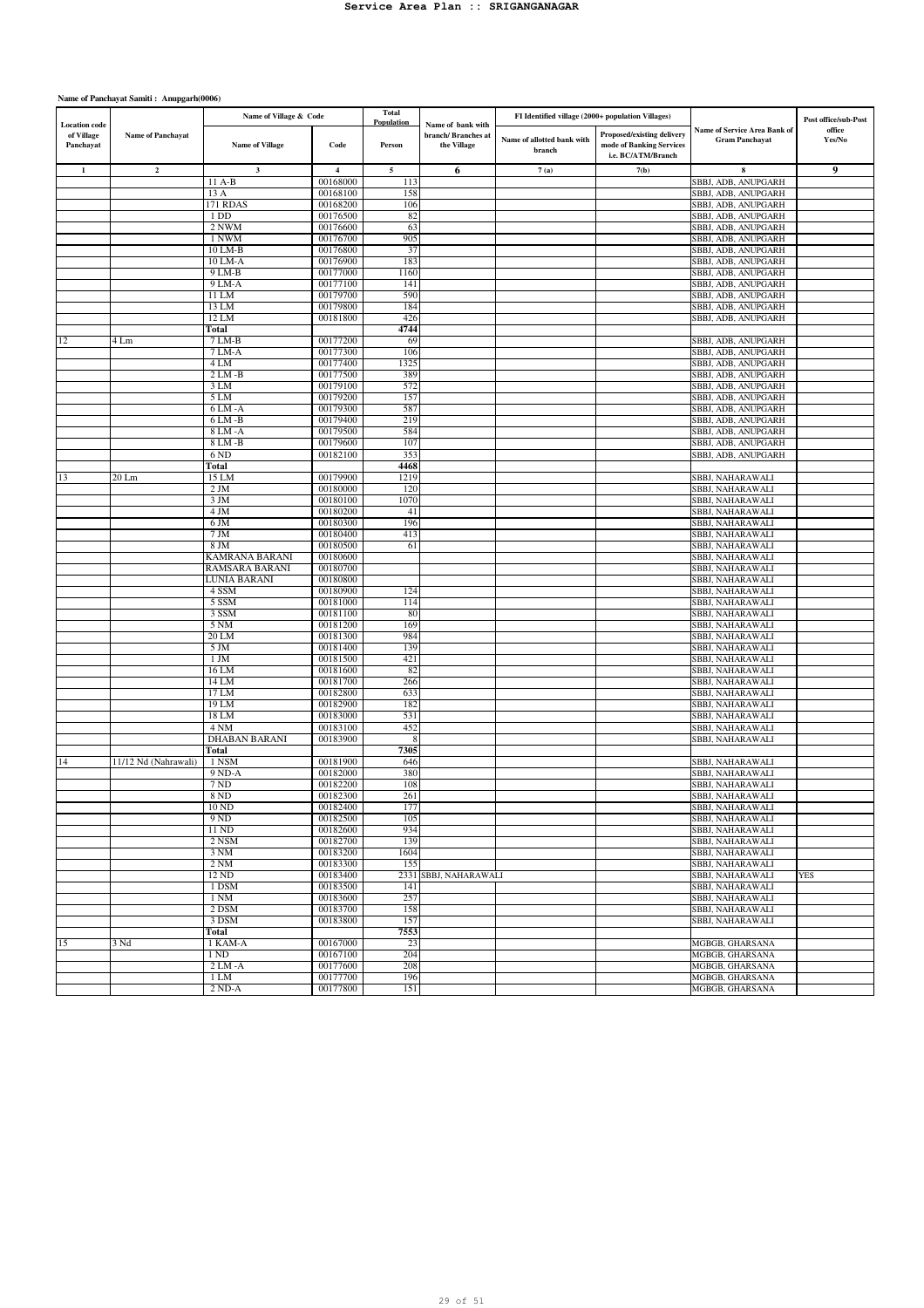|                                                 |                          | Name of Village & Code |                         | Total<br>Population |                                                         | FI Identified village (2000+ population Villages) |                                                                              |                                                       | Post office/sub-Post |
|-------------------------------------------------|--------------------------|------------------------|-------------------------|---------------------|---------------------------------------------------------|---------------------------------------------------|------------------------------------------------------------------------------|-------------------------------------------------------|----------------------|
| <b>Location</b> code<br>of Village<br>Panchayat | <b>Name of Panchayat</b> | <b>Name of Village</b> | Code                    | Person              | Name of bank with<br>branch/ Branches at<br>the Village | Name of allotted bank with<br>branch              | Proposed/existing delivery<br>mode of Banking Services<br>i.e. BC/ATM/Branch | Name of Service Area Bank of<br><b>Gram Panchayat</b> | office<br>Yes/No     |
| $\mathbf{1}$                                    | $\mathbf 2$              | $\mathbf{3}$           | $\overline{\mathbf{4}}$ | $\sqrt{5}$          | 6                                                       | 7(a)                                              | 7(b)                                                                         | 8                                                     | 9                    |
|                                                 |                          | $2 ND-B$               | 00177900                | 176                 |                                                         |                                                   |                                                                              | MGBGB, GHARSANA                                       |                      |
|                                                 |                          | 3 ND                   | 00178000                | 1298                |                                                         |                                                   |                                                                              | MGBGB, GHARSANA                                       |                      |
|                                                 |                          | $1$ KAM-B              | 00178100                | 107                 |                                                         |                                                   |                                                                              | MGBGB, GHARSANA                                       |                      |
|                                                 |                          | 1 KAM-C                | 00178200                | 130                 |                                                         |                                                   |                                                                              | MGBGB, GHARSANA                                       |                      |
|                                                 |                          | 3 KAM<br>2 KAM         | 00178300<br>00178400    | 93<br>765           |                                                         |                                                   |                                                                              | MGBGB, GHARSANA<br>MGBGB, GHARSANA                    |                      |
|                                                 |                          | 6 KAM (CAD PURV)       | 00178500                | 7                   |                                                         |                                                   |                                                                              | MGBGB, GHARSANA                                       |                      |
|                                                 |                          | 6 KAM                  | 00178600                | 237                 |                                                         |                                                   |                                                                              | MGBGB, GHARSANA                                       |                      |
|                                                 |                          | 5 KAM                  | 00178700                | 102                 |                                                         |                                                   |                                                                              | MGBGB, GHARSANA                                       |                      |
|                                                 |                          | 4 KAM                  | 00178800                | 1222                |                                                         |                                                   |                                                                              | MGBGB, GHARSANA                                       |                      |
|                                                 |                          | 5 ND                   | 00178900                | 9                   |                                                         |                                                   |                                                                              | MGBGB, GHARSANA                                       |                      |
|                                                 |                          | 4 ND                   | 00179000                | 513                 |                                                         |                                                   |                                                                              | MGBGB, GHARSANA                                       |                      |
|                                                 |                          | Total                  |                         | 5441                |                                                         |                                                   |                                                                              |                                                       |                      |
| 16                                              | 59 Gb (Ramsingpur)       | 58 GB                  | 00158500                | 345                 |                                                         |                                                   |                                                                              | SBBJ, RAISINGHNAGARH                                  |                      |
|                                                 |                          | 59 GB                  | 00158600                |                     | 2760 SBBJ, RAISINGHNAGAR                                |                                                   |                                                                              | SBBJ, RAISINGHNAGARH YES                              |                      |
|                                                 |                          | 57 GB<br>Total         | 00158700                | 852<br>3957         |                                                         |                                                   |                                                                              | SBBJ, RAISINGHNAGARH                                  |                      |
| 17                                              | 54 Gb                    | 53 GB                  | 00158800                | 124                 |                                                         |                                                   |                                                                              | SBBJ, RAMSINGHPUR                                     |                      |
|                                                 |                          | 56 GB-A                | 00158900                | 211                 |                                                         |                                                   |                                                                              | SBBJ, RAMSINGHPUR                                     |                      |
|                                                 |                          | 56 GB-B                | 00159000                | 239                 |                                                         |                                                   |                                                                              | SBBJ, RAMSINGHPUR                                     |                      |
|                                                 |                          | 55 GB                  | 00159100                | 299                 |                                                         |                                                   |                                                                              | SBBJ, RAMSINGHPUR                                     |                      |
|                                                 |                          | 54 GB                  | 00159200                | 455                 |                                                         |                                                   |                                                                              | SBBJ, RAMSINGHPUR                                     |                      |
|                                                 |                          | 20 AS                  | 00166900                | 1225                |                                                         |                                                   |                                                                              | SBBJ, RAMSINGHPUR                                     |                      |
|                                                 |                          | Total                  |                         | 2553                |                                                         |                                                   |                                                                              |                                                       |                      |
| 18                                              | 61 Gb                    | 60 GB-A                | 00159300                | 357                 |                                                         |                                                   |                                                                              | SBBJ, RAMSINGHPUR                                     |                      |
|                                                 |                          | 60 GB-B                | 00159400                | 335                 |                                                         |                                                   |                                                                              | SBBJ, RAMSINGHPUR                                     |                      |
|                                                 |                          | 61 GB                  | 00159500                | 603                 |                                                         |                                                   |                                                                              | SBBJ, RAMSINGHPUR                                     |                      |
|                                                 |                          | $63$ GB<br>69 GB       | 00159600                | 39<br>240           |                                                         |                                                   |                                                                              | SBBJ, RAMSINGHPUR                                     |                      |
|                                                 |                          | 4 A                    | 00159700<br>00166400    | 1230                |                                                         |                                                   |                                                                              | SBBJ, RAMSINGHPUR<br><b>SBBJ, RAMSINGHPUR</b>         |                      |
|                                                 |                          | 3 A                    | 00166500                | 380                 |                                                         |                                                   |                                                                              | SBBJ, RAMSINGHPUR                                     |                      |
|                                                 |                          | $1A-B$                 | 00166600                | 30                  |                                                         |                                                   |                                                                              | SBBJ, RAMSINGHPUR                                     |                      |
|                                                 |                          | $1 A-A$                | 00166700                | 515                 |                                                         |                                                   |                                                                              | SBBJ, RAMSINGHPUR                                     |                      |
|                                                 |                          | <b>BAROR(BARANI)</b>   | 00166800                |                     |                                                         |                                                   |                                                                              | SBBJ, RAMSINGHPUR                                     |                      |
|                                                 |                          | $2A-A$                 | 00167200                | 198                 |                                                         |                                                   |                                                                              | SBBJ, RAMSINGHPUR                                     |                      |
|                                                 |                          | $2A-B$                 | 00167300                | 54                  |                                                         |                                                   |                                                                              | SBBJ, RAMSINGHPUR                                     |                      |
|                                                 |                          | $5A-A$                 | 00167400                | 119                 |                                                         |                                                   |                                                                              | SBBJ, RAMSINGHPUR                                     |                      |
|                                                 |                          | Total                  |                         | 4100                |                                                         |                                                   |                                                                              |                                                       |                      |
| 19                                              | 21 Sjm (Pokrawali)       | 25 SJM                 | 00141700<br>00141800    |                     |                                                         |                                                   |                                                                              | MGBGB, ANUPGARH                                       |                      |
|                                                 |                          | 26 SJM<br>24 SJM       | 00141900                | 8                   |                                                         |                                                   |                                                                              | MGBGB, ANUPGARH<br>MGBGB, ANUPGARH                    |                      |
|                                                 |                          | 23 PTD-B               | 00142000                | 466                 |                                                         |                                                   |                                                                              | MGBGB, ANUPGARH                                       |                      |
|                                                 |                          | 23 PTD-A               | 00142100                | 190                 |                                                         |                                                   |                                                                              | MGBGB, ANUPGARH                                       |                      |
|                                                 |                          | 4 SPS(SALEMPURA)       | 00142200                | 1054                |                                                         |                                                   |                                                                              | MGBGB, ANUPGARH                                       |                      |
|                                                 |                          | 20 SJM                 | 00142300                |                     |                                                         |                                                   |                                                                              | MGBGB, ANUPGARH                                       |                      |
|                                                 |                          | 17 SJM -B              | 00142400                | 130                 |                                                         |                                                   |                                                                              | MGBGB, ANUPGARH                                       |                      |
|                                                 |                          | 3 SPS                  | 00142500                | 421                 |                                                         |                                                   |                                                                              | MGBGB, ANUPGARH                                       |                      |
|                                                 |                          | 17 SJM-A               | 00142600                | 211                 |                                                         |                                                   |                                                                              | MGBGB, ANUPGARH                                       |                      |
|                                                 |                          | 14 SJM-B               | 00142700                | 630                 |                                                         |                                                   |                                                                              | MGBGB, ANUPGARH                                       |                      |
|                                                 |                          | 14 SJM-A<br>18 SJM     | 00142800<br>00146200    | 22<br>281           |                                                         |                                                   |                                                                              | MGBGB, ANUPGARH<br>MGBGB, ANUPGARH                    |                      |
|                                                 |                          | 19 SJM                 | 00146300                | 71                  |                                                         |                                                   |                                                                              | MGBGB, ANUPGARH                                       |                      |
|                                                 |                          | 21 SJM                 | 00146400                | 1382                |                                                         |                                                   |                                                                              | MGBGB, ANUPGARH                                       |                      |
|                                                 |                          | 22 SJM                 | 00146500                | 31                  |                                                         |                                                   |                                                                              | MGBGB, ANUPGARH                                       |                      |
|                                                 |                          | 23 SJM                 | 00146600                | 646                 |                                                         |                                                   |                                                                              | MGBGB, ANUPGARH                                       |                      |
|                                                 |                          | 12 LSM                 | 00146700                | 116                 |                                                         |                                                   |                                                                              | MGBGB, ANUPGARH                                       |                      |
|                                                 |                          | 11 LSM-A               | 00146800                | 138                 |                                                         |                                                   |                                                                              | MGBGB, ANUPGARH                                       |                      |
|                                                 |                          | 11 LSM                 | 00146900                | 69                  |                                                         |                                                   |                                                                              | MGBGB, ANUPGARH                                       |                      |
|                                                 |                          | 1 KBM                  | 00147000                | $\overline{c}$      |                                                         |                                                   |                                                                              | MGBGB, ANUPGARH                                       |                      |
|                                                 |                          | 10 LSM                 | 00147300                | 70                  |                                                         |                                                   |                                                                              | MGBGB, ANUPGARH                                       |                      |
|                                                 |                          | 9 LSM-A<br>8 LSM       | 00147400<br>00147500    |                     |                                                         |                                                   |                                                                              | MGBGB, ANUPGARH                                       |                      |
|                                                 |                          | 7 LSM                  | 00147600                | 317<br>29           |                                                         |                                                   |                                                                              | MGBGB, ANUPGARH<br>MGBGB, ANUPGARH                    |                      |
|                                                 |                          | 9 LSM                  | 00147900                | 797                 |                                                         |                                                   |                                                                              | MGBGB, ANUPGARH                                       |                      |
|                                                 |                          | 3 KAM                  | 00148000                | 105                 |                                                         |                                                   |                                                                              | MGBGB, ANUPGARH                                       |                      |
|                                                 |                          | Total                  |                         | 7186                |                                                         |                                                   |                                                                              |                                                       |                      |
| 20                                              | 4 Ks(Banda)(Sirajsar)    | 1 KSM                  | 00145500                | 685                 |                                                         |                                                   |                                                                              | PNB, BANDA                                            |                      |
|                                                 |                          | 2 KSM                  | 00145600                | 58                  |                                                         |                                                   |                                                                              | PNB, BANDA                                            |                      |
|                                                 |                          | 13 SJM                 | 00145700                | 73                  |                                                         |                                                   |                                                                              | PNB, BANDA                                            |                      |
|                                                 |                          | 15 SJM                 | 00145800                | 172                 |                                                         |                                                   |                                                                              | PNB, BANDA                                            |                      |
|                                                 |                          | 4 KSM-A                | 00145900                | 331                 |                                                         |                                                   |                                                                              | PNB, BANDA                                            |                      |
|                                                 |                          | 4 KSM                  | 00146000                |                     | 2500 PNB, BANDA                                         |                                                   |                                                                              | PNB, BANDA                                            | <b>YES</b>           |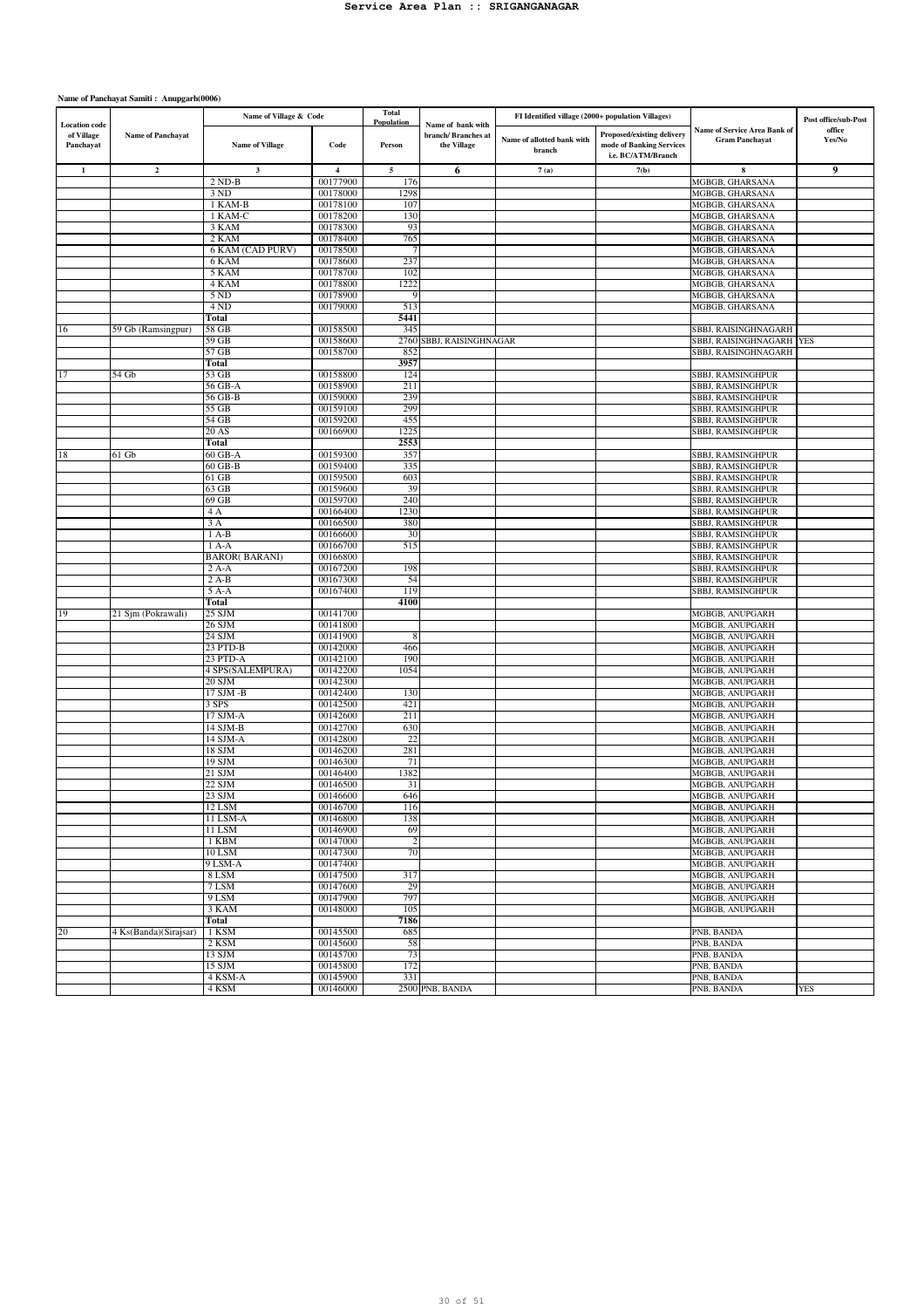| <b>Location</b> code    |                      | Name of Village & Code |                         | <b>Total</b><br>Population | Name of bank with                 | FI Identified village (2000+ population Villages) |                                                                              |                                                       | Post office/sub-Post |
|-------------------------|----------------------|------------------------|-------------------------|----------------------------|-----------------------------------|---------------------------------------------------|------------------------------------------------------------------------------|-------------------------------------------------------|----------------------|
| of Village<br>Panchayat | Name of Panchayat    | <b>Name of Village</b> | Code                    | Person                     | branch/Branches at<br>the Village | Name of allotted bank with<br>branch              | Proposed/existing delivery<br>mode of Banking Services<br>i.e. BC/ATM/Branch | Name of Service Area Bank of<br><b>Gram Panchayat</b> | office<br>Yes/No     |
| $\mathbf{1}$            | $\mathbf 2$          | $\mathbf 3$            | $\overline{\mathbf{4}}$ | 5                          | 6                                 | 7(a)                                              | 7(b)                                                                         | 8                                                     | 9                    |
|                         |                      | 16 SJM                 | 00146100                | 182                        |                                   |                                                   |                                                                              | PNB, BANDA                                            |                      |
|                         |                      | 5 LSM-A                | 00147700                | 17                         |                                   |                                                   |                                                                              | PNB, BANDA<br>PNB, BANDA                              |                      |
|                         |                      | 6 LSM<br>2 KAM         | 00147800<br>00148100    | 132<br>238                 |                                   |                                                   |                                                                              | PNB, BANDA                                            |                      |
|                         |                      | 1 KAM                  | 00148900                | 164                        |                                   |                                                   |                                                                              | PNB, BANDA                                            |                      |
|                         |                      | 4 LSM-A                | 00149000                | 493                        |                                   |                                                   |                                                                              | PNB, BANDA                                            |                      |
|                         |                      | 4 LSM                  | 00149100                | 476                        |                                   |                                                   |                                                                              | PNB, BANDA                                            |                      |
|                         |                      | 3 LSM                  | 00149400                | 16                         |                                   |                                                   |                                                                              | PNB, BANDA                                            |                      |
|                         |                      | 5 LSM                  | 00149500                | 968                        |                                   |                                                   |                                                                              | PNB, BANDA                                            |                      |
|                         |                      | 3 KSM<br>20 APD        | 00149600<br>00149900    | 199<br>337                 |                                   |                                                   |                                                                              | PNB, BANDA<br>PNB, BANDA                              |                      |
|                         |                      | Total                  |                         | 7041                       |                                   |                                                   |                                                                              |                                                       |                      |
| 21                      | 1 Lsm (Banda Colony) | 25 APD-B               | 00148800                | 175                        |                                   |                                                   |                                                                              | PNB, BANDA                                            |                      |
|                         |                      | $25$ APD $(A)$         | 00149200                | 67                         |                                   |                                                   |                                                                              | PNB, BANDA                                            |                      |
|                         |                      | 2 LSM                  | 00149300                | 153                        |                                   |                                                   |                                                                              | PNB, BANDA                                            |                      |
|                         |                      | 1 LSM                  | 00149700                | 1752                       |                                   |                                                   |                                                                              | PNB, BANDA                                            |                      |
|                         |                      | $1$ LSM -A             | 00149800                | 106                        |                                   |                                                   |                                                                              | PNB, BANDA                                            |                      |
|                         |                      | 21 APD-B<br>19 APD     | 00150000<br>00150100    | 397<br>318                 |                                   |                                                   |                                                                              | PNB, BANDA<br>PNB, BANDA                              |                      |
|                         |                      | 21 APD-A               | 00151500                | 155                        |                                   |                                                   |                                                                              | PNB, BANDA                                            |                      |
|                         |                      | 22 APD                 | 00151600                | 86                         |                                   |                                                   |                                                                              | PNB, BANDA                                            |                      |
|                         |                      | 23 APD                 | 00151800                | 115                        |                                   |                                                   |                                                                              | PNB, BANDA                                            |                      |
|                         |                      | 24 APD-A               | 00151900                | 277                        |                                   |                                                   |                                                                              | PNB, BANDA                                            |                      |
|                         |                      | 24 APD                 | 00152000                | 45                         |                                   |                                                   |                                                                              | PNB, BANDA                                            |                      |
|                         |                      | 3 APM<br>6 APM         | 00152100<br>00152200    | 114<br>28                  |                                   |                                                   |                                                                              | PNB, BANDA<br>PNB, BANDA                              |                      |
|                         |                      | 7 APM                  | 00152300                | 287                        |                                   |                                                   |                                                                              | PNB, BANDA                                            |                      |
|                         |                      | 7 APM-A                | 00152400                | 765                        |                                   |                                                   |                                                                              | PNB, BANDA                                            |                      |
|                         |                      | 5 APM-B                | 00152500                | 120                        |                                   |                                                   |                                                                              | PNB, BANDA                                            |                      |
|                         |                      | 5 APM-A                | 00152600                | 91                         |                                   |                                                   |                                                                              | PNB, BANDA                                            |                      |
|                         |                      | 4 APM                  | 00152800                | 171                        |                                   |                                                   |                                                                              | PNB, BANDA                                            |                      |
|                         |                      | 2 APM                  | 00152900<br>00153000    | 383<br>100                 |                                   |                                                   |                                                                              | PNB, BANDA                                            |                      |
|                         |                      | 1 APM<br>Total         |                         | 5705                       |                                   |                                                   |                                                                              | PNB, BANDA                                            |                      |
| 22                      | 11 P (Patroda)       | 12 P                   | 00169400                | 391                        |                                   |                                                   |                                                                              | OBC, PATRODA                                          |                      |
|                         |                      | 1 H                    | 00170900                | 152                        |                                   |                                                   |                                                                              | OBC, PATRODA                                          |                      |
|                         |                      | 4 H                    | 00171000                | 223                        |                                   |                                                   |                                                                              | OBC, PATRODA                                          |                      |
|                         |                      | 6 H                    | 00174200                | 1884                       |                                   |                                                   |                                                                              | OBC, PATRODA                                          |                      |
|                         |                      | 5 H                    | 00174900                | 146                        |                                   |                                                   |                                                                              | OBC, PATRODA                                          |                      |
|                         |                      | 3 H<br>2 H             | 00175000<br>00175100    | 87<br>99                   |                                   |                                                   |                                                                              | OBC, PATRODA<br>OBC, PATRODA                          |                      |
|                         |                      | 11 P                   | 00175700                | 3483                       | OBC, PATRODA                      |                                                   |                                                                              | OBC, PATRODA                                          | YES                  |
|                         |                      | 9P                     | 00175800                | 172                        |                                   |                                                   |                                                                              | OBC, PATRODA                                          |                      |
|                         |                      | Total                  |                         | 6637                       |                                   |                                                   |                                                                              |                                                       |                      |
| 23                      | 6Р                   | 6 K-A                  | 00164200                | 183                        |                                   |                                                   |                                                                              | OBC, PATRODA                                          |                      |
|                         |                      | 1 P                    | 00168300                | 498                        |                                   |                                                   |                                                                              | OBC, PATRODA                                          |                      |
|                         |                      | $1 K-A$<br>$1 K-B$     | 00168400<br>00168500    | 265<br>76                  |                                   |                                                   |                                                                              | OBC, PATRODA<br>OBC, PATRODA                          |                      |
|                         |                      | 2P                     | 00168600                | 417                        |                                   |                                                   |                                                                              | OBC, PATRODA                                          |                      |
|                         |                      | 4 K-A                  | 00168700                | 407                        |                                   |                                                   |                                                                              | OBC, PATRODA                                          |                      |
|                         |                      | $4 K-D$                | 00168800                | 277                        |                                   |                                                   |                                                                              | OBC, PATRODA                                          |                      |
|                         |                      | 2 P-A                  | 00168900                | 314                        |                                   |                                                   |                                                                              | OBC, PATRODA                                          |                      |
|                         |                      | 4 P                    | 00169000                | 256                        |                                   |                                                   |                                                                              | OBC, PATRODA                                          |                      |
|                         |                      | 6 P                    | 00169100                | 1819                       |                                   |                                                   |                                                                              | OBC, PATRODA                                          |                      |
|                         |                      | 8 P<br>10 P            | 00169200<br>00169300    | 124<br>284                 |                                   |                                                   |                                                                              | OBC, PATRODA<br>OBC, PATRODA                          |                      |
|                         |                      | 7 P                    | 00176200                | 325                        |                                   |                                                   |                                                                              | OBC, PATRODA                                          |                      |
|                         |                      | 5 P                    | 00176300                | 813                        |                                   |                                                   |                                                                              | OBC, PATRODA                                          |                      |
|                         |                      | 3P                     | 00176400                | 291                        |                                   |                                                   |                                                                              | OBC, PATRODA                                          |                      |
|                         |                      | Total                  |                         | 6349                       |                                   |                                                   |                                                                              |                                                       |                      |
| 24                      | 12 H (Hisamaki)      | 7 H                    | 00171100                | 121                        |                                   |                                                   |                                                                              | OBC, PATRODA                                          |                      |
|                         |                      | 9H                     | 00171200<br>00171300    | 62                         |                                   |                                                   |                                                                              | OBC, PATRODA<br>OBC, PATRODA                          |                      |
|                         |                      | 13 H<br>15H            | 00171400                | 656                        |                                   |                                                   |                                                                              | OBC, PATRODA                                          |                      |
|                         |                      | 17H                    | 00171500                | 81                         |                                   |                                                   |                                                                              | OBC, PATRODA                                          |                      |
|                         |                      | 19H                    | 00171600                |                            |                                   |                                                   |                                                                              | OBC, PATRODA                                          |                      |
|                         |                      | 20H                    | 00171700                |                            |                                   |                                                   |                                                                              | OBC, PATRODA                                          |                      |
|                         |                      | 21H                    | 00171800                |                            |                                   |                                                   |                                                                              | OBC, PATRODA                                          |                      |
|                         |                      | $3 AM-B$               | 00171900                | 41                         |                                   |                                                   |                                                                              | OBC, PATRODA                                          |                      |
|                         |                      | 2 AM                   | 00172000                |                            |                                   |                                                   |                                                                              | OBC, PATRODA                                          |                      |
|                         |                      | 1 AM<br>3 AM-A         | 00172100<br>00172600    | 135                        |                                   |                                                   |                                                                              | OBC, PATRODA<br>OBC, PATRODA                          |                      |
|                         |                      |                        |                         |                            |                                   |                                                   |                                                                              |                                                       |                      |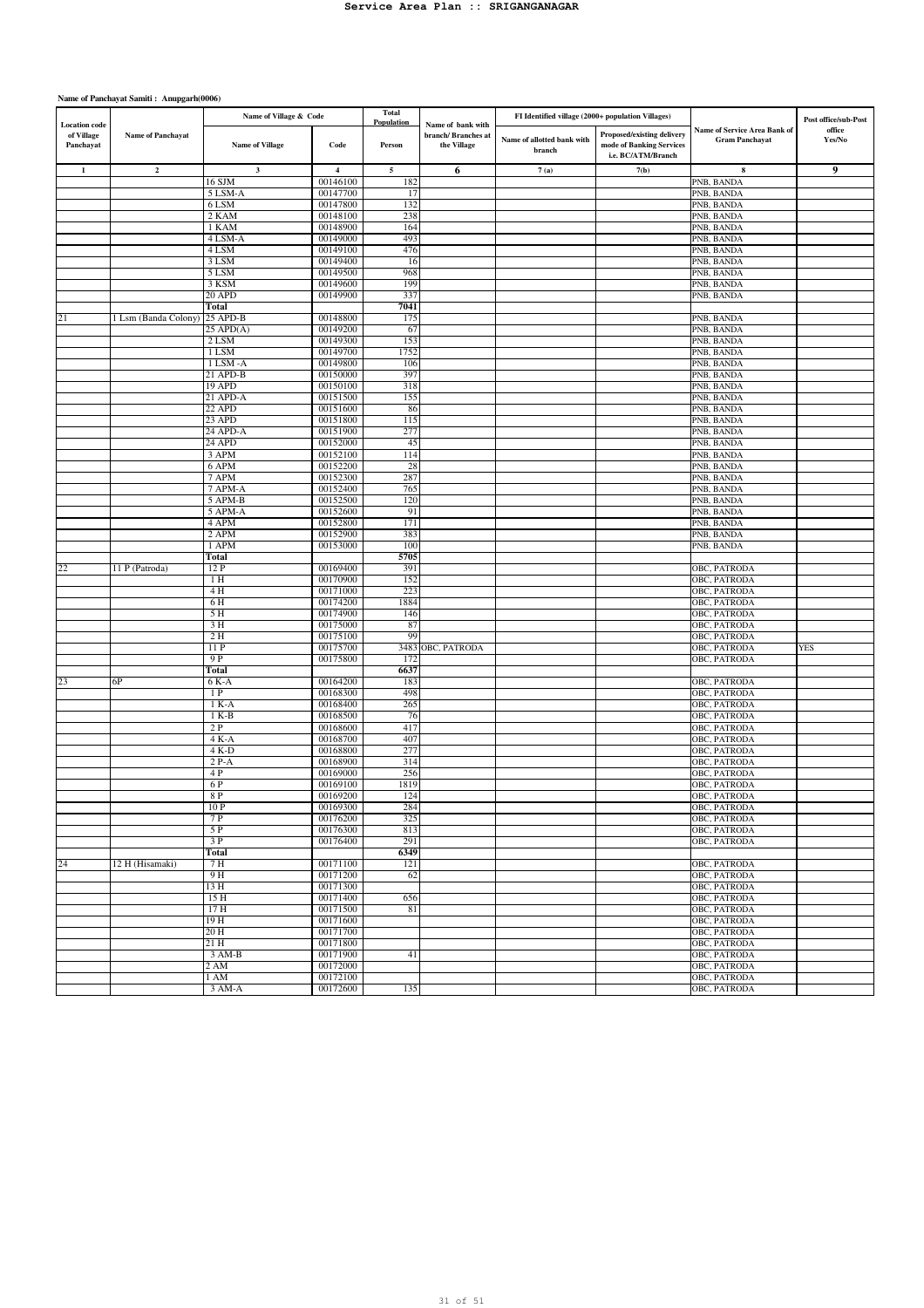|                                                 |                          | Name of Village & Code |                         | Total                |                                                         | FI Identified village (2000+ population Villages) |                                                                              |                                                       | Post office/sub-Post |
|-------------------------------------------------|--------------------------|------------------------|-------------------------|----------------------|---------------------------------------------------------|---------------------------------------------------|------------------------------------------------------------------------------|-------------------------------------------------------|----------------------|
| <b>Location</b> code<br>of Village<br>Panchayat | <b>Name of Panchayat</b> | <b>Name of Village</b> | Code                    | Population<br>Person | Name of bank with<br>branch/ Branches at<br>the Village | Name of allotted bank with<br>branch              | Proposed/existing delivery<br>mode of Banking Services<br>i.e. BC/ATM/Branch | Name of Service Area Bank of<br><b>Gram Panchayat</b> | office<br>Yes/No     |
| $\mathbf{1}$                                    | $\mathbf{2}$             | $\mathbf{3}$           | $\overline{\mathbf{4}}$ | $\sqrt{5}$           | 6                                                       | 7(a)                                              | 7(b)                                                                         | 8                                                     | 9                    |
|                                                 |                          | 18 H                   | 00173000                | 419                  |                                                         |                                                   |                                                                              | OBC, PATRODA                                          |                      |
|                                                 |                          | 16 H                   | 00173100                | 148                  |                                                         |                                                   |                                                                              | OBC, PATRODA                                          |                      |
|                                                 |                          | 14 H                   | 00173400                | 12                   |                                                         |                                                   |                                                                              | OBC, PATRODA                                          |                      |
|                                                 |                          | 12 H                   | 00173500                | 2126                 |                                                         | OBC, PATRODA                                      | BС                                                                           | OBC, PATRODA                                          | <b>YES</b>           |
|                                                 |                          | 11 H<br>10 H           | 00173700<br>00174000    | 124<br>105           |                                                         |                                                   |                                                                              | OBC, PATRODA<br>OBC, PATRODA                          |                      |
|                                                 |                          | 8 H                    | 00174100                | 53                   |                                                         |                                                   |                                                                              | OBC, PATRODA                                          |                      |
|                                                 |                          | Total                  |                         | 4083                 |                                                         |                                                   |                                                                              |                                                       |                      |
| 25                                              | 18 P                     | 13 K                   | 00162700                | 373                  |                                                         |                                                   |                                                                              | OBC, PATRODA                                          |                      |
|                                                 |                          | 16 K                   | 00162900                |                      |                                                         |                                                   |                                                                              | OBC, PATRODA                                          |                      |
|                                                 |                          | 3 PM<br>14 K           | 00163000<br>00163100    | 78<br>641            |                                                         |                                                   |                                                                              | OBC, PATRODA<br>OBC, PATRODA                          |                      |
|                                                 |                          | 11 K                   | 00163200                | 248                  |                                                         |                                                   |                                                                              | OBC, PATRODA                                          |                      |
|                                                 |                          | 17 P                   | 00169700                | 89                   |                                                         |                                                   |                                                                              | OBC, PATRODA                                          |                      |
|                                                 |                          | 1 PM                   | 00169800                | 104                  |                                                         |                                                   |                                                                              | OBC, PATRODA                                          |                      |
|                                                 |                          | 2 PM                   | 00169900                | 95                   |                                                         |                                                   |                                                                              | OBC, PATRODA                                          |                      |
|                                                 |                          | 23P                    | 00170000                | 49                   |                                                         |                                                   |                                                                              | OBC, PATRODA                                          |                      |
|                                                 |                          | 24 P                   | 00170100                | 35                   |                                                         |                                                   |                                                                              | OBC, PATRODA                                          |                      |
|                                                 |                          | 22 P<br>21 P           | 00170200<br>00170300    | 325<br>80            |                                                         |                                                   |                                                                              | OBC, PATRODA<br>OBC, PATRODA                          |                      |
|                                                 |                          | 18 P                   | 00170400                | 763                  |                                                         |                                                   |                                                                              | OBC, PATRODA                                          |                      |
|                                                 |                          | 20 P                   | 00170500                | 268                  |                                                         |                                                   |                                                                              | OBC, PATRODA                                          |                      |
|                                                 |                          | 19 P                   | 00170600                | 169                  |                                                         |                                                   |                                                                              | OBC, PATRODA                                          |                      |
|                                                 |                          | 16 P                   | 00170700                | 1009                 |                                                         |                                                   |                                                                              | OBC, PATRODA                                          |                      |
|                                                 |                          | Total                  |                         | 4326                 |                                                         |                                                   |                                                                              |                                                       |                      |
| 26                                              | 90Gb                     | 90 GB<br>91 GB         | 00152700<br>00154300    | 431<br>379           |                                                         |                                                   |                                                                              | SBBJ, ADB, ANUPGARH<br>SBBJ, ADB, ANUPGARH            |                      |
|                                                 |                          | 92 GB                  | 00154400                | 187                  |                                                         |                                                   |                                                                              | SBBJ, ADB, ANUPGARH                                   |                      |
|                                                 |                          | 94 GB                  | 00154500                | 19                   |                                                         |                                                   |                                                                              | SBBJ, ADB, ANUPGARH                                   |                      |
|                                                 |                          | 5 MSR                  | 00155900                | 23                   |                                                         |                                                   |                                                                              | SBBJ, ADB, ANUPGARH                                   |                      |
|                                                 |                          | 4 MSR                  | 00156000                | 1032                 |                                                         |                                                   |                                                                              | SBBJ, ADB, ANUPGARH                                   |                      |
|                                                 |                          | 93 GB                  | 00156100                | 280                  |                                                         |                                                   |                                                                              | SBBJ, ADB, ANUPGARH                                   |                      |
|                                                 |                          | 3 MSR<br>89 GB         | 00156200<br>00156300    | 270<br>813           |                                                         |                                                   |                                                                              | SBBJ, ADB, ANUPGARH<br>SBBJ, ADB, ANUPGARH            |                      |
|                                                 |                          | 2 MSR (RURAL)          | 00156400                | 376                  |                                                         |                                                   |                                                                              | SBBJ, ADB, ANUPGARH                                   |                      |
|                                                 |                          | 88 GB                  | 00156500                | 630                  |                                                         |                                                   |                                                                              | SBBJ, ADB, ANUPGARH                                   |                      |
|                                                 |                          | <b>Total</b>           |                         | 4440                 |                                                         |                                                   |                                                                              |                                                       |                      |
|                                                 | 27 A                     | 33 A                   | 00154800                | 8                    |                                                         |                                                   |                                                                              | SBBJ, ADB, ANUPGARH                                   |                      |
|                                                 |                          | 35 A                   | 00154900<br>00155000    | $\overline{c}$       |                                                         |                                                   |                                                                              | SBBJ, ADB, ANUPGARH                                   |                      |
|                                                 |                          | 34 A<br>32 A           | 00155100                | 340                  |                                                         |                                                   |                                                                              | SBBJ, ADB, ANUPGARH<br>SBBJ, ADB, ANUPGARH            |                      |
|                                                 |                          | 31 A                   | 00155200                | 43                   |                                                         |                                                   |                                                                              | SBBJ, ADB, ANUPGARH                                   |                      |
|                                                 |                          | $\overline{29}$ A      | 00155300                | 63                   |                                                         |                                                   |                                                                              | SBBJ, ADB, ANUPGARH                                   |                      |
|                                                 |                          | 30 A                   | 00155400                | 154                  |                                                         |                                                   |                                                                              | SBBJ, ADB, ANUPGARH                                   |                      |
|                                                 |                          | 27 A                   | 00155500                |                      |                                                         | 2133 SBBJ, ADB, ANUPGSBBJ, ADB, ANUPGARH BC       |                                                                              | SBBJ, ADB, ANUPGARH                                   | YES                  |
|                                                 |                          | 28 A                   | 00155600                | 208                  |                                                         |                                                   |                                                                              | SBBJ, ADB, ANUPGARH                                   |                      |
|                                                 |                          | 6 MSR<br>26 A          | 00155700<br>00155800    | 833<br>1212          |                                                         |                                                   |                                                                              | SBBJ, ADB, ANUPGARH<br>SBBJ, ADB, ANUPGARH            |                      |
|                                                 |                          | 24 A-A                 | 00162000                | 116                  |                                                         |                                                   |                                                                              | SBBJ, ADB, ANUPGARH                                   |                      |
|                                                 |                          | 24 A-B                 | 00162100                | 263                  |                                                         |                                                   |                                                                              | SBBJ, ADB, ANUPGARH                                   |                      |
|                                                 |                          | 25 A-A                 | 00162300                | 108                  |                                                         |                                                   |                                                                              | SBBJ, ADB, ANUPGARH                                   |                      |
|                                                 |                          | 25 A-B                 | 00162400                | 234                  |                                                         |                                                   |                                                                              | SBBJ, ADB, ANUPGARH                                   |                      |
|                                                 |                          | 10 K<br>12 K           | 00162500<br>00162600    | 534<br>265           |                                                         |                                                   |                                                                              | SBBJ, ADB, ANUPGARH                                   |                      |
|                                                 |                          | 15 K                   | 00162800                |                      |                                                         |                                                   |                                                                              | SBBJ, ADB, ANUPGARH<br>SBBJ, ADB, ANUPGARH            |                      |
|                                                 |                          | Total                  |                         | 6516                 |                                                         |                                                   |                                                                              |                                                       |                      |
|                                                 |                          |                        |                         |                      |                                                         |                                                   |                                                                              |                                                       |                      |
| 28                                              | 30 Apd                   | 4 KAM                  | 00147200                | 903                  |                                                         |                                                   |                                                                              | SBBJ, ADB, ANUPGARH                                   |                      |
|                                                 |                          | $5$ KAM $(B)$          | 00148200                | 185                  |                                                         |                                                   |                                                                              | SBBJ, ADB, ANUPGARH                                   |                      |
|                                                 |                          | $5$ KAM $(A)$          | 00148300                | 70                   |                                                         |                                                   |                                                                              | SBBJ, ADB, ANUPGARH<br>SBBJ, ADB, ANUPGARH            |                      |
|                                                 |                          | 2 BNM<br>29 APD        | 00148400<br>00148500    | 283                  |                                                         |                                                   |                                                                              | SBBJ, ADB, ANUPGARH                                   |                      |
|                                                 |                          | $27$ APD-B             | 00148600                | 125                  |                                                         |                                                   |                                                                              | SBBJ, ADB, ANUPGARH                                   |                      |
|                                                 |                          | 27 APD-A               | 00148700                | 82                   |                                                         |                                                   |                                                                              | SBBJ, ADB, ANUPGARH                                   |                      |
|                                                 |                          | 26 APD                 | 00153100                | 659                  |                                                         |                                                   |                                                                              | SBBJ, ADB, ANUPGARH                                   |                      |
|                                                 |                          | 28 APD-A               | 00153200                | 373                  |                                                         |                                                   |                                                                              | SBBJ, ADB, ANUPGARH                                   |                      |
|                                                 |                          | 28 APD-B               | 00153300                | 97                   |                                                         |                                                   |                                                                              | SBBJ, ADB, ANUPGARH                                   |                      |
|                                                 |                          | 30 APD<br>31 APD-B     | 00153400<br>00153500    | 1248                 |                                                         |                                                   |                                                                              | SBBJ, ADB, ANUPGARH<br>SBBJ, ADB, ANUPGARH            |                      |
|                                                 |                          | 31 APD-A               | 00153600                |                      |                                                         |                                                   |                                                                              | SBBJ, ADB, ANUPGARH                                   |                      |
|                                                 |                          | 1 BNM                  | 00153700                |                      |                                                         |                                                   |                                                                              | SBBJ, ADB, ANUPGARH                                   |                      |
|                                                 |                          | 32 APD                 | 00153800                |                      |                                                         |                                                   |                                                                              | SBBJ, ADB, ANUPGARH                                   |                      |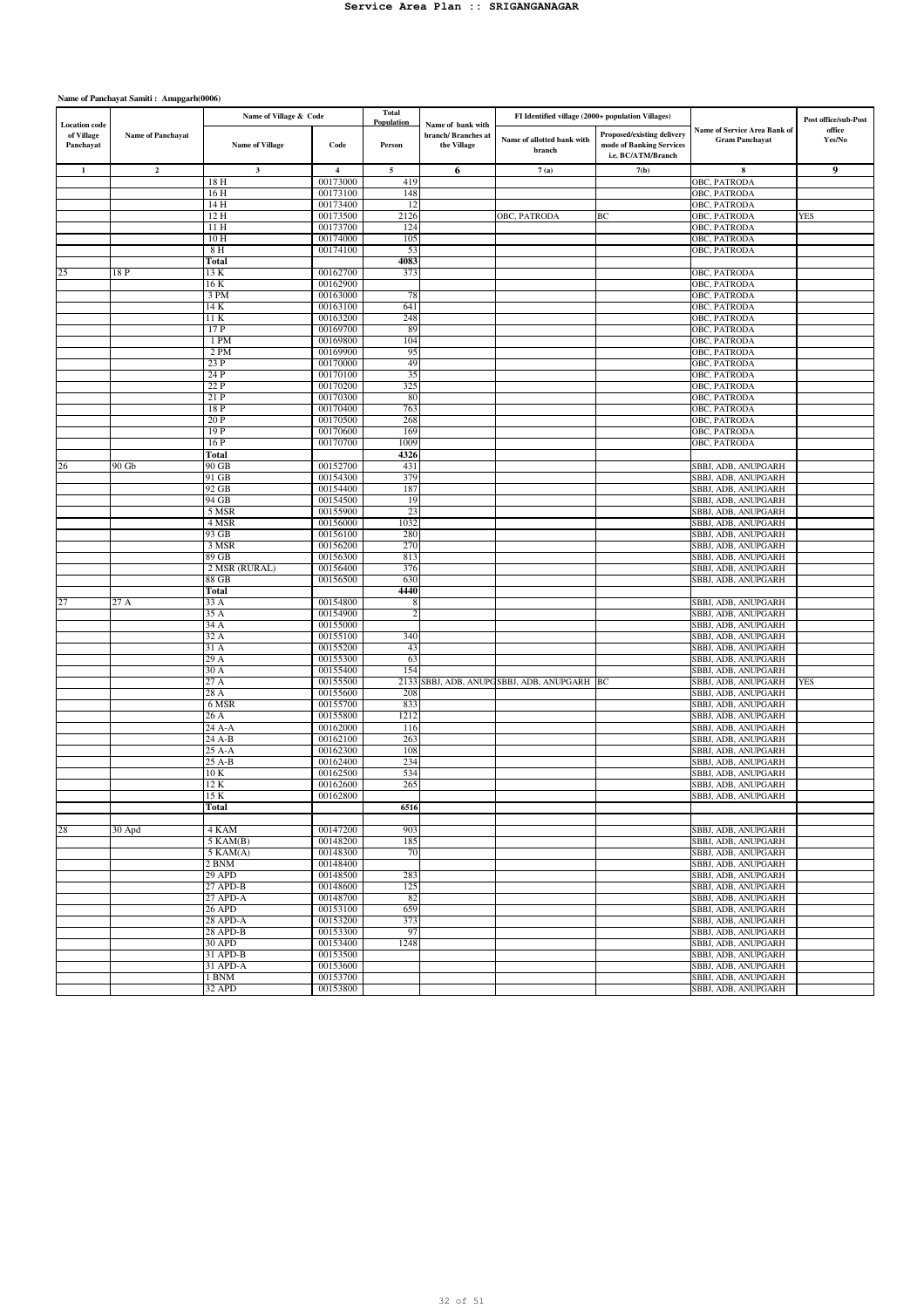|                                                 |                    | Name of Village & Code    |                         | Total<br>Population |                                                         | FI Identified village (2000+ population Villages) |                                                                              |                                                       | Post office/sub-Post |
|-------------------------------------------------|--------------------|---------------------------|-------------------------|---------------------|---------------------------------------------------------|---------------------------------------------------|------------------------------------------------------------------------------|-------------------------------------------------------|----------------------|
| <b>Location</b> code<br>of Village<br>Panchayat | Name of Panchayat  | <b>Name of Village</b>    | Code                    | Person              | Name of bank with<br>branch/ Branches at<br>the Village | Name of allotted bank with<br>branch              | Proposed/existing delivery<br>mode of Banking Services<br>i.e. BC/ATM/Branch | Name of Service Area Bank of<br><b>Gram Panchayat</b> | office<br>Yes/No     |
| $\mathbf{1}$                                    | $\mathbf 2$        | $\mathbf{3}$              | $\overline{\mathbf{4}}$ | 5                   | 6                                                       | 7(a)                                              | 7(b)                                                                         | 8                                                     | 9                    |
|                                                 |                    | 34 APD                    | 00153900                | 29                  |                                                         |                                                   |                                                                              | SBBJ, ADB, ANUPGARH                                   |                      |
|                                                 |                    | 33 APD                    | 00154000                | 65                  |                                                         |                                                   |                                                                              | SBBJ, ADB, ANUPGARH                                   |                      |
|                                                 |                    | 1 BSM                     | 00154100                | 569                 |                                                         |                                                   |                                                                              | SBBJ, ADB, ANUPGARH                                   |                      |
|                                                 |                    | 2 BSM                     | 00154200                | 130                 |                                                         |                                                   |                                                                              | SBBJ, ADB, ANUPGARH                                   |                      |
|                                                 |                    | <b>36 APD</b><br>2 KBS    | 00154600<br>00147100    |                     |                                                         |                                                   |                                                                              | SBBJ, ADB, ANUPGARH<br>SBBJ, ADB, ANUPGARH            |                      |
|                                                 |                    | 35 APD                    | 00154700                |                     |                                                         |                                                   |                                                                              | SBBJ, ADB, ANUPGARH                                   |                      |
|                                                 |                    | Total                     |                         | 4818                |                                                         |                                                   |                                                                              |                                                       |                      |
| 29                                              | 65 Gb(29)          | 3 RTM                     | 00158200                | 178                 |                                                         |                                                   |                                                                              | SBBJ, RAMSINGHPUR                                     |                      |
|                                                 |                    | 1 RTM                     | 00158300                | 115                 |                                                         |                                                   |                                                                              | SBBJ, RAMSINGHPUR                                     |                      |
|                                                 |                    | 64 GB                     | 00158400                | 349                 |                                                         |                                                   |                                                                              | <b>SBBJ, RAMSINGHPUR</b>                              |                      |
|                                                 |                    | 62 GB-B                   | 00159800                | 174                 |                                                         |                                                   |                                                                              | <b>SBBJ, RAMSINGHPUR</b>                              |                      |
|                                                 |                    | 62 GB-A                   | 00159900                | 254                 |                                                         |                                                   |                                                                              | SBBJ, RAMSINGHPUR                                     |                      |
|                                                 |                    | 65 GB                     | 00160000                | 413                 |                                                         |                                                   |                                                                              | SBBJ, RAMSINGHPUR                                     |                      |
|                                                 |                    | 66 GB                     | 00160100                | 638                 |                                                         |                                                   |                                                                              | SBBJ, RAMSINGHPUR                                     |                      |
|                                                 |                    | Total                     |                         | 2121                |                                                         |                                                   |                                                                              |                                                       |                      |
| 30                                              | $72$ Gb            | 73 GB                     | 00157800                | 256                 |                                                         |                                                   |                                                                              | SBBJ, ADB, ANUPGARH                                   |                      |
|                                                 |                    | 72 GB                     | 00157900                | 518                 |                                                         |                                                   |                                                                              | SBBJ, ADB, ANUPGARH                                   |                      |
|                                                 |                    | $71$ GB<br>$67$ GB        | 00158000<br>00160200    | 545<br>354          |                                                         |                                                   |                                                                              | SBBJ, ADB, ANUPGARH<br>SBBJ, ADB, ANUPGARH            |                      |
|                                                 |                    | 68/1 GB                   | 00160300                | 439                 |                                                         |                                                   |                                                                              | SBBJ, ADB, ANUPGARH                                   |                      |
|                                                 |                    | 68/2 GB                   | 00160400                | 603                 |                                                         |                                                   |                                                                              | SBBJ, ADB, ANUPGARH                                   |                      |
|                                                 |                    | 68/3 GB                   | 00160500                | 182                 |                                                         |                                                   |                                                                              | SBBJ, ADB, ANUPGARH                                   |                      |
|                                                 |                    | 70 GB                     | 00160600                | 462                 |                                                         |                                                   |                                                                              | SBBJ, ADB, ANUPGARH                                   |                      |
|                                                 |                    | Total                     |                         | 3359                |                                                         |                                                   |                                                                              |                                                       |                      |
| 31                                              | 17 Mda             | $10$ GD-B                 | 00215000                | 57                  |                                                         |                                                   |                                                                              | OBC, SATRANA                                          |                      |
|                                                 |                    | 10 GD-A                   | 00215100                | 185                 |                                                         |                                                   |                                                                              | OBC, SATRANA                                          |                      |
|                                                 |                    | 9 GD-B                    | 00215200                | 388                 |                                                         |                                                   |                                                                              | OBC, SATRANA                                          |                      |
|                                                 |                    | 9 GD-A                    | 00215300                | 421                 |                                                         |                                                   |                                                                              | <b>OBC, SATRANA</b>                                   |                      |
|                                                 |                    | 6 GD                      | 00215800                | 661                 |                                                         |                                                   |                                                                              | OBC, SATRANA                                          |                      |
|                                                 |                    | $22 \text{ MD}$           | 00215900                | 1342                |                                                         |                                                   |                                                                              | OBC, SATRANA                                          |                      |
|                                                 |                    | 20 MD-B<br>20 MD-A        | 00216000<br>00216100    | 161                 |                                                         |                                                   |                                                                              | OBC, SATRANA                                          |                      |
|                                                 |                    | 19MD                      | 00216200                | 60<br>658           |                                                         |                                                   |                                                                              | OBC, SATRANA<br>OBC, SATRANA                          |                      |
|                                                 |                    | 17 MD-B                   | 00216300                | 116                 |                                                         |                                                   |                                                                              | OBC, SATRANA                                          |                      |
|                                                 |                    | 17 MD-A                   | 00216400                | 1134                |                                                         |                                                   |                                                                              | OBC, SATRANA                                          |                      |
|                                                 |                    | 16 MD                     | 00216500                | 62                  |                                                         |                                                   |                                                                              | OBC, SATRANA                                          |                      |
|                                                 |                    | 14 MD                     | 00216600                | 990                 |                                                         |                                                   |                                                                              | OBC, SATRANA                                          |                      |
|                                                 |                    | 11 MD                     | 00216700                | 1871                |                                                         |                                                   |                                                                              | OBC, SATRANA                                          |                      |
|                                                 |                    | 1 STR                     | 00216800                | 392                 |                                                         |                                                   |                                                                              | OBC, SATRANA                                          |                      |
|                                                 |                    | 2 STR                     | 00216900                | 2983                |                                                         | OBC, SATRANA                                      | BС                                                                           | OBC, SATRANA                                          | <b>YES</b>           |
|                                                 |                    | Total                     |                         | 11481               |                                                         |                                                   |                                                                              |                                                       |                      |
| 32                                              | 17 Knd (Khanuwali) | <b>22 KND</b>             | 00184000                | 40                  |                                                         |                                                   |                                                                              | PNB, 365 HEAD                                         |                      |
|                                                 |                    | <b>21 KND</b>             | 00184100                | 220                 |                                                         |                                                   |                                                                              | PNB, 365 HEAD                                         |                      |
|                                                 |                    | <b>20 KND</b><br>19 KND-B | 00184200<br>00184300    | 464<br>44           |                                                         |                                                   |                                                                              | PNB, 365 HEAD<br>PNB, 365 HEAD                        |                      |
|                                                 |                    | 19 KND-A                  | 00184400                | 50                  |                                                         |                                                   |                                                                              | PNB, 365 HEAD                                         |                      |
|                                                 |                    | <b>18 KND</b>             | 00184500                | 363                 |                                                         |                                                   |                                                                              | PNB, 365 HEAD                                         |                      |
|                                                 |                    | 17 KND-B                  | 00184600                | 123                 |                                                         |                                                   |                                                                              | PNB, 365 HEAD                                         |                      |
|                                                 |                    | 17 KND-A                  | 00184700                | 2413                |                                                         | PNB, 365 HEAD                                     | BС                                                                           | PNB, 365 HEAD                                         | <b>YES</b>           |
|                                                 |                    | 15 KND-B                  | 00184800                | 798                 |                                                         |                                                   |                                                                              | PNB, 365 HEAD                                         |                      |
|                                                 |                    | <b>15 KND-A</b>           | 00184900                | 281                 |                                                         |                                                   |                                                                              | PNB, 365 HEAD                                         |                      |
|                                                 |                    | <b>14 KND-A</b>           | 00187300                | 171                 |                                                         |                                                   |                                                                              | PNB, 365 HEAD                                         |                      |
|                                                 |                    | 14 KND-B                  | 00187400                | 126                 |                                                         |                                                   |                                                                              | PNB, 365 HEAD                                         |                      |
|                                                 |                    | <b>16 KND-A</b>           | 00187500                | 94                  |                                                         |                                                   |                                                                              | PNB, 365 HEAD                                         |                      |
|                                                 |                    | 16 KND-B                  | 00187600                | 104                 |                                                         |                                                   |                                                                              | PNB, 365 HEAD                                         |                      |
|                                                 |                    | 2 KNM II-A                | 00187700                | 45                  |                                                         |                                                   |                                                                              | PNB, 365 HEAD                                         |                      |
|                                                 |                    | 2 KNM II-B<br>1 KNM II-B  | 00187800                |                     |                                                         |                                                   |                                                                              | PNB, 365 HEAD                                         |                      |
|                                                 |                    | 1 KNM II-A                | 00187900<br>00188000    | 26<br>855           |                                                         |                                                   |                                                                              | PNB, 365 HEAD<br>PNB, 365 HEAD                        |                      |
|                                                 |                    | 4 KNM I                   | 00188100                | 19                  |                                                         |                                                   |                                                                              | PNB, 365 HEAD                                         |                      |
|                                                 |                    | 2 KNM I-B                 | 00188200                | 46                  |                                                         |                                                   |                                                                              | PNB, 365 HEAD                                         |                      |
|                                                 |                    | 2 KNM I-A                 | 00188300                | 134                 |                                                         |                                                   |                                                                              | PNB, 365 HEAD                                         |                      |
|                                                 |                    | 1 KNM I-A                 | 00188400                | 72                  |                                                         |                                                   |                                                                              | PNB, 365 HEAD                                         |                      |
|                                                 |                    | 1 KNM I-B                 | 00188500                | 50                  |                                                         |                                                   |                                                                              | PNB, 365 HEAD                                         |                      |
|                                                 |                    | 3 KNM I                   | 00188600                | 156                 |                                                         |                                                   |                                                                              | PNB, 365 HEAD                                         |                      |
|                                                 |                    | 5 KNM I                   | 00188700                | 28                  |                                                         |                                                   |                                                                              | PNB, 365 HEAD                                         |                      |
|                                                 |                    | 3 BD                      | 00197000                | 248                 |                                                         |                                                   |                                                                              | PNB, 365 HEAD                                         |                      |
|                                                 |                    | 4 BD-A                    | 00197100                | 110                 |                                                         |                                                   |                                                                              | PNB, 365 HEAD                                         |                      |
|                                                 |                    | $4 BD-B$                  | 00197200                | 75                  |                                                         |                                                   |                                                                              | PNB, 365 HEAD                                         |                      |
|                                                 |                    | 5 BD-A                    | 00197300                | 152                 |                                                         |                                                   |                                                                              | PNB, 365 HEAD                                         |                      |
|                                                 |                    | 5 BD-B                    | 00197400                | 351                 |                                                         |                                                   |                                                                              | PNB, 365 HEAD                                         |                      |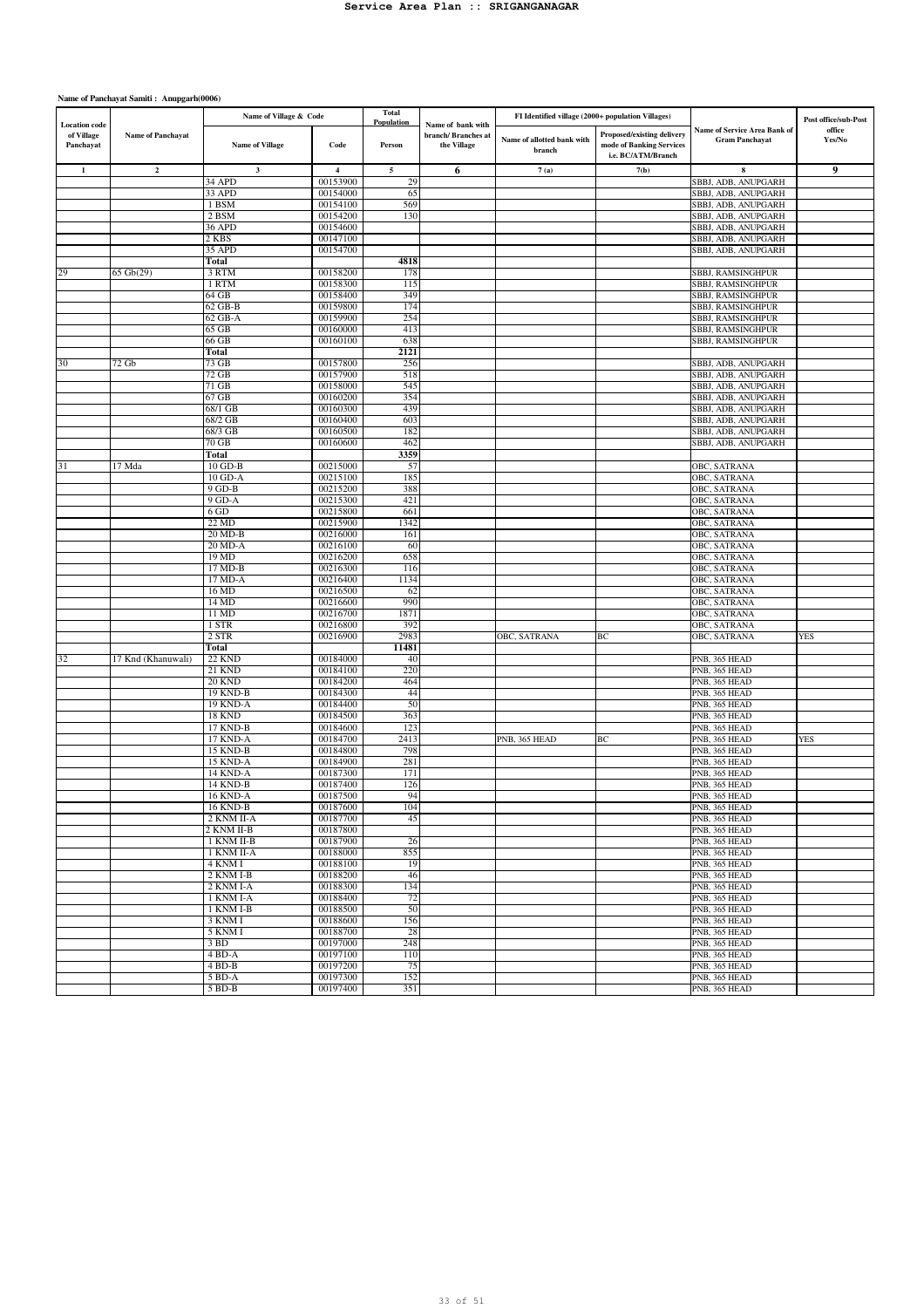|                                                 |                   | Name of Village & Code |                         | Total<br>Population |                                                         | FI Identified village (2000+ population Villages) |                                                                              |                                                       | Post office/sub-Post |
|-------------------------------------------------|-------------------|------------------------|-------------------------|---------------------|---------------------------------------------------------|---------------------------------------------------|------------------------------------------------------------------------------|-------------------------------------------------------|----------------------|
| <b>Location</b> code<br>of Village<br>Panchayat | Name of Panchayat | <b>Name of Village</b> | Code                    | Person              | Name of bank with<br>branch/ Branches at<br>the Village | Name of allotted bank with<br>branch              | Proposed/existing delivery<br>mode of Banking Services<br>i.e. BC/ATM/Branch | Name of Service Area Bank of<br><b>Gram Panchayat</b> | office<br>Yes/No     |
| $\mathbf{1}$                                    | $\overline{2}$    | $\mathbf 3$            | $\overline{\mathbf{4}}$ | $\sqrt{5}$          | 6                                                       | 7(a)                                              | 7(b)                                                                         | ${\bf 8}$                                             | 9                    |
|                                                 |                   | Total                  |                         | 7658                |                                                         |                                                   |                                                                              |                                                       |                      |
| 33                                              | 2 Gmb             | $2$ GM-A               | 00209700                | 132                 |                                                         |                                                   |                                                                              | MGBGB, GHARSANA                                       |                      |
|                                                 |                   | 1 GM-A<br>$2$ GM-B     | 00209600<br>00209800    | 323<br>923          |                                                         |                                                   |                                                                              | MGBGB, GHARSANA<br>MGBGB, GHARSANA                    |                      |
|                                                 |                   | 1 GM-B                 | 00209900                | 184                 |                                                         |                                                   |                                                                              | MGBGB, GHARSANA                                       |                      |
|                                                 |                   | 8 GD-B                 | 00215400                | 322                 |                                                         |                                                   |                                                                              | MGBGB, GHARSANA                                       |                      |
|                                                 |                   | 8 GD-A                 | 00215500                | 120                 |                                                         |                                                   |                                                                              | MGBGB, GHARSANA                                       |                      |
|                                                 |                   | $7$ GD-B               | 00215600                | 119                 |                                                         |                                                   |                                                                              | MGBGB, GHARSANA                                       |                      |
|                                                 |                   | $7$ GD-A               | 00215700                | 1591                |                                                         |                                                   |                                                                              | MGBGB, GHARSANA                                       |                      |
|                                                 |                   | Total                  |                         | 3714                |                                                         |                                                   |                                                                              |                                                       |                      |
| 34                                              | 2 Kld (365 Head)  | 12 DOL-B               | 00196200                | 1030                |                                                         |                                                   |                                                                              | PNB, 365 HEAD                                         |                      |
|                                                 |                   | 1 AM-B<br>$1 AM-A$     | 00197500<br>00197600    | 126<br>155          |                                                         |                                                   |                                                                              | PNB, 365 HEAD<br>PNB, 365 HEAD                        |                      |
|                                                 |                   | 2 BD                   | 00197700                | 426                 |                                                         |                                                   |                                                                              | PNB, 365 HEAD                                         |                      |
|                                                 |                   | 1 KYD                  | 00197800                | 1077                |                                                         |                                                   |                                                                              | PNB, 365 HEAD                                         |                      |
|                                                 |                   | 1 KLD                  | 00197900                | 2964                |                                                         | PNB, 365 HEAD                                     | BС                                                                           | PNB, 365 HEAD                                         | <b>YES</b>           |
|                                                 |                   | 2 KLD                  | 00198000                |                     | 177 PNB, 365 HEAD                                       |                                                   |                                                                              | PNB, 365 HEAD                                         | <b>YES</b>           |
|                                                 |                   | 4 KLD                  | 00198100                | 324                 |                                                         |                                                   |                                                                              | PNB, 365 HEAD                                         |                      |
|                                                 |                   | Total                  |                         | 6279                |                                                         |                                                   |                                                                              |                                                       |                      |
| 35                                              | 10 Dol            | 8 DOL-A                | 00195400                | 333                 |                                                         |                                                   |                                                                              | PNB, 365 HEAD                                         |                      |
|                                                 |                   | 8 DOL-B                | 00195500                | 161                 |                                                         |                                                   |                                                                              | PNB, 365 HEAD                                         |                      |
|                                                 |                   | 10 DOL<br>12 DOL-A     | 00195800                | 889<br>40           |                                                         |                                                   |                                                                              | PNB, 365 HEAD                                         |                      |
|                                                 |                   | 3 SJM                  | 00196100<br>00198200    | 322                 |                                                         |                                                   |                                                                              | PNB, 365 HEAD<br>PNB, 365 HEAD                        |                      |
|                                                 |                   | 1 SJM                  | 00198300                | 217                 |                                                         |                                                   |                                                                              | PNB, 365 HEAD                                         |                      |
|                                                 |                   | 2 SJM-A                | 00198400                | 233                 |                                                         |                                                   |                                                                              | PNB, 365 HEAD                                         |                      |
|                                                 |                   | 2 SJM-B                | 00198500                | 196                 |                                                         |                                                   |                                                                              | PNB, 365 HEAD                                         |                      |
|                                                 |                   | 4 SJM                  | 00198600                | 511                 |                                                         |                                                   |                                                                              | PNB, 365 HEAD                                         |                      |
|                                                 |                   | 4 KLM-B                | 00198700                | 817                 |                                                         |                                                   |                                                                              | PNB, 365 HEAD                                         |                      |
|                                                 |                   | 4 KLM-A                | 00198800                | 168                 |                                                         |                                                   |                                                                              | PNB, 365 HEAD                                         |                      |
|                                                 |                   | Total                  |                         | 3887                |                                                         |                                                   |                                                                              |                                                       |                      |
| 36                                              | 13 Dol            | $6$ DOL-A<br>6 DOL-B   | 00195000<br>00195100    | 247<br>177          |                                                         |                                                   |                                                                              | PNB, 365 HEAD<br>PNB, 365 HEAD                        |                      |
|                                                 |                   | 7 DOL-A                | 00195200                | 55                  |                                                         |                                                   |                                                                              | PNB, 365 HEAD                                         |                      |
|                                                 |                   | 7 DOL-B                | 00195300                | 883                 |                                                         |                                                   |                                                                              | PNB, 365 HEAD                                         |                      |
|                                                 |                   | 9 DOL-A                | 00195600                | 125                 |                                                         |                                                   |                                                                              | PNB, 365 HEAD                                         |                      |
|                                                 |                   | 9 DOL-B                | 00195700                | 204                 |                                                         |                                                   |                                                                              | PNB, 365 HEAD                                         |                      |
|                                                 |                   | 11 DOL-A               | 00195900                | 147                 |                                                         |                                                   |                                                                              | PNB, 365 HEAD                                         |                      |
|                                                 |                   | 11 DOL-B               | 00196000                | 1139                |                                                         |                                                   |                                                                              | PNB, 365 HEAD                                         |                      |
|                                                 |                   | 13 DOL-A               | 00196300                | 185                 |                                                         |                                                   |                                                                              | PNB, 365 HEAD                                         |                      |
|                                                 |                   | 13 DOL-B               | 00196400                | 174                 |                                                         |                                                   |                                                                              | PNB, 365 HEAD                                         |                      |
|                                                 |                   | 14 DOL-A               | 00196500<br>00196600    | 237                 |                                                         |                                                   |                                                                              | PNB, 365 HEAD                                         |                      |
|                                                 |                   | 14 DOL-B<br>14 DOL-C   | 00196700                | 257<br>349          |                                                         |                                                   |                                                                              | PNB, 365 HEAD<br>PNB, 365 HEAD                        |                      |
|                                                 |                   | 1 BD-A                 | 00196800                | 789                 |                                                         |                                                   |                                                                              | PNB, 365 HEAD                                         |                      |
|                                                 |                   | $1$ BD-B               | 00196900                | 196                 |                                                         |                                                   |                                                                              | PNB, 365 HEAD                                         |                      |
|                                                 |                   | Total                  |                         | 5164                |                                                         |                                                   |                                                                              |                                                       |                      |
| 37                                              | 8 Kndb            | 13 KND-C               | 00185000                | 845                 |                                                         |                                                   |                                                                              | PNB, 365 HEAD                                         |                      |
|                                                 |                   | 13 KND-B               | 00185100                | 199                 |                                                         |                                                   |                                                                              | PNB, 365 HEAD                                         |                      |
|                                                 |                   | 13 KND-A               | 00185200                | 173                 |                                                         |                                                   |                                                                              | PNB, 365 HEAD                                         |                      |
|                                                 |                   | 11 KND-B<br>11 KND-A   | 00185300                | 321<br>198          |                                                         |                                                   |                                                                              | PNB, 365 HEAD<br>PNB, 365 HEAD                        |                      |
|                                                 |                   | 8 KND-B                | 00185400<br>00185500    | 881                 |                                                         |                                                   |                                                                              | PNB, 365 HEAD                                         |                      |
|                                                 |                   | 8 KND-A                | 00185600                | 649                 |                                                         |                                                   |                                                                              | PNB, 365 HEAD                                         |                      |
|                                                 |                   | 6 KND-B                | 00185700                | 263                 |                                                         |                                                   |                                                                              | PNB, 365 HEAD                                         |                      |
|                                                 |                   | 6 KND-A                | 00185800                | 310                 |                                                         |                                                   |                                                                              | PNB, 365 HEAD                                         |                      |
|                                                 |                   | 12 KND                 | 00187200                | 1808                |                                                         |                                                   |                                                                              | PNB, 365 HEAD                                         |                      |
|                                                 |                   | Total                  |                         | 5647                |                                                         |                                                   |                                                                              |                                                       |                      |
| 38                                              | 7 Knd             | 3 KND-B                | 00185900                | 302                 |                                                         |                                                   |                                                                              | SBI, RAWALA                                           |                      |
|                                                 |                   | 3 KND-A                | 00186000                | 524                 |                                                         |                                                   |                                                                              | <b>SBI, RAWALA</b>                                    |                      |
|                                                 |                   | 4 KND-A                | 00186300                | 189                 |                                                         |                                                   |                                                                              | <b>SBI, RAWALA</b>                                    |                      |
|                                                 |                   | 4 KND-B<br>5 KND       | 00186400<br>00186500    | 204<br>137          |                                                         |                                                   |                                                                              | SBI, RAWALA<br>SBI, RAWALA                            |                      |
|                                                 |                   | 7 KND-A                | 00186600                | 1771                |                                                         |                                                   |                                                                              | <b>SBI, RAWALA</b>                                    |                      |
|                                                 |                   | 7 KND-B                | 00186700                | 438                 |                                                         |                                                   |                                                                              | <b>SBI, RAWALA</b>                                    |                      |
|                                                 |                   | 9 KND-A                | 00186800                | 202                 |                                                         |                                                   |                                                                              | <b>SBI, RAWALA</b>                                    |                      |
|                                                 |                   | 9 KND-B                | 00186900                | 238                 |                                                         |                                                   |                                                                              | SBI, RAWALA                                           |                      |
|                                                 |                   | <b>10 KND-A</b>        | 00187000                | 304                 |                                                         |                                                   |                                                                              | <b>SBI, RAWALA</b>                                    |                      |
|                                                 |                   | <b>10 KND-B</b>        | 00187100                | 200                 |                                                         |                                                   |                                                                              | SBI, RAWALA                                           |                      |
|                                                 |                   | 23 KD                  | 00188800                | 670                 |                                                         |                                                   |                                                                              | <b>SBI, RAWALA</b>                                    |                      |
|                                                 |                   | 22 KD<br>21 KD         | 00188900<br>00189000    | 1<br>103            |                                                         |                                                   |                                                                              | SBI, RAWALA<br>SBI, RAWALA                            |                      |
|                                                 |                   |                        |                         |                     |                                                         |                                                   |                                                                              |                                                       |                      |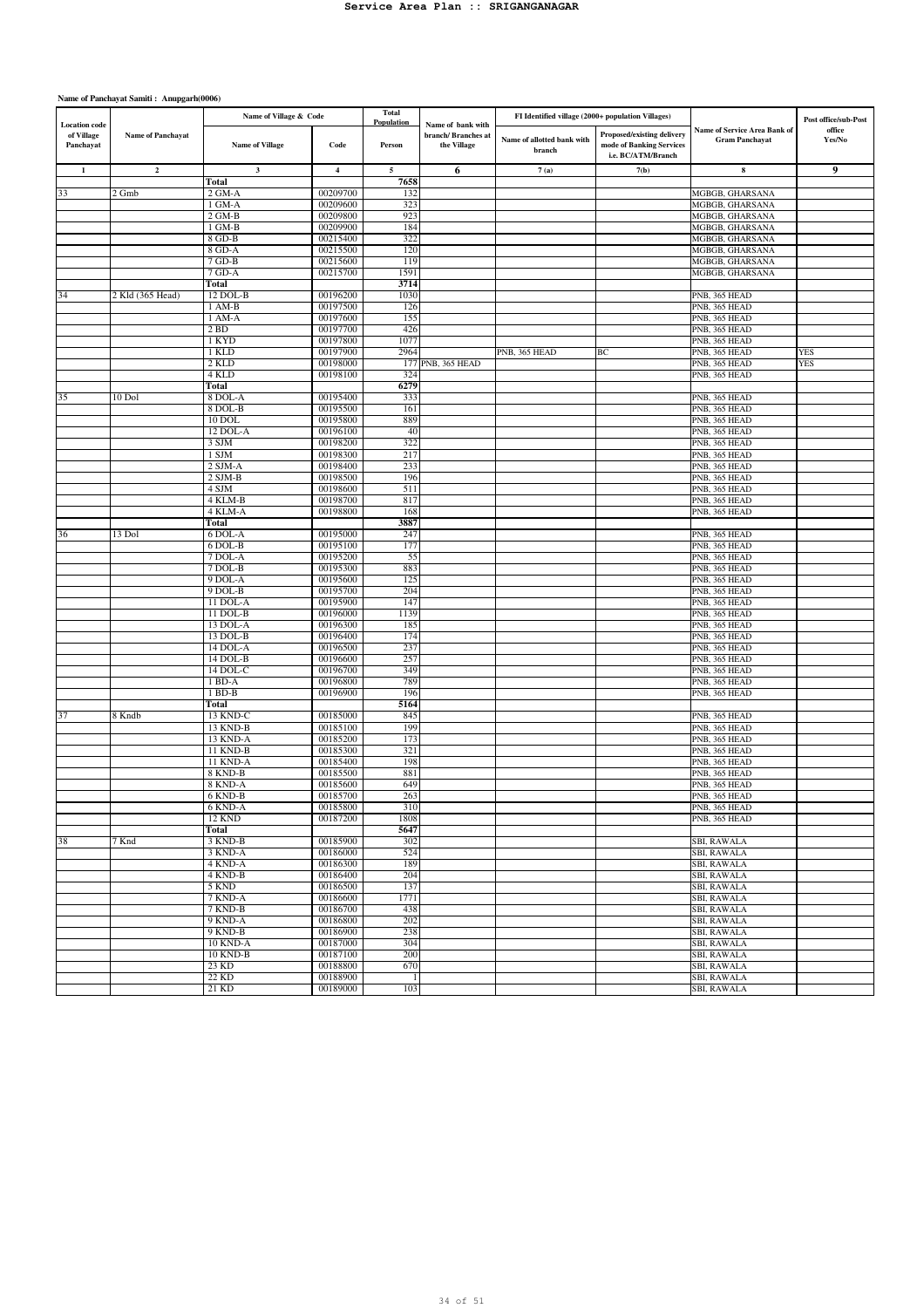|                                                 |                          | Name of Village & Code |                         | Total<br>Population | Name of bank with                  | FI Identified village (2000+ population Villages) |                                                                              |                                                       | Post office/sub-Post |
|-------------------------------------------------|--------------------------|------------------------|-------------------------|---------------------|------------------------------------|---------------------------------------------------|------------------------------------------------------------------------------|-------------------------------------------------------|----------------------|
| <b>Location</b> code<br>of Village<br>Panchayat | <b>Name of Panchayat</b> | <b>Name of Village</b> | Code                    | Person              | branch/ Branches at<br>the Village | Name of allotted bank with<br>branch              | Proposed/existing delivery<br>mode of Banking Services<br>i.e. BC/ATM/Branch | Name of Service Area Bank of<br><b>Gram Panchayat</b> | office<br>Yes/No     |
| $\mathbf{1}$                                    | $\overline{\mathbf{2}}$  | $\mathbf{3}$           | $\overline{\mathbf{4}}$ | 5                   | 6                                  | 7(a)                                              | 7(b)                                                                         | 8                                                     | 9                    |
|                                                 |                          | 20 KD-B                | 00189100                | 67                  |                                    |                                                   |                                                                              | SBI, RAWALA                                           |                      |
|                                                 |                          | 20 KD-A                | 00189200                | 157                 |                                    |                                                   |                                                                              | <b>SBI, RAWALA</b>                                    |                      |
|                                                 |                          | 19 KD-B                | 00189300                | 107                 |                                    |                                                   |                                                                              | SBI, RAWALA                                           |                      |
|                                                 |                          | 19 KD-A                | 00189400                | 49                  |                                    |                                                   |                                                                              | <b>SBI, RAWALA</b>                                    |                      |
|                                                 |                          | 17 KD<br>Total         | 00189700                | 705<br>6368         |                                    |                                                   |                                                                              | SBI, RAWALA                                           |                      |
| 39                                              | 8 Psdb (Ravla Mandi)     | 8 PSD-A                | 00194100                | 178                 |                                    |                                                   |                                                                              | SBI, RAWALA                                           |                      |
|                                                 |                          | 8 PSD-B                | 00194200                |                     | 12147 SBI, RAWLA                   |                                                   |                                                                              | SBI, RAWALA                                           | <b>YES</b>           |
|                                                 |                          | $2$ DOL                | 00194500                | 539                 |                                    |                                                   |                                                                              | SBI, RAWALA                                           |                      |
|                                                 |                          | 1 KPD-A                | 00199500                | 238                 |                                    |                                                   |                                                                              | <b>SBI, RAWALA</b>                                    |                      |
|                                                 |                          | 1 KPD-B                | 00199600                | 610                 |                                    |                                                   |                                                                              | SBI, RAWALA                                           |                      |
|                                                 |                          | Total                  |                         | 13712               |                                    |                                                   |                                                                              |                                                       |                      |
| 40                                              | 9 Psda                   | 6 PSD-A                | 00193400                | 448                 |                                    |                                                   |                                                                              | <b>SBI, RAWALA</b>                                    |                      |
|                                                 |                          | 6 PSD-B                | 00193500                | 333                 |                                    |                                                   |                                                                              | SBI, RAWALA                                           |                      |
|                                                 |                          | 6 PSD-C                | 00193600                | 562                 |                                    |                                                   |                                                                              | <b>SBI, RAWALA</b>                                    |                      |
|                                                 |                          | 7 PSD-A                | 00193700                | 146                 |                                    |                                                   |                                                                              | SBI, RAWALA                                           |                      |
|                                                 |                          | 7 PSD-B                | 00193800                | 93                  |                                    |                                                   |                                                                              | SBI, RAWALA                                           |                      |
|                                                 |                          | 9 PSD-A                | 00193900                | 1369                |                                    |                                                   |                                                                              | SBI, RAWALA                                           |                      |
|                                                 |                          | 9 PSD-B<br>3 PM II     | 00194000<br>00205900    | 142<br>470          |                                    |                                                   |                                                                              | SBI, RAWALA<br>SBI, RAWALA                            |                      |
|                                                 |                          | 2 PM II-A              | 00206000                | 403                 |                                    |                                                   |                                                                              | <b>SBI, RAWALA</b>                                    |                      |
|                                                 |                          | 2 PM II-B              | 00206100                | 551                 |                                    |                                                   |                                                                              | SBI, RAWALA                                           |                      |
|                                                 |                          | 1 PM II                | 00206200                | 74                  |                                    |                                                   |                                                                              | SBI, RAWALA                                           |                      |
|                                                 |                          | Total                  |                         | 4591                |                                    |                                                   |                                                                              |                                                       |                      |
| 41                                              | 12 Mlda                  | 1 KD-B                 | 00192100                | 90                  |                                    |                                                   |                                                                              | SBBJ, ADB, GHARSANA                                   |                      |
|                                                 |                          | 1 KDA                  | 00192200                | 39                  |                                    |                                                   |                                                                              | SBBJ, ADB, GHARSANA                                   |                      |
|                                                 |                          | 12 MLD-B               | 00207100                | 173                 |                                    |                                                   |                                                                              | SBBJ, ADB, GHARSANA                                   |                      |
|                                                 |                          | 12 MLD-A               | 00207300                | 1217                |                                    |                                                   |                                                                              | SBBJ, ADB, GHARSANA                                   |                      |
|                                                 |                          | 11 MLD                 | 00207400                | 24                  |                                    |                                                   |                                                                              | SBBJ, ADB, GHARSANA                                   |                      |
|                                                 |                          | <b>10 MLD</b>          | 00207500                | 226                 |                                    |                                                   |                                                                              | SBBJ, ADB, GHARSANA                                   |                      |
|                                                 |                          | 29 AS-B                | 00211000                | 1670                |                                    |                                                   |                                                                              | SBBJ, ADB, GHARSANA                                   |                      |
|                                                 |                          | Total                  |                         | 3439                |                                    |                                                   |                                                                              |                                                       |                      |
| 42                                              | Rkm (Kundal)             | 2 PSD-A<br>$2$ PSD-B   | 00192500<br>00192600    | 139<br>723          |                                    |                                                   |                                                                              | SBBJ, ADB, GHARSANA                                   |                      |
|                                                 |                          | 1 RKM-A                | 00206400                | 281                 |                                    |                                                   |                                                                              | SBBJ, ADB, GHARSANA<br>SBBJ, ADB, GHARSANA            |                      |
|                                                 |                          | 1 RKM-B                | 00206500                | 43                  |                                    |                                                   |                                                                              | SBBJ, ADB, GHARSANA                                   |                      |
|                                                 |                          | 2 RKM-B                | 00206600                | 21                  |                                    |                                                   |                                                                              | SBBJ, ADB, GHARSANA                                   |                      |
|                                                 |                          | 2 RKM-A                | 00206700                | 1386                |                                    |                                                   |                                                                              | SBBJ, ADB, GHARSANA                                   |                      |
|                                                 |                          | 14 MLD-A               | 00206800                | 322                 |                                    |                                                   |                                                                              | SBBJ, ADB, GHARSANA                                   |                      |
|                                                 |                          | 14 MLD-B               | 00206900                | 124                 |                                    |                                                   |                                                                              | SBBJ, ADB, GHARSANA                                   |                      |
|                                                 |                          | 13 MLD-A               | 00207000                | 254                 |                                    |                                                   |                                                                              | SBBJ, ADB, GHARSANA                                   |                      |
|                                                 |                          | 13 MLD-B               | 00207200                | 203                 |                                    |                                                   |                                                                              | SBBJ, ADB, GHARSANA                                   |                      |
|                                                 |                          | Total                  |                         | 3496                |                                    |                                                   |                                                                              |                                                       |                      |
| 43                                              | 5 Psd                    | 1 PSD-A                | 00192300                | 153                 |                                    |                                                   |                                                                              | SBI, RAWALA                                           |                      |
|                                                 |                          | 1 PSD-B                | 00192400                | 132                 |                                    |                                                   |                                                                              | SBI, RAWALA                                           |                      |
|                                                 |                          | 3 PSD-A                | 00192700                | 116                 |                                    |                                                   |                                                                              | SBI, RAWALA                                           |                      |
|                                                 |                          | 3 PSD-B                | 00192800                | 707<br>497          |                                    |                                                   |                                                                              | SBI, RAWALA                                           |                      |
|                                                 |                          | 4 PSD-A<br>4 PSD-B     | 00192900<br>00193000    | 353                 |                                    |                                                   |                                                                              | SBI, RAWALA<br><b>SBI, RAWALA</b>                     |                      |
|                                                 |                          | 5 PSD-A                | 00193100                | 564                 |                                    |                                                   |                                                                              | SBI, RAWALA                                           |                      |
|                                                 |                          | 5 PSD-B                | 00193200                | 182                 |                                    |                                                   |                                                                              | SBI, RAWALA                                           |                      |
|                                                 |                          | 5 PSD-C                | 00193300                | 683                 |                                    |                                                   |                                                                              | SBI, RAWALA                                           |                      |
|                                                 |                          | 1 PM I                 | 00206300                | 373                 |                                    |                                                   |                                                                              | SBI, RAWALA                                           |                      |
|                                                 |                          | Total                  |                         | 3760                |                                    |                                                   |                                                                              |                                                       |                      |
| 44                                              | 3 Kda                    | 9 KD-A                 | 00191000                | 687                 |                                    |                                                   |                                                                              | <b>SBI, RAWALA</b>                                    |                      |
|                                                 |                          | 8 KD                   | 00191100                | 331                 |                                    |                                                   |                                                                              | SBI, RAWALA                                           |                      |
|                                                 |                          | $6$ KD                 | 00191200                | 209                 |                                    |                                                   |                                                                              | SBI, RAWALA                                           |                      |
|                                                 |                          | $7 K D-B$              | 00191300                | 213                 |                                    |                                                   |                                                                              | <b>SBI, RAWALA</b>                                    |                      |
|                                                 |                          | 7 KD-A                 | 00191400                | 606                 |                                    |                                                   |                                                                              | SBI, RAWALA                                           |                      |
|                                                 |                          | 4 KD                   | 00191500                | 417                 |                                    |                                                   |                                                                              | SBI, RAWALA                                           |                      |
|                                                 |                          | 3 KD-B                 | 00191600                | 169                 |                                    |                                                   |                                                                              | SBI, RAWALA                                           |                      |
|                                                 |                          | 3 KD-A                 | 00191700<br>00191800    | 848                 |                                    |                                                   |                                                                              | SBI, RAWALA                                           |                      |
|                                                 |                          | 5 KD-B<br>5 KD-A       | 00191900                | 262<br>869          |                                    |                                                   |                                                                              | SBI, RAWALA<br>SBI, RAWALA                            |                      |
|                                                 |                          | 2 KD                   | 00192000                | 453                 |                                    |                                                   |                                                                              | SBI, RAWALA                                           |                      |
|                                                 |                          | Total                  |                         | 5064                |                                    |                                                   |                                                                              |                                                       |                      |
| 45                                              | 7 Mldb                   | 9 MLD                  | 00207600                |                     |                                    |                                                   |                                                                              | SBBJ, ADB, GHARSANA                                   |                      |
|                                                 |                          | 8 MLD-B                | 00207700                | 294                 |                                    |                                                   |                                                                              | SBBJ, ADB, GHARSANA                                   |                      |
|                                                 |                          | 8 MLD-A                | 00207800                | 305                 |                                    |                                                   |                                                                              | SBBJ, ADB, GHARSANA                                   |                      |
|                                                 |                          | 7 MLD-C                | 00207900                | 822                 |                                    |                                                   |                                                                              | SBBJ, ADB, GHARSANA                                   |                      |
|                                                 |                          | 7 MLD-B                | 00208000                | 499                 |                                    |                                                   |                                                                              | SBBJ, ADB, GHARSANA                                   |                      |
|                                                 |                          | 7 MLD-A                | 00208100                | 206                 |                                    |                                                   |                                                                              | SBBJ, ADB, GHARSANA                                   |                      |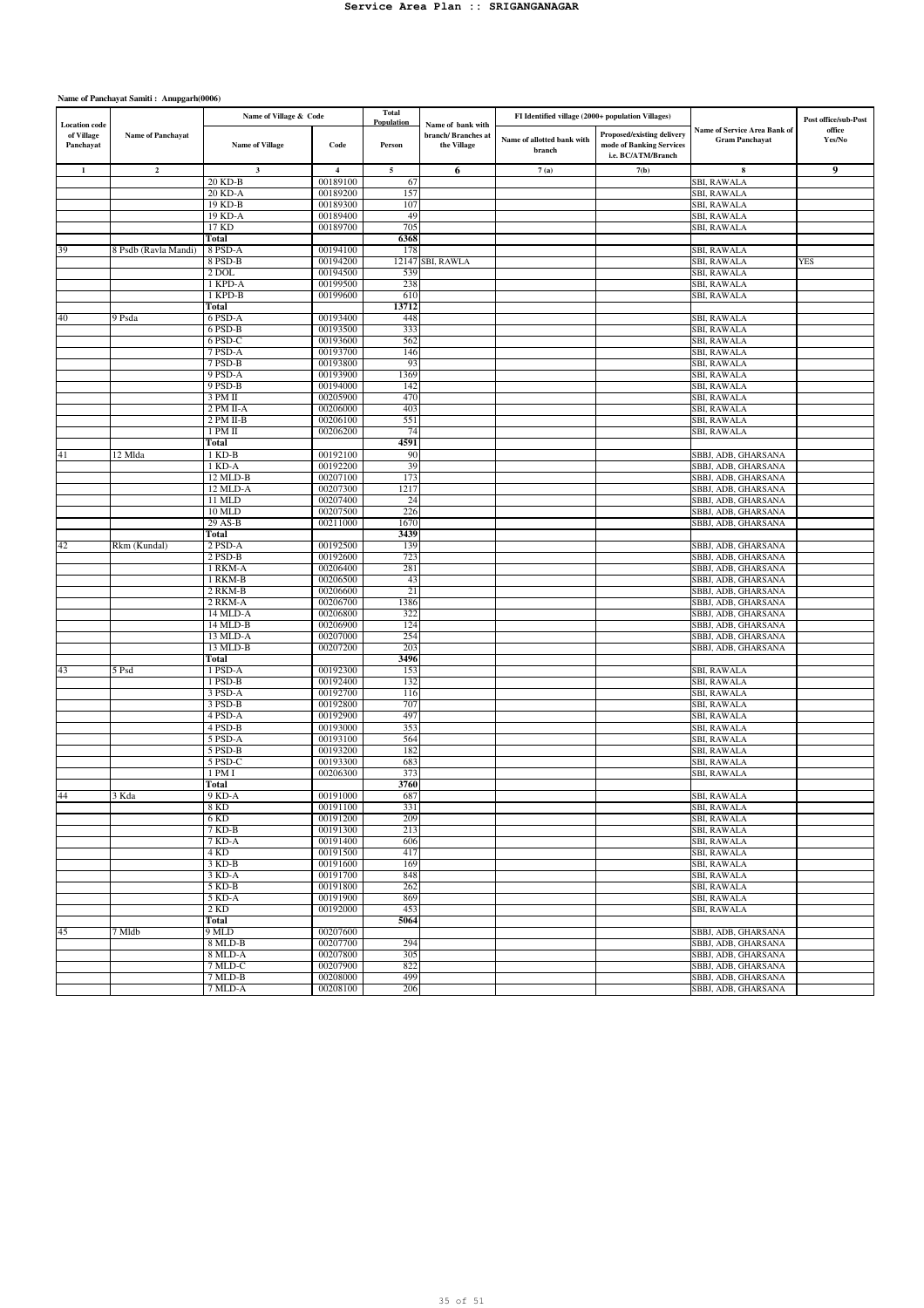| <b>Location</b> code    |                      | Name of Village & Code |                      | <b>Total</b><br>Population | Name of bank with                 | FI Identified village (2000+ population Villages) |                                                                              |                                                              | Post office/sub-Post |
|-------------------------|----------------------|------------------------|----------------------|----------------------------|-----------------------------------|---------------------------------------------------|------------------------------------------------------------------------------|--------------------------------------------------------------|----------------------|
| of Village<br>Panchayat | Name of Panchayat    | <b>Name of Village</b> | Code                 | Person                     | branch/Branches at<br>the Village | Name of allotted bank with<br>branch              | Proposed/existing delivery<br>mode of Banking Services<br>i.e. BC/ATM/Branch | <b>Name of Service Area Bank of</b><br><b>Gram Panchayat</b> | office<br>Yes/No     |
| $\mathbf{1}$            | $\mathbf{2}$         | $\mathbf{3}$           | $\overline{4}$       | 5                          | 6                                 | 7(a)                                              | 7(b)                                                                         | 8                                                            | 9                    |
|                         |                      | 6 MLD-B                | 00208200             | 692                        |                                   |                                                   |                                                                              | SBBJ, ADB, GHARSANA                                          |                      |
|                         |                      | 6 MLD-A                | 00208300             | 179                        |                                   |                                                   |                                                                              | SBBJ, ADB, GHARSANA                                          |                      |
|                         |                      | Total                  |                      | 2997                       |                                   |                                                   |                                                                              |                                                              |                      |
| 46                      | 1 Mlkc               | 1 MLK-A                | 00223600             | 181                        |                                   |                                                   |                                                                              | SBBJ, ADB, GHARSANA                                          |                      |
|                         |                      | 1 MLK-B<br>1 MLK-C     | 00223700<br>00223800 | 211<br>1760                |                                   |                                                   |                                                                              | SBBJ, ADB, GHARSANA<br>SBBJ, ADB, GHARSANA                   |                      |
|                         |                      | 2 MLK-B                | 00223900             | $\overline{4}$             |                                   |                                                   |                                                                              | SBBJ, ADB, GHARSANA                                          |                      |
|                         |                      | 2 MLK-A                | 00224000             | 322                        |                                   |                                                   |                                                                              | SBBJ, ADB, GHARSANA                                          |                      |
|                         |                      | 4 MLK-A                | 00224100             | 606                        |                                   |                                                   |                                                                              | SBBJ, ADB, GHARSANA                                          |                      |
|                         |                      | 4 MLK-B                | 00224200             | 132                        |                                   |                                                   |                                                                              | SBBJ, ADB, GHARSANA                                          |                      |
|                         |                      | 5 MLK                  | 00224300             | 199                        |                                   |                                                   |                                                                              | SBBJ, ADB, GHARSANA                                          |                      |
|                         |                      | 3 MLK-B<br>3 MLK-D     | 00224400<br>00224500 | 115<br>45                  |                                   |                                                   |                                                                              | SBBJ, ADB, GHARSANA<br>SBBJ, ADB, GHARSANA                   |                      |
|                         |                      | 3 MLK-C                | 00224600             | 272                        |                                   |                                                   |                                                                              | SBBJ, ADB, GHARSANA                                          |                      |
|                         |                      | 3 MLK-A                | 00224700             | 85                         |                                   |                                                   |                                                                              | SBBJ, ADB, GHARSANA                                          |                      |
|                         |                      | Total                  |                      | 3932                       |                                   |                                                   |                                                                              |                                                              |                      |
| 47                      | 6 Dd                 | 26 AS                  | 00218300             | 245                        |                                   |                                                   |                                                                              | SBBJ, ADB, GHARSANA                                          |                      |
|                         |                      | 25AS                   | 00218400             | 203                        |                                   |                                                   |                                                                              | SBBJ, ADB, GHARSANA                                          |                      |
|                         |                      | 22 AS-B<br>22 AS-A     | 00218900<br>00219000 | 1543                       |                                   |                                                   |                                                                              | SBBJ, ADB, GHARSANA                                          |                      |
|                         |                      | 21 AS-B                | 00219100             | 427<br>393                 |                                   |                                                   |                                                                              | SBBJ, ADB, GHARSANA<br>SBBJ, ADB, GHARSANA                   |                      |
|                         |                      | 21 AS-A                | 00219200             | 412                        |                                   |                                                   |                                                                              | SBBJ, ADB, GHARSANA                                          |                      |
|                         |                      | $2$ DD-B               | 00219600             | 254                        |                                   |                                                   |                                                                              | SBBJ, ADB, GHARSANA                                          |                      |
|                         |                      | 5 DD                   | 00220200             | 686                        |                                   |                                                   |                                                                              | SBBJ, ADB, GHARSANA                                          |                      |
|                         |                      | 6 DD                   | 00220300             | 364                        |                                   |                                                   |                                                                              | SBBJ, ADB, GHARSANA                                          |                      |
|                         |                      | 7 DD-A<br>7 DD-B       | 00220400<br>00220500 | 218                        |                                   |                                                   |                                                                              | SBBJ, ADB, GHARSANA                                          |                      |
|                         |                      | 8 DD-A                 | 00220600             | 230<br>72                  |                                   |                                                   |                                                                              | SBBJ, ADB, GHARSANA<br>SBBJ, ADB, GHARSANA                   |                      |
|                         |                      | 8 DD-B                 | 00220700             | 49                         |                                   |                                                   |                                                                              | SBBJ, ADB, GHARSANA                                          |                      |
|                         |                      | 9 DD                   | 00220800             | 764                        |                                   |                                                   |                                                                              | SBBJ, ADB, GHARSANA                                          |                      |
|                         |                      | Total                  |                      | 5860                       |                                   |                                                   |                                                                              |                                                              |                      |
| 48                      | 24 Asc (Nai Gharsana | 27 AS                  | 00218200             | 239                        |                                   |                                                   |                                                                              |                                                              |                      |
|                         | Mandi)               |                        |                      |                            |                                   |                                                   |                                                                              | SBBJ, ADB, GHARSANA                                          |                      |
|                         |                      | 24 AS-C                | 00218500             | 6430                       | SBBJ, ADB, GHARSANA               |                                                   |                                                                              | SBBJ, ADB, GHARSANA                                          | <b>YES</b>           |
|                         |                      | 24 AS-B                | 00218600             | 227                        |                                   |                                                   |                                                                              | SBBJ, ADB, GHARSANA                                          |                      |
|                         |                      | 24 AS-A<br>23 AS       | 00218700<br>00218800 | 202<br>259                 |                                   |                                                   |                                                                              | SBBJ, ADB, GHARSANA<br>SBBJ, ADB, GHARSANA                   |                      |
|                         |                      | 3 STR (CT)             | 40109000             | 1092:                      |                                   |                                                   |                                                                              | SBBJ, ADB, GHARSANA                                          | <b>YES</b>           |
|                         |                      | Total                  |                      | 18282                      |                                   |                                                   |                                                                              |                                                              |                      |
| 49                      | 2 Gdb                | 4 STR                  | 00217000             | 596                        |                                   |                                                   |                                                                              | SBBJ, ADB, GHARSANA                                          |                      |
|                         |                      | 4 GD-A                 | 00217100             | 454                        |                                   |                                                   |                                                                              | SBBJ, ADB, GHARSANA                                          |                      |
|                         |                      | $4$ GD-B               | 00217200             | 221                        |                                   |                                                   |                                                                              | SBBJ, ADB, GHARSANA                                          |                      |
|                         |                      | 5 GD-A                 | 00217300             | 116                        |                                   |                                                   |                                                                              | SBBJ, ADB, GHARSANA                                          |                      |
|                         |                      | 5 GD-B<br>3 GD         | 00217400<br>00217500 | 45<br>1265                 |                                   |                                                   |                                                                              | SBBJ, ADB, GHARSANA<br>SBBJ, ADB, GHARSANA                   |                      |
|                         |                      | $2$ GD-B               | 00217800             | 908                        |                                   |                                                   |                                                                              | SBBJ, ADB, GHARSANA                                          |                      |
|                         |                      | $2$ GD-A               | 00217900             | 289                        |                                   |                                                   |                                                                              | SBBJ, ADB, GHARSANA                                          |                      |
|                         |                      | Total                  |                      | 3894                       |                                   |                                                   |                                                                              |                                                              |                      |
| 50                      | l Skm                | 4 GM-A                 | 00210000             | 76                         |                                   |                                                   |                                                                              | SBBJ, ADB, GHARSANA                                          |                      |
|                         |                      | 4 GM-B                 | 00210100             | 65                         |                                   |                                                   |                                                                              | SBBJ, ADB, GHARSANA                                          |                      |
|                         |                      | 3 GM                   | 00210200             | 1461                       |                                   |                                                   |                                                                              | SBBJ, ADB, GHARSANA                                          |                      |
|                         |                      | 6 GM<br>5 GM           | 00210300<br>00210400 | 42<br>83                   |                                   |                                                   |                                                                              | SBBJ, ADB, GHARSANA<br>SBBJ, ADB, GHARSANA                   |                      |
|                         |                      | 7 GM                   | 00210500             | 117                        |                                   |                                                   |                                                                              | SBBJ, ADB, GHARSANA                                          |                      |
|                         |                      | 8 GM-A                 | 00210600             | 191                        |                                   |                                                   |                                                                              | SBBJ, ADB, GHARSANA                                          |                      |
|                         |                      | 8 GM-B                 | 00210700             | 80                         |                                   |                                                   |                                                                              | SBBJ, ADB, GHARSANA                                          |                      |
|                         |                      | $9$ GM                 | 00210800             | 101                        |                                   |                                                   |                                                                              | SBBJ, ADB, GHARSANA                                          |                      |
|                         |                      | 29 AS-A                | 00210900             | 82                         |                                   |                                                   |                                                                              | SBBJ, ADB, GHARSANA                                          |                      |
|                         |                      | 1 SKM-A                | 00211100             | 42                         |                                   |                                                   |                                                                              | SBBJ, ADB, GHARSANA                                          |                      |
|                         |                      | 1 SKM-B<br>2 SKM-A     | 00211200<br>00211300 | 974<br>206                 |                                   |                                                   |                                                                              | SBBJ, ADB, GHARSANA<br>SBBJ, ADB, GHARSANA                   |                      |
|                         |                      | 2 SKM-B                | 00211400             | 135                        |                                   |                                                   |                                                                              | SBBJ, ADB, GHARSANA                                          |                      |
|                         |                      | 3 SKM-A                | 00211500             | 31                         |                                   |                                                   |                                                                              | SBBJ, ADB, GHARSANA                                          |                      |
|                         |                      | 3 SKM-B                | 00211600             | 83                         |                                   |                                                   |                                                                              | SBBJ, ADB, GHARSANA                                          |                      |
|                         |                      | Total                  |                      | 3769                       |                                   |                                                   |                                                                              |                                                              |                      |
| 51                      | 19 <sub>6d</sub>     | $23$ GD                | 00213200             | 48                         |                                   |                                                   |                                                                              | SBBJ, ADB, GHARSANA                                          |                      |
|                         |                      | $22$ GD<br>$21$ GD     | 00213300<br>00213400 | 58<br>119                  |                                   |                                                   |                                                                              | SBBJ, ADB, GHARSANA<br>SBBJ, ADB, GHARSANA                   |                      |
|                         |                      | 20 GD                  | 00213500             | 17                         |                                   |                                                   |                                                                              | SBBJ, ADB, GHARSANA                                          |                      |
|                         |                      | $19$ GD                | 00213600             | 1559                       |                                   |                                                   |                                                                              | SBBJ, ADB, GHARSANA                                          |                      |
|                         |                      | $18$ GD                | 00213700             | 12                         |                                   |                                                   |                                                                              | SBBJ, ADB, GHARSANA                                          |                      |
|                         |                      | $17$ GD-B              | 00213800             | 61                         |                                   |                                                   |                                                                              | SBBJ, ADB, GHARSANA                                          |                      |
|                         |                      | 17 GD-A                | 00213900             | 113                        |                                   |                                                   |                                                                              | SBBJ, ADB, GHARSANA                                          |                      |
|                         |                      | 16 GD<br>28 MD-B       | 00214000<br>00214100 | 80                         |                                   |                                                   |                                                                              | SBBJ, ADB, GHARSANA                                          |                      |
|                         |                      | 28 MD-A                | 00214200             | 40<br>21                   |                                   |                                                   |                                                                              | SBBJ, ADB, GHARSANA<br>SBBJ, ADB, GHARSANA                   |                      |
|                         |                      | 26 MD                  | 00214300             | 18                         |                                   |                                                   |                                                                              | SBBJ, ADB, GHARSANA                                          |                      |
|                         |                      | 13 GD                  | 00214400             | 41                         |                                   |                                                   |                                                                              | SBBJ, ADB, GHARSANA                                          |                      |
|                         |                      | $15$ GD                | 00214500             | 127                        |                                   |                                                   |                                                                              | SBBJ, ADB, GHARSANA                                          |                      |
|                         |                      | $14$ GD                | 00214600             | 13                         |                                   |                                                   |                                                                              | SBBJ, ADB, GHARSANA                                          |                      |
|                         |                      | 12 GD                  | 00214700             | 1203                       |                                   |                                                   |                                                                              | SBBJ, ADB, GHARSANA                                          |                      |
|                         |                      | 11 GD-B                | 00214800<br>00214900 | 46<br>114                  |                                   |                                                   |                                                                              | SBBJ, ADB, GHARSANA                                          |                      |
|                         |                      | 11 GD-A<br>Total       |                      | 3690                       |                                   |                                                   |                                                                              | SBBJ, ADB, GHARSANA                                          |                      |
| 52                      | 6 Skm-A              | 4 SKM-B                | 00211700             | 196                        |                                   |                                                   |                                                                              | SBBJ, ADB, GHARSANA                                          |                      |
|                         |                      | 4 SKM-A                | 00211800             | 165                        |                                   |                                                   |                                                                              | SBBJ, ADB, GHARSANA                                          |                      |
|                         |                      | 1 KM-A                 | 00211900             | 301                        |                                   |                                                   |                                                                              | SBBJ, ADB, GHARSANA                                          |                      |
|                         |                      | 1 KM-B                 | 00212000             | 699                        |                                   |                                                   |                                                                              | SBBJ, ADB, GHARSANA                                          |                      |
|                         |                      | 2 KM                   | 00212100             | 130                        |                                   |                                                   |                                                                              | SBBJ, ADB, GHARSANA                                          |                      |
|                         |                      | 6 SKM-B                | 00212200             | 116                        |                                   |                                                   |                                                                              | SBBJ, ADB, GHARSANA                                          |                      |
|                         |                      | 6 SKM-A                | 00212300             | 898                        |                                   |                                                   |                                                                              | SBBJ, ADB, GHARSANA                                          |                      |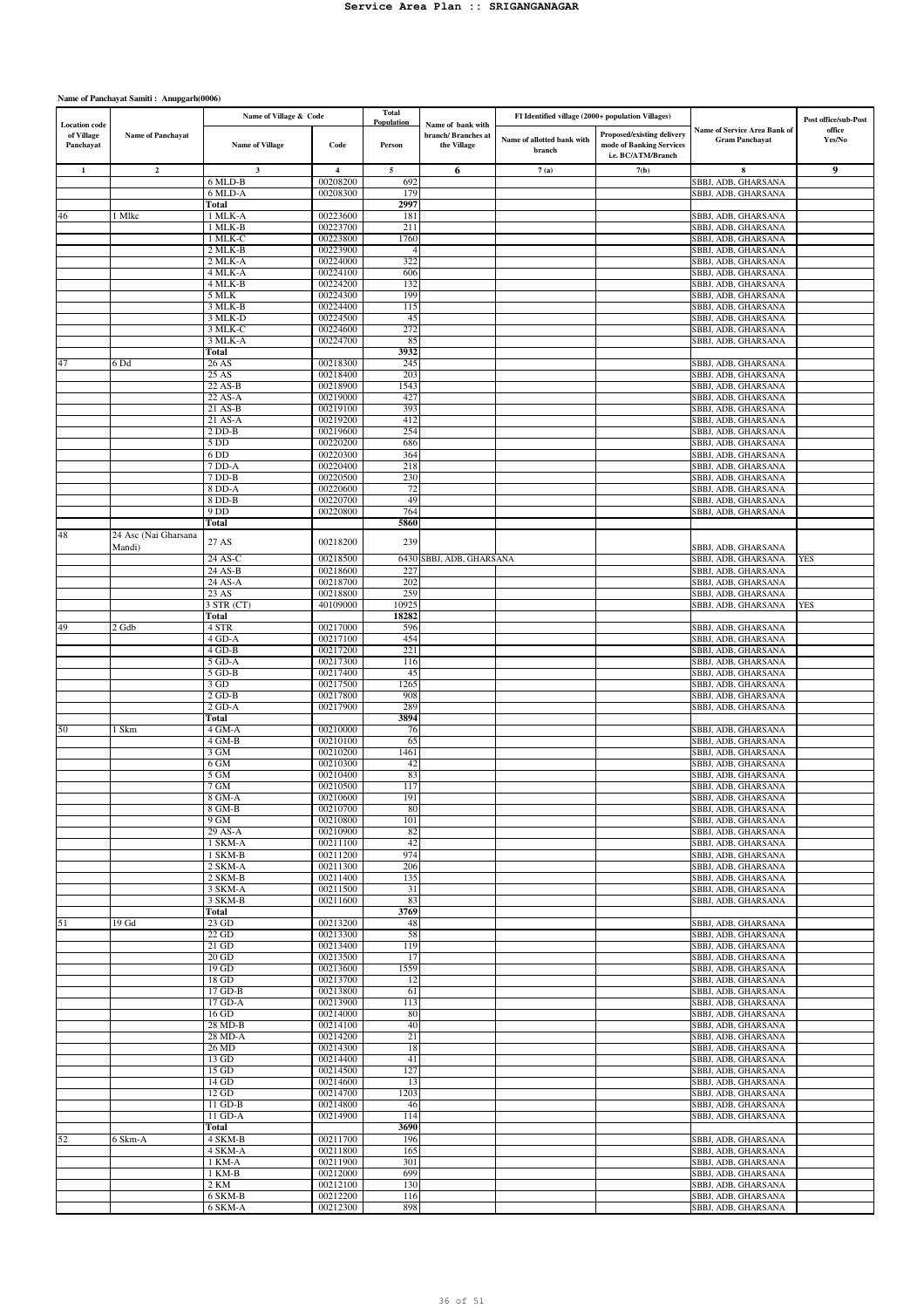| <b>Location</b> code    |                          | Name of Village & Code  |                         | <b>Total</b><br>Population | Name of bank with                 | FI Identified village (2000+ population Villages) |                                                                              |                                                       | Post office/sub-Post |
|-------------------------|--------------------------|-------------------------|-------------------------|----------------------------|-----------------------------------|---------------------------------------------------|------------------------------------------------------------------------------|-------------------------------------------------------|----------------------|
| of Village<br>Panchayat | <b>Name of Panchayat</b> | <b>Name of Village</b>  | Code                    | Person                     | branch/Branches at<br>the Village | Name of allotted bank with<br>branch              | Proposed/existing delivery<br>mode of Banking Services<br>i.e. BC/ATM/Branch | Name of Service Area Bank of<br><b>Gram Panchayat</b> | office<br>Yes/No     |
| $\mathbf 1$             | $\mathbf 2$              | $\overline{\mathbf{3}}$ | $\overline{\mathbf{4}}$ | $\overline{5}$             | 6                                 | 7(a)                                              | 7(b)                                                                         | 8                                                     | 9                    |
|                         |                          | 8 SKM-A                 | 00212400                | 764                        |                                   |                                                   |                                                                              | SBBJ, ADB, GHARSANA                                   |                      |
|                         |                          | 8 SKM-B                 | 00212500                | 79                         |                                   |                                                   |                                                                              | SBBJ, ADB, GHARSANA                                   |                      |
|                         |                          | 9 SKM-B                 | 00212600                | 52                         |                                   |                                                   |                                                                              | SBBJ, ADB, GHARSANA                                   |                      |
|                         |                          | 9 SKM-A                 | 00212700                | 108                        |                                   |                                                   |                                                                              | SBBJ, ADB, GHARSANA                                   |                      |
|                         |                          | 7 SKM-B                 | 00212800                | 70                         |                                   |                                                   |                                                                              | SBBJ, ADB, GHARSANA                                   |                      |
|                         |                          | 7 SKM-A                 | 00212900                | 8                          |                                   |                                                   |                                                                              | SBBJ, ADB, GHARSANA                                   |                      |
|                         |                          | 5 SKM-B                 | 00213000                | 110                        |                                   |                                                   |                                                                              | SBBJ, ADB, GHARSANA                                   |                      |
|                         |                          | 5 SKM-A                 | 00213100                | 146                        |                                   |                                                   |                                                                              | SBBJ, ADB, GHARSANA                                   |                      |
|                         |                          | Total                   |                         | 3842                       |                                   |                                                   |                                                                              |                                                       |                      |
| 53                      | 22 Rid                   | 8 KPD                   | 00200200                | 141                        |                                   |                                                   |                                                                              | OBC, RAWLA                                            |                      |
|                         |                          | 9 KPD                   | 00200300                | 179                        |                                   |                                                   |                                                                              | OBC, RAWLA                                            |                      |
|                         |                          | <b>10 KPD</b>           | 00200400                | 390                        |                                   |                                                   |                                                                              | OBC, RAWLA                                            |                      |
|                         |                          | 12 KPD-A                | 00200500                | 186                        |                                   |                                                   |                                                                              | OBC, RAWLA                                            |                      |
|                         |                          | 11 KPD                  | 00200600<br>00200700    | 333                        |                                   |                                                   |                                                                              | OBC, RAWLA                                            |                      |
|                         |                          | 12 KPD-B<br>27 RJD      | 00200800                | 268<br>234                 |                                   |                                                   |                                                                              | OBC, RAWLA<br>OBC, RAWLA                              |                      |
|                         |                          | 25 RJD                  | 00200900                | 126                        |                                   |                                                   |                                                                              | OBC, RAWLA                                            |                      |
|                         |                          | 26 RJD                  | 00201000                | 213                        |                                   |                                                   |                                                                              | OBC, RAWLA                                            |                      |
|                         |                          | 24 RJD                  | 00201100                | 108                        |                                   |                                                   |                                                                              | OBC, RAWLA                                            |                      |
|                         |                          | 23 RJD                  | 00201200                | 185                        |                                   |                                                   |                                                                              | OBC, RAWLA                                            |                      |
|                         |                          | 22 RJD                  | 00201300                | 564                        |                                   |                                                   |                                                                              | OBC, RAWLA                                            |                      |
|                         |                          | 21 RJD                  | 00201400                | 3                          |                                   |                                                   |                                                                              | OBC, RAWLA                                            |                      |
|                         |                          | <b>20 RJD</b>           | 00201500                | 136                        |                                   |                                                   |                                                                              | OBC, RAWLA                                            |                      |
|                         |                          | 19 RJD                  | 00201600                | 244                        |                                   |                                                   |                                                                              | OBC, RAWLA                                            |                      |
|                         |                          | 18 RJD                  | 00201700                | 210                        |                                   |                                                   |                                                                              | OBC, RAWLA                                            |                      |
|                         |                          | 16 RJD                  | 00201800                | 327                        |                                   |                                                   |                                                                              | OBC, RAWLA                                            |                      |
|                         |                          | 17 RJD                  | 00201900                | 83                         |                                   |                                                   |                                                                              | OBC, RAWLA                                            |                      |
|                         |                          | 4 KHM                   | 00205200                | 161                        |                                   |                                                   |                                                                              | <b>OBC, RAWLA</b>                                     |                      |
|                         |                          | 2 KHM                   | 00205300                | 241                        |                                   |                                                   |                                                                              | OBC, RAWLA                                            |                      |
|                         |                          | 5 KHM                   | 00205400                | 67                         |                                   |                                                   |                                                                              | OBC, RAWLA                                            |                      |
|                         |                          | 6 KHM                   | 00205500                | 20                         |                                   |                                                   |                                                                              | OBC, RAWLA                                            |                      |
|                         |                          | 7 KHM                   | 00205600                | 154                        |                                   |                                                   |                                                                              | OBC, RAWLA                                            |                      |
|                         |                          | 1 ANM                   | 00205700                | 289                        |                                   |                                                   |                                                                              | OBC, RAWLA                                            |                      |
|                         |                          | 2 ANM                   | 00205800                | 230                        |                                   |                                                   |                                                                              | OBC, RAWLA                                            |                      |
|                         |                          | Total                   |                         | 5092                       |                                   |                                                   |                                                                              |                                                       |                      |
| 54                      | 2 Km (Jeevandesar)       | $2$ DD-A                | 00219300                | 166                        |                                   |                                                   |                                                                              | SBBJ, ADB, GHARSANA                                   |                      |
|                         |                          | $3$ DD-A                | 00219400                | 682                        |                                   |                                                   |                                                                              | SBBJ, ADB, GHARSANA                                   |                      |
|                         |                          | $3$ DD-B                | 00219500                | 81                         |                                   |                                                   |                                                                              | SBBJ, ADB, GHARSANA                                   |                      |
|                         |                          | 1 JSM<br>2 JSM          | 00219700<br>00219800    | 427<br>571                 |                                   |                                                   |                                                                              | SBBJ, ADB, GHARSANA<br>SBBJ, ADB, GHARSANA            |                      |
|                         |                          | 4 DD-A                  | 00219900                |                            |                                   |                                                   |                                                                              |                                                       |                      |
|                         |                          | $4$ DD-B                | 00220000                | 55<br>16                   |                                   |                                                   |                                                                              | SBBJ, ADB, GHARSANA<br>SBBJ, ADB, GHARSANA            |                      |
|                         |                          | 4 DD-C                  | 00220100                | 237                        |                                   |                                                   |                                                                              | SBBJ, ADB, GHARSANA                                   |                      |
|                         |                          | 10 DD                   | 00220900                | 81                         |                                   |                                                   |                                                                              | SBBJ, ADB, GHARSANA                                   |                      |
|                         |                          | 2 F M                   | 00221000                | 10                         |                                   |                                                   |                                                                              | SBBJ, ADB, GHARSANA                                   |                      |
|                         |                          | 1 FM                    | 00221100                | 100                        |                                   |                                                   |                                                                              | SBBJ, ADB, GHARSANA                                   |                      |
|                         |                          | 1 PM                    | 00221200                | 247                        |                                   |                                                   |                                                                              | SBBJ, ADB, GHARSANA                                   |                      |
|                         |                          | 2PM                     | 00221300                | 592                        |                                   |                                                   |                                                                              | SBBJ, ADB, GHARSANA                                   |                      |
|                         |                          | 3 PM                    | 00221400                | 175                        |                                   |                                                   |                                                                              | SBBJ, ADB, GHARSANA                                   |                      |
|                         |                          | $2$ KM                  | 00221500                | 1455                       |                                   |                                                   |                                                                              | SBBJ, ADB, GHARSANA                                   |                      |
|                         |                          | 1 KM                    | 00221600                | 103                        |                                   |                                                   |                                                                              | SBBJ, ADB, GHARSANA                                   |                      |
|                         |                          | 3 KM                    | 00221700                | 37                         |                                   |                                                   |                                                                              | SBBJ, ADB, GHARSANA                                   |                      |
|                         |                          |                         |                         |                            |                                   |                                                   |                                                                              |                                                       |                      |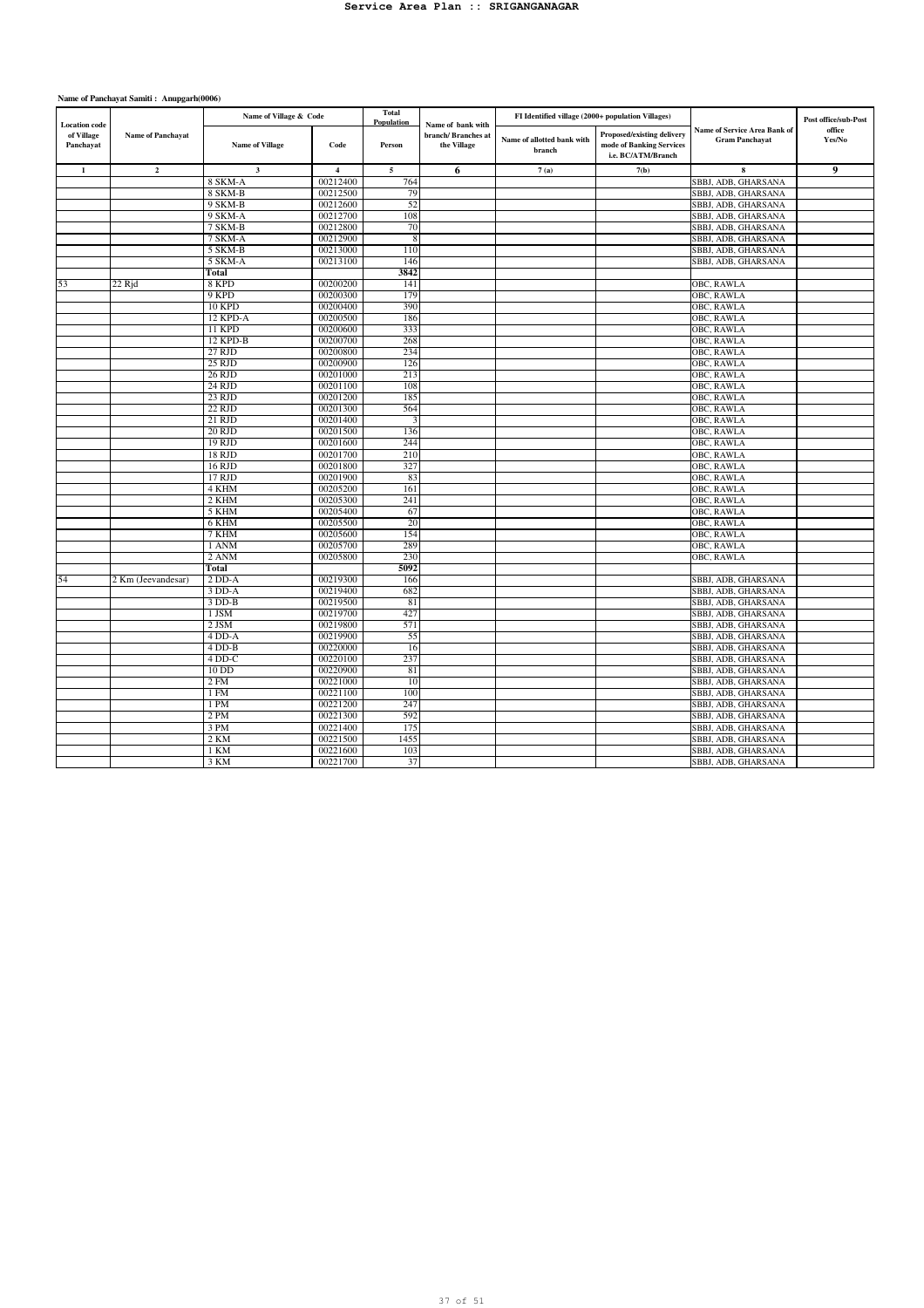|                                                 |                          | Name of Village & Code  |                      | <b>Total</b>         |                                                        | FI Identified village (2000+ population Villages) |                                                                              |                                                       | Post office/sub-Post |
|-------------------------------------------------|--------------------------|-------------------------|----------------------|----------------------|--------------------------------------------------------|---------------------------------------------------|------------------------------------------------------------------------------|-------------------------------------------------------|----------------------|
| <b>Location</b> code<br>of Village<br>Panchayat | <b>Name of Panchayat</b> | <b>Name of Village</b>  | Code                 | Population<br>Person | Name of bank with<br>branch/Branches at<br>the Village | Name of allotted bank with<br>branch              | Proposed/existing delivery<br>mode of Banking Services<br>i.e. BC/ATM/Branch | Name of Service Area Bank of<br><b>Gram Panchayat</b> | office<br>Yes/No     |
| $\mathbf{1}$                                    | $\mathbf 2$              | $\mathbf 3$             | 4                    | 5                    | 6                                                      | 7(a)                                              | 7(b)                                                                         | 8                                                     | 9                    |
|                                                 |                          | 4 KM                    | 00221800             | 140                  |                                                        |                                                   |                                                                              | SBBJ, ADB, GHARSANA                                   |                      |
|                                                 |                          | Total                   |                      | 5175                 |                                                        |                                                   |                                                                              |                                                       |                      |
| 55                                              | 6 Zwm                    | 11 SM                   | 00221900             | 9                    |                                                        |                                                   |                                                                              | <b>OBC, RAWALA</b>                                    |                      |
|                                                 |                          | 12 SM                   | 00222000             | 27                   |                                                        |                                                   |                                                                              | OBC, RAWALA                                           |                      |
|                                                 |                          | 8 SM                    | 00222100             | 101                  |                                                        |                                                   |                                                                              | OBC, RAWALA                                           |                      |
|                                                 |                          | 9 SM                    | 00222200<br>00222300 | 128                  |                                                        |                                                   |                                                                              | OBC, RAWALA                                           |                      |
|                                                 |                          | 10 SM<br>4 ZWM          | 00222400             | 142<br>238           |                                                        |                                                   |                                                                              | OBC, RAWALA<br>OBC, RAWALA                            |                      |
|                                                 |                          | 6 ZWM                   | 00222500             | 771                  |                                                        |                                                   |                                                                              | OBC, RAWALA                                           |                      |
|                                                 |                          | 7 ZWM                   | 00222600             | 62                   |                                                        |                                                   |                                                                              | OBC, RAWALA                                           |                      |
|                                                 |                          | 8 ZWM                   | 00222700             | 100                  |                                                        |                                                   |                                                                              | OBC, RAWALA                                           |                      |
|                                                 |                          | 9 ZWM                   | 00222800             | 183                  |                                                        |                                                   |                                                                              | OBC, RAWALA                                           |                      |
|                                                 |                          | 10 ZWM                  | 00222900             | 93                   |                                                        |                                                   |                                                                              | OBC, RAWALA                                           |                      |
|                                                 |                          | 11 ZWM                  | 00223000             | 30                   |                                                        |                                                   |                                                                              | OBC, RAWALA                                           |                      |
|                                                 |                          | 12 ZWM                  | 00223100             | 27                   |                                                        |                                                   |                                                                              | OBC, RAWALA                                           |                      |
|                                                 |                          | 13 ZWM                  | 00223200             | 277                  |                                                        |                                                   |                                                                              | OBC, RAWALA                                           |                      |
|                                                 |                          | <b>16 KWM</b>           | 00225100             | 153                  |                                                        |                                                   |                                                                              | OBC, RAWALA                                           |                      |
|                                                 |                          | <b>10 KWM</b>           | 00225200             | 143                  |                                                        |                                                   |                                                                              | OBC, RAWALA                                           |                      |
|                                                 |                          | 8 KWM                   | 00226200             | 131                  |                                                        |                                                   |                                                                              | OBC, RAWALA                                           |                      |
|                                                 |                          | 5 KWSM                  | 00226600             | 227                  |                                                        |                                                   |                                                                              | OBC, RAWALA                                           |                      |
|                                                 |                          | 8 KWSM<br>9 KWSM        | 00226700<br>00226800 | 180<br>120           |                                                        |                                                   |                                                                              | OBC, RAWALA<br>OBC, RAWALA                            |                      |
|                                                 |                          | 15 SLD                  | 00226900             | 178                  |                                                        |                                                   |                                                                              | OBC, RAWALA                                           |                      |
|                                                 |                          | 14 SLD                  | 00227000             | 232                  |                                                        |                                                   |                                                                              | <b>OBC, RAWALA</b>                                    |                      |
|                                                 |                          | Total                   |                      | 3552                 |                                                        |                                                   |                                                                              |                                                       |                      |
| 56                                              | 10 Kd(Ravla Gaon)        | 1 KND                   | 00186100             | 255                  |                                                        |                                                   |                                                                              | SBI, RAWLA                                            |                      |
|                                                 |                          | 2 KND                   | 00186200             | 823                  |                                                        |                                                   |                                                                              | SBI, RAWLA                                            |                      |
|                                                 |                          | 18 KD-B                 | 00189500             | 89                   |                                                        |                                                   |                                                                              | SBI, RAWLA                                            |                      |
|                                                 |                          | 18 KD-A                 | 00189600             | 60                   |                                                        |                                                   |                                                                              | <b>SBI, RAWLA</b>                                     |                      |
|                                                 |                          | 16 KD-B                 | 00189800             | 517                  |                                                        |                                                   |                                                                              | <b>SBI, RAWLA</b>                                     |                      |
|                                                 |                          | 16 KD-A                 | 00189900             | 85                   |                                                        |                                                   |                                                                              | SBI, RAWLA                                            |                      |
|                                                 |                          | $15$ KD-B               | 00190000             | 92                   |                                                        |                                                   |                                                                              | SBI, RAWLA                                            |                      |
|                                                 |                          | 15 KD-A                 | 00190100             | 141                  |                                                        |                                                   |                                                                              | SBI, RAWLA                                            |                      |
|                                                 |                          | 14 KD                   | 00190200<br>00190300 | 166                  |                                                        |                                                   |                                                                              | SBI, RAWLA                                            |                      |
|                                                 |                          | 13 KD-B<br>13 KD-A      | 00190400             | 289<br>425           |                                                        |                                                   |                                                                              | SBI, RAWLA<br>SBI, RAWLA                              |                      |
|                                                 |                          | 12 KD                   | 00190500             | 476                  |                                                        |                                                   |                                                                              | SBI, RAWLA                                            |                      |
|                                                 |                          | 11 KD-B                 | 00190600             | 157                  |                                                        |                                                   |                                                                              | SBI, RAWLA                                            |                      |
|                                                 |                          | 11 KD-A                 | 00190700             | 64                   |                                                        |                                                   |                                                                              | SBI, RAWLA                                            |                      |
|                                                 |                          | 10 KD                   | 00190800             | 1316                 |                                                        |                                                   |                                                                              | SBI, RAWLA                                            |                      |
|                                                 |                          | $9 K D-B$               | 00190900             | 235                  |                                                        |                                                   |                                                                              | SBI, RAWLA                                            |                      |
|                                                 |                          | 30 AS-A                 | 00194300             | 191                  |                                                        |                                                   |                                                                              | SBI, RAWLA                                            |                      |
|                                                 |                          | 30 AS-B                 | 00194400             | 458                  |                                                        |                                                   |                                                                              | SBI, RAWLA                                            |                      |
|                                                 |                          | 1 DOL                   | 00194600             | 316                  |                                                        |                                                   |                                                                              | SBI, RAWLA                                            |                      |
|                                                 |                          | 3 DOL                   | 00194700             | 444                  |                                                        |                                                   |                                                                              | SBI, RAWLA                                            |                      |
|                                                 |                          | Total                   |                      | 6599                 |                                                        |                                                   |                                                                              |                                                       |                      |
| 57                                              | 4 Kpd                    | 4 DOL                   | 00194800             | 366                  |                                                        |                                                   |                                                                              | SBI, RAWLA                                            |                      |
|                                                 |                          | 5 DOL                   | 00194900<br>00198900 | 323                  |                                                        |                                                   |                                                                              | <b>SBI, RAWLA</b>                                     |                      |
|                                                 |                          | 3 KLM<br>2 KLM-B        | 00199000             | 208<br>185           |                                                        |                                                   |                                                                              | <b>SBI, RAWLA</b>                                     |                      |
|                                                 |                          | 2 KLM-A                 | 00199100             | 333                  |                                                        |                                                   |                                                                              | SBI, RAWLA<br>SBI, RAWLA                              |                      |
|                                                 |                          | 1 KLM                   | 00199200             | 706                  |                                                        |                                                   |                                                                              | SBI, RAWLA                                            |                      |
|                                                 |                          | 2 KPD-A                 | 00199300             | 165                  |                                                        |                                                   |                                                                              | SBI, RAWLA                                            |                      |
|                                                 |                          | 2 KPD-B                 | 00199400             | 509                  |                                                        |                                                   |                                                                              | SBI, RAWLA                                            |                      |
|                                                 |                          | 3 KPD                   | 00199700             | 286                  |                                                        |                                                   |                                                                              | SBI, RAWLA                                            |                      |
|                                                 |                          | 4 KPD                   | 00199800             | 777                  |                                                        |                                                   |                                                                              | SBI, RAWLA                                            |                      |
|                                                 |                          | 5 KPD                   | 00199900             | 130                  |                                                        |                                                   |                                                                              | SBI, RAWLA                                            |                      |
|                                                 |                          | 6 KPD                   | 00200000             | 182                  |                                                        |                                                   |                                                                              | <b>SBI, RAWLA</b>                                     |                      |
|                                                 |                          | 7 KPD                   | 00200100             | 780                  |                                                        |                                                   |                                                                              | SBI, RAWLA                                            |                      |
|                                                 |                          | Total                   |                      | 4950                 |                                                        |                                                   |                                                                              |                                                       |                      |
| 58                                              | 2 Mgmb (Rojari)          | 15 RJD                  | 00202000             | 161                  |                                                        |                                                   |                                                                              | OBC, RAWLA                                            |                      |
|                                                 |                          | 14 RJD                  | 00202100             | 269                  |                                                        |                                                   |                                                                              | OBC, RAWLA                                            |                      |
|                                                 |                          | 13 RJD                  | 00202200             | 281                  |                                                        |                                                   |                                                                              | OBC, RAWLA                                            |                      |
|                                                 |                          | 12 RJD<br><b>11 ARM</b> | 00202300<br>00202400 | 169                  |                                                        |                                                   |                                                                              | OBC, RAWLA<br>OBC, RAWLA                              |                      |
|                                                 |                          | 7 ARM                   | 00202500             | 92                   |                                                        |                                                   |                                                                              | OBC, RAWLA                                            |                      |
|                                                 |                          | 10 RJD                  | 00202600             | 242                  |                                                        |                                                   |                                                                              | OBC, RAWLA                                            |                      |
|                                                 |                          | 11 RJD                  | 00202700             | 137                  |                                                        |                                                   |                                                                              | OBC, RAWLA                                            |                      |
|                                                 |                          | 8 RJD                   | 00202800             | 208                  |                                                        |                                                   |                                                                              | OBC, RAWLA                                            |                      |
|                                                 |                          | 9 RJD                   | 00202900             | 158                  |                                                        |                                                   |                                                                              | OBC, RAWLA                                            |                      |
|                                                 |                          | 4 RJM                   | 00203000             | 79                   |                                                        |                                                   |                                                                              | OBC, RAWLA                                            |                      |
|                                                 |                          | 1 RJM                   | 00203100             | 100                  |                                                        |                                                   |                                                                              | OBC, RAWLA                                            |                      |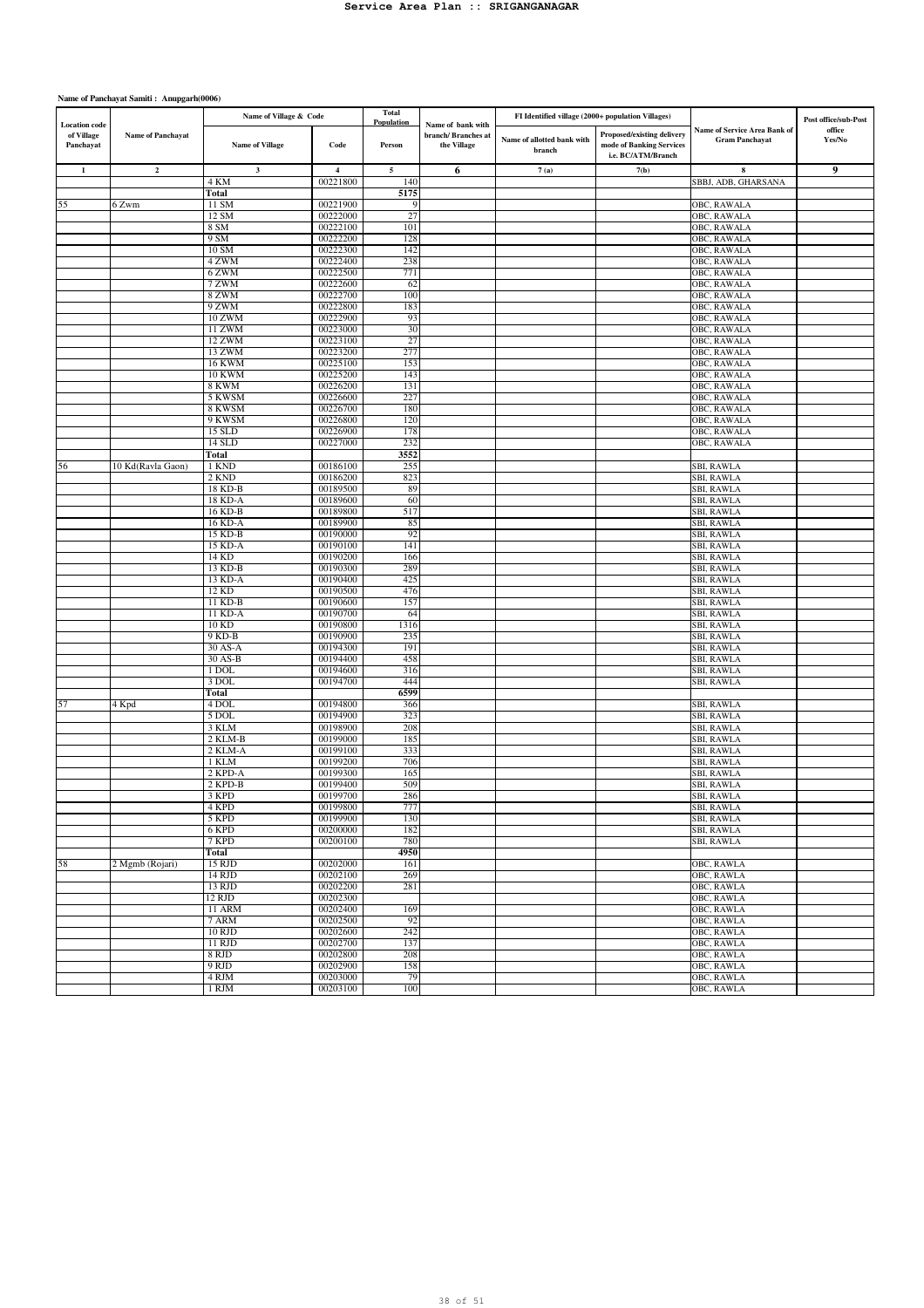| <b>Location</b> code    |                          | Name of Village & Code  |                      | <b>Total</b><br>Population | Name of bank with                 | FI Identified village (2000+ population Villages) |                                                                              |                                                       | Post office/sub-Post |
|-------------------------|--------------------------|-------------------------|----------------------|----------------------------|-----------------------------------|---------------------------------------------------|------------------------------------------------------------------------------|-------------------------------------------------------|----------------------|
| of Village<br>Panchayat | <b>Name of Panchayat</b> | <b>Name of Village</b>  | Code                 | Person                     | branch/Branches at<br>the Village | Name of allotted bank with<br>branch              | Proposed/existing delivery<br>mode of Banking Services<br>i.e. BC/ATM/Branch | Name of Service Area Bank of<br><b>Gram Panchayat</b> | office<br>Yes/No     |
| $\mathbf{1}$            | $\mathbf 2$              | $\mathbf 3$             | $\overline{4}$       | 5                          | 6                                 | 7(a)                                              | 7(b)                                                                         | 8                                                     | 9                    |
|                         |                          | 2,3 RJM                 | 00203200             | 540                        |                                   |                                                   |                                                                              | OBC, RAWLA                                            |                      |
|                         |                          | 7 RJM                   | 00203300             | 84                         |                                   |                                                   |                                                                              | OBC, RAWLA                                            |                      |
|                         |                          | 5 RJM                   | 00203400             | 46                         |                                   |                                                   |                                                                              | OBC, RAWLA                                            |                      |
|                         |                          | 6 RJM                   | 00203500<br>00203600 | 263<br>292                 |                                   |                                                   |                                                                              | OBC, RAWLA                                            |                      |
|                         |                          | 8 RJM<br>9 RJM          | 00203700             | 136                        |                                   |                                                   |                                                                              | OBC, RAWLA<br>OBC, RAWLA                              |                      |
|                         |                          | <b>10 RJM</b>           | 00203800             | 131                        |                                   |                                                   |                                                                              | OBC, RAWLA                                            |                      |
|                         |                          | 11,12 RJM               | 00203900             | 240                        |                                   |                                                   |                                                                              | OBC, RAWLA                                            |                      |
|                         |                          | 9 MGM                   | 00204000             | 245                        |                                   |                                                   |                                                                              | OBC, RAWLA                                            |                      |
|                         |                          | 8 MGM                   | 00204100             | 156                        |                                   |                                                   |                                                                              | OBC, RAWLA                                            |                      |
|                         |                          | 7 MGM                   | 00204200<br>00204300 | 209                        |                                   |                                                   |                                                                              | OBC, RAWLA                                            |                      |
|                         |                          | 6 MGM<br>5 MGM          | 00204400             | 148<br>146                 |                                   |                                                   |                                                                              | OBC, RAWLA<br><b>OBC, RAWLA</b>                       |                      |
|                         |                          | 4 MGM                   | 00204500             | 105                        |                                   |                                                   |                                                                              | OBC, RAWLA                                            |                      |
|                         |                          | 3 MGM                   | 00204600             | 229                        |                                   |                                                   |                                                                              | OBC, RAWLA                                            |                      |
|                         |                          | 2 MGM-B                 | 00204700             | 917                        |                                   |                                                   |                                                                              | OBC, RAWLA                                            |                      |
|                         |                          | 2 MGM-A                 | 00204800             | 50                         |                                   |                                                   |                                                                              | OBC, RAWLA                                            |                      |
|                         |                          | 1 MGM                   | 00204900             | 78                         |                                   |                                                   |                                                                              | OBC, RAWLA                                            |                      |
|                         |                          | 1 KHM<br>3 KHM          | 00205000<br>00205100 | 173<br>386                 |                                   |                                                   |                                                                              | OBC, RAWLA<br>OBC, RAWLA                              |                      |
|                         |                          | 1 MM                    | 00224800             |                            |                                   |                                                   |                                                                              | OBC, RAWLA                                            |                      |
|                         |                          | 20 KWM                  | 00224900             |                            |                                   |                                                   |                                                                              | OBC, RAWLA                                            |                      |
|                         |                          | <b>19 KWM</b>           | 00225000             | 40                         |                                   |                                                   |                                                                              | OBC, RAWLA                                            |                      |
|                         |                          | <b>15 KWM</b>           | 00225300             | 148                        |                                   |                                                   |                                                                              | OBC, RAWLA                                            |                      |
|                         |                          | <b>17 KWM</b>           | 00225400             | 340                        |                                   |                                                   |                                                                              | OBC, RAWLA                                            |                      |
|                         |                          | 14,18 KWM<br>3,4 RSM    | 00225500<br>00225600 | 81<br>208                  |                                   |                                                   |                                                                              | OBC, RAWLA<br><b>OBC, RAWLA</b>                       |                      |
|                         |                          | 5 RSM                   | 00225700             |                            |                                   |                                                   |                                                                              | OBC, RAWLA                                            |                      |
|                         |                          | 2 RSM                   | 00225800             | 85                         |                                   |                                                   |                                                                              | OBC, RAWLA                                            |                      |
|                         |                          | 1 RSM                   | 00225900             | 127                        |                                   |                                                   |                                                                              | OBC, RAWLA                                            |                      |
|                         |                          | <b>13 KWM</b>           | 00226000             | 88                         |                                   |                                                   |                                                                              | OBC, RAWLA                                            |                      |
|                         |                          | 11,12 KWM               | 00226100             | 303                        |                                   |                                                   |                                                                              | OBC, RAWLA                                            |                      |
|                         |                          | 9 KWM                   | 00226300             | 131                        |                                   |                                                   |                                                                              | <b>OBC, RAWLA</b>                                     |                      |
|                         |                          | 5.6 KWM<br>7 KWM        | 00226400<br>00226500 | 266<br>132                 |                                   |                                                   |                                                                              | OBC, RAWLA<br>OBC, RAWLA                              |                      |
|                         |                          | Total                   |                      | 8419                       |                                   |                                                   |                                                                              |                                                       |                      |
| 59                      | 2 Mld-A                  | 1 MLD-B                 | 00209200             | 92                         |                                   |                                                   |                                                                              | SBBJ, ADB, GHARSANA                                   |                      |
|                         |                          | 1 MLD-A                 | 00209300             | 164                        |                                   |                                                   |                                                                              | SBBJ, ADB, GHARSANA                                   |                      |
|                         |                          | 2 MLD-B                 | 00209400             | 257                        |                                   |                                                   |                                                                              | SBBJ, ADB, GHARSANA                                   |                      |
|                         |                          | 2 MLD-A                 | 00209500             | 3026                       |                                   |                                                   |                                                                              | SBBJ, ADB, GHARSANA                                   |                      |
|                         |                          | $1$ GD-B                | 00217600             | 134                        |                                   |                                                   |                                                                              | SBBJ, ADB, GHARSANA                                   |                      |
|                         |                          | $1$ GD-A<br>28 AS-B     | 00217700<br>00218000 | 1301<br>1027               |                                   |                                                   |                                                                              | SBBJ, ADB, GHARSANA                                   |                      |
|                         |                          | 28 AS-A                 | 00218100             | 343                        |                                   |                                                   |                                                                              | SBBJ, ADB, GHARSANA<br>SBBJ, ADB, GHARSANA            |                      |
|                         |                          | Total                   |                      | 6344                       |                                   |                                                   |                                                                              |                                                       |                      |
| 60                      | 5 Mld-A                  | 5 MLD-B                 | 00208400             | 415                        |                                   |                                                   |                                                                              | SBBJ, ADB, GHARSANA                                   |                      |
|                         |                          | 5 MLD-A                 | 00208500             | 415                        |                                   |                                                   |                                                                              | SBBJ, ADB, GHARSANA                                   |                      |
|                         |                          | 4 MLD-B II              | 00208600             | 145                        |                                   |                                                   |                                                                              | SBBJ, ADB, GHARSANA                                   |                      |
|                         |                          | 4 MLD-B I               | 00208700             | 600                        |                                   |                                                   |                                                                              | SBBJ, ADB, GHARSANA                                   |                      |
|                         |                          | 4 MLD-A II<br>4 MLD-A I | 00208800<br>00208900 | 110<br>439                 |                                   |                                                   |                                                                              | SBBJ, ADB, GHARSANA<br>SBBJ, ADB, GHARSANA            |                      |
|                         |                          | 3 MLD-B                 | 00209000             | 1479                       |                                   |                                                   |                                                                              | SBBJ, ADB, GHARSANA                                   |                      |
|                         |                          | 3 MLD-A                 | 00209100             | 394                        |                                   |                                                   |                                                                              | SBBJ, ADB, GHARSANA                                   |                      |
|                         |                          | 2 STY                   | 00223300             | 893                        |                                   |                                                   |                                                                              | SBBJ, ADB, GHARSANA                                   |                      |
|                         |                          | 1 STY-B                 | 00223400             | 241                        |                                   |                                                   |                                                                              | SBBJ, ADB, GHARSANA                                   |                      |
|                         |                          | 1 STY-A                 | 00223500             | 199                        |                                   |                                                   |                                                                              | SBBJ, ADB, GHARSANA                                   |                      |
|                         |                          | 7 STB                   | 00228300             | 352                        |                                   |                                                   |                                                                              | SBBJ, ADB, GHARSANA                                   |                      |
|                         |                          | 2 APD-A<br>Total        | 00232400             | 283<br>5965                |                                   |                                                   |                                                                              | SBBJ, ADB, GHARSANA                                   |                      |
| 61                      | 50Gb                     | 2 DJM-A                 | 00235800             | 38                         |                                   |                                                   |                                                                              | SBBJ, SRIVIJAYNAGAR                                   |                      |
|                         |                          | 2 DJM-B                 | 00235900             | 44                         |                                   |                                                   |                                                                              | SBBJ, SRIVIJAYNAGAR                                   |                      |
|                         |                          | 4 DJM                   | 00236000             | 547                        |                                   |                                                   |                                                                              | SBBJ, SRIVIJAYNAGAR                                   |                      |
|                         |                          | 3 DJM                   | 00236100             | 540                        |                                   |                                                   |                                                                              | SBBJ, SRIVIJAYNAGAR                                   |                      |
|                         |                          | 48 GB-B                 | 00236300             | 147                        |                                   |                                                   |                                                                              | SBBJ, SRIVIJAYNAGAR                                   |                      |
|                         |                          | 50 GB                   | 00236800             | 557                        |                                   |                                                   |                                                                              | SBBJ, SRIVIJAYNAGAR                                   |                      |
|                         |                          | $51$ GB<br>Total        | 00236900             | 117<br>1990                |                                   |                                                   |                                                                              | SBBJ, SRIVIJAYNAGAR                                   |                      |
| 62                      | $41$ Gb                  | 49 GB-A                 | 00236400             | 122                        |                                   |                                                   |                                                                              | SBBJ, SRIVIJAYNAGAR                                   |                      |
|                         |                          | 49 GB-B                 | 00236500             | 317                        |                                   |                                                   |                                                                              | SBBJ, SRIVIJAYNAGAR                                   |                      |
|                         |                          | 46 GB-A                 | 00236600             | 58                         |                                   |                                                   |                                                                              | SBBJ, SRIVIJAYNAGAR                                   |                      |
|                         |                          | 46 GB-B                 | 00236700             | 571                        |                                   |                                                   |                                                                              | SBBJ, SRIVIJAYNAGAR                                   |                      |
|                         |                          | 47 GB                   | 00237000             | 222                        |                                   |                                                   |                                                                              | SBBJ, SRIVIJAYNAGAR                                   |                      |
|                         |                          | 52 GB                   | 00237100             | 398                        |                                   |                                                   |                                                                              | SBBJ, SRIVIJAYNAGAR                                   |                      |
|                         |                          | 45 GB-B<br>45 GB-A      | 00241300<br>00241400 | 215<br>360                 |                                   |                                                   |                                                                              | SBBJ, SRIVIJAYNAGAR<br>SBBJ, SRIVIJAYNAGAR            |                      |
|                         |                          | 44 GB                   | 00241500             | 367                        |                                   |                                                   |                                                                              | SBBJ, SRIVIJAYNAGAR                                   |                      |
|                         |                          | 41 GB                   | 00242500             | 492                        |                                   |                                                   |                                                                              | SBBJ, SRIVIJAYNAGAR                                   |                      |
|                         |                          | $40$ GB                 | 00242600             | 631                        |                                   |                                                   |                                                                              | SBBJ, SRIVIJAYNAGAR                                   |                      |
|                         |                          | 39 GB                   | 00242700             | 379                        |                                   |                                                   |                                                                              | SBBJ, SRIVIJAYNAGAR                                   |                      |
|                         |                          | Total                   |                      | 4132                       |                                   |                                                   |                                                                              |                                                       |                      |
| 63                      | 2 Gb - A                 | 2 GB HINDU              | 00251000             | 261                        |                                   |                                                   |                                                                              | UCO, JAITSAR                                          |                      |
|                         |                          | 2 GB-B<br>$2$ GB-A      | 00251100<br>00251400 | 299<br>334                 |                                   |                                                   |                                                                              | UCO, JAITSAR<br>UCO, JAITSAR                          |                      |
|                         |                          | 51 PBN                  | 00251500             | 568                        |                                   |                                                   |                                                                              | UCO, JAITSAR                                          |                      |
|                         |                          | $3$ GB-A                | 00251600             | 233                        |                                   |                                                   |                                                                              | UCO, JAITSAR                                          |                      |
|                         |                          | 4 GB                    | 00251700             | 705                        |                                   |                                                   |                                                                              | UCO, JAITSAR                                          |                      |
|                         |                          | $3$ GB-B                | 00251800             | 360                        |                                   |                                                   |                                                                              | UCO, JAITSAR                                          |                      |
|                         |                          | 52 PBN                  | 00251900             | 14                         |                                   |                                                   |                                                                              | UCO, JAITSAR                                          |                      |
|                         |                          | Total                   |                      | 2774                       |                                   |                                                   |                                                                              |                                                       |                      |
| 64                      | $42$ Gb                  | 43 GB<br>42 GB          | 00241600<br>00241700 | 384<br>636                 |                                   |                                                   |                                                                              | SBBJ, SRIVIJAYNAGAR<br>SBBJ, SRIVIJAYNAGAR            |                      |
|                         |                          |                         |                      |                            |                                   |                                                   |                                                                              |                                                       |                      |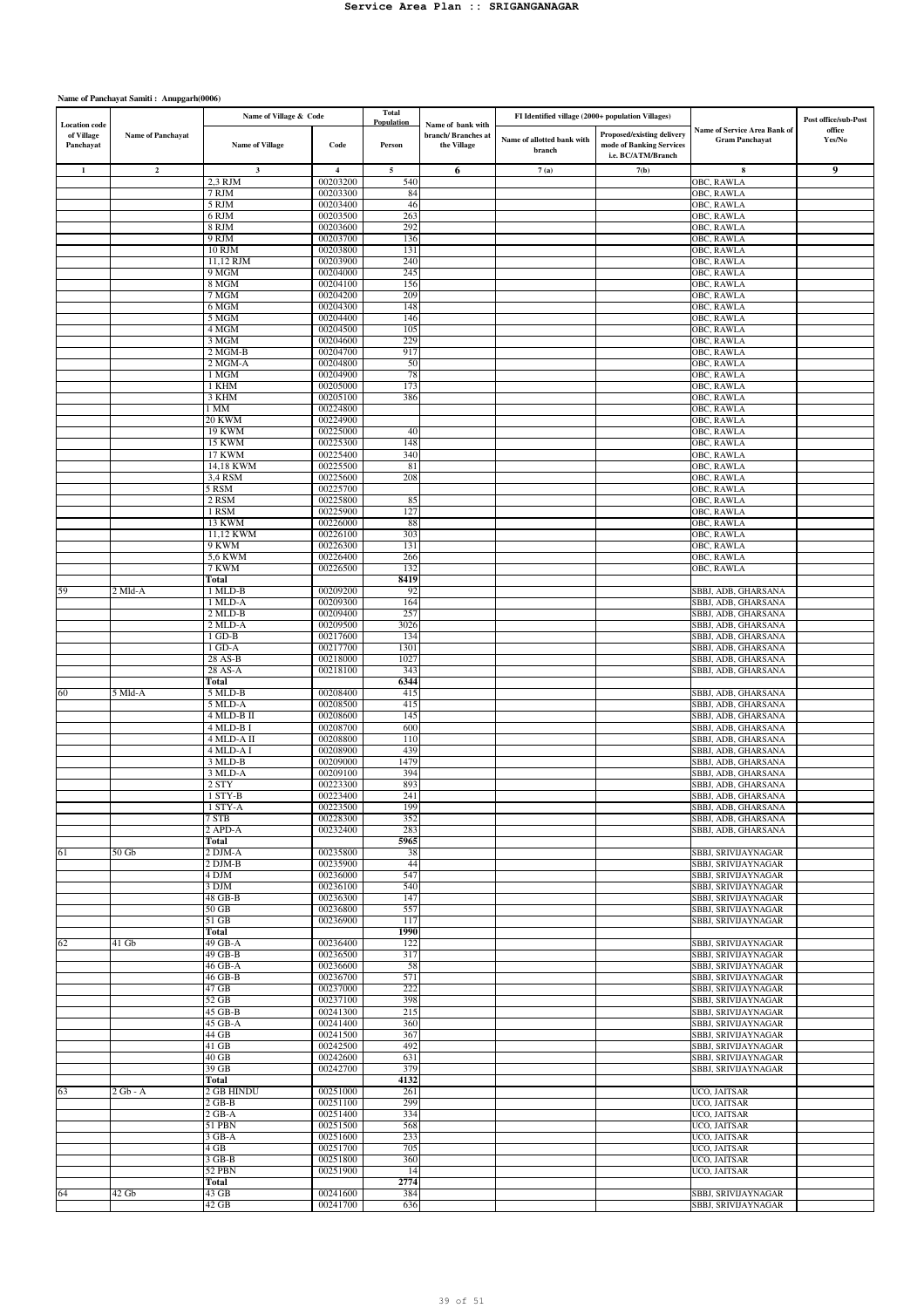| <b>Location</b> code    |                          | Name of Village & Code  |                | <b>Total</b><br>Population | Name of bank with                  | FI Identified village (2000+ population Villages) |                                                                                     |                                                       | Post office/sub-Post |
|-------------------------|--------------------------|-------------------------|----------------|----------------------------|------------------------------------|---------------------------------------------------|-------------------------------------------------------------------------------------|-------------------------------------------------------|----------------------|
| of Village<br>Panchayat | <b>Name of Panchayat</b> | <b>Name of Village</b>  | Code           | Person                     | branch/ Branches at<br>the Village | Name of allotted bank with<br>branch              | <b>Proposed/existing delivery</b><br>mode of Banking Services<br>i.e. BC/ATM/Branch | Name of Service Area Bank of<br><b>Gram Panchayat</b> | office<br>Yes/No     |
| $\mathbf{1}$            | $\overline{2}$           | $\overline{\mathbf{3}}$ | $\overline{4}$ | 5                          | 6                                  | 7(a)                                              | 7(b)                                                                                |                                                       | 9                    |
|                         |                          | 37 GB-A                 | 00241800       | 34                         |                                    |                                                   |                                                                                     | SBBJ, SRIVIJAYNAGAR                                   |                      |
|                         |                          | CHAINPURA BARANI        | 00241900       |                            |                                    |                                                   |                                                                                     | SBBJ, SRIVIJAYNAGAR                                   |                      |
|                         |                          | 1 GM                    | 00242000       | 222                        |                                    |                                                   |                                                                                     | SBBJ, SRIVIJAYNAGAR                                   |                      |
|                         |                          | 4 AS                    | 00242100       | 281                        |                                    |                                                   |                                                                                     | SBBJ, SRIVIJAYNAGAR                                   |                      |
|                         |                          | 37 GB-B                 | 00242200       | 237                        |                                    |                                                   |                                                                                     | SBBJ, SRIVIJAYNAGAR                                   |                      |
|                         |                          | 36 GB                   | 00242300       | 588                        |                                    |                                                   |                                                                                     | SBBJ, SRIVIJAYNAGAR                                   |                      |
|                         |                          | 38 GB                   | 00242400       | 498                        |                                    |                                                   |                                                                                     | SBBJ, SRIVIJAYNAGAR                                   |                      |
|                         |                          | Total                   |                | 2880                       |                                    |                                                   |                                                                                     |                                                       |                      |
| 65                      | Jaitsar (1 Gba)          | $1$ GB-B                | 00251200       | 753                        |                                    |                                                   |                                                                                     | UCO, JAITSAR                                          |                      |
|                         |                          | 1 GB-A                  | 00251300       |                            | 6708 UCO, JAITSAR                  |                                                   |                                                                                     | UCO, JAITSAR                                          | <b>YES</b>           |
|                         |                          | Total                   |                | 7461                       |                                    |                                                   |                                                                                     |                                                       |                      |
| 66                      | Bilochiya (10 Blma)      | 11 BLD                  | 00230900       | 159                        |                                    |                                                   |                                                                                     | MGBGB, SRIVIJAYNAGAF                                  |                      |
|                         |                          | 12 BLD                  | 00231000       | 199                        |                                    |                                                   |                                                                                     | MGBGB, SRIVIJAYNAGAR                                  |                      |
|                         |                          | 35 GB                   | 00242800       | 326                        |                                    |                                                   |                                                                                     | MGBGB, SRIVIJAYNAGAF                                  |                      |
|                         |                          | 34 GB                   | 00242900       | 216                        |                                    |                                                   |                                                                                     | MGBGB, SRIVIJAYNAGAR                                  |                      |
|                         |                          | 1 SVSM-A                | 00244000       | 37                         |                                    |                                                   |                                                                                     | MGBGB, SRIVIJAYNAGAF                                  |                      |
|                         |                          | 13 BLM-A                | 00244100       | 173                        |                                    |                                                   |                                                                                     | MGBGB, SRIVIJAYNAGAR                                  |                      |
|                         |                          | 13 BLM-B                | 00244200       | 261                        |                                    |                                                   |                                                                                     | MGBGB, SRIVIJAYNAGAR                                  |                      |
|                         |                          | 12 BLM-B                | 00244300       | 44                         |                                    |                                                   |                                                                                     | MGBGB, SRIVIJAYNAGAR                                  |                      |
|                         |                          | 12 BLM-A                | 00244400       | 831                        |                                    |                                                   |                                                                                     | MGBGB, SRIVIJAYNAGAF                                  |                      |
|                         |                          | 11 BLM                  | 00244500       | 104                        |                                    |                                                   |                                                                                     | MGBGB, SRIVIJAYNAGAR                                  |                      |
|                         |                          | 10 BLM-B                | 00244600       | 186                        |                                    |                                                   |                                                                                     | MGBGB, SRIVIJAYNAGAF                                  |                      |
|                         |                          | 10 BLM-A                | 00244700       | 1536                       |                                    |                                                   |                                                                                     | MGBGB, SRIVIJAYNAGAR                                  |                      |
|                         |                          | 7 BLM-B                 | 00245900       | 101                        |                                    |                                                   |                                                                                     | MGBGB, SRIVIJAYNAGAF                                  |                      |
|                         |                          | 7 BLM-A                 | 00246000       | 185                        |                                    |                                                   |                                                                                     | MGBGB, SRIVIJAYNAGAR                                  |                      |
|                         |                          | Total                   |                | 4358                       |                                    |                                                   |                                                                                     |                                                       |                      |
| 67                      | 6 Bl                     | 6 BLD                   | 00230300       | 218                        |                                    |                                                   |                                                                                     | MGBGB, SRIVIJAYNAGAR                                  |                      |
|                         |                          | 8 BLD-A                 | 00230500       | 230                        |                                    |                                                   |                                                                                     | MGBGB, SRIVIJAYNAGAF                                  |                      |
|                         |                          | 8 BLD-B                 | 00230600       | 107                        |                                    |                                                   |                                                                                     | MGBGB, SRIVIJAYNAGAR                                  |                      |
|                         |                          | $9$ BLD                 | 00230700       | 94                         |                                    |                                                   |                                                                                     | MGBGB, SRIVIJAYNAGAF                                  |                      |
|                         |                          | 10 BLD                  | 00230800       | 343                        |                                    |                                                   |                                                                                     | MGBGB, SRIVIJAYNAGAR                                  |                      |
|                         |                          | 9 BLM                   | 00244800       | 393                        |                                    |                                                   |                                                                                     | MGBGB, SRIVIJAYNAGAR                                  |                      |
|                         |                          | 8 BLM-B                 | 00244900       | 456                        |                                    |                                                   |                                                                                     | MGBGB, SRIVIJAYNAGAR                                  |                      |
|                         |                          | 8 BLM-A                 | 00245000       | 31                         |                                    |                                                   |                                                                                     | MGBGB, SRIVIJAYNAGAR                                  |                      |
|                         |                          | 4 BLM                   | 00245100       | 176                        |                                    |                                                   |                                                                                     | MGBGB, SRIVIJAYNAGAR                                  |                      |
|                         |                          | $2$ BLM                 | 00245200       | 229                        |                                    |                                                   |                                                                                     | MGBGB, SRIVIJAYNAGAR                                  |                      |
|                         |                          | 3 BLM-A                 | 00245400       | 200                        |                                    |                                                   |                                                                                     | MGBGB, SRIVIJAYNAGAF                                  |                      |
|                         |                          | 3 BLM                   | 00245500       | 496                        |                                    |                                                   |                                                                                     | MGBGB, SRIVIJAYNAGAR                                  |                      |
|                         |                          | 6 BLM-B                 | 00245600       | 790                        |                                    |                                                   |                                                                                     | MGBGB, SRIVIJAYNAGAR                                  |                      |
|                         |                          | 6 BLM-A                 | 00245700       | 588                        |                                    |                                                   |                                                                                     | MGBGB, SRIVIJAYNAGAR                                  |                      |
|                         |                          | 5 BLM                   | 00245800       | 141                        |                                    |                                                   |                                                                                     | MGBGB, SRIVIJAYNAGAR                                  |                      |
|                         |                          | 15 BGD                  | 00246100       | 306                        |                                    |                                                   |                                                                                     | MGBGB, SRIVIJAYNAGAR                                  |                      |
|                         |                          | 14 BGD                  | 00246200       | 1206                       |                                    |                                                   |                                                                                     | MGBGB, SRIVIJAYNAGAR                                  |                      |
|                         |                          | Total                   |                | 6004                       |                                    |                                                   |                                                                                     |                                                       |                      |
| 68                      | Motasar (5 As)           | <b>BHAGSAR</b>          | 00240000       |                            |                                    |                                                   |                                                                                     | SBBJ, SRIVIJAYNAGAR                                   |                      |
|                         |                          | 11 AS                   | 00240300       | 380                        |                                    |                                                   |                                                                                     | SBBJ, SRIVIJAYNAGAR                                   |                      |
|                         |                          | 8 AS                    | 00240700       | 349                        |                                    |                                                   |                                                                                     | SBBJ, SRIVIJAYNAGAR                                   |                      |
|                         |                          | <b>MOTASAR</b>          | 00240800       |                            |                                    |                                                   |                                                                                     | SBBJ, SRIVIJAYNAGAR                                   |                      |
|                         |                          | 6 AS                    | 00240900       | 378                        |                                    |                                                   |                                                                                     | SBBJ, SRIVIJAYNAGAR                                   |                      |
|                         |                          | 5 AS-B                  | 00241000       | 1203                       |                                    |                                                   |                                                                                     | SBBJ, SRIVIJAYNAGAR                                   |                      |
|                         |                          | 7 AS                    | 00241100       | 49                         |                                    |                                                   |                                                                                     | SBBJ, SRIVIJAYNAGAR                                   |                      |
|                         |                          | 5 AS-A                  | 00241200       | 69                         |                                    |                                                   |                                                                                     | SBBJ, SRIVIJAYNAGAR                                   |                      |
|                         |                          | <b>Total</b>            |                | 2428                       |                                    |                                                   |                                                                                     |                                                       |                      |
|                         |                          |                         |                |                            |                                    |                                                   |                                                                                     |                                                       |                      |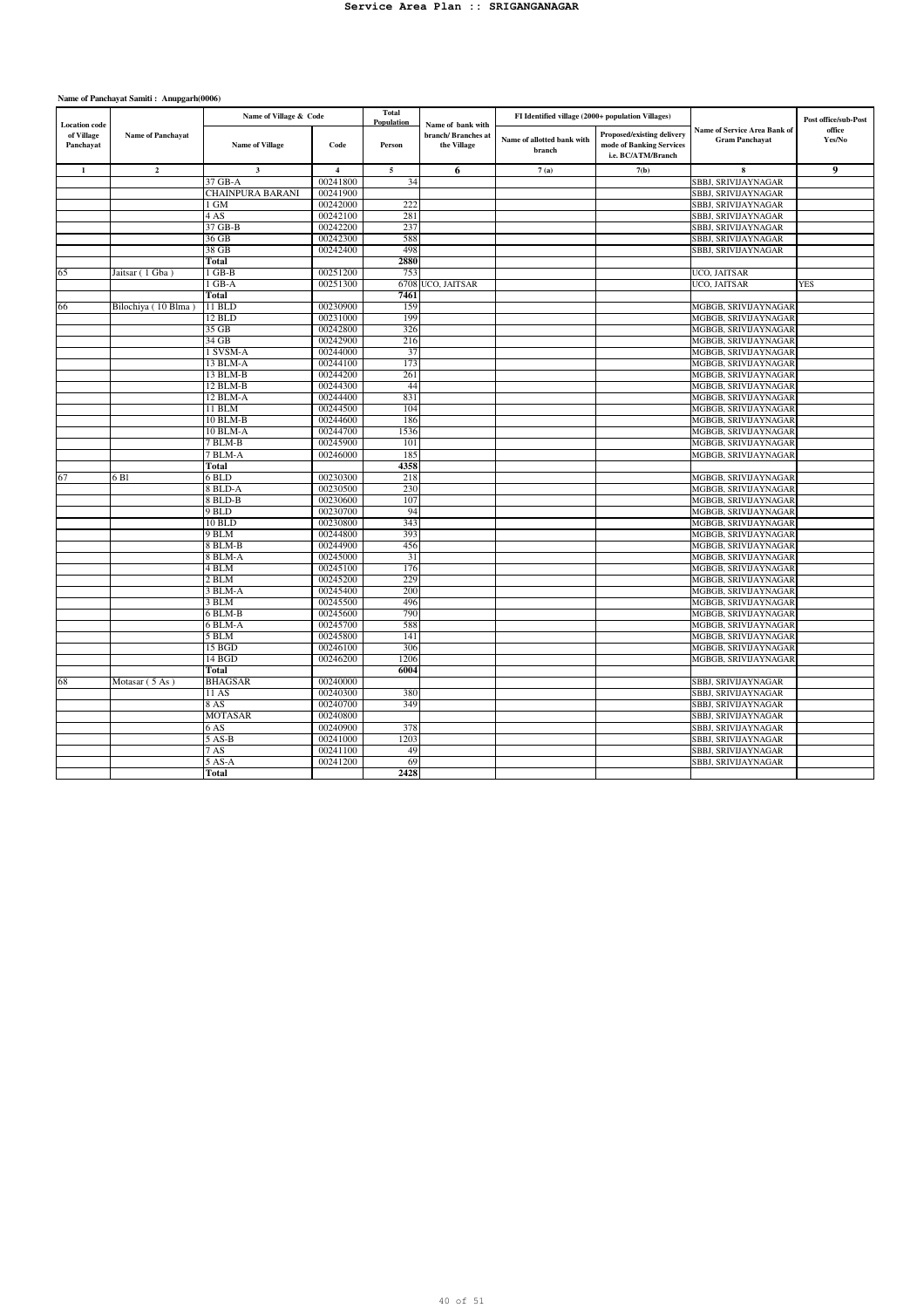|                                                 |                             | Name of Village & Code           |                         | <b>Total</b><br>Population | Name of bank with                 | FI Identified village (2000+ population Villages) |                                                                              |                                                       | Post office/sub-Post |
|-------------------------------------------------|-----------------------------|----------------------------------|-------------------------|----------------------------|-----------------------------------|---------------------------------------------------|------------------------------------------------------------------------------|-------------------------------------------------------|----------------------|
| <b>Location</b> code<br>of Village<br>Panchayat | <b>Name of Panchavat</b>    | <b>Name of Village</b>           | Code                    | Person                     | branch/Branches at<br>the Village | Name of allotted bank with<br>branch              | Proposed/existing delivery<br>mode of Banking Services<br>i.e. BC/ATM/Branch | Name of Service Area Bank of<br><b>Gram Panchayat</b> | office<br>Yes/No     |
| 1                                               | $\mathbf{2}$                | $\mathbf{3}$                     | $\overline{\mathbf{4}}$ | $\sqrt{5}$                 | 6                                 | 7(a)                                              | 7(b)                                                                         | $\mathbf{x}$                                          | 9                    |
| 69                                              | 17 <sub>Gb</sub>            | 18 GB                            | 00246300                | 382                        |                                   |                                                   |                                                                              | PSB, SRIVIJAYNAGAR                                    |                      |
|                                                 |                             | 16 GB                            | 00246400                | 639                        |                                   |                                                   |                                                                              | PSB, SRIVIJAYNAGAR                                    |                      |
|                                                 |                             | 17 GB                            | 00246500                | 485                        |                                   |                                                   |                                                                              | PSB, SRIVIJAYNAGAR                                    |                      |
|                                                 |                             | 19 GB<br>$20$ GB                 | 00246600<br>00246700    | 466<br>344                 |                                   |                                                   |                                                                              | PSB, SRIVIJAYNAGAR<br>PSB, SRIVIJAYNAGAR              |                      |
|                                                 |                             | 21 GB                            | 00246800                | 680                        |                                   |                                                   |                                                                              | PSB, SRIVIJAYNAGAR                                    |                      |
|                                                 |                             | Total                            |                         | 2996                       |                                   |                                                   |                                                                              |                                                       |                      |
| 70                                              | 24 Gb                       | $23 \text{ GB}$                  | 00246900                | 807                        |                                   |                                                   |                                                                              | PSB, SRIVIJAYNAGAR                                    |                      |
|                                                 |                             | $25$ GB                          | 00247000                | 687                        |                                   |                                                   |                                                                              | PSB, SRIVIJAYNAGAR                                    |                      |
|                                                 |                             | 24 GB<br>$22$ GB                 | 00247100<br>00247200    | 304<br>401                 |                                   |                                                   |                                                                              | PSB, SRIVIJAYNAGAR<br>PSB, SRIVIJAYNAGAR              |                      |
|                                                 |                             | 13 GB                            | 00247300                | 387                        |                                   |                                                   |                                                                              | PSB, SRIVIJAYNAGAR                                    |                      |
|                                                 |                             | <b>Total</b>                     |                         | 2586                       |                                   |                                                   |                                                                              |                                                       |                      |
| 71                                              | 12 Gb                       | 14 GB                            | 00247400                | 611                        |                                   |                                                   |                                                                              | UCO, JAITSAR                                          |                      |
|                                                 |                             | 12 GB-B                          | 00247600                | 23                         |                                   |                                                   |                                                                              | UCO, JAITSAR                                          |                      |
|                                                 |                             | 12 GB-A<br>11 GB-B               | 00247700<br>00247800    | 1161<br>123                |                                   |                                                   |                                                                              | UCO, JAITSAR<br>UCO, JAITSAR                          |                      |
|                                                 |                             | $11$ GB-A                        | 00247900                | 31                         |                                   |                                                   |                                                                              | UCO, JAITSAR                                          |                      |
|                                                 |                             | $10$ GB                          | 00252800                | 135                        |                                   |                                                   |                                                                              | UCO, JAITSAR                                          |                      |
|                                                 |                             | <b>Total</b>                     |                         | 2084                       |                                   |                                                   |                                                                              |                                                       |                      |
| 72                                              | 7 Gb                        | 6 GB-A                           | 00252000                | 296                        |                                   |                                                   |                                                                              | UCO, JAITSAR                                          |                      |
|                                                 |                             | $5$ GB-A<br>$5$ GB-B             | 00252300<br>00252400    | 410<br>774                 |                                   |                                                   |                                                                              | UCO, JAITSAR<br>UCO, JAITSAR                          |                      |
|                                                 |                             | $7$ GB-A                         | 00252500                | 487                        |                                   |                                                   |                                                                              | UCO, JAITSAR                                          |                      |
|                                                 |                             | 7 GB-B                           | 00252600                | 357                        |                                   |                                                   |                                                                              | UCO, JAITSAR                                          |                      |
|                                                 |                             | 8 GB                             | 00252700                | 512                        |                                   |                                                   |                                                                              | UCO, JAITSAR                                          |                      |
|                                                 |                             | $9$ GB                           | 00252900                | 160                        |                                   |                                                   |                                                                              | UCO, JAITSAR<br>UCO, JAITSAR                          |                      |
|                                                 |                             | $6$ GB-B<br><b>Total</b>         | 00253000                | 374<br>3370                |                                   |                                                   |                                                                              |                                                       |                      |
| 73                                              | 10 Sarkari                  | 14 SD                            | 00253100                | 128                        |                                   |                                                   |                                                                              | UCO, JAITSAR                                          |                      |
|                                                 |                             | 10 SARKARI                       | 00253200                | 1776                       |                                   |                                                   |                                                                              | UCO, JAITSAR                                          |                      |
|                                                 |                             | 16 SD                            | 00253300                | 35                         |                                   |                                                   |                                                                              | UCO, JAITSAR                                          |                      |
|                                                 |                             | 17 SD<br>17 SD-A                 | 00253400<br>00253500    | 32<br>26                   |                                   |                                                   |                                                                              | UCO, JAITSAR<br>UCO, JAITSAR                          |                      |
|                                                 |                             | 15 SD                            | 00253600                | 23                         |                                   |                                                   |                                                                              | UCO, JAITSAR                                          |                      |
|                                                 |                             | 18 SD                            | 00253700                | 392                        |                                   |                                                   |                                                                              | UCO, JAITSAR                                          |                      |
|                                                 |                             | 19 SD                            | 00253800                | 783                        |                                   |                                                   |                                                                              | UCO, JAITSAR                                          |                      |
|                                                 |                             | 19 SDC                           | 00253900                |                            |                                   |                                                   |                                                                              | UCO, JAITSAR                                          |                      |
|                                                 |                             | 20 SD-A<br>20 SD-B               | 00254000<br>00254100    | 70<br>273                  |                                   |                                                   |                                                                              | UCO, JAITSAR<br>UCO, JAITSAR                          |                      |
|                                                 |                             | $21$ SD-A                        | 00254200                | 140                        |                                   |                                                   |                                                                              | UCO, JAITSAR                                          |                      |
|                                                 |                             | 21 SD-B                          | 00254300                | 124                        |                                   |                                                   |                                                                              | UCO, JAITSAR                                          |                      |
|                                                 |                             | 23SD                             | 00254400                | 714                        |                                   |                                                   |                                                                              | UCO, JAITSAR                                          |                      |
|                                                 |                             | 11 JOIYANWALI                    | 00254500                | $\overline{4}$             |                                   |                                                   |                                                                              | UCO, JAITSAR                                          |                      |
|                                                 |                             | <b>DHANI KISHNAWALI</b><br>4 BPM | 00254600<br>00254700    | 173                        |                                   |                                                   |                                                                              | UCO, JAITSAR<br>UCO, JAITSAR                          |                      |
|                                                 |                             | <b>Total</b>                     |                         | 4693                       |                                   |                                                   |                                                                              |                                                       |                      |
| 74                                              | 16 As (Koopali)             | 17 AS                            | 00237400                | 99                         |                                   |                                                   |                                                                              | MGBGB, GHARSANA                                       |                      |
|                                                 |                             | 19 AS                            | 00237500                | 383                        |                                   |                                                   |                                                                              | MGBGB, GHARSANA                                       |                      |
|                                                 |                             | 18 AS                            | 00237600<br>00237700    | 48<br>1599                 |                                   |                                                   |                                                                              | MGBGB, GHARSANA                                       |                      |
|                                                 |                             | 16 AS<br><b>KUNPLEE BARANI</b>   | 00239400                |                            |                                   |                                                   |                                                                              | MGBGB, GHARSANA<br>MGBGB, GHARSANA                    |                      |
|                                                 |                             | 14 AS-B                          | 00239800                | 531                        |                                   |                                                   |                                                                              | MGBGB, GHARSANA                                       |                      |
|                                                 |                             | 14 AS-A                          | 00239900                | 55                         |                                   |                                                   |                                                                              | MGBGB, GHARSANA                                       |                      |
|                                                 |                             | Total                            |                         | 2715                       |                                   |                                                   |                                                                              |                                                       |                      |
| 175                                             | 10 As                       | 15 AS-A<br>15 AS-B               | 00237200<br>00237300    | 375<br>291                 |                                   |                                                   |                                                                              | MGBGB, GHARSANA<br>MGBGB, GHARSANA                    |                      |
|                                                 |                             | 13 AS                            | 00240100                | 832                        |                                   |                                                   |                                                                              | MGBGB, GHARSANA                                       |                      |
|                                                 |                             | 12 AS                            | 00240200                | 113                        |                                   |                                                   |                                                                              | MGBGB, GHARSANA                                       |                      |
|                                                 |                             | 10 AS                            | 00240400                | 673                        |                                   |                                                   |                                                                              | MGBGB, GHARSANA                                       |                      |
|                                                 |                             | $9$ AS-B                         | 00240500                | 361                        |                                   |                                                   |                                                                              | MGBGB, GHARSANA                                       |                      |
|                                                 |                             | 9 AS-A<br>1 MSD                  | 00240600<br>00249400    | 541<br>711                 |                                   |                                                   |                                                                              | MGBGB, GHARSANA<br>MGBGB, GHARSANA                    |                      |
|                                                 |                             | Total                            |                         | 3897                       |                                   |                                                   |                                                                              |                                                       |                      |
| 76                                              | 4 Jsd (Boogiya)             | 1 MSD-A                          | 00249500                | 437                        |                                   |                                                   |                                                                              | UCO, JAITSAR                                          |                      |
|                                                 |                             | $2$ JSD                          | 00249600                | 975                        |                                   |                                                   |                                                                              | UCO, JAITSAR                                          |                      |
|                                                 |                             | $3 LC-A$<br>$3 LC-B$             | 00249700<br>00249800    | 818<br>28                  |                                   |                                                   |                                                                              | UCO, JAITSAR<br>UCO, JAITSAR                          |                      |
|                                                 |                             | $4 LC-A$                         | 00249900                | 1061                       |                                   |                                                   |                                                                              | UCO, JAITSAR                                          |                      |
|                                                 |                             | $4 LC-B$                         | 00250000                | 465                        |                                   |                                                   |                                                                              | UCO, JAITSAR                                          |                      |
|                                                 |                             | 1 JSD                            | 00250100                | 165                        |                                   |                                                   |                                                                              | UCO, JAITSAR                                          |                      |
|                                                 |                             | 1 BGM<br>$2$ BGM                 | 00250600                | 39<br>76                   |                                   |                                                   |                                                                              | UCO, JAITSAR                                          |                      |
|                                                 |                             | 3 JSD                            | 00250700<br>00250800    | 893                        |                                   |                                                   |                                                                              | UCO, JAITSAR<br>UCO, JAITSAR                          |                      |
|                                                 |                             | 4 JSD                            | 00250900                | 3643                       |                                   | UCO, JAITSAR                                      | BC                                                                           | UCO, JAITSAR                                          | <b>YES</b>           |
|                                                 |                             | <b>Total</b>                     |                         | 8600                       |                                   |                                                   |                                                                              |                                                       |                      |
| 77                                              | $28$ Gb                     | 32 GB                            | 00243100                | 795                        |                                   |                                                   |                                                                              | PSB, SRIVIJAYNAGAR                                    |                      |
|                                                 |                             | 31 GB (RURAL)<br>28 GB-B         | 00243200<br>00243300    | 284                        |                                   |                                                   |                                                                              | PSB, SRIVIJAYNAGAR<br>PSB, SRIVIJAYNAGAR              |                      |
|                                                 |                             | 28 GB-A                          | 00243400                | 53<br>306                  |                                   |                                                   |                                                                              | PSB, SRIVIJAYNAGAR                                    |                      |
|                                                 |                             | $27$ GB                          | 00243700                | 245                        |                                   |                                                   |                                                                              | PSB, SRIVIJAYNAGAR                                    |                      |
|                                                 |                             | $26$ GB                          | 00243800                | 832                        |                                   |                                                   |                                                                              | PSB, SRIVIJAYNAGAR                                    |                      |
|                                                 |                             | <b>Total</b>                     |                         | 2515                       |                                   |                                                   |                                                                              |                                                       |                      |
| 78                                              | 29 Gb (Shivpuri)            | 33 GB (RURAL)<br>29 GB-B (RURAL) | 00243000<br>00243500    | 2141<br>271                |                                   | PSB, SRIVIJAYNAGAR                                | BC                                                                           | PSB, SRIVIJAYNAGAR<br>PSB, SRIVIJAYNAGAR              | YES                  |
|                                                 |                             | 29 GB-A (RURAL)                  | 00243600                | 2579                       |                                   | PSB, SRIVIJAYNAGAR                                | $\rm BC$                                                                     | PSB, SRIVIJAYNAGAR                                    | <b>YES</b>           |
|                                                 |                             | 1 SVSM-B                         | 00243900                | 25                         |                                   |                                                   |                                                                              | PSB, SRIVIJAYNAGAR                                    |                      |
|                                                 |                             | Total                            |                         | 5016                       |                                   |                                                   |                                                                              |                                                       |                      |
| 79                                              | 15 Bld-A (Ratnewala) 13 BLD |                                  | 00231100                | 118                        |                                   |                                                   |                                                                              | MGBGB, SUKHCHANPURA                                   |                      |
|                                                 |                             | 13 BLD-C<br>13 BLD-A             | 00231200<br>00231300    | 61<br>191                  |                                   |                                                   |                                                                              | MGBGB, SUKHCHANPURA<br>MGBGB, SUKHCHANPURA            |                      |
|                                                 |                             |                                  |                         |                            |                                   |                                                   |                                                                              |                                                       |                      |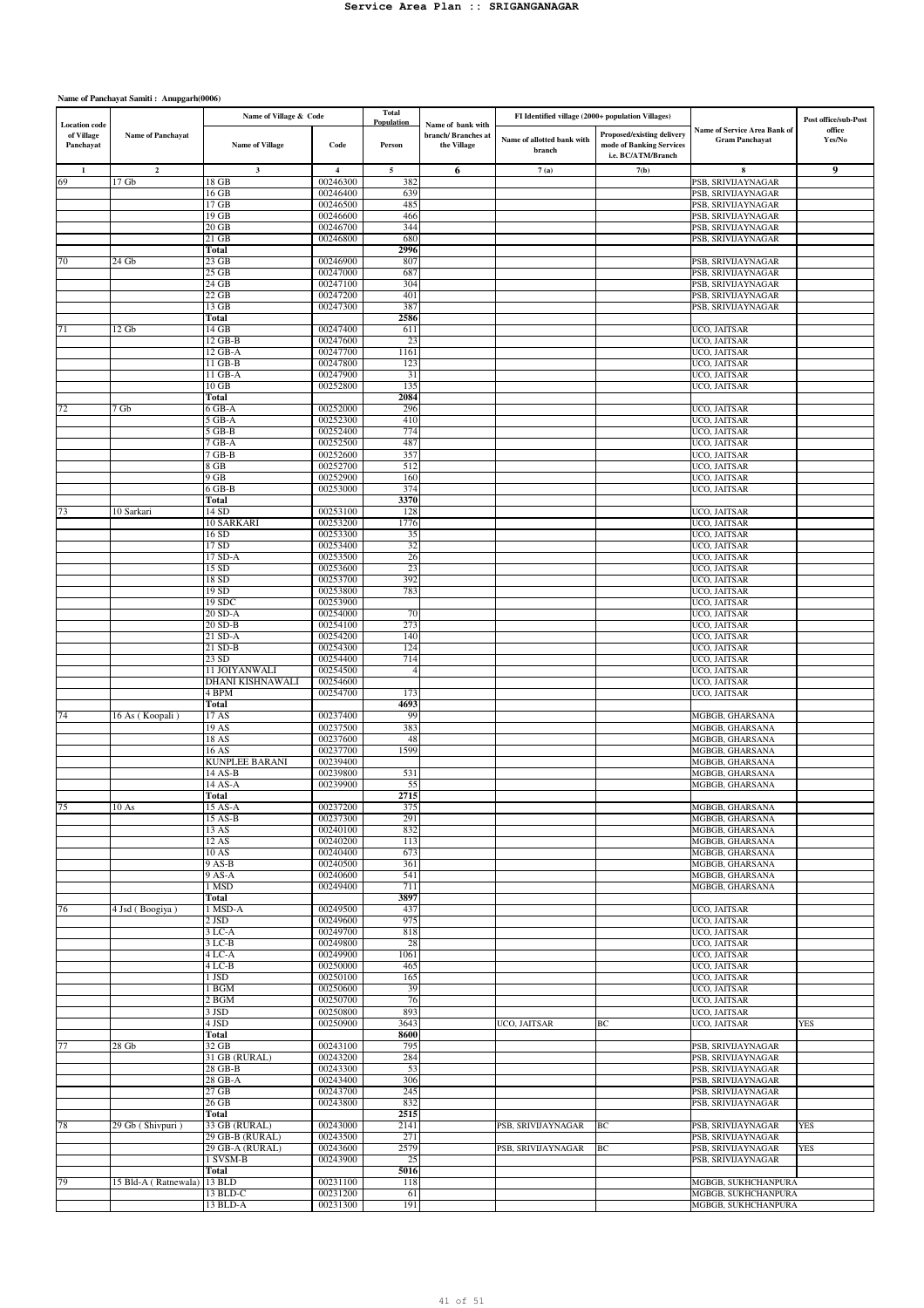| <b>Proposed/existing delivery</b><br>of Village<br><b>Name of Panchayat</b><br>branch/Branches at<br>Name of allotted bank with<br><b>Gram Panchayat</b><br><b>Name of Village</b><br>mode of Banking Services<br>Panchayat<br>Code<br>the Village<br>Person<br>branch<br>i.e. BC/ATM/Branch<br>$\overline{2}$<br>$\overline{\mathbf{3}}$<br>$\overline{5}$<br>6<br>$\mathbf{Q}$<br>$\mathbf{1}$<br>$\overline{\mathbf{4}}$<br>7(a)<br>7(b)<br>8<br>00231400<br>13 BLD-B<br>595<br>MGBGB, SUKHCHANPURA<br>00231500<br>14 BLD-A<br>105<br>MGBGB, SUKHCHANPURA<br>15 BLD-A<br>00231800<br>525<br>MGBGB, SUKHCHANPURA<br>00234200<br>1 CDM-B<br>225<br>MGBGB, SUKHCHANPURA<br>00234300<br>1 CDM-A<br>MGBGB, SUKHCHANPURA<br>21<br>00234400<br>1023<br>3 LGM<br>MGBGB, SUKHCHANPURA<br>23<br>4 <sub>LGM</sub><br>00234500<br>MGBGB, SUKHCHANPURA<br>00234600<br>$2L$ GM<br>48<br>MGBGB, SUKHCHANPURA<br>00234700<br>1 LGM<br>MGBGB, SUKHCHANPURA<br>2935<br>Total<br>00231900<br>MGBGB, SUKHCHANPURA<br>80<br>6 APD<br>555<br>6 Apd<br>00232000<br>2 DAM<br>230<br>MGBGB, SUKHCHANPURA<br>00232100<br>1 DAM<br>508<br>MGBGB, SUKHCHANPURA<br>00232200<br>247<br>3 DAM<br>MGBGB, SUKHCHANPURA<br>$2$ APD-B<br>00232300<br>756<br>MGBGB, SUKHCHANPURA<br>4 APD<br>00232500<br>MGBGB, SUKHCHANPURA<br>-66<br>5 APD-A<br>00233100<br>118<br>MGBGB, SUKHCHANPURA<br>00233200<br>5 APD-B<br>463<br>MGBGB, SUKHCHANPURA<br>2943<br>Total<br>00228500<br>81<br>5 STB-A<br>MGBGB, SRIVIJAYNAGAR<br>4 Bld<br>116<br>00228900<br>4 STB<br>107<br>MGBGB, SRIVIJAYNAGAR<br>00229000<br>3 STB<br>270<br>MGBGB, SRIVIJAYNAGAR<br>2 STB<br>00229100<br>172<br>MGBGB, SRIVIJAYNAGAR<br>00229200<br>1 NZM-B<br>170<br>MGBGB, SRIVIJAYNAGAR<br>00229300<br>779<br>1 NZM-A<br>MGBGB, SRIVIJAYNAGAR<br>2 NZP<br>00229400<br>490<br>MGBGB, SRIVIJAYNAGAR<br>4 BLD<br>00229500<br>1262<br>MGBGB, SRIVIJAYNAGAR<br>$1$ BLD<br>00229600<br>54<br>MGBGB, SRIVIJAYNAGAR<br>2 BLD<br>00229700<br>MGBGB, SRIVIJAYNAGAR<br>$2$ BLD-A<br>00229800<br>196<br>MGBGB, SRIVIJAYNAGAR<br>234<br>2 BLD-B<br>00229900<br>MGBGB, SRIVIJAYNAGAR<br>00230000<br>3 BLD<br>160<br>MGBGB, SRIVIJAYNAGAR<br>00230100<br>137<br>5 BLD-A<br>MGBGB, SRIVIJAYNAGAR<br>00230200<br>682<br>5 BLD-B<br>MGBGB, SRIVIJAYNAGAR | <b>Location</b> code | Name of Village & Code |          | Total<br>Population | Name of bank with | FI Identified village (2000+ population Villages) |                                     | Post office/sub-Post |
|---------------------------------------------------------------------------------------------------------------------------------------------------------------------------------------------------------------------------------------------------------------------------------------------------------------------------------------------------------------------------------------------------------------------------------------------------------------------------------------------------------------------------------------------------------------------------------------------------------------------------------------------------------------------------------------------------------------------------------------------------------------------------------------------------------------------------------------------------------------------------------------------------------------------------------------------------------------------------------------------------------------------------------------------------------------------------------------------------------------------------------------------------------------------------------------------------------------------------------------------------------------------------------------------------------------------------------------------------------------------------------------------------------------------------------------------------------------------------------------------------------------------------------------------------------------------------------------------------------------------------------------------------------------------------------------------------------------------------------------------------------------------------------------------------------------------------------------------------------------------------------------------------------------------------------------------------------------------------------------------------------------------------------------------------------------------------------------------------------------------------------------------------------------------------------------------------------------------------------------------------------------------|----------------------|------------------------|----------|---------------------|-------------------|---------------------------------------------------|-------------------------------------|----------------------|
|                                                                                                                                                                                                                                                                                                                                                                                                                                                                                                                                                                                                                                                                                                                                                                                                                                                                                                                                                                                                                                                                                                                                                                                                                                                                                                                                                                                                                                                                                                                                                                                                                                                                                                                                                                                                                                                                                                                                                                                                                                                                                                                                                                                                                                                                     |                      |                        |          |                     |                   |                                                   | <b>Name of Service Area Bank of</b> | office<br>Yes/No     |
|                                                                                                                                                                                                                                                                                                                                                                                                                                                                                                                                                                                                                                                                                                                                                                                                                                                                                                                                                                                                                                                                                                                                                                                                                                                                                                                                                                                                                                                                                                                                                                                                                                                                                                                                                                                                                                                                                                                                                                                                                                                                                                                                                                                                                                                                     |                      |                        |          |                     |                   |                                                   |                                     |                      |
|                                                                                                                                                                                                                                                                                                                                                                                                                                                                                                                                                                                                                                                                                                                                                                                                                                                                                                                                                                                                                                                                                                                                                                                                                                                                                                                                                                                                                                                                                                                                                                                                                                                                                                                                                                                                                                                                                                                                                                                                                                                                                                                                                                                                                                                                     |                      |                        |          |                     |                   |                                                   |                                     |                      |
|                                                                                                                                                                                                                                                                                                                                                                                                                                                                                                                                                                                                                                                                                                                                                                                                                                                                                                                                                                                                                                                                                                                                                                                                                                                                                                                                                                                                                                                                                                                                                                                                                                                                                                                                                                                                                                                                                                                                                                                                                                                                                                                                                                                                                                                                     |                      |                        |          |                     |                   |                                                   |                                     |                      |
|                                                                                                                                                                                                                                                                                                                                                                                                                                                                                                                                                                                                                                                                                                                                                                                                                                                                                                                                                                                                                                                                                                                                                                                                                                                                                                                                                                                                                                                                                                                                                                                                                                                                                                                                                                                                                                                                                                                                                                                                                                                                                                                                                                                                                                                                     |                      |                        |          |                     |                   |                                                   |                                     |                      |
|                                                                                                                                                                                                                                                                                                                                                                                                                                                                                                                                                                                                                                                                                                                                                                                                                                                                                                                                                                                                                                                                                                                                                                                                                                                                                                                                                                                                                                                                                                                                                                                                                                                                                                                                                                                                                                                                                                                                                                                                                                                                                                                                                                                                                                                                     |                      |                        |          |                     |                   |                                                   |                                     |                      |
|                                                                                                                                                                                                                                                                                                                                                                                                                                                                                                                                                                                                                                                                                                                                                                                                                                                                                                                                                                                                                                                                                                                                                                                                                                                                                                                                                                                                                                                                                                                                                                                                                                                                                                                                                                                                                                                                                                                                                                                                                                                                                                                                                                                                                                                                     |                      |                        |          |                     |                   |                                                   |                                     |                      |
|                                                                                                                                                                                                                                                                                                                                                                                                                                                                                                                                                                                                                                                                                                                                                                                                                                                                                                                                                                                                                                                                                                                                                                                                                                                                                                                                                                                                                                                                                                                                                                                                                                                                                                                                                                                                                                                                                                                                                                                                                                                                                                                                                                                                                                                                     |                      |                        |          |                     |                   |                                                   |                                     |                      |
|                                                                                                                                                                                                                                                                                                                                                                                                                                                                                                                                                                                                                                                                                                                                                                                                                                                                                                                                                                                                                                                                                                                                                                                                                                                                                                                                                                                                                                                                                                                                                                                                                                                                                                                                                                                                                                                                                                                                                                                                                                                                                                                                                                                                                                                                     |                      |                        |          |                     |                   |                                                   |                                     |                      |
|                                                                                                                                                                                                                                                                                                                                                                                                                                                                                                                                                                                                                                                                                                                                                                                                                                                                                                                                                                                                                                                                                                                                                                                                                                                                                                                                                                                                                                                                                                                                                                                                                                                                                                                                                                                                                                                                                                                                                                                                                                                                                                                                                                                                                                                                     |                      |                        |          |                     |                   |                                                   |                                     |                      |
|                                                                                                                                                                                                                                                                                                                                                                                                                                                                                                                                                                                                                                                                                                                                                                                                                                                                                                                                                                                                                                                                                                                                                                                                                                                                                                                                                                                                                                                                                                                                                                                                                                                                                                                                                                                                                                                                                                                                                                                                                                                                                                                                                                                                                                                                     |                      |                        |          |                     |                   |                                                   |                                     |                      |
|                                                                                                                                                                                                                                                                                                                                                                                                                                                                                                                                                                                                                                                                                                                                                                                                                                                                                                                                                                                                                                                                                                                                                                                                                                                                                                                                                                                                                                                                                                                                                                                                                                                                                                                                                                                                                                                                                                                                                                                                                                                                                                                                                                                                                                                                     |                      |                        |          |                     |                   |                                                   |                                     |                      |
|                                                                                                                                                                                                                                                                                                                                                                                                                                                                                                                                                                                                                                                                                                                                                                                                                                                                                                                                                                                                                                                                                                                                                                                                                                                                                                                                                                                                                                                                                                                                                                                                                                                                                                                                                                                                                                                                                                                                                                                                                                                                                                                                                                                                                                                                     |                      |                        |          |                     |                   |                                                   |                                     |                      |
|                                                                                                                                                                                                                                                                                                                                                                                                                                                                                                                                                                                                                                                                                                                                                                                                                                                                                                                                                                                                                                                                                                                                                                                                                                                                                                                                                                                                                                                                                                                                                                                                                                                                                                                                                                                                                                                                                                                                                                                                                                                                                                                                                                                                                                                                     |                      |                        |          |                     |                   |                                                   |                                     |                      |
|                                                                                                                                                                                                                                                                                                                                                                                                                                                                                                                                                                                                                                                                                                                                                                                                                                                                                                                                                                                                                                                                                                                                                                                                                                                                                                                                                                                                                                                                                                                                                                                                                                                                                                                                                                                                                                                                                                                                                                                                                                                                                                                                                                                                                                                                     |                      |                        |          |                     |                   |                                                   |                                     |                      |
|                                                                                                                                                                                                                                                                                                                                                                                                                                                                                                                                                                                                                                                                                                                                                                                                                                                                                                                                                                                                                                                                                                                                                                                                                                                                                                                                                                                                                                                                                                                                                                                                                                                                                                                                                                                                                                                                                                                                                                                                                                                                                                                                                                                                                                                                     |                      |                        |          |                     |                   |                                                   |                                     |                      |
|                                                                                                                                                                                                                                                                                                                                                                                                                                                                                                                                                                                                                                                                                                                                                                                                                                                                                                                                                                                                                                                                                                                                                                                                                                                                                                                                                                                                                                                                                                                                                                                                                                                                                                                                                                                                                                                                                                                                                                                                                                                                                                                                                                                                                                                                     |                      |                        |          |                     |                   |                                                   |                                     |                      |
|                                                                                                                                                                                                                                                                                                                                                                                                                                                                                                                                                                                                                                                                                                                                                                                                                                                                                                                                                                                                                                                                                                                                                                                                                                                                                                                                                                                                                                                                                                                                                                                                                                                                                                                                                                                                                                                                                                                                                                                                                                                                                                                                                                                                                                                                     |                      |                        |          |                     |                   |                                                   |                                     |                      |
|                                                                                                                                                                                                                                                                                                                                                                                                                                                                                                                                                                                                                                                                                                                                                                                                                                                                                                                                                                                                                                                                                                                                                                                                                                                                                                                                                                                                                                                                                                                                                                                                                                                                                                                                                                                                                                                                                                                                                                                                                                                                                                                                                                                                                                                                     |                      |                        |          |                     |                   |                                                   |                                     |                      |
|                                                                                                                                                                                                                                                                                                                                                                                                                                                                                                                                                                                                                                                                                                                                                                                                                                                                                                                                                                                                                                                                                                                                                                                                                                                                                                                                                                                                                                                                                                                                                                                                                                                                                                                                                                                                                                                                                                                                                                                                                                                                                                                                                                                                                                                                     |                      |                        |          |                     |                   |                                                   |                                     |                      |
|                                                                                                                                                                                                                                                                                                                                                                                                                                                                                                                                                                                                                                                                                                                                                                                                                                                                                                                                                                                                                                                                                                                                                                                                                                                                                                                                                                                                                                                                                                                                                                                                                                                                                                                                                                                                                                                                                                                                                                                                                                                                                                                                                                                                                                                                     |                      |                        |          |                     |                   |                                                   |                                     |                      |
|                                                                                                                                                                                                                                                                                                                                                                                                                                                                                                                                                                                                                                                                                                                                                                                                                                                                                                                                                                                                                                                                                                                                                                                                                                                                                                                                                                                                                                                                                                                                                                                                                                                                                                                                                                                                                                                                                                                                                                                                                                                                                                                                                                                                                                                                     |                      |                        |          |                     |                   |                                                   |                                     |                      |
|                                                                                                                                                                                                                                                                                                                                                                                                                                                                                                                                                                                                                                                                                                                                                                                                                                                                                                                                                                                                                                                                                                                                                                                                                                                                                                                                                                                                                                                                                                                                                                                                                                                                                                                                                                                                                                                                                                                                                                                                                                                                                                                                                                                                                                                                     |                      |                        |          |                     |                   |                                                   |                                     |                      |
|                                                                                                                                                                                                                                                                                                                                                                                                                                                                                                                                                                                                                                                                                                                                                                                                                                                                                                                                                                                                                                                                                                                                                                                                                                                                                                                                                                                                                                                                                                                                                                                                                                                                                                                                                                                                                                                                                                                                                                                                                                                                                                                                                                                                                                                                     |                      |                        |          |                     |                   |                                                   |                                     |                      |
|                                                                                                                                                                                                                                                                                                                                                                                                                                                                                                                                                                                                                                                                                                                                                                                                                                                                                                                                                                                                                                                                                                                                                                                                                                                                                                                                                                                                                                                                                                                                                                                                                                                                                                                                                                                                                                                                                                                                                                                                                                                                                                                                                                                                                                                                     |                      |                        |          |                     |                   |                                                   |                                     |                      |
|                                                                                                                                                                                                                                                                                                                                                                                                                                                                                                                                                                                                                                                                                                                                                                                                                                                                                                                                                                                                                                                                                                                                                                                                                                                                                                                                                                                                                                                                                                                                                                                                                                                                                                                                                                                                                                                                                                                                                                                                                                                                                                                                                                                                                                                                     |                      |                        |          |                     |                   |                                                   |                                     |                      |
|                                                                                                                                                                                                                                                                                                                                                                                                                                                                                                                                                                                                                                                                                                                                                                                                                                                                                                                                                                                                                                                                                                                                                                                                                                                                                                                                                                                                                                                                                                                                                                                                                                                                                                                                                                                                                                                                                                                                                                                                                                                                                                                                                                                                                                                                     |                      |                        |          |                     |                   |                                                   |                                     |                      |
|                                                                                                                                                                                                                                                                                                                                                                                                                                                                                                                                                                                                                                                                                                                                                                                                                                                                                                                                                                                                                                                                                                                                                                                                                                                                                                                                                                                                                                                                                                                                                                                                                                                                                                                                                                                                                                                                                                                                                                                                                                                                                                                                                                                                                                                                     |                      |                        |          |                     |                   |                                                   |                                     |                      |
|                                                                                                                                                                                                                                                                                                                                                                                                                                                                                                                                                                                                                                                                                                                                                                                                                                                                                                                                                                                                                                                                                                                                                                                                                                                                                                                                                                                                                                                                                                                                                                                                                                                                                                                                                                                                                                                                                                                                                                                                                                                                                                                                                                                                                                                                     |                      |                        |          |                     |                   |                                                   |                                     |                      |
|                                                                                                                                                                                                                                                                                                                                                                                                                                                                                                                                                                                                                                                                                                                                                                                                                                                                                                                                                                                                                                                                                                                                                                                                                                                                                                                                                                                                                                                                                                                                                                                                                                                                                                                                                                                                                                                                                                                                                                                                                                                                                                                                                                                                                                                                     |                      |                        |          |                     |                   |                                                   |                                     |                      |
|                                                                                                                                                                                                                                                                                                                                                                                                                                                                                                                                                                                                                                                                                                                                                                                                                                                                                                                                                                                                                                                                                                                                                                                                                                                                                                                                                                                                                                                                                                                                                                                                                                                                                                                                                                                                                                                                                                                                                                                                                                                                                                                                                                                                                                                                     |                      |                        |          |                     |                   |                                                   |                                     |                      |
|                                                                                                                                                                                                                                                                                                                                                                                                                                                                                                                                                                                                                                                                                                                                                                                                                                                                                                                                                                                                                                                                                                                                                                                                                                                                                                                                                                                                                                                                                                                                                                                                                                                                                                                                                                                                                                                                                                                                                                                                                                                                                                                                                                                                                                                                     |                      |                        |          |                     |                   |                                                   |                                     |                      |
|                                                                                                                                                                                                                                                                                                                                                                                                                                                                                                                                                                                                                                                                                                                                                                                                                                                                                                                                                                                                                                                                                                                                                                                                                                                                                                                                                                                                                                                                                                                                                                                                                                                                                                                                                                                                                                                                                                                                                                                                                                                                                                                                                                                                                                                                     |                      |                        |          |                     |                   |                                                   |                                     |                      |
|                                                                                                                                                                                                                                                                                                                                                                                                                                                                                                                                                                                                                                                                                                                                                                                                                                                                                                                                                                                                                                                                                                                                                                                                                                                                                                                                                                                                                                                                                                                                                                                                                                                                                                                                                                                                                                                                                                                                                                                                                                                                                                                                                                                                                                                                     |                      |                        |          |                     |                   |                                                   |                                     |                      |
|                                                                                                                                                                                                                                                                                                                                                                                                                                                                                                                                                                                                                                                                                                                                                                                                                                                                                                                                                                                                                                                                                                                                                                                                                                                                                                                                                                                                                                                                                                                                                                                                                                                                                                                                                                                                                                                                                                                                                                                                                                                                                                                                                                                                                                                                     |                      |                        |          |                     |                   |                                                   |                                     |                      |
|                                                                                                                                                                                                                                                                                                                                                                                                                                                                                                                                                                                                                                                                                                                                                                                                                                                                                                                                                                                                                                                                                                                                                                                                                                                                                                                                                                                                                                                                                                                                                                                                                                                                                                                                                                                                                                                                                                                                                                                                                                                                                                                                                                                                                                                                     |                      |                        |          |                     |                   |                                                   |                                     |                      |
|                                                                                                                                                                                                                                                                                                                                                                                                                                                                                                                                                                                                                                                                                                                                                                                                                                                                                                                                                                                                                                                                                                                                                                                                                                                                                                                                                                                                                                                                                                                                                                                                                                                                                                                                                                                                                                                                                                                                                                                                                                                                                                                                                                                                                                                                     |                      | 7 BLD                  | 00230400 | 56                  |                   |                                                   | MGBGB, SRIVIJAYNAGAR                |                      |
| I BLM<br>00245300<br>400<br>MGBGB, SRIVIJAYNAGAR                                                                                                                                                                                                                                                                                                                                                                                                                                                                                                                                                                                                                                                                                                                                                                                                                                                                                                                                                                                                                                                                                                                                                                                                                                                                                                                                                                                                                                                                                                                                                                                                                                                                                                                                                                                                                                                                                                                                                                                                                                                                                                                                                                                                                    |                      |                        |          |                     |                   |                                                   |                                     |                      |
| 5285<br>Total                                                                                                                                                                                                                                                                                                                                                                                                                                                                                                                                                                                                                                                                                                                                                                                                                                                                                                                                                                                                                                                                                                                                                                                                                                                                                                                                                                                                                                                                                                                                                                                                                                                                                                                                                                                                                                                                                                                                                                                                                                                                                                                                                                                                                                                       |                      |                        |          |                     |                   |                                                   |                                     |                      |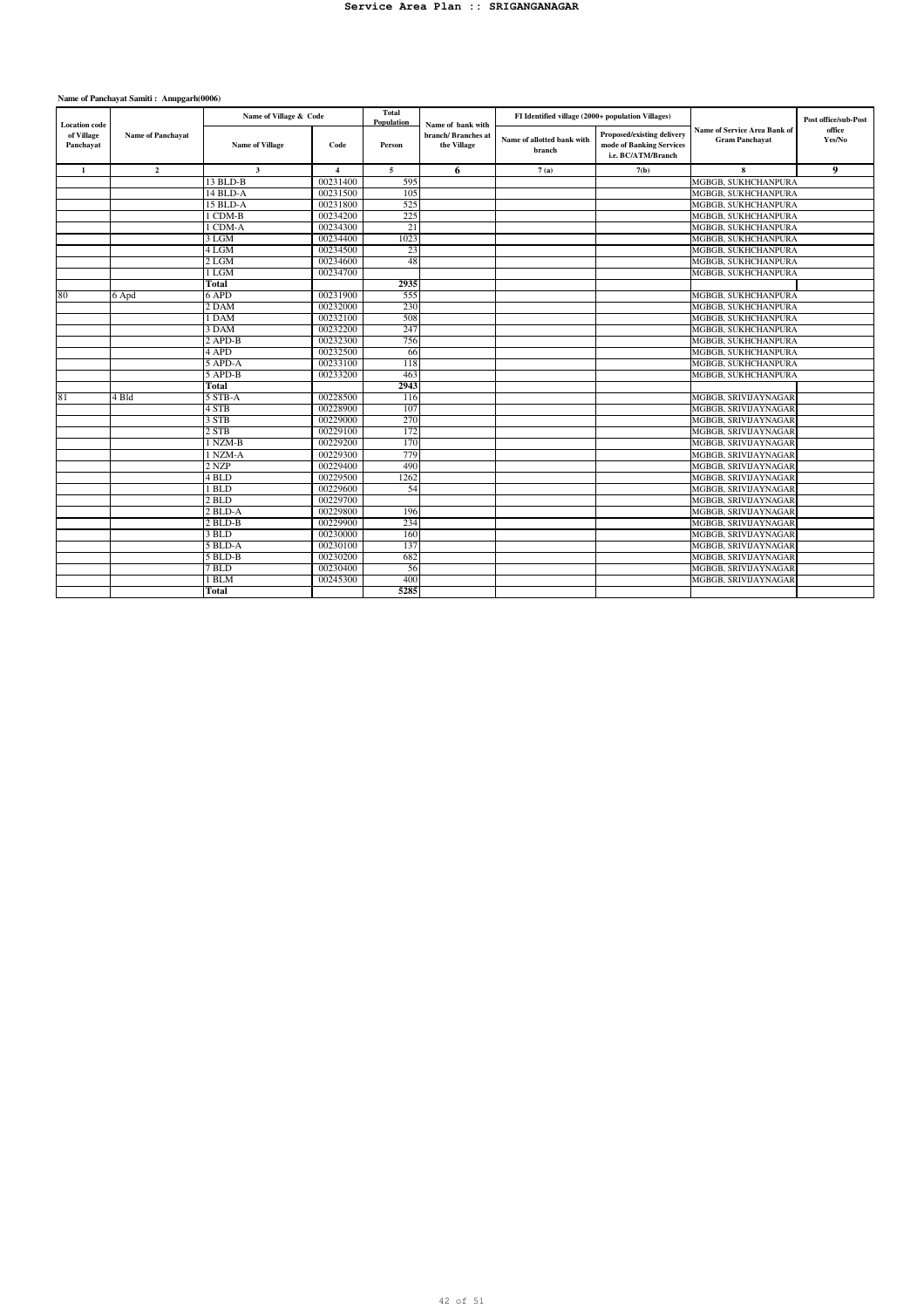|                                                 |                          | Name of Village & Code |                      | <b>Total</b><br>Population |                                                        | FI Identified village (2000+ population Villages) |                                                                              |                                                              | Post office/sub-Post |
|-------------------------------------------------|--------------------------|------------------------|----------------------|----------------------------|--------------------------------------------------------|---------------------------------------------------|------------------------------------------------------------------------------|--------------------------------------------------------------|----------------------|
| <b>Location</b> code<br>of Village<br>Panchayat | <b>Name of Panchayat</b> | <b>Name of Village</b> | Code                 | Person                     | Name of bank with<br>branch/Branches at<br>the Village | Name of allotted bank with<br>branch              | Proposed/existing delivery<br>mode of Banking Services<br>i.e. BC/ATM/Branch | <b>Name of Service Area Bank of</b><br><b>Gram Panchayat</b> | office<br>Yes/No     |
| $\mathbf{1}$                                    | $\mathbf{2}$             | $\mathbf 3$            | $\overline{4}$       | 5                          | 6                                                      | 7(a)                                              | 7(b)                                                                         | 8                                                            | 9                    |
| 82                                              | 8 Stb                    | 4 PTD-A<br>4 PTD-B     | 00227700             | 205                        |                                                        |                                                   |                                                                              | MGBGB, SUKHCHANPURA                                          |                      |
|                                                 |                          | 2 PTD                  | 00227800<br>00227900 | 188<br>214                 |                                                        |                                                   |                                                                              | MGBGB, SUKHCHANPURA<br>MGBGB, SUKHCHANPURA                   |                      |
|                                                 |                          | 1 PTD-B                | 00228000             | 155                        |                                                        |                                                   |                                                                              | MGBGB, SUKHCHANPURA                                          |                      |
|                                                 |                          | 1 PTD-A                | 00228100             | 25                         |                                                        |                                                   |                                                                              | MGBGB, SUKHCHANPURA                                          |                      |
|                                                 |                          | 8 STB                  | 00228200             | 792                        |                                                        |                                                   |                                                                              | MGBGB, SUKHCHANPURA                                          |                      |
|                                                 |                          | 5 STB-B<br>6 STB-C     | 00228400<br>00228600 | 351<br>148                 |                                                        |                                                   |                                                                              | MGBGB, SUKHCHANPURA<br>MGBGB, SUKHCHANPURA                   |                      |
|                                                 |                          | 6 STB-B                | 00228700             | 361                        |                                                        |                                                   |                                                                              | MGBGB, SUKHCHANPURA                                          |                      |
|                                                 |                          | 6 STB-A                | 00228800             | 172                        |                                                        |                                                   |                                                                              | MGBGB, SUKHCHANPURA                                          |                      |
|                                                 | 3 Ksd                    | Total<br>2 KSD         | 00227100             | 2611<br>48                 |                                                        |                                                   |                                                                              | MGBGB, SUKHCHAINPURA                                         |                      |
| 83                                              |                          | I KSD-B                | 00227200             | 157                        |                                                        |                                                   |                                                                              | MGBGB, SUKHCHAINPURA                                         |                      |
|                                                 |                          | 1 KSD-A                | 00227300             | 83                         |                                                        |                                                   |                                                                              | MGBGB, SUKHCHAINPURA                                         |                      |
|                                                 |                          | 3 KSD                  | 00227400             | 10373                      | MGBGB, SUKHCHAINPURA                                   |                                                   |                                                                              | MGBGB, SUKHCHAINPURAYES                                      |                      |
|                                                 |                          | 5 PTD<br>3 PTD         | 00227500<br>00227600 | 10<br>184                  |                                                        |                                                   |                                                                              | MGBGB, SUKHCHAINPURA<br>MGBGB, SUKHCHAINPURA                 |                      |
|                                                 |                          | 1 APD                  | 00232700             | 624                        |                                                        |                                                   |                                                                              | MGBGB, SUKHCHAINPURA                                         |                      |
|                                                 |                          | Total                  |                      | 11479                      |                                                        |                                                   |                                                                              |                                                              |                      |
| 84                                              | 48 Gb (Redbaggi)         | 14 BLD-B               | 00231600             | 248                        |                                                        |                                                   |                                                                              | SBBJ, SRIVIJAYNAGAR                                          |                      |
|                                                 |                          | 14 BLD-C<br>15 BLD-B   | 00231700<br>00234800 | 234<br>163                 |                                                        |                                                   |                                                                              | SBBJ, SRIVIJAYNAGAR<br>SBBJ, SRIVIJAYNAGAR                   |                      |
|                                                 |                          | 2 RTM                  | 00234900             | 95                         |                                                        |                                                   |                                                                              | SBBJ, SRIVIJAYNAGAR                                          |                      |
|                                                 |                          | 16 BLD-A               | 00235000             | 332                        |                                                        |                                                   |                                                                              | SBBJ, SRIVIJAYNAGAR                                          |                      |
|                                                 |                          | 16 BLD-B               | 00235100<br>00235200 | 110                        |                                                        |                                                   |                                                                              | SBBJ, SRIVIJAYNAGAR                                          |                      |
|                                                 |                          | 16 BLD-C<br>17 BLD     | 00235300             | 511<br>232                 |                                                        |                                                   |                                                                              | SBBJ, SRIVIJAYNAGAR<br>SBBJ, SRIVIJAYNAGAR                   |                      |
|                                                 |                          | 2 RBM                  | 00235400             | 81                         |                                                        |                                                   |                                                                              | SBBJ, SRIVIJAYNAGAR                                          |                      |
|                                                 |                          | 3 RBM                  | 00235500             | 97                         |                                                        |                                                   |                                                                              | SBBJ, SRIVIJAYNAGAR                                          |                      |
|                                                 |                          | 1 RBM<br>1 DJM         | 00235600<br>00235700 | 86<br>381                  |                                                        |                                                   |                                                                              | SBBJ, SRIVIJAYNAGAR<br>SBBJ, SRIVIJAYNAGAR                   |                      |
|                                                 |                          | 48 GB-A                | 00236200             | 1196                       |                                                        |                                                   |                                                                              | SBBJ, SRIVIJAYNAGAR                                          |                      |
|                                                 |                          | Total                  |                      | 3766                       |                                                        |                                                   |                                                                              |                                                              |                      |
| 85                                              | 7 Apd (Bhatiwala)        | 3 APD-B                | 00232600             | 105                        |                                                        |                                                   |                                                                              | MGBGB, SUKHCHAINPURA                                         |                      |
|                                                 |                          | 2 SJM<br>7 APD-A       | 00232800<br>00232900 | 634                        |                                                        |                                                   |                                                                              | MGBGB, SUKHCHAINPURA<br>MGBGB, SUKHCHAINPURA                 |                      |
|                                                 |                          | 3 APD-A                | 00233000             | 48                         |                                                        |                                                   |                                                                              | MGBGB, SUKHCHAINPURA                                         |                      |
|                                                 |                          | 7 APD-B                | 00233300             | 954                        |                                                        |                                                   |                                                                              | MGBGB, SUKHCHAINPURA                                         |                      |
|                                                 |                          | 9 APD<br>11 APD        | 00233400             | 193                        |                                                        |                                                   |                                                                              | MGBGB, SUKHCHAINPURA                                         |                      |
|                                                 |                          | 13 APD-B               | 00233500<br>00233600 | 159<br>595                 |                                                        |                                                   |                                                                              | MGBGB, SUKHCHAINPURA<br>MGBGB, SUKHCHAINPURA                 |                      |
|                                                 |                          | 13 APD-A               | 00233700             | 39                         |                                                        |                                                   |                                                                              | MGBGB, SUKHCHAINPURA                                         |                      |
|                                                 |                          | 10 APD-B               | 00233800             | 192                        |                                                        |                                                   |                                                                              | MGBGB, SUKHCHAINPURA                                         |                      |
|                                                 |                          | 10 APD-A<br>8 APD-B    | 00233900<br>00234000 | 187<br>133                 |                                                        |                                                   |                                                                              | MGBGB, SUKHCHAINPURA<br>MGBGB, SUKHCHAINPURA                 |                      |
|                                                 |                          | $8$ APD-A              | 00234100             | 79                         |                                                        |                                                   |                                                                              | MGBGB, SUKHCHAINPURA                                         |                      |
|                                                 |                          | Total                  |                      | 3318                       |                                                        |                                                   |                                                                              |                                                              |                      |
| 86                                              | Gomawali                 | 15 GM                  | 00237800             | 79                         |                                                        |                                                   |                                                                              | MGBGB, GHARSANA                                              |                      |
|                                                 |                          | 16 GM<br>1 DM          | 00237900<br>00238000 | 209<br>18                  |                                                        |                                                   |                                                                              | MGBGB, GHARSANA<br>MGBGB, GHARSANA                           |                      |
|                                                 |                          | 2 DM                   | 00238100             | 914                        |                                                        |                                                   |                                                                              | MGBGB, GHARSANA                                              |                      |
|                                                 |                          | DHANDHRA BARANI        | 00238200             | 154                        |                                                        |                                                   |                                                                              | MGBGB, GHARSANA                                              |                      |
|                                                 |                          | 17 GM<br>1 TSM         | 00238300<br>00238400 | 508<br>113                 |                                                        |                                                   |                                                                              | MGBGB, GHARSANA<br>MGBGB, GHARSANA                           |                      |
|                                                 |                          | <b>GOMAWALI BARANI</b> | 00238500             | 83                         |                                                        |                                                   |                                                                              | MGBGB, GHARSANA                                              |                      |
|                                                 |                          | 2 GM                   | 00238600             | 108                        |                                                        |                                                   |                                                                              | MGBGB, GHARSANA                                              |                      |
|                                                 |                          | 3 GM                   | 00238700             | 206                        |                                                        |                                                   |                                                                              | MGBGB, GHARSANA                                              |                      |
|                                                 |                          | $5$ GM<br>6 GM         | 00238800<br>00238900 | 154<br>140                 |                                                        |                                                   |                                                                              | MGBGB, GHARSANA<br>MGBGB, GHARSANA                           |                      |
|                                                 |                          | $7$ GM                 | 00239000             | 465                        |                                                        |                                                   |                                                                              | MGBGB, GHARSANA                                              |                      |
|                                                 |                          | 8 GM                   | 00239100             | 1057                       |                                                        |                                                   |                                                                              | MGBGB, GHARSANA                                              |                      |
|                                                 |                          | $9$ GM<br>$10$ GM      | 00239200<br>00239300 | 167<br>133                 |                                                        |                                                   |                                                                              | MGBGB, GHARSANA<br>MGBGB, GHARSANA                           |                      |
|                                                 |                          | 12 GM                  | 00239500             | 134                        |                                                        |                                                   |                                                                              | MGBGB, GHARSANA                                              |                      |
|                                                 |                          | 13 GM                  | 00239600             | 244                        |                                                        |                                                   |                                                                              | MGBGB, GHARSANA                                              |                      |
|                                                 |                          | 14 GM                  | 00239700             | 67                         |                                                        |                                                   |                                                                              | MGBGB, GHARSANA                                              |                      |
| 87                                              | 3 Sad (Masaniwala)       | Total<br>2 JKM         | 00248700             | 4953<br>574                |                                                        |                                                   |                                                                              | PSB, SRIVIJAYNAGAR                                           |                      |
|                                                 |                          | 2 KWM                  | 00248800             | 398                        |                                                        |                                                   |                                                                              | PSB, SRIVIJAYNAGAR                                           |                      |
|                                                 |                          | 1 SAD                  | 00248900             | 5                          |                                                        |                                                   |                                                                              | PSB, SRIVIJAYNAGAR                                           |                      |
|                                                 |                          | 2 SAD<br>3 SAD         | 00249000<br>00249100 | 192<br>926                 |                                                        |                                                   |                                                                              | PSB, SRIVIJAYNAGAR                                           |                      |
|                                                 |                          | 7 <sub>LC</sub>        | 00249200             | 825                        |                                                        |                                                   |                                                                              | PSB, SRIVIJAYNAGAR<br>PSB, SRIVIJAYNAGAR                     |                      |
|                                                 |                          | 2 MSD                  | 00249300             | 791                        |                                                        |                                                   |                                                                              | PSB, SRIVIJAYNAGAR                                           |                      |
|                                                 |                          | 1 BGD                  | 00250200             | 262                        |                                                        |                                                   |                                                                              | PSB, SRIVIJAYNAGAR                                           |                      |
|                                                 |                          | $2$ BGD<br>Total       | 00250300             | 87<br>4060                 |                                                        |                                                   |                                                                              | PSB, SRIVIJAYNAGAR                                           |                      |
| 88                                              | 8 Bgd                    | 15 GB                  | 00247500             | 119                        |                                                        |                                                   |                                                                              | PSB, SRIVIJAYNAGAR                                           |                      |
|                                                 |                          | 8 BGD-A                | 00248000             | 1253                       |                                                        |                                                   |                                                                              | PSB, SRIVIJAYNAGAR                                           |                      |
|                                                 |                          | 8 BGD-B                | 00248100             | 130                        |                                                        |                                                   |                                                                              | PSB, SRIVIJAYNAGAR                                           |                      |
|                                                 |                          | 8 BGD-C<br>7BGD        | 00248200<br>00248300 | 59<br>232                  |                                                        |                                                   |                                                                              | PSB, SRIVIJAYNAGAR<br>PSB, SRIVIJAYNAGAR                     |                      |
|                                                 |                          | $6$ BGD                | 00248400             | 546                        |                                                        |                                                   |                                                                              | PSB, SRIVIJAYNAGAR                                           |                      |
|                                                 |                          | 5BGD                   | 00248500             | 91                         |                                                        |                                                   |                                                                              | PSB, SRIVIJAYNAGAR                                           |                      |
|                                                 |                          | 1 JKM                  | 00248600             | 523                        |                                                        |                                                   |                                                                              | PSB, SRIVIJAYNAGAR                                           |                      |
|                                                 |                          | 3 BGD<br>4 BGD         | 00250400<br>00250500 | 231<br>27                  |                                                        |                                                   |                                                                              | PSB, SRIVIJAYNAGAR<br>PSB, SRIVIJAYNAGAR                     |                      |
|                                                 |                          | 3 BGM                  | 00252100             | 541                        |                                                        |                                                   |                                                                              | PSB, SRIVIJAYNAGAR                                           |                      |
|                                                 |                          | 4 BGM                  | 00252200             | 600                        |                                                        |                                                   |                                                                              | PSB, SRIVIJAYNAGAR                                           |                      |
|                                                 |                          | Total                  |                      | 4352                       |                                                        |                                                   |                                                                              |                                                              |                      |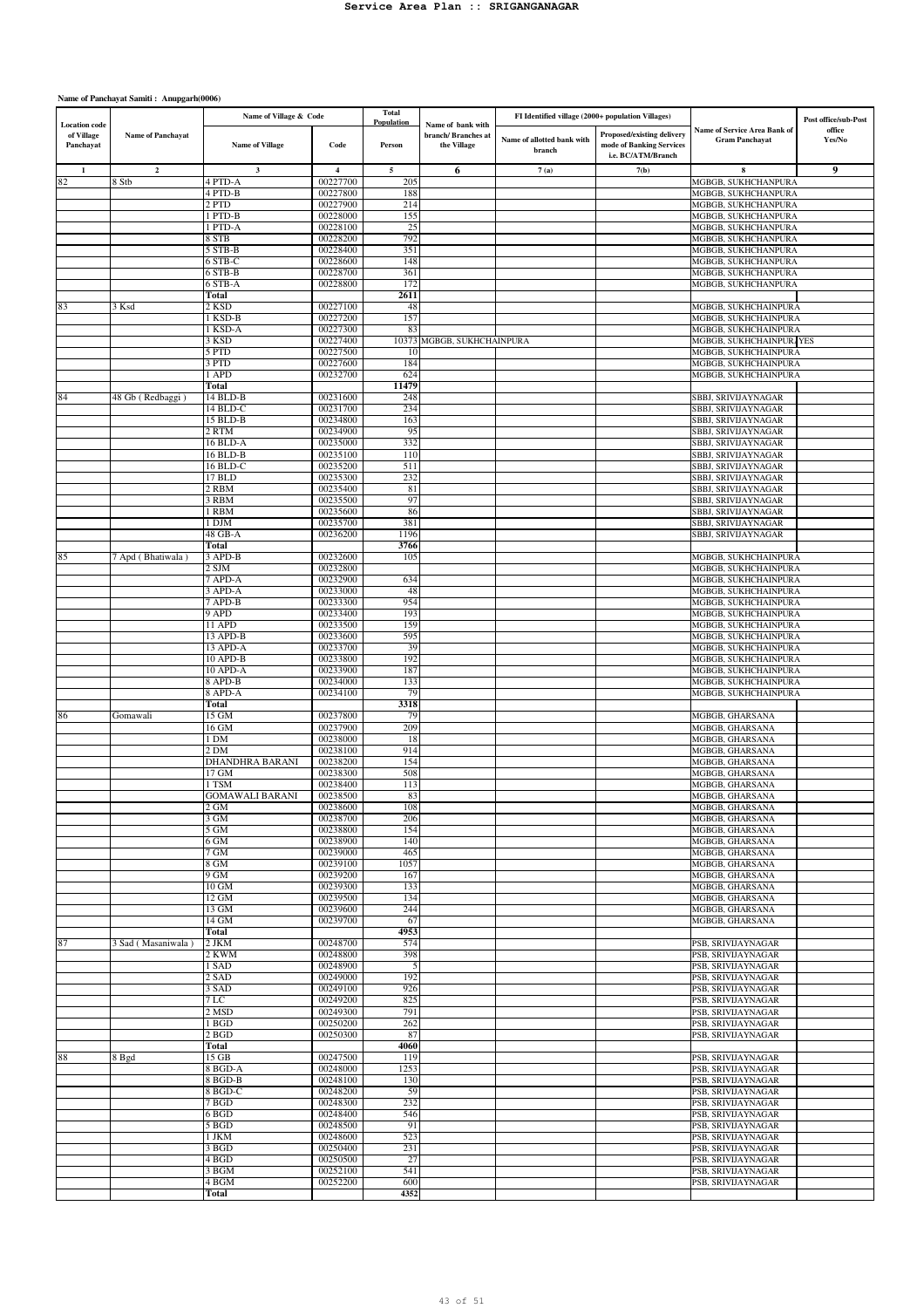# **NUMBER OF VILLAGES UNDER EACH GRAM PANCHAYAT**

|                                                 |                   | Name of Village & Code      |                         | <b>Total Population</b> |                                                               | FI Identified village (2000+ population Villages) |                                                                              |                                                       | Post office/sub-      |
|-------------------------------------------------|-------------------|-----------------------------|-------------------------|-------------------------|---------------------------------------------------------------|---------------------------------------------------|------------------------------------------------------------------------------|-------------------------------------------------------|-----------------------|
| <b>Location</b> code<br>of Village<br>Panchayat | Name of Panchayat | <b>Name of Village</b>      | Code                    | Person                  | Name of bank with<br>branch/Branches at the<br><b>Village</b> | Name of allotted bank with<br>branch              | Proposed/existing delivery<br>mode of Banking Services<br>i.e. BC/ATM/Branch | Name of Service Area Bank of<br><b>Gram Panchayat</b> | Post office<br>Yes/No |
| $\mathbf{1}$                                    | $\overline{2}$    | 3                           | $\overline{\mathbf{4}}$ | 5                       | 6                                                             | 7(a)                                              | 7(b)                                                                         |                                                       | 9                     |
| $\mathbf{1}$                                    | RAJPURA PIPERAN   | <b>KISHANPURA</b>           | 00277600                | 2,233                   |                                                               | <b>SBI, SURATGARH</b>                             | BC                                                                           | SBI, SURATGARH                                        | <b>YES</b>            |
|                                                 |                   | TILAWALI                    | 00277700                | 105                     |                                                               |                                                   |                                                                              | <b>SBI, SURATGARH</b>                                 |                       |
|                                                 |                   | DHADHIYAWALI                | 00277800                | 165                     |                                                               |                                                   |                                                                              | <b>SBI, SURATGARH</b>                                 |                       |
|                                                 |                   | <b>PPN</b>                  | 00288200                | 279                     |                                                               |                                                   |                                                                              | SBI, SURATGARH                                        |                       |
|                                                 |                   | ! PPN                       | 00288300                | 38                      |                                                               |                                                   |                                                                              | SBI, SURATGARH                                        |                       |
|                                                 |                   | 4 PPN                       | 00288400                | 202                     |                                                               |                                                   |                                                                              | <b>SBI, SURATGARH</b>                                 |                       |
|                                                 |                   | l PPN                       | 00288500                | 103                     |                                                               |                                                   |                                                                              | <b>SBI, SURATGARH</b>                                 |                       |
|                                                 |                   | RAJPURA PIPERAN             | 00288600                | 1,582                   |                                                               |                                                   |                                                                              | <b>SBI, SURATGARH</b>                                 |                       |
|                                                 |                   | CHAK BHAGWANWALA            | 00288700                |                         |                                                               |                                                   |                                                                              | SBI, SURATGARH                                        |                       |
|                                                 |                   | 226 RDR<br>217 RD           | 00288800<br>00288900    | 99<br>79                |                                                               |                                                   |                                                                              | <b>SBI, SURATGARH</b>                                 |                       |
|                                                 |                   |                             | 00293600                | 3,051                   |                                                               |                                                   | BС                                                                           | <b>SBI, SURATGARH</b>                                 | <b>YES</b>            |
|                                                 |                   | <b>RAYANWALI</b><br>226 RDL | 00293700                | 166                     |                                                               | SBI, SURATGARH                                    |                                                                              | SBI, SURATGARH<br>SBI, SURATGARH                      |                       |
|                                                 |                   | 235 RD                      | 00293800                | 303                     |                                                               |                                                   |                                                                              | SBI, SURATGARH                                        |                       |
|                                                 |                   | <b>TOTAL</b>                |                         | 8,405                   |                                                               |                                                   |                                                                              |                                                       |                       |
| $\overline{c}$                                  | THUKRANA          | 4 SMR                       | 00292900                | 463                     |                                                               |                                                   |                                                                              | SBBJ, ADB, SURATGARH                                  |                       |
|                                                 |                   | THUKRANA                    | 00293400                | 4,536                   |                                                               | SBBJ, ADB, SURATGARH                              | BC                                                                           | SBBJ, ADB, SURATGARH                                  | <b>YES</b>            |
|                                                 |                   | <b>FARIDSAR</b>             | 00293500                | 697                     |                                                               |                                                   |                                                                              | SBBJ, ADB, SURATGARH                                  |                       |
|                                                 |                   | <b>RATTASAR</b>             | 00301100                | 1,082                   |                                                               |                                                   |                                                                              | SBBJ, ADB, SURATGARH                                  |                       |
|                                                 |                   | CHAHARSAR                   | 00301200                | 714                     |                                                               |                                                   |                                                                              | SBBJ, ADB, SURATGARH                                  |                       |
|                                                 |                   | <b>GUSAINSAR</b>            | 00301300                | 711                     |                                                               |                                                   |                                                                              | SBBJ, ADB, SURATGARH                                  |                       |
|                                                 |                   | TOTAL                       |                         | 8,203                   |                                                               |                                                   |                                                                              |                                                       |                       |
| 3                                               | 15 LKS (DHABA)    | 12 LKS                      | 00261500                | 344                     |                                                               |                                                   |                                                                              | MGBGB, DHABAN                                         |                       |
|                                                 |                   | 13 LKS                      | 00261600                | 368                     |                                                               |                                                   |                                                                              | MGBGB, DHABAN                                         |                       |
|                                                 |                   | 19 LGW-A                    | 00261700                | 71                      |                                                               |                                                   |                                                                              | MGBGB, DHABAN                                         |                       |
|                                                 |                   | 19 LGW-B                    | 00261800                | 107                     |                                                               |                                                   |                                                                              | MGBGB, DHABAN                                         |                       |
|                                                 |                   | 14 LKS                      | 00261900                | 35                      |                                                               |                                                   |                                                                              | MGBGB, DHABAN                                         |                       |
|                                                 |                   | 15 LKS                      | 00262000                | 4,233                   | MGBGB, DHABAN                                                 |                                                   |                                                                              | MGBGB, DHABAN                                         | <b>YES</b>            |
|                                                 |                   | 21 LGW                      | 00262300                | 23                      |                                                               |                                                   |                                                                              | MGBGB, DHABAN                                         |                       |
|                                                 |                   | 20 LGW                      | 00263100                | 53                      |                                                               |                                                   |                                                                              | MGBGB, DHABAN                                         |                       |
|                                                 |                   | 18 LGW-B                    | 00263200                | 77                      |                                                               |                                                   |                                                                              | MGBGB, DHABAN                                         |                       |
|                                                 |                   | 18 LGW-A                    | 00263300                | 355                     |                                                               |                                                   |                                                                              | MGBGB, DHABAN                                         |                       |
|                                                 |                   | <b>TOTAL</b>                |                         | 5,666                   |                                                               |                                                   |                                                                              |                                                       |                       |
| $\overline{4}$                                  | 26 MOD            | I DBN-A                     | 00260700                | 576                     |                                                               |                                                   |                                                                              | MGBGB, DHABAN                                         |                       |
|                                                 | (GURUSAR          | 32 MOD                      | 00260800                | 449                     |                                                               |                                                   |                                                                              | MGBGB, DHABAN                                         |                       |
|                                                 | GODDIA)           | 2 DBN                       | 00260900                | 121                     |                                                               |                                                   |                                                                              | MGBGB, DHABAN                                         |                       |
|                                                 |                   | 30 MOD                      | 00261000                | 122                     |                                                               |                                                   |                                                                              | MGBGB, DHABAN                                         |                       |
|                                                 |                   | 26 MOD(GURUSAR GODDI        | 400261100               | 2,288                   |                                                               | MGBGB, DHABAN                                     | BC                                                                           | MGBGB, DHABAN                                         | <b>YES</b>            |
|                                                 |                   | 27 MOD-A                    | 00261200                | 153                     |                                                               |                                                   |                                                                              | MGBGB, DHABAN                                         |                       |
|                                                 |                   | 27 MOD-B<br>28 MOD          | 00261300<br>00261400    |                         |                                                               |                                                   |                                                                              | MGBGB, DHABAN<br>MGBGB, DHABAN                        |                       |
|                                                 |                   | <b>TOTAL</b>                |                         | 3,709                   |                                                               |                                                   |                                                                              |                                                       |                       |
| 5                                               | 15 SGR            | 22 LGW-C                    | 00259600                | 59                      |                                                               |                                                   |                                                                              | MGBGB, DHABAN                                         |                       |
|                                                 |                   | 4 DBN                       | 00260200                | 259                     |                                                               |                                                   |                                                                              | MGBGB, DHABAN                                         |                       |
|                                                 |                   | 5 DBN                       | 00260400                | 1,513                   |                                                               |                                                   |                                                                              | MGBGB, DHABAN                                         |                       |
|                                                 |                   | 3 DBN                       | 00260500                | 268                     |                                                               |                                                   |                                                                              | MGBGB, DHABAN                                         |                       |
|                                                 |                   | DBN-B                       | 00260600                | 568                     |                                                               |                                                   |                                                                              | MGBGB, DHABAN                                         |                       |
|                                                 |                   | 16 LKS                      | 00262100                | -8                      |                                                               |                                                   |                                                                              | MGBGB, DHABAN                                         |                       |
|                                                 |                   | <b>17 LKS</b>               | 00262200                | 93                      |                                                               |                                                   |                                                                              | MGBGB, DHABAN                                         |                       |
|                                                 |                   | 22 LGW-A                    | 00262400                | 66                      |                                                               |                                                   |                                                                              | MGBGB, DHABAN                                         |                       |
|                                                 |                   | 22 LGW-B                    | 00262500                | 575                     |                                                               |                                                   |                                                                              | MGBGB, DHABAN                                         |                       |
|                                                 |                   | 15 SGR                      | 00262800                | 676                     |                                                               |                                                   |                                                                              | MGBGB, DHABAN                                         |                       |
|                                                 |                   | 23 LGW-B                    | 00262900                | 83                      |                                                               |                                                   |                                                                              | MGBGB, DHABAN                                         |                       |
|                                                 |                   | 23 LGW-A                    | 00263000                |                         |                                                               |                                                   |                                                                              | MGBGB, DHABAN                                         |                       |
|                                                 |                   | 11 SGR                      | 00264500                | 138                     |                                                               |                                                   |                                                                              | MGBGB, DHABAN                                         |                       |
|                                                 |                   | <b>12 SGR</b>               | 00264600                | 543                     |                                                               |                                                   |                                                                              | MGBGB, DHABAN                                         |                       |
|                                                 |                   | <b>TOTAL</b>                |                         | 4,849                   |                                                               |                                                   |                                                                              |                                                       |                       |
| 6                                               | 6 GMD             | I GMD                       | 00258500                | 246                     |                                                               |                                                   |                                                                              | <b>BOI, SARDARPURABIKA</b>                            |                       |
|                                                 | (GHAMANDIA)       | 2 GMD                       | 00258600                | 113                     |                                                               |                                                   |                                                                              | <b>BOI, SARDARPURABIKA</b>                            |                       |
|                                                 |                   | 3 GMD                       | 00258700                | 207                     |                                                               |                                                   |                                                                              | <b>BOI, SARDARPURABIKA</b>                            |                       |
|                                                 |                   | 4 GMD                       | 00258800                | 32                      |                                                               |                                                   |                                                                              | <b>BOI, SARDARPURABIKA</b>                            |                       |
|                                                 |                   | GMD                         | 00258900                | 175                     |                                                               |                                                   |                                                                              | <b>BOI, SARDARPURABIKA</b>                            |                       |
|                                                 |                   | 6 GMD                       | 00259000                | 2,075                   |                                                               | <b>BOI, SARDARPURABIKA</b>                        | BC                                                                           | <b>BOI, SARDARPURABIKA</b>                            | <b>YES</b>            |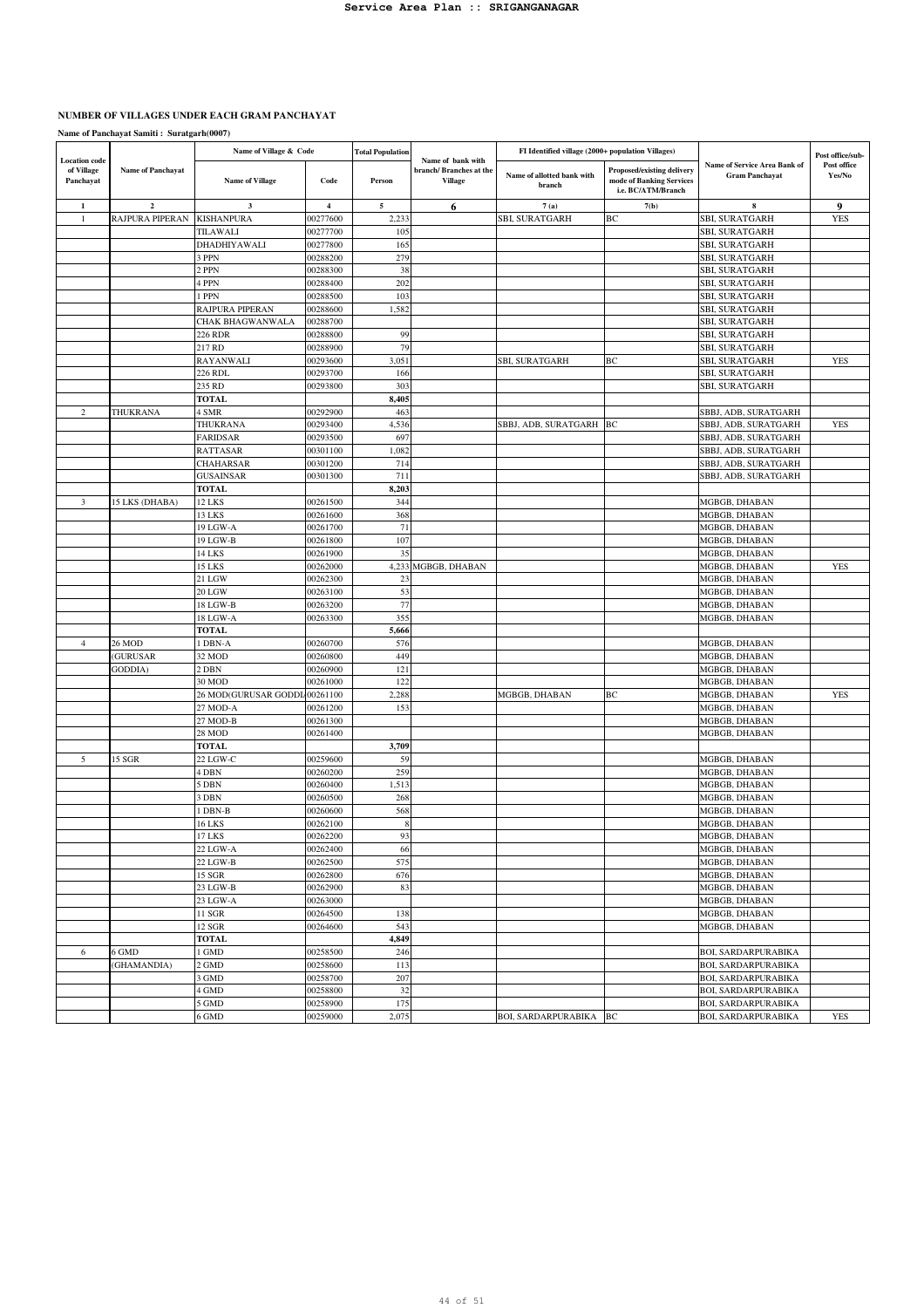| <b>Location</b> code    |                         | Name of Village & Code |                         | <b>Total Population</b> | Name of bank with                 | FI Identified village (2000+ population Villages) |                                                                              |                                                          | Post office/sub-      |
|-------------------------|-------------------------|------------------------|-------------------------|-------------------------|-----------------------------------|---------------------------------------------------|------------------------------------------------------------------------------|----------------------------------------------------------|-----------------------|
| of Village<br>Panchayat | Name of Panchayat       | <b>Name of Village</b> | Code                    | Person                  | branch/Branches at the<br>Village | Name of allotted bank with<br>branch              | Proposed/existing delivery<br>mode of Banking Services<br>i.e. BC/ATM/Branch | Name of Service Area Bank of<br><b>Gram Panchayat</b>    | Post office<br>Yes/No |
| 1                       | $\overline{\mathbf{2}}$ | $\mathbf{3}$           | $\overline{\mathbf{4}}$ | 5                       | 6                                 | 7(a)                                              | 7(b)                                                                         | 8                                                        | 9                     |
|                         |                         | 7 GMD-B                | 00259100                | 12                      |                                   |                                                   |                                                                              | <b>BOI, SARDARPURABIKA</b>                               |                       |
|                         |                         | 7 GMD-A                | 00259200                | 43                      |                                   |                                                   |                                                                              | <b>BOI, SARDARPURABIKA</b>                               |                       |
|                         |                         | 7 GMD                  | 00259300                | 38                      |                                   |                                                   |                                                                              | BOI, SARDARPURABIKA                                      |                       |
|                         |                         | 23 STB                 | 00265300                | 832                     |                                   |                                                   |                                                                              | BOI, SARDARPURABIKA                                      |                       |
|                         |                         | 23 STB-A               | 00265400                | 68                      |                                   |                                                   |                                                                              | <b>BOI, SARDARPURABIKA</b>                               |                       |
|                         |                         | 1 SPD                  | 00265500                | 115<br>470              |                                   |                                                   |                                                                              | <b>BOI, SARDARPURABIKA</b><br><b>BOI, SARDARPURABIKA</b> |                       |
|                         |                         | 4 SPD<br><b>TOTAL</b>  | 00269100                | 4,426                   |                                   |                                                   |                                                                              |                                                          |                       |
| 7                       | 39 MOD                  | 25 LGW-A               | 00259400                | 21                      |                                   |                                                   |                                                                              | BOI, SARDARPURABIKA                                      |                       |
|                         | SARDARPUR               | 25 LGW-B               | 00259500                | 2,200                   | BOI, SARDARPURABIKA               |                                                   |                                                                              | BOI, SARDARPURABIKA                                      | <b>YES</b>            |
|                         | BEEKA)                  | 24 LGW                 | 00259700                | 100                     |                                   |                                                   |                                                                              | <b>BOI, SARDARPURABIKA</b>                               |                       |
|                         |                         | 9 DBN                  | 00259800                | 197                     |                                   |                                                   |                                                                              | <b>BOI, SARDARPURABIKA</b>                               |                       |
|                         |                         | 8 DBN                  | 00259900                | 121                     |                                   |                                                   |                                                                              | <b>BOI, SARDARPURABIKA</b>                               |                       |
|                         |                         | 7 DBN                  | 00260000                | 436                     |                                   |                                                   |                                                                              | <b>BOI, SARDARPURABIKA</b>                               |                       |
|                         |                         | 39 MOD                 | 00260100                | 116                     |                                   |                                                   |                                                                              | <b>BOI, SARDARPURABIKA</b>                               |                       |
|                         |                         | 6 DBN                  | 00260300                | 305                     |                                   |                                                   |                                                                              | <b>BOI, SARDARPURABIKA</b>                               |                       |
|                         |                         | 27 LGW                 | 00262600                | 17                      |                                   |                                                   |                                                                              | <b>BOI, SARDARPURABIKA</b>                               |                       |
|                         |                         | 14 SGR                 | 00262700                | 417                     |                                   |                                                   |                                                                              | <b>BOI, SARDARPURABIKA</b>                               |                       |
|                         |                         | 13 SGR                 | 00264700                | 284                     |                                   |                                                   |                                                                              | <b>BOI, SARDARPURABIKA</b>                               |                       |
|                         |                         | <b>TOTAL</b>           |                         | 4,214                   |                                   |                                                   |                                                                              |                                                          |                       |
| 8                       | 19 STB                  | 15 STB-B               | 00264800                | 74                      |                                   |                                                   |                                                                              | <b>BOI, BADOPAL</b>                                      |                       |
|                         | (RAMSARA                | 16 STB                 | 00265000                | 922                     |                                   |                                                   |                                                                              | BOI, BADOPAL                                             |                       |
|                         | JAKHDAN)                | 19 STB                 | 00265100                |                         |                                   |                                                   |                                                                              | <b>BOI, BADOPAL</b>                                      |                       |
|                         |                         | 21 STB                 | 00265200                | 75                      |                                   |                                                   |                                                                              | <b>BOI, BADOPAL</b>                                      |                       |
|                         |                         | 22 STB                 | 00269300                | 141                     |                                   |                                                   |                                                                              | <b>BOI, BADOPAL</b>                                      |                       |
|                         |                         | 22 STB-B<br>22 STB-A   | 00269400                | 10<br>1,633             |                                   |                                                   |                                                                              | <b>BOI, BADOPAL</b>                                      |                       |
|                         |                         | 20 STB-A               | 00269500<br>00269600    | 29                      |                                   |                                                   |                                                                              | <b>BOI, BADOPAL</b><br><b>BOI, BADOPAL</b>               |                       |
|                         |                         | 20 STB                 | 00269700                | 1,854                   |                                   |                                                   |                                                                              | BOI, BADOPAL                                             |                       |
|                         |                         | 18 STB                 | 00269800                | 1,036                   |                                   |                                                   |                                                                              | BOI, BADOPAL                                             |                       |
|                         |                         | 17 STB-A               | 00269900                |                         |                                   |                                                   |                                                                              | BOI, BADOPAL                                             |                       |
|                         |                         | <b>TOTAL</b>           |                         | 5,774                   |                                   |                                                   |                                                                              |                                                          |                       |
| 9                       | 9 SGM                   | 15 SHPD                | 00267000                | 1,139                   |                                   |                                                   |                                                                              | MGBGB, SARDARGARH                                        |                       |
|                         | (SARDARGARH)            | 14 SHPD                | 00267100                | 152                     |                                   |                                                   |                                                                              | MGBGB, SARDARGARH                                        |                       |
|                         |                         | 13 SHPD                | 00267200                | 63                      |                                   |                                                   |                                                                              | MGBGB, SARDARGARH                                        |                       |
|                         |                         | 14 SPD                 | 00267300                | 17                      |                                   |                                                   |                                                                              | MGBGB, SARDARGARH                                        |                       |
|                         |                         | 11 SGM                 | 00267400                | 3,951                   | MGBGB SARDARGARH                  |                                                   |                                                                              | MGBGB, SARDARGARH                                        | <b>YES</b>            |
|                         |                         | 9 SGM                  | 00267500                | 1,068                   |                                   |                                                   |                                                                              | MGBGB, SARDARGARH                                        |                       |
|                         |                         | 12 SHPD                | 00267600                | 19                      |                                   |                                                   |                                                                              | MGBGB, SARDARGARH                                        |                       |
|                         |                         | 11 SHPD                | 00268400                | 254                     |                                   |                                                   |                                                                              | MGBGB, SARDARGARH                                        |                       |
|                         |                         | 6 SGM-A                | 00271500                | 1,009                   |                                   |                                                   |                                                                              | MGBGB, SARDARGARH                                        |                       |
|                         |                         | 4 SGM                  | 00271700                | 57                      |                                   |                                                   |                                                                              | MGBGB, SARDARGARH                                        |                       |
|                         |                         | 5 SGM                  | 00271800<br>00272500    |                         |                                   |                                                   |                                                                              | MGBGB, SARDARGARH                                        |                       |
|                         |                         | 6 SGM-B<br>7 SGM       | 00272600                | 1,561<br>1,884          |                                   |                                                   |                                                                              | MGBGB, SARDARGARH<br>MGBGB, SARDARGARH                   |                       |
|                         |                         | 8 SGM                  | 00272700                | 661                     |                                   |                                                   |                                                                              | MGBGB, SARDARGARH                                        |                       |
|                         |                         | <b>TOTAL</b>           |                         | 11,835                  |                                   |                                                   |                                                                              |                                                          |                       |
| 10                      | 13 SD                   | 45 PBN                 | 00273300                | 105                     |                                   |                                                   |                                                                              | UCO, SARDARGARH                                          |                       |
|                         |                         | 47 PBN                 | 00273500                | 322                     |                                   |                                                   |                                                                              | UCO, SARDARGARH                                          |                       |
|                         |                         | 48 PBN                 | 00273600                |                         |                                   |                                                   |                                                                              | UCO, SARDARGARH                                          |                       |
|                         |                         | 49 PBN                 | 00273700                |                         |                                   |                                                   |                                                                              | UCO, SARDARGARH                                          |                       |
|                         |                         | 50 PBN                 | 00273800                |                         |                                   |                                                   |                                                                              | UCO, SARDARGARH                                          |                       |
|                         |                         | 9 SD                   | 00274000                | 419                     |                                   |                                                   |                                                                              | UCO, SARDARGARH                                          |                       |
|                         |                         | 11 SD                  | 00274100                | 817                     |                                   |                                                   |                                                                              | UCO, SARDARGARH                                          |                       |
|                         |                         | 13 SD                  | 00274200                | 727                     |                                   |                                                   |                                                                              | UCO, SARDARGARH                                          |                       |
|                         |                         | <b>TOTAL</b>           |                         | 2,390                   |                                   |                                                   |                                                                              | UCO, SARDARGARH                                          |                       |
| 11                      | 2 MNWM                  | 2 MNWM-A               | 00256100                | 25                      |                                   |                                                   |                                                                              | UCO, SARDARGARH                                          |                       |
|                         | (MAAKEWALA)             | 2 MNWM                 | 00256200                | 2,841                   |                                   | UCO, SARDARGARH                                   | BC                                                                           | UCO, SARDARGARH                                          | YES                   |
|                         |                         | 3 MNWM                 | 00256300                | 34                      |                                   |                                                   |                                                                              | UCO, SARDARGARH                                          |                       |
|                         |                         | 1 MWM                  | 00257300                |                         |                                   |                                                   |                                                                              | UCO, SARDARGARH<br>UCO, SARDARGARH                       |                       |
|                         |                         | 1 MNWM<br><b>TOTAL</b> | 00257400                | 18<br>2,918             |                                   |                                                   |                                                                              |                                                          |                       |
| 12                      | 9 FDM                   | 4 MNWM                 | 00256400                | 79                      |                                   |                                                   |                                                                              | SBBJ, ADB, SURATGARH                                     |                       |
|                         | (FAREEDSAR)             | 5 BPM                  | 00256500                | 135                     |                                   |                                                   |                                                                              | SBBJ, ADB, SURATGARH                                     |                       |
|                         |                         | 239.500 RD             | 00256600                | 205                     |                                   |                                                   |                                                                              | SBBJ, ADB, SURATGARH                                     |                       |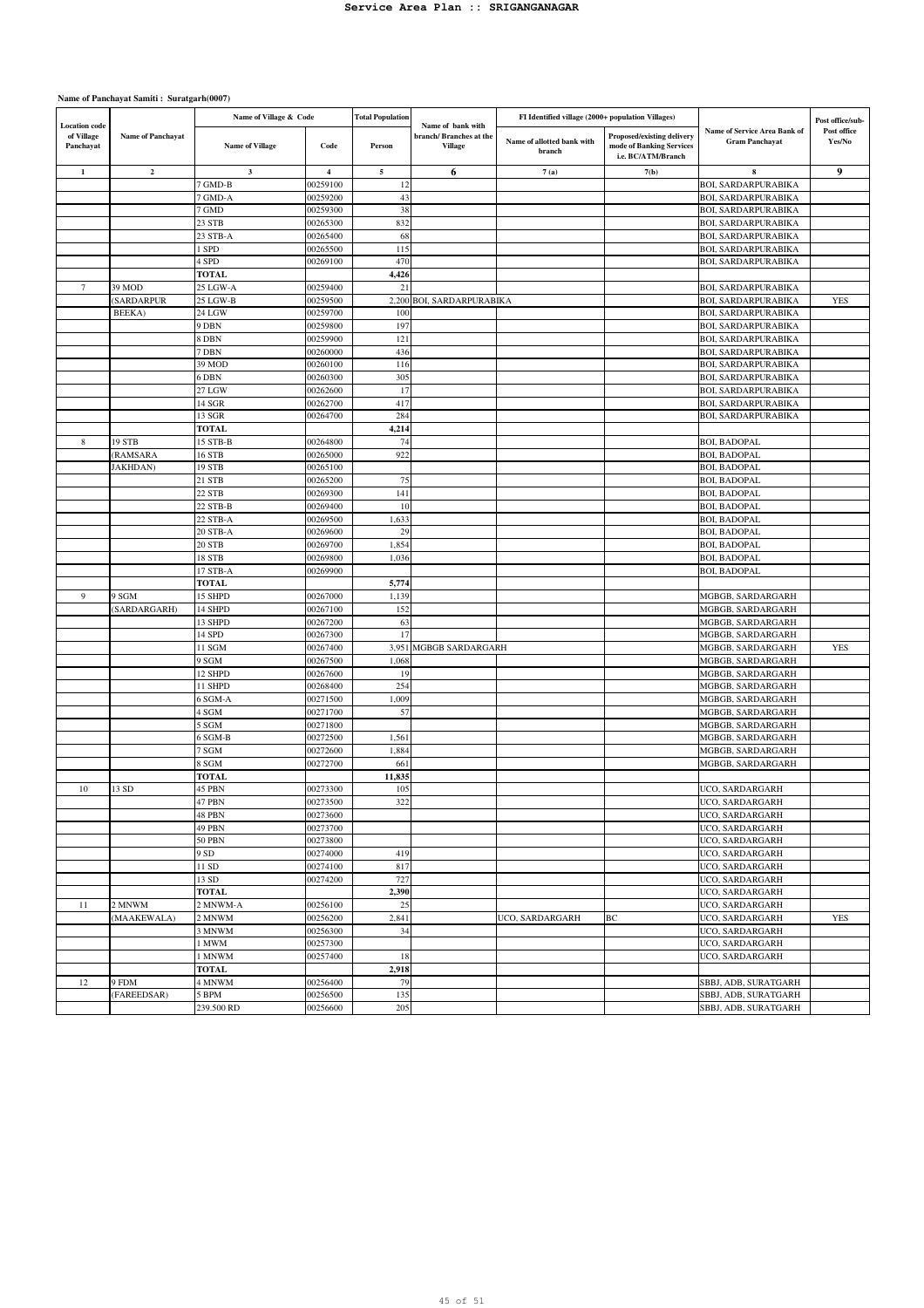|                                                 |                          | Name of Village & Code    |                      | <b>Total Population</b> |                                                               | FI Identified village (2000+ population Villages) |                                                                              |                                                              | Post office/sub-      |
|-------------------------------------------------|--------------------------|---------------------------|----------------------|-------------------------|---------------------------------------------------------------|---------------------------------------------------|------------------------------------------------------------------------------|--------------------------------------------------------------|-----------------------|
| <b>Location</b> code<br>of Village<br>Panchayat | <b>Name of Panchayat</b> | <b>Name of Village</b>    | Code                 | Person                  | Name of bank with<br>branch/Branches at the<br><b>Village</b> | Name of allotted bank with<br>branch              | Proposed/existing delivery<br>mode of Banking Services<br>i.e. BC/ATM/Branch | <b>Name of Service Area Bank of</b><br><b>Gram Panchayat</b> | Post office<br>Yes/No |
| $\mathbf{1}$                                    | $\mathbf 2$              | $\mathbf{3}$              | $\bf{4}$             | $\sim$                  | 6                                                             | 7(a)                                              | 7(b)                                                                         | 8                                                            | 9                     |
|                                                 |                          | <b>STB</b>                | 00256700             | 492                     |                                                               |                                                   |                                                                              | SBBJ, ADB, SURATGARH                                         |                       |
|                                                 |                          | 9 FDM                     | 00256800             | 838                     |                                                               |                                                   |                                                                              | SBBJ, ADB, SURATGARH                                         |                       |
|                                                 |                          | <b>B</b> FDM              | 00256900             | 83                      |                                                               |                                                   |                                                                              | SBBJ, ADB, SURATGARH                                         |                       |
|                                                 |                          | 5 MNWM                    | 00257000             | 1,663                   |                                                               |                                                   |                                                                              | SBBJ, ADB, SURATGARH                                         |                       |
|                                                 |                          | 7 FDM                     | 00257100             | 171                     |                                                               |                                                   |                                                                              | SBBJ, ADB, SURATGARH                                         |                       |
|                                                 |                          | 4 FDM-A                   | 00266400             | 259                     |                                                               |                                                   |                                                                              | SBBJ, ADB, SURATGARH                                         |                       |
|                                                 |                          | 4 FDM-B                   | 00266500             | 156                     |                                                               |                                                   |                                                                              | SBBJ, ADB, SURATGARH                                         |                       |
|                                                 |                          | 5 FDM-A                   | 00266600             | 575                     |                                                               |                                                   |                                                                              | SBBJ, ADB, SURATGARH                                         |                       |
|                                                 |                          | 5 FDM-B                   | 00266700             | 86                      |                                                               |                                                   |                                                                              | SBBJ, ADB, SURATGARH                                         |                       |
|                                                 |                          | 10 FDM                    | 00266800<br>00266900 | 70<br>810               |                                                               |                                                   |                                                                              | SBBJ, ADB, SURATGARH<br>SBBJ, ADB, SURATGARH                 |                       |
|                                                 |                          | 15 SPD<br><b>TOTAL</b>    |                      | 5,622                   |                                                               |                                                   |                                                                              |                                                              |                       |
| 13                                              | 2 FDM                    | 5 FDM -B                  | 00257200             | 135                     |                                                               |                                                   |                                                                              | MGBGB, SARDARGARH                                            |                       |
|                                                 | (SADE KI WALA)           | 2 FDM                     | 00266000             | 1,123                   |                                                               |                                                   |                                                                              | MGBGB, SARDARGARH                                            |                       |
|                                                 |                          | 5 FDM-A                   | 00266100             | 766                     |                                                               |                                                   |                                                                              | MGBGB, SARDARGARH                                            |                       |
|                                                 |                          | l FDM                     | 00266200             | 351                     |                                                               |                                                   |                                                                              | MGBGB, SARDARGARH                                            |                       |
|                                                 |                          | 3 FDM                     | 00266300             | 720                     |                                                               |                                                   |                                                                              | MGBGB, SARDARGARH                                            |                       |
|                                                 |                          | <b>TOTAL</b>              |                      | 3,095                   |                                                               |                                                   |                                                                              |                                                              |                       |
| 14                                              | 8 SHPD                   | 2 SHPD                    | 00265600             | 258                     |                                                               |                                                   |                                                                              | MGBGB, SARDARGARH                                            |                       |
|                                                 |                          | 2 SPD                     | 00265700             | 102                     |                                                               |                                                   |                                                                              | MGBGB, SARDARGARH<br>MGBGB, SARDARGARH                       |                       |
|                                                 |                          | 3 SPD<br>3 SHPD           | 00265800<br>00265900 | 1,029<br>63             |                                                               |                                                   |                                                                              | MGBGB, SARDARGARH                                            |                       |
|                                                 |                          | 10 SHPD-B                 | 00267700             | 88                      |                                                               |                                                   |                                                                              | MGBGB, SARDARGARH                                            |                       |
|                                                 |                          | 10 SHPD-C                 | 00267800             | 68                      |                                                               |                                                   |                                                                              | MGBGB, SARDARGARH                                            |                       |
|                                                 |                          | 10 SHPD-D                 | 00267900             | 1,081                   |                                                               |                                                   |                                                                              | MGBGB, SARDARGARH                                            |                       |
|                                                 |                          | 10 SHPD-E                 | 00268000             | 1,160                   |                                                               |                                                   |                                                                              | MGBGB, SARDARGARH                                            |                       |
|                                                 |                          | 10 SHPD-A                 | 00268100             | 2,741                   |                                                               | MGBGB, SARDARGARH                                 | BC                                                                           | MGBGB, SARDARGARH                                            | YES                   |
|                                                 |                          | 8 SHPD                    | 00268200             | 1,505                   |                                                               |                                                   |                                                                              | MGBGB, SARDARGARH                                            |                       |
|                                                 |                          | 9 SHPD                    | 00268300             | 45                      |                                                               |                                                   |                                                                              | MGBGB, SARDARGARH                                            |                       |
|                                                 |                          | 7 SHPD-B                  | 00268500             | 129                     |                                                               |                                                   |                                                                              | MGBGB, SARDARGARH                                            |                       |
|                                                 |                          | <b>SHPD-A</b>             | 00268600             | 100                     |                                                               |                                                   |                                                                              | MGBGB, SARDARGARH                                            |                       |
|                                                 |                          | 5 SPD<br>5 SHPD           | 00268700<br>00268800 | 249<br>5                |                                                               |                                                   |                                                                              | MGBGB, SARDARGARH<br>MGBGB, SARDARGARH                       |                       |
|                                                 |                          | SHPD-B                    | 00268900             | 154                     |                                                               |                                                   |                                                                              | MGBGB, SARDARGARH                                            |                       |
|                                                 |                          | SHPD-A                    | 00269000             | 294                     |                                                               |                                                   |                                                                              | MGBGB, SARDARGARH                                            |                       |
|                                                 |                          | 3 KSR                     | 00269200             | 432                     |                                                               |                                                   |                                                                              | MGBGB, SARDARGARH                                            |                       |
|                                                 |                          | KSR                       | 00271400             | 2,320                   |                                                               | MGBGB, SARDARGARH                                 | ВC                                                                           | MGBGB, SARDARGARH                                            | YES                   |
|                                                 |                          | <b>TOTAL</b>              |                      | 11,823                  |                                                               |                                                   |                                                                              |                                                              |                       |
| 15                                              | 3 NRD-A                  | 11 NWD                    | 00254800             |                         |                                                               |                                                   |                                                                              | UCO, SARDARHGARH                                             |                       |
|                                                 | (NIRWANA)                | 11 NRD                    | 00254900             | 53                      |                                                               |                                                   |                                                                              | UCO, SARDARHGARH                                             |                       |
|                                                 |                          | 2 RM-B                    | 00255000             | 68                      |                                                               |                                                   |                                                                              | UCO, SARDARHGARH                                             |                       |
|                                                 |                          | l RM<br>8 NRD             | 00255200<br>00255300 | 2,059<br>38             |                                                               | UCO, SARDARGARH                                   | BС                                                                           | UCO, SARDARHGARH<br>UCO, SARDARHGARH                         | <b>YES</b>            |
|                                                 |                          | <b>10 NRD</b>             | 00255400             |                         |                                                               |                                                   |                                                                              | UCO, SARDARHGARH                                             |                       |
|                                                 |                          | 9 NRD - A                 | 00255500             | 97                      |                                                               |                                                   |                                                                              | UCO, SARDARHGARH                                             |                       |
|                                                 |                          | 9 NRD - B                 | 00255600             | 96                      |                                                               |                                                   |                                                                              | UCO, SARDARHGARH                                             |                       |
|                                                 |                          | <b>BNPM-A</b>             | 00255700             | 162                     |                                                               |                                                   |                                                                              | UCO, SARDARHGARH                                             |                       |
|                                                 |                          | 2 BNPM -B                 | 00255800             | 134                     |                                                               |                                                   |                                                                              | UCO, SARDARHGARH                                             |                       |
|                                                 |                          | <b>BNPM</b>               | 00255900             | 120                     |                                                               |                                                   |                                                                              | UCO, SARDARHGARH                                             |                       |
|                                                 |                          | 3 BNPM                    | 00256000             |                         |                                                               |                                                   |                                                                              | UCO, SARDARHGARH                                             |                       |
|                                                 |                          | 7 NRD                     | 00257500             | 51                      |                                                               |                                                   |                                                                              | UCO, SARDARHGARH                                             |                       |
|                                                 |                          | 207 RD                    | 00257600             | 55                      |                                                               |                                                   |                                                                              | UCO, SARDARHGARH                                             |                       |
|                                                 |                          | 2 NRD-B<br>4 NRD          | 00257700<br>00257800 | 75<br>58                |                                                               |                                                   |                                                                              | UCO, SARDARHGARH<br>UCO, SARDARHGARH                         |                       |
|                                                 |                          | 6 NRD                     | 00257900             | 53                      |                                                               |                                                   |                                                                              | UCO, SARDARHGARH                                             |                       |
|                                                 |                          | 5 NRD                     | 00258000             | 571                     |                                                               |                                                   |                                                                              | UCO, SARDARHGARH                                             |                       |
|                                                 |                          | 3 NRD-B                   | 00258100             | 6                       |                                                               |                                                   |                                                                              | UCO, SARDARHGARH                                             |                       |
|                                                 |                          | 3 NRD-A                   | 00258200             | 2,596                   |                                                               | UCO, SARDARGARH                                   | BС                                                                           | UCO, SARDARHGARH                                             | <b>YES</b>            |
|                                                 |                          | l NRD                     | 00258300             | 85                      |                                                               |                                                   |                                                                              | UCO, SARDARHGARH                                             |                       |
|                                                 |                          | 2 NRD-A                   | 00258400             | 128                     |                                                               |                                                   |                                                                              | UCO, SARDARHGARH                                             |                       |
|                                                 |                          | 2 RM                      | 00279900             | 139                     |                                                               |                                                   |                                                                              | UCO, SARDARHGARH                                             |                       |
|                                                 |                          | <b>TOTAL</b>              |                      | 6,644                   |                                                               |                                                   |                                                                              |                                                              |                       |
| 16                                              | RANGMAHAL                | 3 RPM<br>4 RPM            | 00270500<br>00270600 | 50                      |                                                               |                                                   |                                                                              | SBBJ, ADB, SURATGARH<br>SBBJ, ADB, SURATGARH                 |                       |
|                                                 |                          | 45 STG (RURAL)            | 00276400             |                         |                                                               |                                                   |                                                                              | SBBJ, ADB, SURATGARH                                         |                       |
|                                                 |                          | 44 STG                    | 00276500             |                         |                                                               |                                                   |                                                                              | SBBJ, ADB, SURATGARH                                         |                       |
|                                                 |                          | 43 STG II                 | 00276600             | 37                      |                                                               |                                                   |                                                                              | SBBJ, ADB, SURATGARH                                         |                       |
|                                                 |                          | 42 STG                    | 00276700             | 8                       |                                                               |                                                   |                                                                              | SBBJ, ADB, SURATGARH                                         |                       |
|                                                 |                          | 40 STG                    | 00276800             | 623                     |                                                               |                                                   |                                                                              | SBBJ, ADB, SURATGARH                                         |                       |
|                                                 |                          | 41 STG                    | 00276900             |                         |                                                               |                                                   |                                                                              | SBBJ, ADB, SURATGARH                                         |                       |
|                                                 |                          | 39 STG                    | 00277000             |                         |                                                               |                                                   |                                                                              | SBBJ, ADB, SURATGARH                                         |                       |
|                                                 |                          | 37 STG                    | 00277100             | 110                     |                                                               |                                                   |                                                                              | SBBJ, ADB, SURATGARH                                         |                       |
|                                                 |                          | <b>BAREKA</b><br>43 STG I | 00277200<br>00277300 | 802<br>328              |                                                               |                                                   |                                                                              | SBBJ, ADB, SURATGARH<br>SBBJ, ADB, SURATGARH                 |                       |
|                                                 |                          | RANGMAHAL                 | 00277400             | 2,028                   |                                                               | SBBJ, ADB, SURATGARH                              | BC                                                                           | SBBJ, ADB, SURATGARH                                         | YES                   |
|                                                 |                          | TAKHARAWALI               | 00277500             | 189                     |                                                               |                                                   |                                                                              | SBBJ, ADB, SURATGARH                                         |                       |
|                                                 |                          | <b>TOTAL</b>              |                      | 4,175                   |                                                               |                                                   |                                                                              |                                                              |                       |
| 17                                              | <b>10 SGR</b>            | 7 SGR-A                   | 00263400             | 274                     |                                                               |                                                   |                                                                              | SBBJ, ADB, SURATGARH                                         |                       |
|                                                 | (SANGHAR)                | 7 SGR-B                   | 00263500             | 1,045                   |                                                               |                                                   |                                                                              | SBBJ, ADB, SURATGARH                                         |                       |
|                                                 |                          | 8 SGR                     | 00263600             | 1,162                   |                                                               |                                                   |                                                                              | SBBJ, ADB, SURATGARH                                         |                       |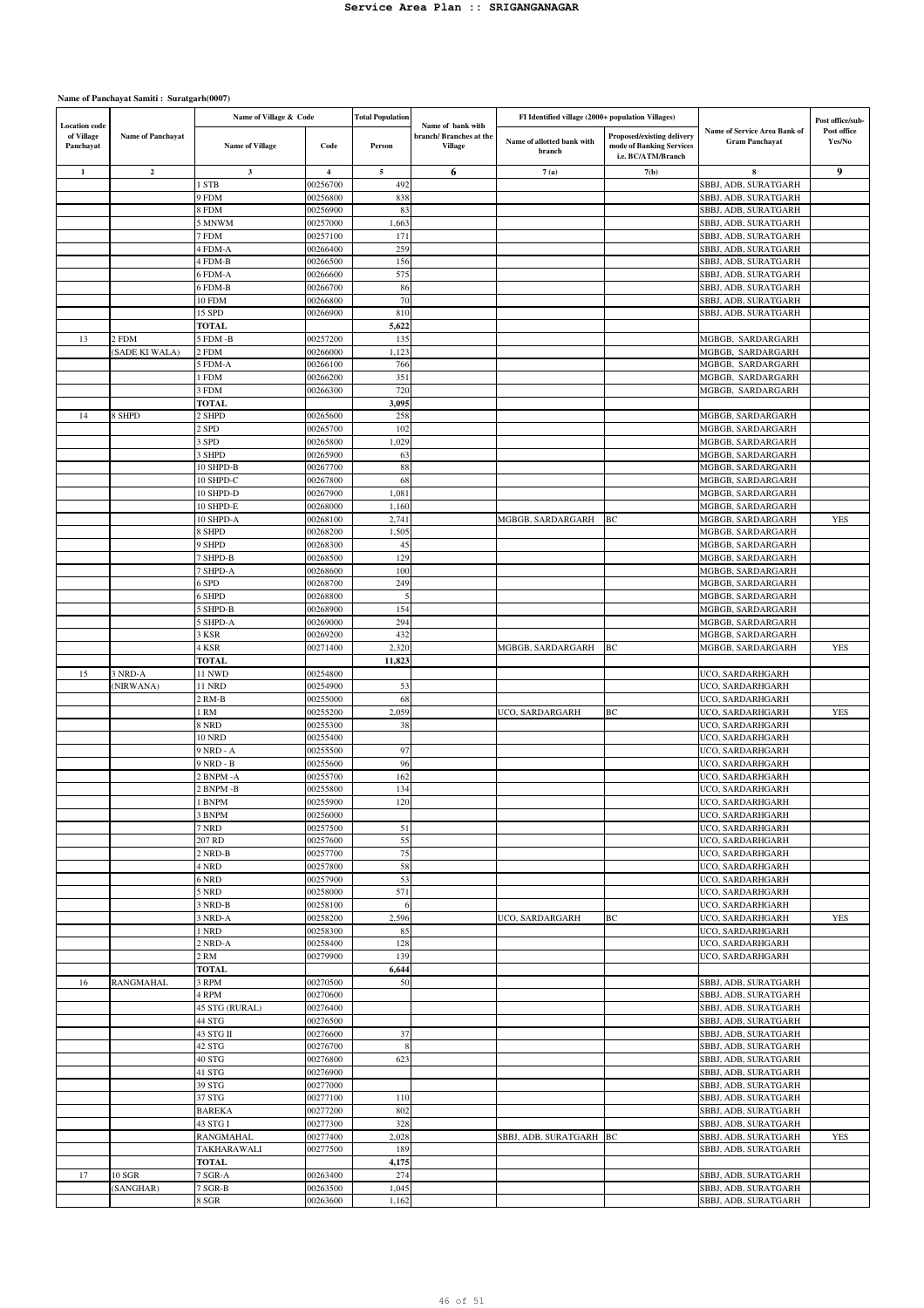| <b>Location</b> code    |                          | Name of Village & Code |                         | <b>Total Population</b> | Name of bank with                        | FI Identified village (2000+ population Villages) |                                                                              |                                                       | Post office/sub-      |
|-------------------------|--------------------------|------------------------|-------------------------|-------------------------|------------------------------------------|---------------------------------------------------|------------------------------------------------------------------------------|-------------------------------------------------------|-----------------------|
| of Village<br>Panchayat | <b>Name of Panchavat</b> | <b>Name of Village</b> | Code                    | Person                  | branch/Branches at the<br><b>Village</b> | Name of allotted bank with<br>branch              | Proposed/existing delivery<br>mode of Banking Services<br>i.e. BC/ATM/Branch | Name of Service Area Bank of<br><b>Gram Panchayat</b> | Post office<br>Yes/No |
| $\mathbf{1}$            | $\mathbf 2$              | $\mathbf{3}$           | $\overline{\mathbf{4}}$ | $\mathbf{5}$            | 6                                        | 7(a)                                              | 7(b)                                                                         | 8                                                     | $\boldsymbol{Q}$      |
|                         |                          | 10 SGR                 | 00263700                | 2,094                   |                                          | SBBJ, ADB, SURATGARH                              | BC                                                                           | SBBJ, ADB, SURATGARH                                  | <b>YES</b>            |
|                         |                          | 12 STB                 | 00263800                | 38                      |                                          |                                                   |                                                                              | SBBJ, ADB, SURATGARH                                  |                       |
|                         |                          | 13 STB                 | 00263900                |                         |                                          |                                                   |                                                                              | SBBJ, ADB, SURATGARH                                  |                       |
|                         |                          | 14 STB                 | 00264000                | 5                       |                                          |                                                   |                                                                              | SBBJ, ADB, SURATGARH                                  |                       |
|                         |                          | 13 STB-A               | 00264100                |                         |                                          |                                                   |                                                                              | SBBJ, ADB, SURATGARH                                  |                       |
|                         |                          | 14 STB-A               | 00264200                | 5                       |                                          |                                                   |                                                                              | SBBJ, ADB, SURATGARH                                  |                       |
|                         |                          | 14 STB-B               | 00264300                | 850                     |                                          |                                                   |                                                                              | SBBJ, ADB, SURATGARH                                  |                       |
|                         |                          | 9 SGR                  | 00264400                | 8                       |                                          |                                                   |                                                                              | SBBJ, ADB, SURATGARH                                  |                       |
|                         |                          | 15 STB-A               | 00264900                | 27                      |                                          |                                                   |                                                                              | SBBJ, ADB, SURATGARH                                  |                       |
|                         |                          | 17 STB-B               | 00270000                | 1,547                   |                                          |                                                   |                                                                              | SBBJ, ADB, SURATGARH                                  |                       |
|                         |                          | TOTAL                  |                         | 7,055                   |                                          |                                                   |                                                                              |                                                       |                       |
| 18                      | 2 SGM                    | I KSR-A                | 00270100                | 1,381                   |                                          |                                                   |                                                                              | SBBJ, ADB, SURATGARH                                  |                       |
|                         | (BHAGWAN SAR)            | 28 PBN-A               | 00270200                | 1,465                   |                                          |                                                   |                                                                              | SBBJ, ADB, SURATGARH                                  |                       |
|                         |                          | 28 PBN-B               | 00270300                | 163                     |                                          |                                                   |                                                                              | SBBJ, ADB, SURATGARH                                  |                       |
|                         |                          | 3 SGM                  | 00271100                | 229                     |                                          |                                                   |                                                                              | SBBJ, ADB, SURATGARH                                  |                       |
|                         |                          | KSR-B                  | 00271200                | 807                     |                                          |                                                   |                                                                              | SBBJ, ADB, SURATGARH                                  |                       |
|                         |                          | 2 KSR                  | 00271300                | 1,279                   |                                          |                                                   |                                                                              | SBBJ, ADB, SURATGARH                                  |                       |
|                         |                          | 2 SGM                  | 00271600                | 2,105                   |                                          | SBBJ, ADB, SURATGARH                              | BC                                                                           | SBBJ, ADB, SURATGARH                                  | <b>YES</b>            |
|                         |                          | I SGM (CT)             | 40111000                | 3,520                   |                                          | SBBJ, ADB, SURATGARH                              | BC                                                                           | SBBJ, ADB, SURATGARH                                  | <b>YES</b>            |
|                         |                          | <b>TOTAL</b>           |                         | 10,949                  |                                          |                                                   |                                                                              |                                                       |                       |
| 19                      | 4 PPM                    | 5 SD                   | 00274900                | 397                     |                                          |                                                   |                                                                              | PNB, SURATGARH                                        |                       |
|                         | (PADAMPURA)              | 2 PPM                  | 00275500                | 634                     |                                          |                                                   |                                                                              | PNB, SURATGARH                                        |                       |
|                         |                          | 3 PPM-A                | 00275600                | 165                     |                                          |                                                   |                                                                              | PNB, SURATGARH                                        |                       |
|                         |                          | 3 PPM                  | 00275700                | 291                     |                                          |                                                   |                                                                              | PNB, SURATGARH                                        |                       |
|                         |                          | PPM                    | 00275900                | 661                     |                                          |                                                   |                                                                              | PNB, SURATGARH                                        |                       |
|                         |                          | MOHAMDABAD             | 00276000                | 57                      |                                          |                                                   |                                                                              | PNB, SURATGARH                                        |                       |
|                         |                          | PADAMPURA              | 00278000                | 49                      |                                          |                                                   |                                                                              | PNB, SURATGARH                                        |                       |
|                         |                          | 4 PPM                  | 00278100                | 709<br>167              |                                          |                                                   |                                                                              | PNB, SURATGARH                                        |                       |
|                         |                          | 5 PPM                  | 00278200                |                         |                                          |                                                   |                                                                              | PNB, SURATGARH                                        |                       |
|                         |                          | $4SD - B$<br>$4SD - A$ | 00278300                | 58                      |                                          |                                                   |                                                                              | PNB, SURATGARH                                        |                       |
|                         |                          | 3 SD                   | 00278400                | 45<br>898               |                                          |                                                   |                                                                              | PNB, SURATGARH                                        |                       |
|                         |                          | 2 SD                   | 00278500<br>00278600    | 1,270                   |                                          |                                                   |                                                                              | PNB, SURATGARH<br>PNB, SURATGARH                      |                       |
|                         |                          |                        |                         |                         |                                          |                                                   |                                                                              |                                                       |                       |
|                         |                          | SANGEETA ATHOONA       | 00278700                |                         |                                          |                                                   |                                                                              | PNB, SURATGARH                                        |                       |
|                         |                          | l SD<br>4 AP           | 00278800<br>00278900    | 31<br>228               |                                          |                                                   |                                                                              | PNB, SURATGARH<br>PNB, SURATGARH                      |                       |
|                         |                          | 2MC                    | 00287600                | 141                     |                                          |                                                   |                                                                              | PNB, SURATGARH                                        |                       |
|                         |                          | l AP                   | 00287700                | 154                     |                                          |                                                   |                                                                              | PNB, SURATGARH                                        |                       |
|                         |                          | 2AP                    | 00287800                | 1,042                   |                                          |                                                   |                                                                              | PNB, SURATGARH                                        |                       |
|                         |                          | 3AP                    | 00287900                | 170                     |                                          |                                                   |                                                                              | PNB, SURATGARH                                        |                       |
|                         |                          | SANGEETA AGOONA        | 00288000                | 419                     |                                          |                                                   |                                                                              | PNB, SURATGARH                                        |                       |
|                         |                          | SARDARPURA LADANA      | 00288100                | 74                      |                                          |                                                   |                                                                              | PNB, SURATGARH                                        |                       |
|                         |                          | <b>TOTAL</b>           |                         | 7,660                   |                                          |                                                   |                                                                              |                                                       |                       |
| 20                      | <b>MANAKSAR</b>          | 30 PBN                 | 00270400                | 2,122                   |                                          | PNB, SURATGARH                                    | BC                                                                           | PNB, SURATGARH                                        | <b>YES</b>            |
|                         |                          | 33 PBN                 | 00270800                |                         |                                          |                                                   |                                                                              | PNB, SURATGARH                                        |                       |
|                         |                          | 31 PBN                 | 00270900                | 2,281                   |                                          | PNB, SURATGARH                                    | BC                                                                           | PNB, SURATGARH                                        | <b>YES</b>            |
|                         |                          | 32 PBN                 | 00271000                | 827                     |                                          |                                                   |                                                                              | PNB, SURATGARH                                        |                       |
|                         |                          | 34 PBN-B               | 00271900                | 122                     |                                          |                                                   |                                                                              | PNB, SURATGARH                                        |                       |
|                         |                          | 34 PBN-A               | 00272000                | 316                     |                                          |                                                   |                                                                              | PNB, SURATGARH                                        |                       |
|                         |                          | 36 PBN                 | 00272100                | 97                      |                                          |                                                   |                                                                              | PNB, SURATGARH                                        |                       |
|                         |                          |                        |                         |                         |                                          |                                                   |                                                                              |                                                       |                       |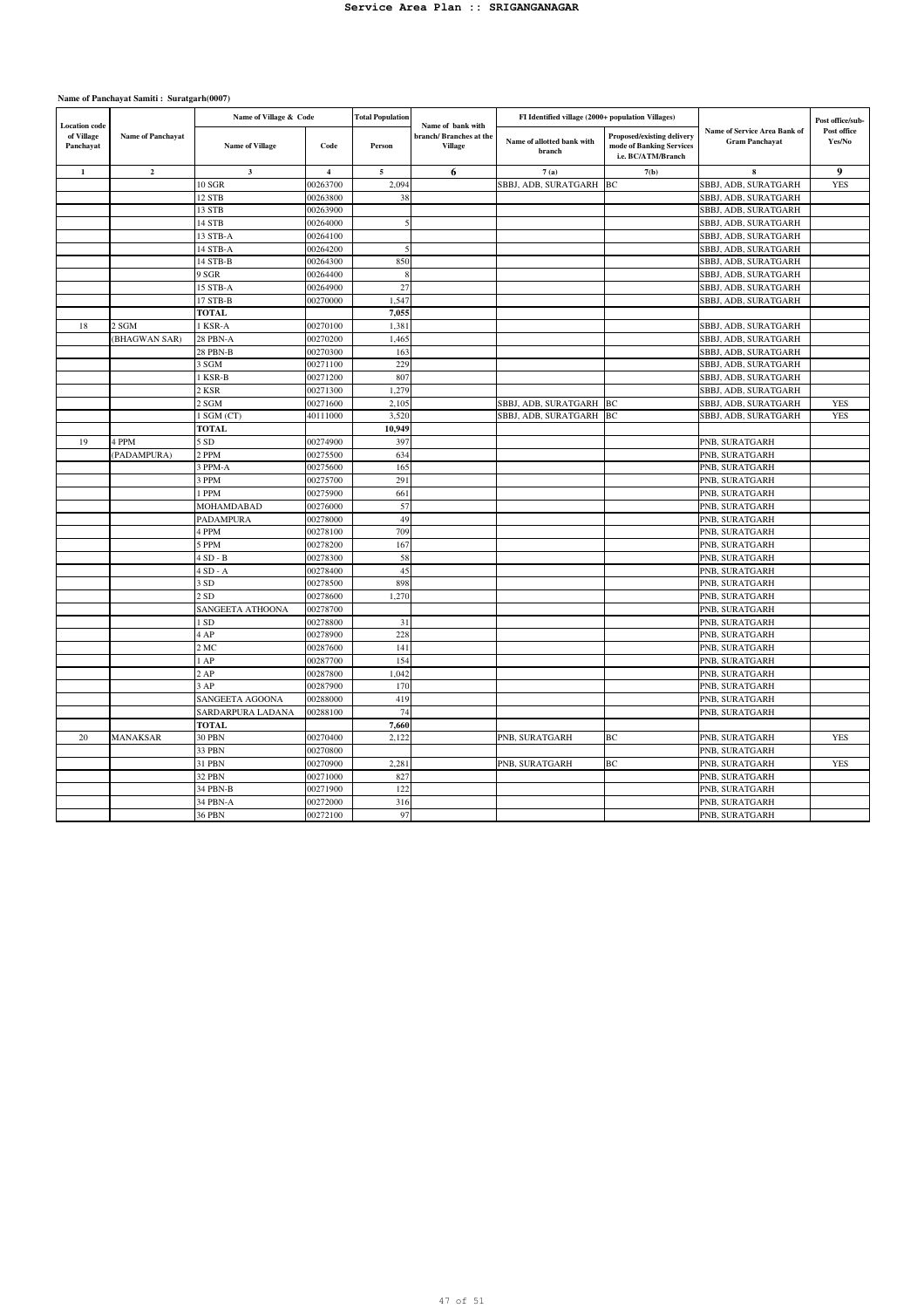|                                                 |                         | Name of Village & Code |                         | <b>Total Population</b> | Name of bank with                        | FI Identified village (2000+ population Villages) |                                                                              |                                                       | Post office/sub-      |
|-------------------------------------------------|-------------------------|------------------------|-------------------------|-------------------------|------------------------------------------|---------------------------------------------------|------------------------------------------------------------------------------|-------------------------------------------------------|-----------------------|
| <b>Location</b> code<br>of Village<br>Panchayat | Name of Panchayat       | <b>Name of Village</b> | Code                    | Person                  | branch/Branches at the<br><b>Village</b> | Name of allotted bank with<br>branch              | Proposed/existing delivery<br>mode of Banking Services<br>i.e. BC/ATM/Branch | Name of Service Area Bank of<br><b>Gram Panchayat</b> | Post office<br>Yes/No |
| 1                                               | $\overline{\mathbf{2}}$ | $\mathbf{3}$           | $\overline{\mathbf{4}}$ | 5                       | 6                                        | 7(a)                                              | 7(b)                                                                         | 8                                                     | 9                     |
|                                                 |                         | 37 PBN                 | 00272200                | 30                      |                                          |                                                   |                                                                              | PNB, SURATGARH                                        |                       |
|                                                 |                         | MANAKSAR               | 00276200                | 1,413                   |                                          |                                                   |                                                                              | PNB, SURATGARH                                        |                       |
|                                                 |                         | <b>TOTAL</b>           |                         | 7,208                   |                                          |                                                   |                                                                              |                                                       |                       |
| 21                                              | <b>BHAIROONPURA</b>     | 38 PBN                 | 00272300                | 299                     |                                          |                                                   |                                                                              | PNB, SURATGARH                                        |                       |
|                                                 |                         | 39 PBN                 | 00272400                | 66<br>$\overline{2}$    |                                          |                                                   |                                                                              | PNB, SURATGARH                                        |                       |
|                                                 |                         | 40 PBN<br>41 PBN       | 00272800<br>00272900    | 539                     |                                          |                                                   |                                                                              | PNB, SURATGARH                                        |                       |
|                                                 |                         | 42 PBN                 | 00273000                | 237                     |                                          |                                                   |                                                                              | PNB, SURATGARH<br>PNB, SURATGARH                      |                       |
|                                                 |                         | 43 PBN                 | 00273100                | 28                      |                                          |                                                   |                                                                              | PNB, SURATGARH                                        |                       |
|                                                 |                         | 44 PBN                 | 00273200                | 243                     |                                          |                                                   |                                                                              | PNB, SURATGARH                                        |                       |
|                                                 |                         | 46 PBN                 | 00273400                |                         |                                          |                                                   |                                                                              | PNB, SURATGARH                                        |                       |
|                                                 |                         | <b>BHAIROONPURA</b>    | 00275800                | 1,146                   |                                          |                                                   |                                                                              | PNB, SURATGARH                                        |                       |
|                                                 |                         | AMARPURA JATAN         | 00276100                | 1,552                   |                                          |                                                   |                                                                              | PNB, SURATGARH                                        |                       |
|                                                 |                         | NAGLIYA                | 00277900                | 160                     |                                          |                                                   |                                                                              | PNB, SURATGARH                                        |                       |
|                                                 |                         | <b>TOTAL</b>           |                         | 4,272                   |                                          |                                                   |                                                                              |                                                       |                       |
| 22                                              | <b>JYANKIDASWALA</b>    | 8 SD                   | 00273900                | 277                     |                                          |                                                   |                                                                              | PNB, SURATGARH                                        |                       |
|                                                 |                         | 12 SD                  | 00274300                | 62                      |                                          |                                                   |                                                                              | PNB, SURATGARH                                        |                       |
|                                                 |                         | RATNISAR               | 00274400                | 43                      |                                          |                                                   |                                                                              | PNB, SURATGARH                                        |                       |
|                                                 |                         | <b>KARANISAR</b>       | 00274500                |                         |                                          |                                                   |                                                                              | PNB, SURATGARH                                        |                       |
|                                                 |                         | 3 KSM                  | 00274600                | 548                     |                                          |                                                   |                                                                              | PNB, SURATGARH                                        |                       |
|                                                 |                         | 2 KSM                  | 00274700<br>00274800    | 171                     |                                          |                                                   |                                                                              | PNB, SURATGARH<br>PNB, SURATGARH                      |                       |
|                                                 |                         | 1 KSM<br>10 SD-A       | 00275000                | 349<br>30               |                                          |                                                   |                                                                              |                                                       |                       |
|                                                 |                         | 10 SD                  | 00275100                | 2,282                   |                                          | PNB, SURATGARH                                    | BC                                                                           | PNB, SURATGARH<br>PNB, SURATGARH                      | <b>YES</b>            |
|                                                 |                         | 7 SD                   | 00275200                | 30                      |                                          |                                                   |                                                                              | PNB, SURATGARH                                        |                       |
|                                                 |                         | JYANKIDASWALA          | 00275300                |                         |                                          |                                                   |                                                                              | PNB, SURATGARH                                        |                       |
|                                                 |                         | 6 <sub>SD</sub>        | 00275400                | 117                     |                                          |                                                   |                                                                              | PNB, SURATGARH                                        |                       |
|                                                 |                         | <b>TOTAL</b>           |                         | 3,909                   |                                          |                                                   |                                                                              |                                                       |                       |
| 23                                              | 1 GDM -                 | 4 GDM                  | 00284300                | 200                     |                                          |                                                   |                                                                              | OBC, RAGHUNATHPURA                                    |                       |
|                                                 | <b>GOVINDSAR</b>        | 7 GDM                  | 00284400                | 43                      |                                          |                                                   |                                                                              | OBC, RAGHUNATHPURA                                    |                       |
|                                                 |                         | SURAJANSAR BARANI      | 00284500                |                         |                                          |                                                   |                                                                              | OBC, RAGHUNATHPURA                                    |                       |
|                                                 |                         | 11 GM                  | 00284600                | 230                     |                                          |                                                   |                                                                              | OBC, RAGHUNATHPURA                                    |                       |
|                                                 |                         | 4 GM                   | 00284700                | 87                      |                                          |                                                   |                                                                              | OBC, RAGHUNATHPURA                                    |                       |
|                                                 |                         | 1 LM                   | 00284800                | 272                     |                                          |                                                   |                                                                              | OBC, RAGHUNATHPURA                                    |                       |
|                                                 |                         | 2LM                    | 00284900                | 877                     |                                          |                                                   |                                                                              | OBC, RAGHUNATHPURA                                    |                       |
|                                                 |                         | I GM                   | 00285000                | 245                     |                                          |                                                   |                                                                              | OBC, RAGHUNATHPURA                                    |                       |
|                                                 |                         | 2 BPM                  | 00285100                | 1,110                   |                                          |                                                   |                                                                              | OBC, RAGHUNATHPURA                                    |                       |
|                                                 |                         | 3 BPM<br><b>BPM</b>    | 00285200<br>00285300    | 60<br>209               |                                          |                                                   |                                                                              | OBC, RAGHUNATHPURA<br>OBC, RAGHUNATHPURA              |                       |
|                                                 |                         | 1 BPM                  | 00285400                | 154                     |                                          |                                                   |                                                                              | OBC, RAGHUNATHPURA                                    |                       |
|                                                 |                         | 2 GDM                  | 00285500                | 449                     |                                          |                                                   |                                                                              | OBC, RAGHUNATHPURA                                    |                       |
|                                                 |                         | GDM                    | 00285600                | 617                     |                                          |                                                   |                                                                              | OBC, RAGHUNATHPURA                                    |                       |
|                                                 |                         | 2 GDSM                 | 00285700                | 259                     |                                          |                                                   |                                                                              | OBC, RAGHUNATHPURA                                    |                       |
|                                                 |                         | 2 CM                   | 00297400                | 63                      |                                          |                                                   |                                                                              | OBC, RAGHUNATHPURA                                    |                       |
|                                                 |                         | l CM                   | 00297500                | 140                     |                                          |                                                   |                                                                              | OBC, RAGHUNATHPURA                                    |                       |
|                                                 |                         | 2 DOA                  | 00297600                | 715                     |                                          |                                                   |                                                                              | OBC, RAGHUNATHPURA                                    |                       |
|                                                 |                         | <b>BHOPALPURA</b>      | 00297700                |                         |                                          |                                                   |                                                                              | OBC, RAGHUNATHPURA                                    |                       |
|                                                 |                         | 3 CM                   | 00297800                | 268                     |                                          |                                                   |                                                                              | OBC, RAGHUNATHPURA                                    |                       |
|                                                 |                         | 4 CM                   | 00297900                | 122                     |                                          |                                                   |                                                                              | OBC, RAGHUNATHPURA                                    |                       |
|                                                 |                         | 5 CM                   | 00298000                | 343                     |                                          |                                                   |                                                                              | OBC, RAGHUNATHPURA                                    |                       |
|                                                 | 1 AS                    | <b>TOTAL</b><br>2 RM-A | 00255100                | 6,463<br>38             |                                          |                                                   |                                                                              |                                                       |                       |
| 24                                              | (RAGHUNATHPURA          | 3 BPSM                 | 00280100                | 56                      |                                          |                                                   |                                                                              | OBC, RAGHUNATHPURA<br>OBC, RAGHUNATHPURA              |                       |
|                                                 |                         | 3 RM                   | 00280200                | 54                      |                                          |                                                   |                                                                              | OBC, RAGHUNATHPURA                                    |                       |
|                                                 |                         | 4 RM                   | 00280300                |                         | 2,350 OBC, RAGHUNATHPURA                 |                                                   |                                                                              | OBC, RAGHUNATHPURA                                    | <b>YES</b>            |
|                                                 |                         | 22 SD                  | 00280400                | 77                      |                                          |                                                   |                                                                              | OBC, RAGHUNATHPURA                                    |                       |
|                                                 |                         | 6 <sub>RM</sub>        | 00280500                |                         |                                          |                                                   |                                                                              | OBC, RAGHUNATHPURA                                    |                       |
|                                                 |                         | 24 SD                  | 00280600                | 1,272                   |                                          |                                                   |                                                                              | OBC, RAGHUNATHPURA                                    |                       |
|                                                 |                         | 5 RM                   | 00280700                | 606                     |                                          |                                                   |                                                                              | OBC, RAGHUNATHPURA                                    |                       |
|                                                 |                         | RAGHUNATHPURA          | 00280800                | 48                      |                                          |                                                   |                                                                              | OBC, RAGHUNATHPURA                                    |                       |
|                                                 |                         | 2AS                    | 00281500                | 91                      |                                          |                                                   |                                                                              | OBC, RAGHUNATHPURA                                    |                       |
|                                                 |                         | 1AS                    | 00281600                | 605                     |                                          |                                                   |                                                                              | OBC, RAGHUNATHPURA                                    |                       |
|                                                 |                         | 7 DWM                  | 00281700                | 116                     |                                          |                                                   |                                                                              | OBC, RAGHUNATHPURA                                    |                       |
|                                                 |                         | <b>TOTAL</b>           |                         | 5,313                   |                                          |                                                   |                                                                              |                                                       |                       |
| 25                                              | 1 DWSM                  | 2 DWSM                 | 00281400                | 257                     |                                          |                                                   |                                                                              | OBC, RAGHUNATHPURA                                    |                       |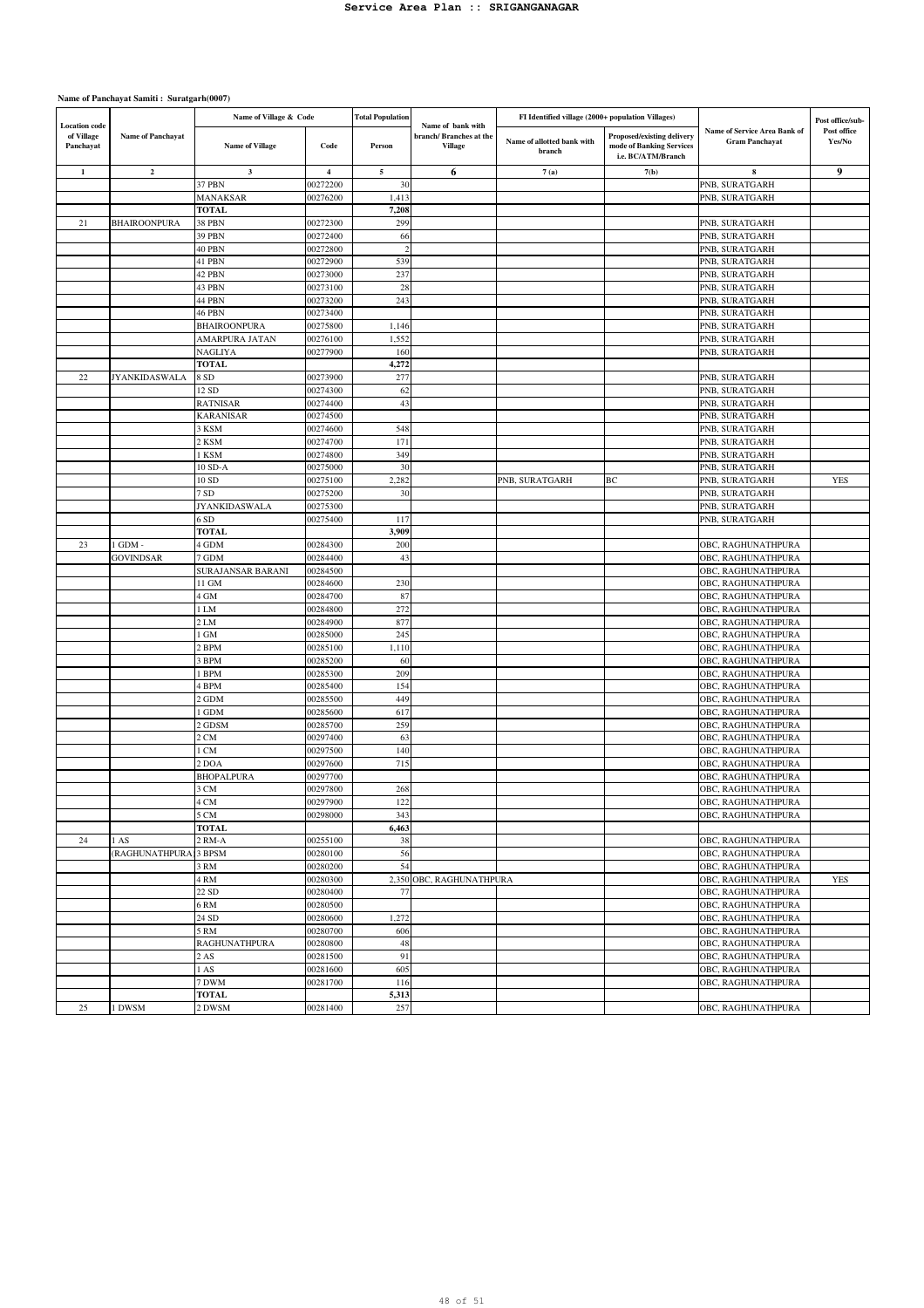|                                                 |                              | Name of Village & Code        |                         | <b>Total Population</b> |                                                               | FI Identified village (2000+ population Villages) |                                                                              |                                                       | Post office/sub-      |
|-------------------------------------------------|------------------------------|-------------------------------|-------------------------|-------------------------|---------------------------------------------------------------|---------------------------------------------------|------------------------------------------------------------------------------|-------------------------------------------------------|-----------------------|
| <b>Location</b> code<br>of Village<br>Panchayat | <b>Name of Panchayat</b>     | <b>Name of Village</b>        | Code                    | Person                  | Name of bank with<br>branch/Branches at the<br><b>Village</b> | Name of allotted bank with<br>branch              | Proposed/existing delivery<br>mode of Banking Services<br>i.e. BC/ATM/Branch | Name of Service Area Bank of<br><b>Gram Panchayat</b> | Post office<br>Yes/No |
| $\mathbf{1}$                                    | $\overline{\mathbf{2}}$      | $\mathbf{3}$                  | $\overline{\mathbf{4}}$ | $\sim$                  | 6                                                             | 7(a)                                              | 7(b)                                                                         | 8                                                     | 9                     |
|                                                 | <b>BAKHATAWARPUR 2 SPM-B</b> |                               | 00282700                | 168                     |                                                               |                                                   |                                                                              | OBC, RAGHUNATHPURA                                    |                       |
|                                                 |                              | 2 BKSM                        | 00282800                | 475                     |                                                               |                                                   |                                                                              | OBC, RAGHUNATHPURA                                    |                       |
|                                                 |                              | I DWSM                        | 00282900                | 442                     |                                                               |                                                   |                                                                              | OBC, RAGHUNATHPURA                                    |                       |
|                                                 |                              | 3 BKSM                        | 00283000                | 371                     |                                                               |                                                   |                                                                              | OBC, RAGHUNATHPURA                                    |                       |
|                                                 |                              | <b>BKM</b>                    | 00283100                | 193                     |                                                               |                                                   |                                                                              | OBC, RAGHUNATHPURA                                    |                       |
|                                                 |                              | <b>BKM</b>                    | 00285800                | 859                     |                                                               |                                                   |                                                                              | OBC, RAGHUNATHPURA                                    |                       |
|                                                 |                              | 2 BKM                         | 00285900                | 133                     |                                                               |                                                   |                                                                              | OBC, RAGHUNATHPURA                                    |                       |
|                                                 |                              | <b>BKM</b>                    | 00286000                | 74                      |                                                               |                                                   |                                                                              | OBC, RAGHUNATHPURA                                    |                       |
|                                                 |                              | <b>BKSM</b>                   | 00286100                | 204                     |                                                               |                                                   |                                                                              | OBC, RAGHUNATHPURA                                    |                       |
|                                                 |                              | SPM-A                         | 00286200                | 155                     |                                                               |                                                   |                                                                              | OBC, RAGHUNATHPURA<br>OBC, RAGHUNATHPURA              |                       |
|                                                 |                              | <b>RJM</b><br>l DO            | 00297200<br>00297300    | 133<br>1,538            |                                                               |                                                   |                                                                              | OBC, RAGHUNATHPURA                                    |                       |
|                                                 |                              | <b>HINJRASAR</b>              | 00298100                | 76                      |                                                               |                                                   |                                                                              | OBC, RAGHUNATHPURA                                    |                       |
|                                                 |                              | <b>TOTAL</b>                  |                         | 5,078                   |                                                               |                                                   |                                                                              |                                                       |                       |
| 26                                              | <b>BIDASARI</b> (GUDALI)     | 3 AS                          | 00280900                | 491                     |                                                               |                                                   |                                                                              | OBC, RAGHUNATHPURA                                    |                       |
|                                                 |                              | l GSM                         | 00281000                | 276                     |                                                               |                                                   |                                                                              | OBC, RAGHUNATHPURA                                    |                       |
|                                                 |                              | <b>BIDASARI</b>               | 00281100                |                         |                                                               |                                                   |                                                                              | OBC, RAGHUNATHPURA                                    |                       |
|                                                 |                              | 2 GSM                         | 00281200                | 390                     |                                                               |                                                   |                                                                              | OBC, RAGHUNATHPURA                                    |                       |
|                                                 |                              | 4 BKSM                        | 00281300                | 293                     |                                                               |                                                   |                                                                              | OBC, RAGHUNATHPURA                                    |                       |
|                                                 |                              | 5 BKM                         | 00283200                | 302                     |                                                               |                                                   |                                                                              | OBC, RAGHUNATHPURA                                    |                       |
|                                                 |                              | 5 BKM                         | 00283300                | 165                     |                                                               |                                                   |                                                                              | OBC, RAGHUNATHPURA                                    |                       |
|                                                 |                              | 7 BKM                         | 00283400                | 564                     |                                                               |                                                   |                                                                              | OBC, RAGHUNATHPURA                                    |                       |
|                                                 |                              | $2$ GM<br><b>GURLI BARANI</b> | 00283500<br>00283600    | 537<br>13               |                                                               |                                                   |                                                                              | OBC, RAGHUNATHPURA<br>OBC, RAGHUNATHPURA              |                       |
|                                                 |                              | <b>GOVINDSAR</b>              | 00283700                | 15                      |                                                               |                                                   |                                                                              | OBC, RAGHUNATHPURA                                    |                       |
|                                                 |                              | I GDSM                        | 00283800                | 319                     |                                                               |                                                   |                                                                              | OBC, RAGHUNATHPURA                                    |                       |
|                                                 |                              | ARJANOTPURA                   | 00283900                |                         |                                                               |                                                   |                                                                              | OBC, RAGHUNATHPURA                                    |                       |
|                                                 |                              | 3 GDM                         | 00284000                | 157                     |                                                               |                                                   |                                                                              | OBC, RAGHUNATHPURA                                    |                       |
|                                                 |                              | 6 GDM                         | 00284100                | 646                     |                                                               |                                                   |                                                                              | OBC, RAGHUNATHPURA                                    |                       |
|                                                 |                              | 5 GDM                         | 00284200                | 79                      |                                                               |                                                   |                                                                              | OBC, RAGHUNATHPURA                                    |                       |
| 27                                              | 1 DWM (BEERMANA              | <b>TOTAL</b><br>5AP           | 00279000                | 4,247<br>303            |                                                               |                                                   |                                                                              | OBC, BIRMANA                                          |                       |
|                                                 |                              | HARDASWALI BARANI             | 00279100                | 829                     |                                                               |                                                   |                                                                              | OBC, BIRMANA                                          |                       |
|                                                 |                              | 7 AP                          | 00279200                | 178                     |                                                               |                                                   |                                                                              | OBC, BIRMANA                                          |                       |
|                                                 |                              | 6 AP                          | 00279300                | 216                     |                                                               |                                                   |                                                                              | OBC, BIRMANA                                          |                       |
|                                                 |                              | <b>BPM</b>                    | 00279400                | 291                     |                                                               |                                                   |                                                                              | OBC, BIRMANA                                          |                       |
|                                                 |                              | <b>BPM</b>                    | 00279500                | 311                     |                                                               |                                                   |                                                                              | OBC, BIRMANA                                          |                       |
|                                                 |                              | <b>BPM</b>                    | 00279600                | 375                     |                                                               |                                                   |                                                                              | OBC, BIRMANA                                          |                       |
|                                                 |                              | <b>BPSM</b>                   | 00279700                | 561                     |                                                               |                                                   |                                                                              | OBC, BIRMANA                                          |                       |
|                                                 |                              | 1 RM<br>2 BPSM                | 00279800<br>00280000    | 266<br>196              |                                                               |                                                   |                                                                              | OBC, BIRMANA<br>OBC, BIRMANA                          |                       |
|                                                 |                              | 3 DWM                         | 00281800                | 135                     |                                                               |                                                   |                                                                              | OBC, BIRMANA                                          |                       |
|                                                 |                              | 4 BMM                         | 00281900                | 212                     |                                                               |                                                   |                                                                              | OBC, BIRMANA                                          |                       |
|                                                 |                              | 3 BMM                         | 00282000                |                         | 2,682 OBC, BIRMANA                                            |                                                   |                                                                              | OBC, BIRMANA                                          | <b>YES</b>            |
|                                                 |                              | 6 DWM                         | 00282100                | 61                      |                                                               |                                                   |                                                                              | OBC, BIRMANA                                          |                       |
|                                                 |                              | 5 DWM                         | 00282200                | 75                      |                                                               |                                                   |                                                                              | OBC, BIRMANA                                          |                       |
|                                                 |                              | 4 DWM                         | 00282300                | 441                     |                                                               |                                                   |                                                                              | OBC, BIRMANA                                          |                       |
|                                                 |                              | 3 DWM                         | 00282400                | 94                      |                                                               |                                                   |                                                                              | OBC, BIRMANA                                          |                       |
|                                                 |                              | 2 DWM                         | 00282500                | 356                     |                                                               |                                                   |                                                                              | OBC, BIRMANA                                          |                       |
|                                                 |                              | 1 BMM<br>l DWM                | 00286500<br>00286600    | 227<br>237              |                                                               |                                                   |                                                                              | OBC, BIRMANA<br>OBC, BIRMANA                          |                       |
|                                                 |                              | 2 BMM                         | 00286700                | 180                     |                                                               |                                                   |                                                                              | OBC, BIRMANA                                          |                       |
|                                                 |                              | BIRMANA BARANI                | 00286800                | -7                      |                                                               |                                                   |                                                                              | OBC, BIRMANA                                          |                       |
|                                                 |                              | l BNM                         | 00286900                | 299                     |                                                               |                                                   |                                                                              | OBC, BIRMANA                                          |                       |
|                                                 |                              | l GBM                         | 00287000                | 284                     |                                                               |                                                   |                                                                              | OBC, BIRMANA                                          |                       |
|                                                 |                              | 2 BNM                         | 00287100                | 172                     |                                                               |                                                   |                                                                              | OBC, BIRMANA                                          |                       |
|                                                 |                              | 3 BNM                         | 00287200                | 179                     |                                                               |                                                   |                                                                              | OBC, BIRMANA                                          |                       |
|                                                 |                              | 2 GBM                         | 00287300                | 281                     |                                                               |                                                   |                                                                              | OBC, BIRMANA                                          |                       |
|                                                 |                              | HARISINGHPURA<br>7 MC         | 00295800<br>00295900    | 781<br>83               |                                                               |                                                   |                                                                              | OBC, BIRMANA<br>OBC, BIRMANA                          |                       |
|                                                 |                              | <b>TOTAL</b>                  |                         | 10,862                  |                                                               |                                                   |                                                                              |                                                       |                       |
| 28                                              | 1 LGM (GOPALSAR)             | 3 SPM                         | 00282600                | 243                     |                                                               |                                                   |                                                                              | OBC, BIRMANA                                          |                       |
|                                                 |                              | 1 SPM                         | 00286300                | 283                     |                                                               |                                                   |                                                                              | OBC, BIRMANA                                          |                       |
|                                                 |                              | 9 MC                          | 00286400                | 53                      |                                                               |                                                   |                                                                              | OBC, BIRMANA                                          |                       |
|                                                 |                              | 8 MC                          | 00296000                | 76                      |                                                               |                                                   |                                                                              | OBC, BIRMANA                                          |                       |
|                                                 |                              | LALGARH BARANI                | 00296100                |                         |                                                               |                                                   |                                                                              | OBC, BIRMANA                                          |                       |
|                                                 |                              | 4 LGM                         | 00296200                | 1,199                   |                                                               |                                                   |                                                                              | OBC, BIRMANA                                          |                       |
|                                                 |                              | 2 LGM<br>1 LGM                | 00296300<br>00296400    | 162<br>209              |                                                               |                                                   |                                                                              | OBC, BIRMANA<br>OBC, BIRMANA                          |                       |
|                                                 |                              | 3 LGM                         | 00296500                | 94                      |                                                               |                                                   |                                                                              | OBC, BIRMANA                                          |                       |
|                                                 |                              | 3 GPM                         | 00296600                | 167                     |                                                               |                                                   |                                                                              | OBC, BIRMANA                                          |                       |
|                                                 |                              | $10\,\mathrm{MC}$             | 00296700                | 240                     |                                                               |                                                   |                                                                              | OBC, BIRMANA                                          |                       |
|                                                 |                              | 1 GPM                         | 00296800                | 454                     |                                                               |                                                   |                                                                              | OBC, BIRMANA                                          |                       |
|                                                 |                              | 2 GPM                         | 00296900                | 220                     |                                                               |                                                   |                                                                              | OBC, BIRMANA                                          |                       |
|                                                 |                              | 3 RJM                         | 00297000                | 287                     |                                                               |                                                   |                                                                              | OBC, BIRMANA                                          |                       |
|                                                 |                              | 2 RJM<br>4 RJM                | 00297100                | 617<br>186              |                                                               |                                                   |                                                                              | OBC, BIRMANA                                          |                       |
|                                                 |                              | <b>GOPALSAR</b>               | 00298200<br>00298300    | 822                     |                                                               |                                                   |                                                                              | OBC, BIRMANA<br>OBC, BIRMANA                          |                       |
|                                                 |                              | <b>TOTAL</b>                  |                         | 5,312                   |                                                               |                                                   |                                                                              |                                                       |                       |
| 29                                              | <b>MALER</b>                 | SHYONATHPURA                  | 00298400                | 418                     |                                                               |                                                   |                                                                              | MGBGB, SURATGARH                                      |                       |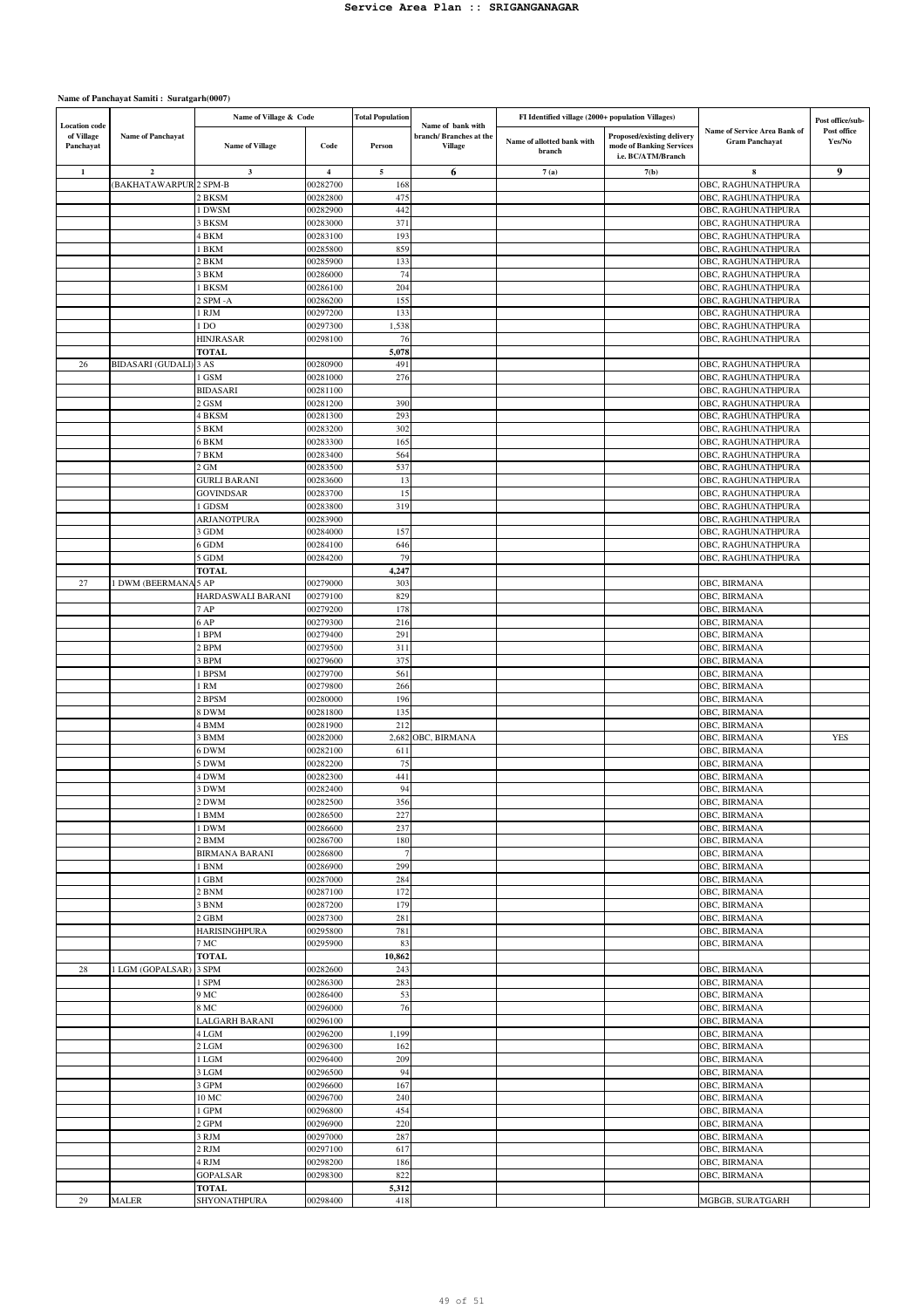| <b>Location</b> code<br>of Village<br>Panchayat | <b>Name of Panchayat</b>      | Name of Village & Code  |                | <b>Total Population</b> | Name of bank with                        | FI Identified village (2000+ population Villages) |                                                                              |                                                       | Post office/sub-      |
|-------------------------------------------------|-------------------------------|-------------------------|----------------|-------------------------|------------------------------------------|---------------------------------------------------|------------------------------------------------------------------------------|-------------------------------------------------------|-----------------------|
|                                                 |                               | <b>Name of Village</b>  | Code           | Person                  | branch/Branches at the<br><b>Village</b> | Name of allotted bank with<br>branch              | Proposed/existing delivery<br>mode of Banking Services<br>i.e. BC/ATM/Branch | Name of Service Area Bank of<br><b>Gram Panchayat</b> | Post office<br>Yes/No |
| $\mathbf 1$                                     | $\overline{2}$                | $\overline{\mathbf{3}}$ | $\overline{4}$ | 5                       | 6                                        | 7(a)                                              | 7(b)                                                                         | 8                                                     | 9                     |
|                                                 |                               | <b>KUMBHAGARH</b>       | 00298500       | 416                     |                                          |                                                   |                                                                              | MGBGB, SURATGARH                                      |                       |
|                                                 |                               | MALER                   | 00298600       | 1,701                   |                                          |                                                   |                                                                              | MGBGB, SURATGARH                                      |                       |
|                                                 |                               | <b>TOTAL</b>            |                | 2.535                   |                                          |                                                   |                                                                              |                                                       |                       |
| 30                                              | RAGIASAR STATIONCHAK AMARPURA |                         | 00298700       | 495                     |                                          |                                                   |                                                                              | MGBGB, SURATGARH                                      |                       |
|                                                 |                               | CHAK GODARA WALA        | 00300000       | 331                     |                                          |                                                   |                                                                              | MGBGB, SURATGARH                                      |                       |
|                                                 |                               | PEEPASAR                | 00300100       | 2.874                   |                                          | MGBGB, SURATGARH                                  | BC                                                                           | MGBGB, SURATGARH                                      | <b>YES</b>            |
|                                                 |                               | <b>HINDOR</b>           | 00300200       | 1,301                   |                                          |                                                   |                                                                              | MGBGB, SURATGARH                                      |                       |
|                                                 |                               | <b>TOTAL</b>            |                | 5,001                   |                                          |                                                   |                                                                              |                                                       |                       |
| 31                                              | <b>UDAIPUR</b>                | 5 MC                    | 00287400       | 352                     |                                          |                                                   |                                                                              | MGBGB, SURATGARH                                      |                       |
|                                                 |                               | 3 MC                    | 00287500       | 554                     |                                          |                                                   |                                                                              | MGBGB, SURATGARH                                      |                       |
|                                                 |                               | CHAK SADANI             | 00293900       | 338                     |                                          |                                                   |                                                                              | MGBGB, SURATGARH                                      |                       |
|                                                 |                               | 1.825 RDL               | 00294000       | 128                     |                                          |                                                   |                                                                              | MGBGB, SURATGARH                                      |                       |
|                                                 |                               | <b>I MC BARANI</b>      | 00294100       | 149                     |                                          |                                                   |                                                                              | MGBGB, SURATGARH                                      |                       |
|                                                 |                               | l MC                    | 00294200       | 13                      |                                          |                                                   |                                                                              | MGBGB, SURATGARH                                      |                       |
|                                                 |                               | 7.415 RD-L              | 00294300       | 129                     |                                          |                                                   |                                                                              | MGBGB, SURATGARH                                      |                       |
|                                                 |                               | <b>UDAIPUR UDASAR</b>   | 00294400       |                         |                                          |                                                   |                                                                              | MGBGB, SURATGARH                                      |                       |
|                                                 |                               | <b>UDAIPUR GODARAN</b>  | 00294500       | 37                      |                                          |                                                   |                                                                              | MGBGB, SURATGARH                                      |                       |
|                                                 |                               | 33.846 RD               | 00294600       | 37                      |                                          |                                                   |                                                                              | MGBGB, SURATGARH                                      |                       |
|                                                 |                               | 33.490 RD - R           | 00294700       | 37                      |                                          |                                                   |                                                                              | MGBGB, SURATGARH                                      |                       |
|                                                 |                               | 28.045 RDL              | 00294800       | 91                      |                                          |                                                   |                                                                              | MGBGB, SURATGARH                                      |                       |
|                                                 |                               | 13.105 RD-L             | 00294900       | 31                      |                                          |                                                   |                                                                              | MGBGB, SURATGARH                                      |                       |
|                                                 |                               | 1.600 RD-R              | 00295000       | 467                     |                                          |                                                   |                                                                              | MGBGB, SURATGARH                                      |                       |
|                                                 |                               | 16.400 RD-R             | 00295100       | 200                     |                                          |                                                   |                                                                              | MGBGB, SURATGARH                                      |                       |
|                                                 |                               | 16.800 RD               | 00295200       | 41                      |                                          |                                                   |                                                                              | MGBGB, SURATGARH                                      |                       |
|                                                 |                               | 21.800 RD               | 00295300       | 346                     |                                          |                                                   |                                                                              | MGBGB, SURATGARH                                      |                       |
|                                                 |                               | 4 MC                    | 00295400       | 61                      |                                          |                                                   |                                                                              | MGBGB, SURATGARH                                      |                       |
|                                                 |                               | UDAIPUR MUSALMANAN      | 00295500       |                         |                                          |                                                   |                                                                              | MGBGB, SURATGARH                                      |                       |
|                                                 |                               | 27.846 RD               | 00295600       | 1,547                   |                                          |                                                   |                                                                              | MGBGB, SURATGARH                                      |                       |
|                                                 |                               | 6 MC                    | 00295700       | 238                     |                                          |                                                   |                                                                              | MGBGB, SURATGARH                                      |                       |
|                                                 |                               | <b>BIRADHWAL</b>        | 00300300       | 688                     |                                          |                                                   |                                                                              | MGBGB, SURATGARH                                      |                       |
|                                                 |                               | TOTAL                   |                | 5,484                   |                                          |                                                   |                                                                              |                                                       |                       |
| 32                                              | MOKALSAR                      | 79.200 RDL              | 00298800       | 479                     |                                          |                                                   |                                                                              | <b>GKSB, SURATGARH</b>                                |                       |
|                                                 |                               | 85.300 RDR              | 00298900       | 174                     |                                          |                                                   |                                                                              | <b>GKSB, SURATGARH</b>                                |                       |
|                                                 |                               | 85.300 RDL              | 00299000       | 247                     |                                          |                                                   |                                                                              | <b>GKSB, SURATGARH</b>                                |                       |
|                                                 |                               | 92.600 RDR              | 00299100       | 351                     |                                          |                                                   |                                                                              | <b>GKSB, SURATGARH</b>                                |                       |
|                                                 |                               | 92.600 RDL              | 00299200       | 434                     |                                          |                                                   |                                                                              | <b>GKSB, SURATGARH</b>                                |                       |
|                                                 |                               | 99.150 RDR              | 00299300       | 270                     |                                          |                                                   |                                                                              | GKSB, SURATGARH                                       |                       |
|                                                 |                               | 103 RDL                 | 00299400       | 240                     |                                          |                                                   |                                                                              | <b>GKSB, SURATGARH</b>                                |                       |
|                                                 |                               | 110 RDL                 | 00299500       | 184                     |                                          |                                                   |                                                                              | <b>GKSB, SURATGARH</b>                                |                       |
|                                                 |                               | MOKALSAR                | 00299800       | 842                     |                                          |                                                   |                                                                              | <b>GKSB, SURATGARH</b>                                |                       |
|                                                 |                               | <b>RAJIYASAR</b>        | 00299900       | 2.874                   | <b>G.K.S.B. SURATGARH</b>                |                                                   |                                                                              | GKSB, SURATGARH                                       | <b>YES</b>            |
|                                                 |                               | <b>TOTAL</b>            |                | 6,095                   |                                          |                                                   |                                                                              | GKSB, SURATGARH                                       |                       |
| 33                                              | <b>SINGRASAR</b>              | <b>KHARIYA</b>          | 00299600       | 152                     |                                          |                                                   |                                                                              | <b>GKSB, SURATGARH</b>                                |                       |
|                                                 |                               | <b>DIDWANA</b>          | 00299700       | 629                     |                                          |                                                   |                                                                              | <b>GKSB, SURATGARH</b>                                |                       |
|                                                 |                               | SINGRASAR               | 00300700       | 1,645                   |                                          |                                                   |                                                                              | GKSB, SURATGARH                                       |                       |
|                                                 |                               | <b>TOTAL</b>            |                | 2,426                   |                                          |                                                   |                                                                              |                                                       |                       |